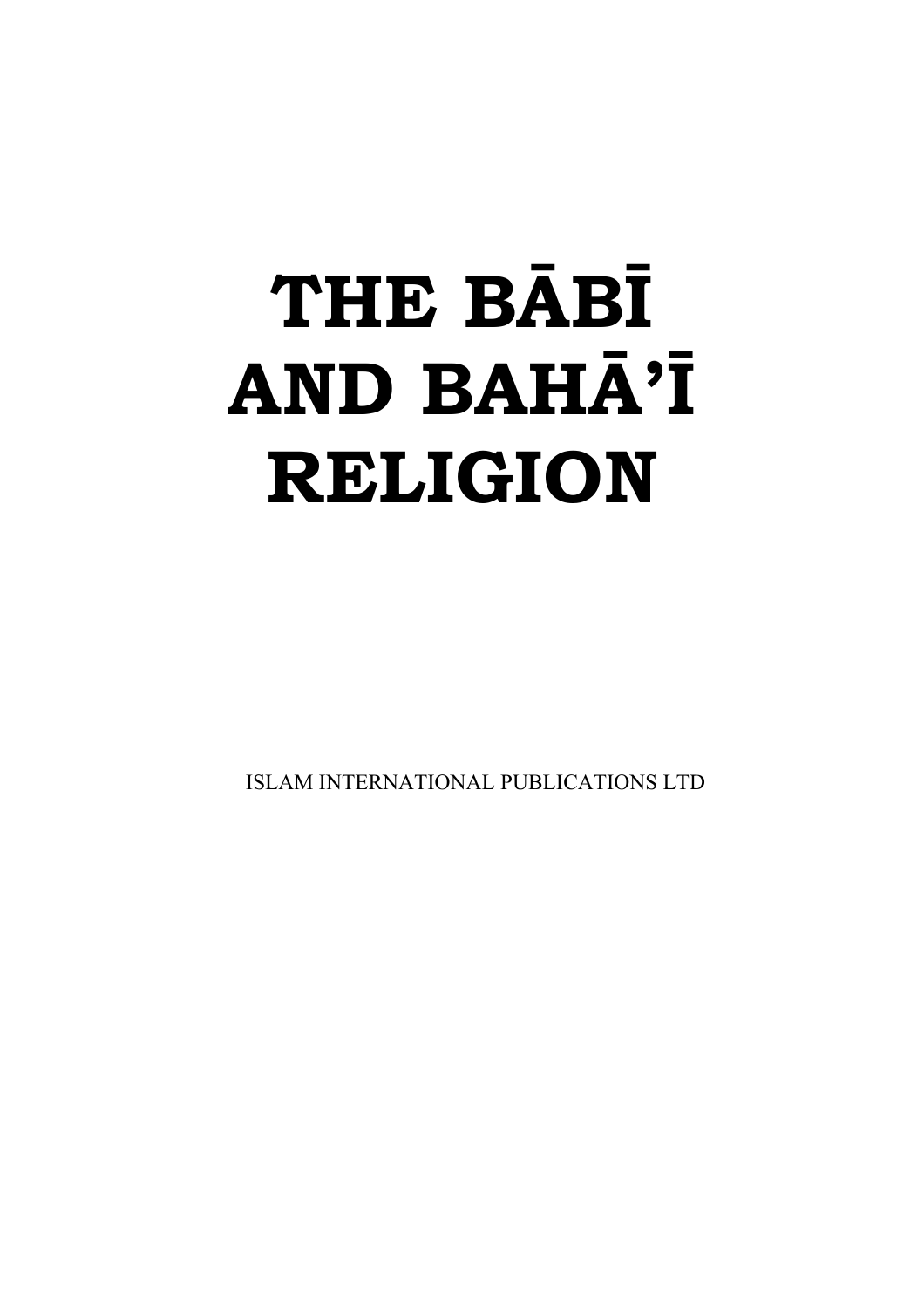#### **THE BĀBĪ AND BAHĀ'Ī RELIGION**

Prepared by Sufi A. Q. Niyaz

© Islam International Publications Ltd

First English Edition 1960 Reprinted 1967 First published in England 2004

Published by Islam International Publications Ltd. Islamabad Sheephatch Lane Tilford, Surrey United Kingdom GU10 2AQ

Printed in UK at Raqeem Press Tilford, Surrey

Cover Design: Nasir Sajjad

ISBN: 1 85372 751 2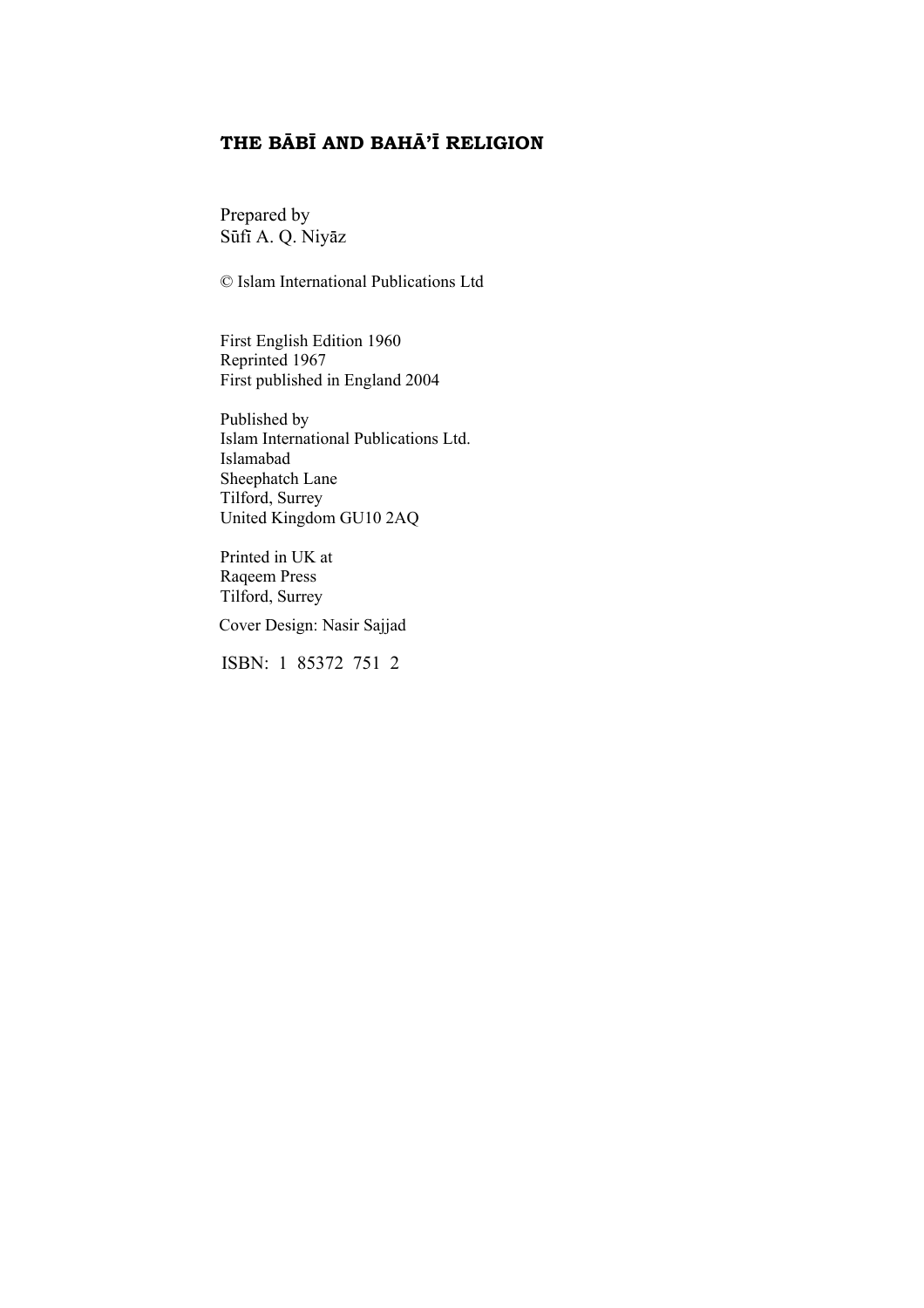| <b>Table of Contents</b>                                |  |
|---------------------------------------------------------|--|
|                                                         |  |
|                                                         |  |
|                                                         |  |
|                                                         |  |
|                                                         |  |
|                                                         |  |
| THE GENERAL STATE OF AFFAIRS IN PERSIA AT THE TIME  18  |  |
| LIFE OF 'ALI MUHAMMAD BAB PRIOR TO HIS CLAIM 20         |  |
|                                                         |  |
| CONDITION IN GENERAL OF THE FOLLOWERS OF BAB23          |  |
| THE PROMINENT FOUR AMONG BAB'S FOLLOWERS 24             |  |
|                                                         |  |
| POLITICAL NATURE AND AIMS OF THE BABI MOVEMENT27        |  |
| WHEN AND HOW WAS THE AMBITION BORN TO ABROGATE THE      |  |
|                                                         |  |
|                                                         |  |
|                                                         |  |
|                                                         |  |
| SOME SALIENT POINTS OF THE SHARIA OF AL-BAYĀN36         |  |
|                                                         |  |
| BAHĀ' ULLĀH'S SCHEMES AFTER EXECUTION OF THE BAB 39     |  |
| MOVE TO IRAQ AND THE REASON BEHIND THAT MOVE41          |  |
|                                                         |  |
|                                                         |  |
| RETURN TO BAGHDAD FROM SULAIMĀNĪYYAH43                  |  |
|                                                         |  |
|                                                         |  |
|                                                         |  |
|                                                         |  |
| BAHĀ' ULLĀH'S LAST WILL AND TESTAMENT IN REGARD TO HIS  |  |
|                                                         |  |
| AQDAS, BOOK OF THE NEW SHARIA OF THE BAHĀ' IS. 54       |  |
| BAHĀ'Ī ATTITUDE IN REGARD TO PUBLICATION OF THIS BOOK54 |  |
| <b>COMPARISON BETWEEN THE ISLAMIC AND THE BAHĀ'Ī</b>    |  |
|                                                         |  |
| THERE CAN BE NO COMPARISON BETWEEN THE HOLY QUR'AN      |  |
|                                                         |  |
|                                                         |  |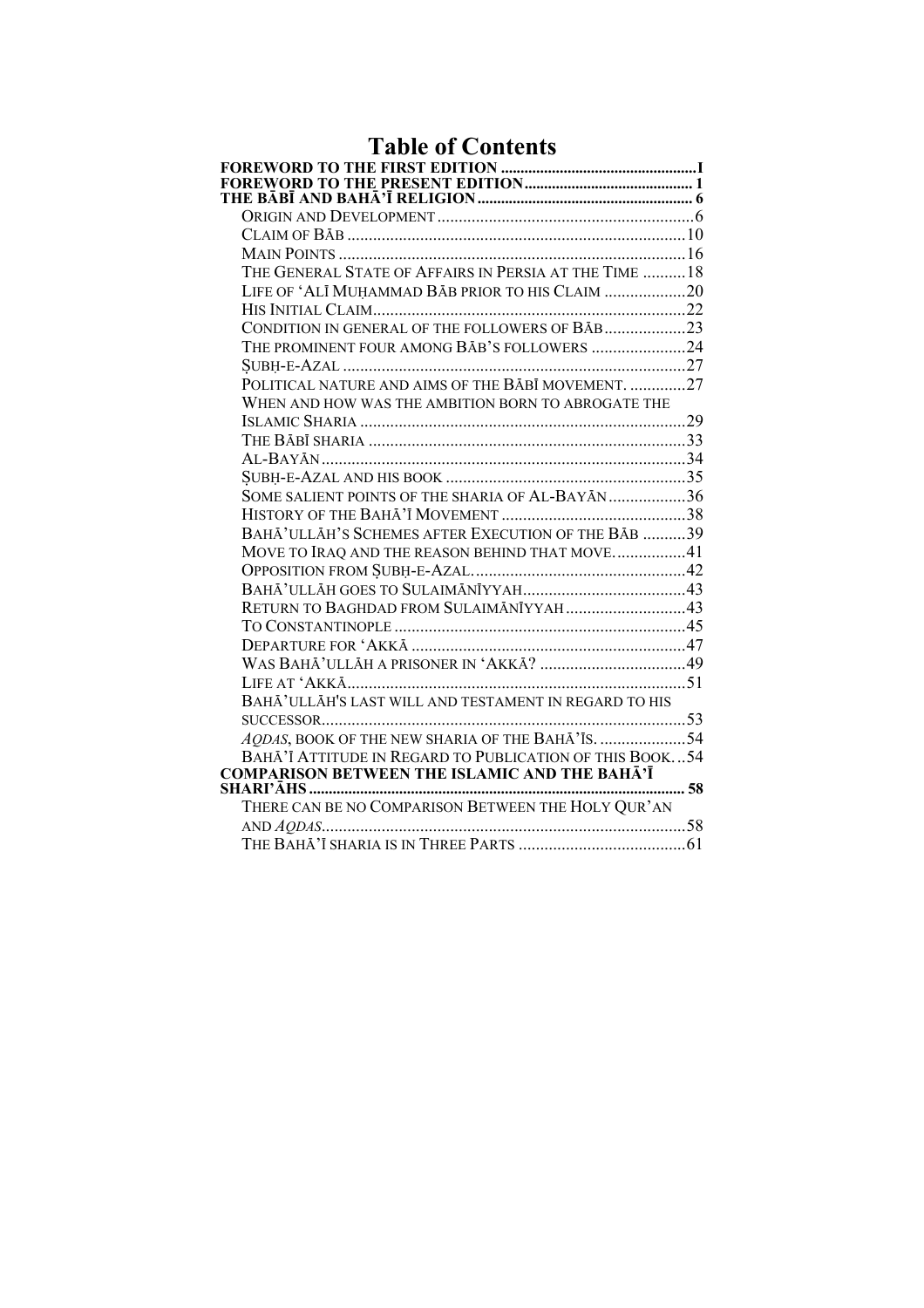| THE QURĀN IS A LIVING BOOK & THE ISLAMIC SHARIA IS      | 78 |
|---------------------------------------------------------|----|
| BAHĀ' ISM FOUNDED ON THE BELIEF THAT THE ISLAMIC SHARIA |    |
|                                                         |    |
| CORRECT MEANING OF THE VERSE (107 OF AL-BAQARAH) 79     |    |
|                                                         |    |
| BĀBĪ AND BAHĀ'Ī LEADERS THEMSELVES ADMIT THAT THE HOLY  |    |
| QUR'AN EMBODIES A COMPLETE, COMPREHENSIVE AND           |    |
|                                                         |    |
|                                                         |    |
|                                                         |    |
| 94                                                      |    |
|                                                         |    |
| BAHĀ' ULLĀH CLAIMED DIVINITY FOR HIMSELF. 96            |    |
| BAHĀ' ULLĀH CLAIMED GODHEAD AND DIVINITY 100            |    |
|                                                         |    |
|                                                         | 03 |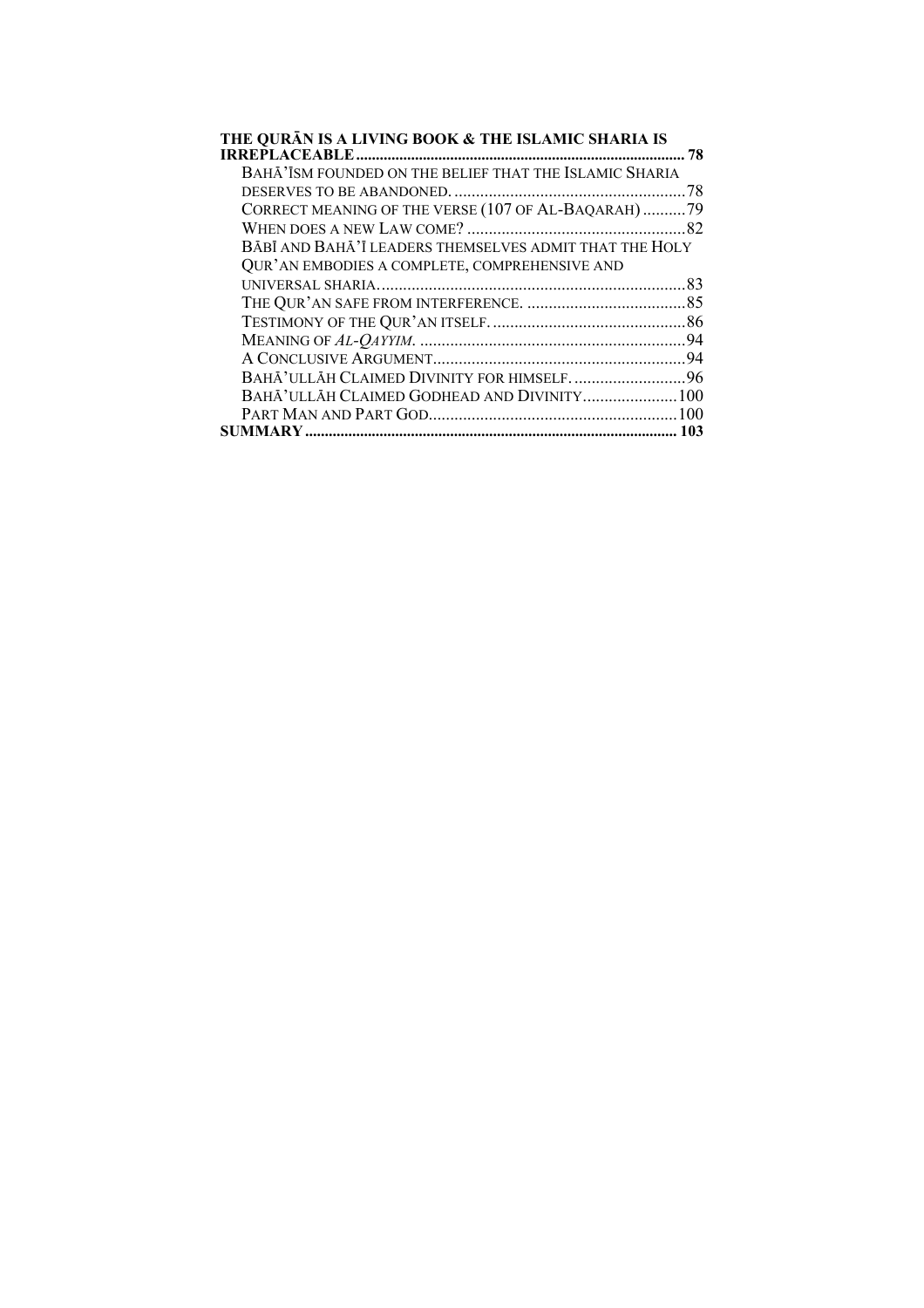# **Foreword to the first edition**

This brief outline of the background and development of the Babi and Baha'i religions has been prepared by Sufi A. Q. Niyaz at the request of Wakalat-e-Tabshir, Rabwah.

It is based mainly on a series of articles in the 'Review of Religions', and two books on the subject: one by Maulawi Fadal Din and the other by Maulana Abul 'Ata'.

It is hoped readers will find the subject dealt with as compactly and comprehensively as was possible in a brief study of the kind aimed at in these pages.

Mirza Mubarak Ahmad Secretary, Foreign Muslim Missions Rabwah: 10th February, 1960.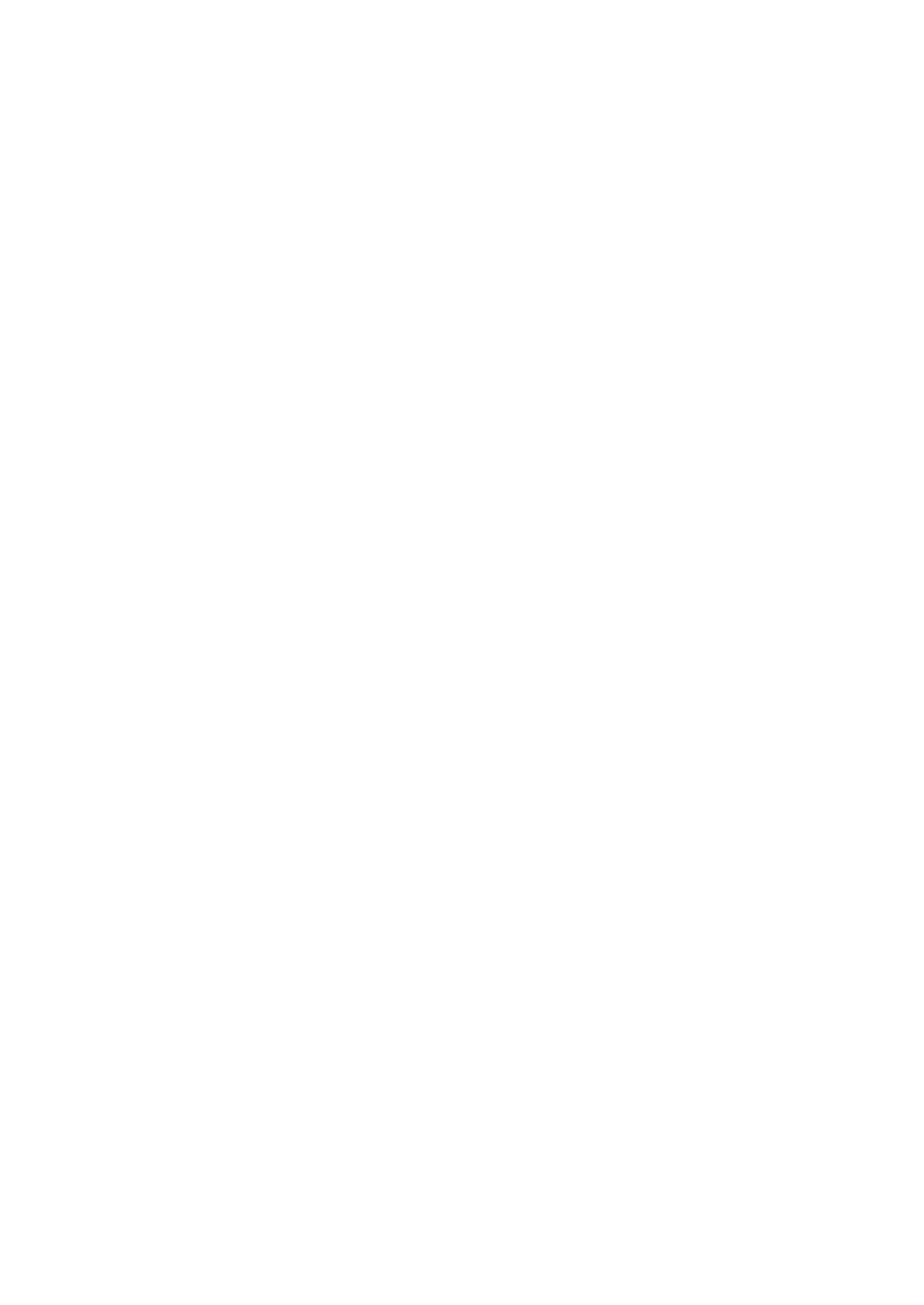$\overline{a}$ 

# **Foreword to the present edition**

'The Babi and Baha'i Religion' is a short but comprehensive treatise in English on the teachings of Mirza 'Ali Muhammad Bab of Shiraz (Iran) and his successor (who later broke away from Bab and introduced his own religion, Baha'i ism) Mirza Husain 'Ali Baha'ullah, was compiled by A. Q. Niyaz and published by Wakalat-e-Tabshir, Rabwah, Pakistan, in 1960. It was reprinted in 1967. Because the book deals with a contemporary religious movement—Baha'i ism**[\\*](#page-6-0)**—which alleges that it replaces Islam as a world religion and is a quite active evangelical movement, it needs to be looked at with critical but impartial approach as an Islamic response to it. We deem that the treatise in question is an adequate response to the challenge of Baha'i ism to Islam and needs to be reprinted and widely published.

The book covers (1) the history of Babi ism and Bāh'i ism and their basic tenets; (2) the true nature of the claims of Bab and Baha'uallah; (3) a comparison between the Islamic and Baha'i Sharias; and (4) the question why the Qur'an and Islamic Sharia are irreplaceable.

<span id="page-6-0"></span>**<sup>\*</sup>** Baha'i ism is an offshoot of Babi ism—the faith propagated by 'Ali Muhammad Bab. Babi ism was itself offshoot of Ithna 'Ashariyyah sect of Shiite Islam.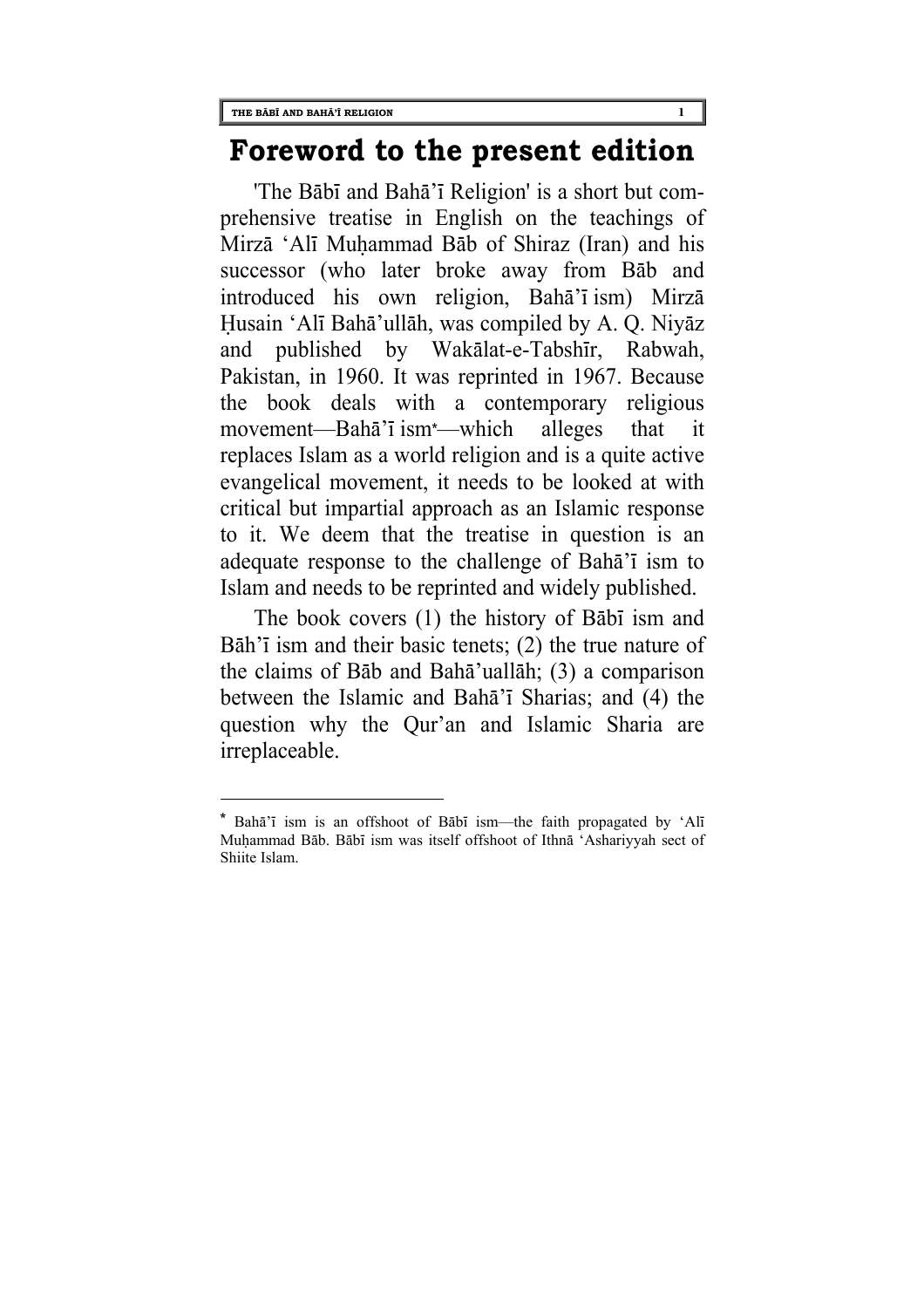Sufi A. Q. Niyaz, a great scholar in his own right, compiled the book from the Scholarly literature of Jama'at Ahmadiyya, such as books and articles by Hadrat Maulana Abul 'Ata' Jalandhari, who was the first to publish, and bring it in public *Al-Aqdas* the Holy book of Baha'is, which till then was not circulated even among Baha'is, except their trusted elites, let alone the non-Baha'is. Moreover, he was very well versed in the Babi and Baha'i literature and had met great Baha'i leaders.

Here, we would like to make one general observation about Baha'i ism. Baha'i ism inspite of its so called worldwide reputation remains an esoteric creed and a secret organization the true teachings of which, especially about the real nature of Baha'ullah's claim, are known only to the selected few so much so that its own followers are kept ignorant about these facts. However, an attractive and acceptable facade is erected around the nucleus of the teachings to attract and exploit the credulous common man. Moreover, as a consequence of the above, Baha'i ism is very adept at disguising itself behind various masks to appeal to various religions and creeds.

The name of Muhammad<sup>sa</sup>, the Holy Prophet of Islam, has been followed by the symbol  $s\ddot{s}$ , which is an abbreviation for the salutation 'may peace and blessings of Allah be upon him.' The names of other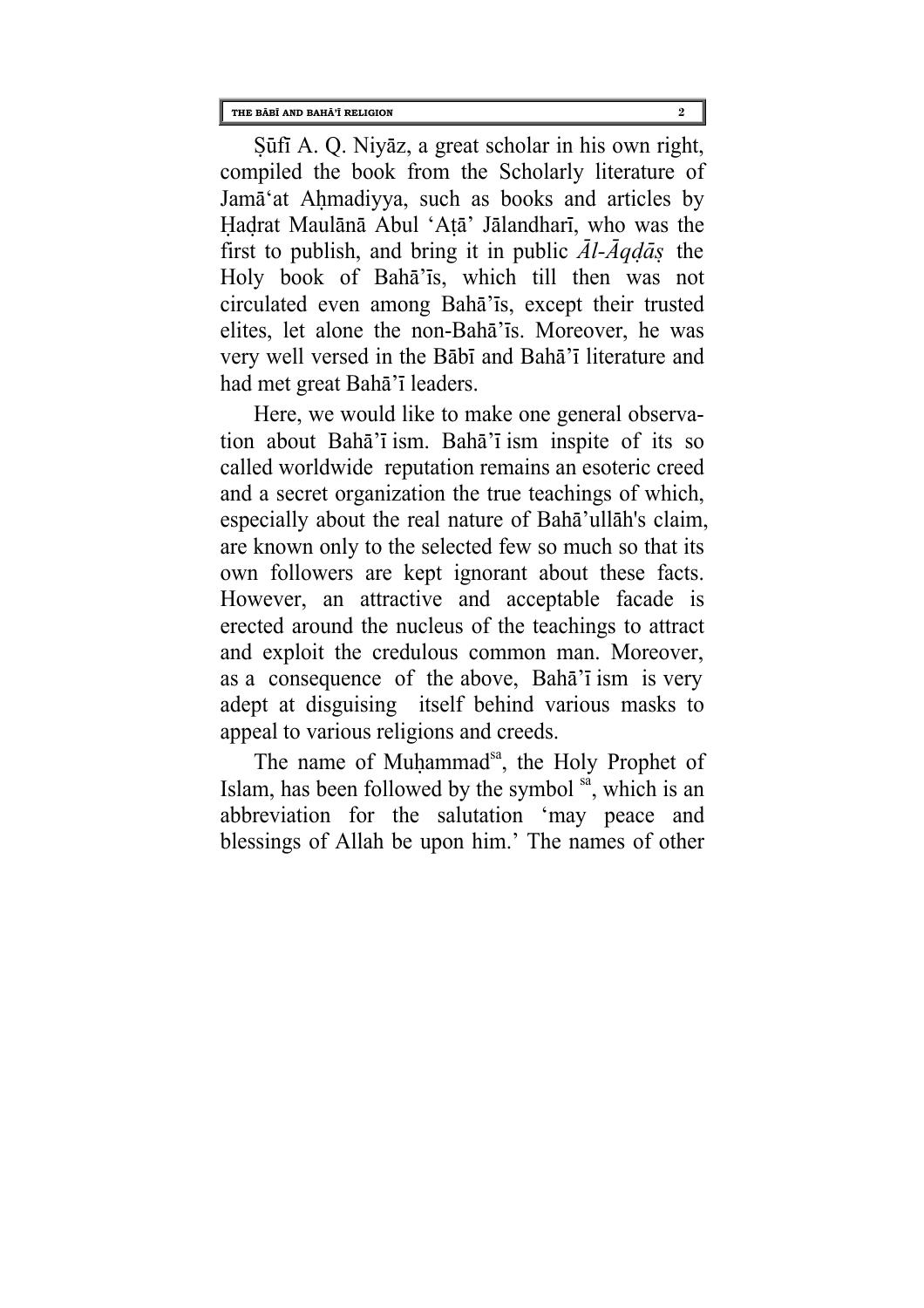prophets and messengers are followed by the symbol<sup>as</sup>, an abbreviation for 'on whom be peace.' The actual salutations have not generally been set out in full, but they should nevertheless, be understood as being repeated in full in each case. The symbol  $<sup>ra</sup>$  is</sup> used with the name of the Disciples of the Holy Prophet<sup>sa</sup>. It stands for Radi Allahu 'anhu/'anha 'anhum (May Allah be pleased with him/with her/with them).

In transliterating Arabic words we have followed the following system adopted by the Royal Asiatic Society.

- ا at the beginning of a word, pronounced as *a*, *i*, *u* preceded by a very slight aspiration, like *h* in the English word 'honour'.
- ث *th*, pronounced like th in the English word 'thing'.
- ح *h*, a guttural aspirate, stronger than h.
- خ *kh*, pronounced like the Scotch ch in 'loch'.
- ذ *dh*, pronounced like the English th in 'that'.
- ص *s*, strongly articulated s.
- ض *d*, similar to the English th in 'this'.
- ط *t*, strongly articulated palatal t.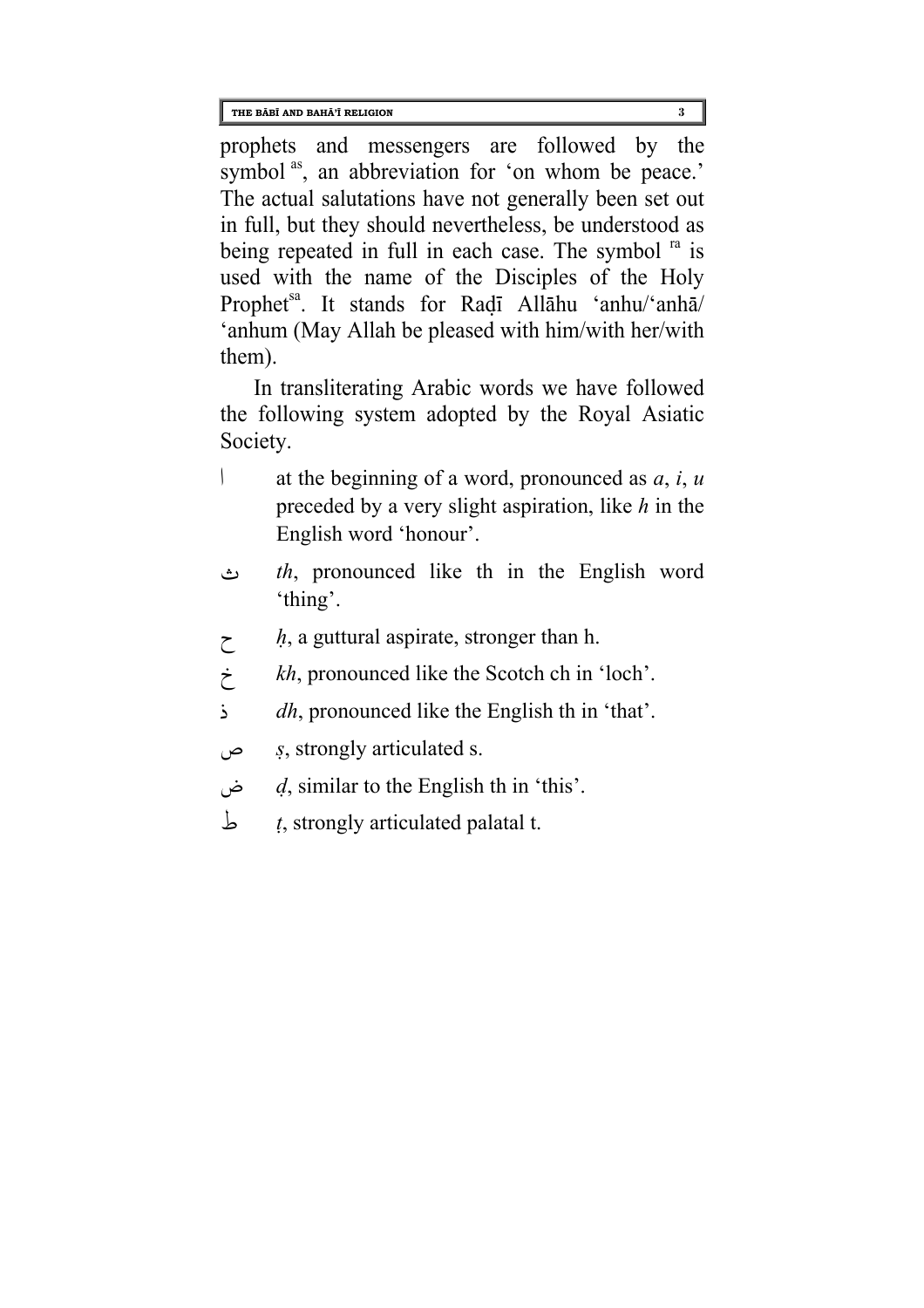ظ *z*, strongly articulated z.

- ع' , a strong guttural, the pronunciation of which must be learnt by the ear.
- غ *gh*, a sound approached very nearly in the r '*grasseye*' in French, and in the German r. It requires the muscles of the throat to be in the 'gargling' position whilst pronouncing it.
- ق *q*, a deep guttural k sound.

 $\overline{a}$ 

 $\epsilon$ , a sort of catch in the voice.

Short vowels are represented by *a* for — — (like *u* Short vowels are represented by *a* for  $\rightarrow$  (like *u* in 'bud'); *i* for  $\rightarrow$  (like *i* in 'bid'); u for  $\rightarrow$  (like in 'bud'); *i* for —— (like *i* in 'bid'); u for  $\frac{1}{\sqrt{2}}$  (like *oo* in 'wood'); the long vowels by  $\bar{a}$  for —— or  $\bar{a}$  $\alpha$  in wood ); the long vowels<br>(like *a* in 'father'); i for  $\alpha$  $\frac{1}{\sqrt{2}}$  or  $\frac{1}{\sqrt{2}}$  (like *ee* in  $\text{`deep'}$ ; *ai* for  $\rightarrow$  (like *i* in 'site') $\cdot$ ; *u* for  $\rightarrow$  (like *oo* in 'root'); *ay* for  $\rightarrow$  (resembling *oy* in  $\text{`deep'}$ ; *ai* for  $\text{`} \longrightarrow$  (like *i* in 'site')'; *a* for  $\text{`} \longrightarrow$  (like *oo* in 'root'); *au* for  $\text{`} \longrightarrow$  (resembling *ou* in 'sound'). 'sound').

Please note that in transliterated words the letter 'e' is to be pronounced as in 'prey' which rhymes with 'day'; however the pronunciation is flat without the element of English diphthong. If in Urdu and Persian words 'e' is lengthened a bit more it is transliterated as 'ei' to be pronounced as 'ei' in 'feign'

<span id="page-9-0"></span><sup>♦</sup> In Arabic words like شيخ) Shaikh) there is an element of diphthong which is missing when the word is pronounced in Urdu.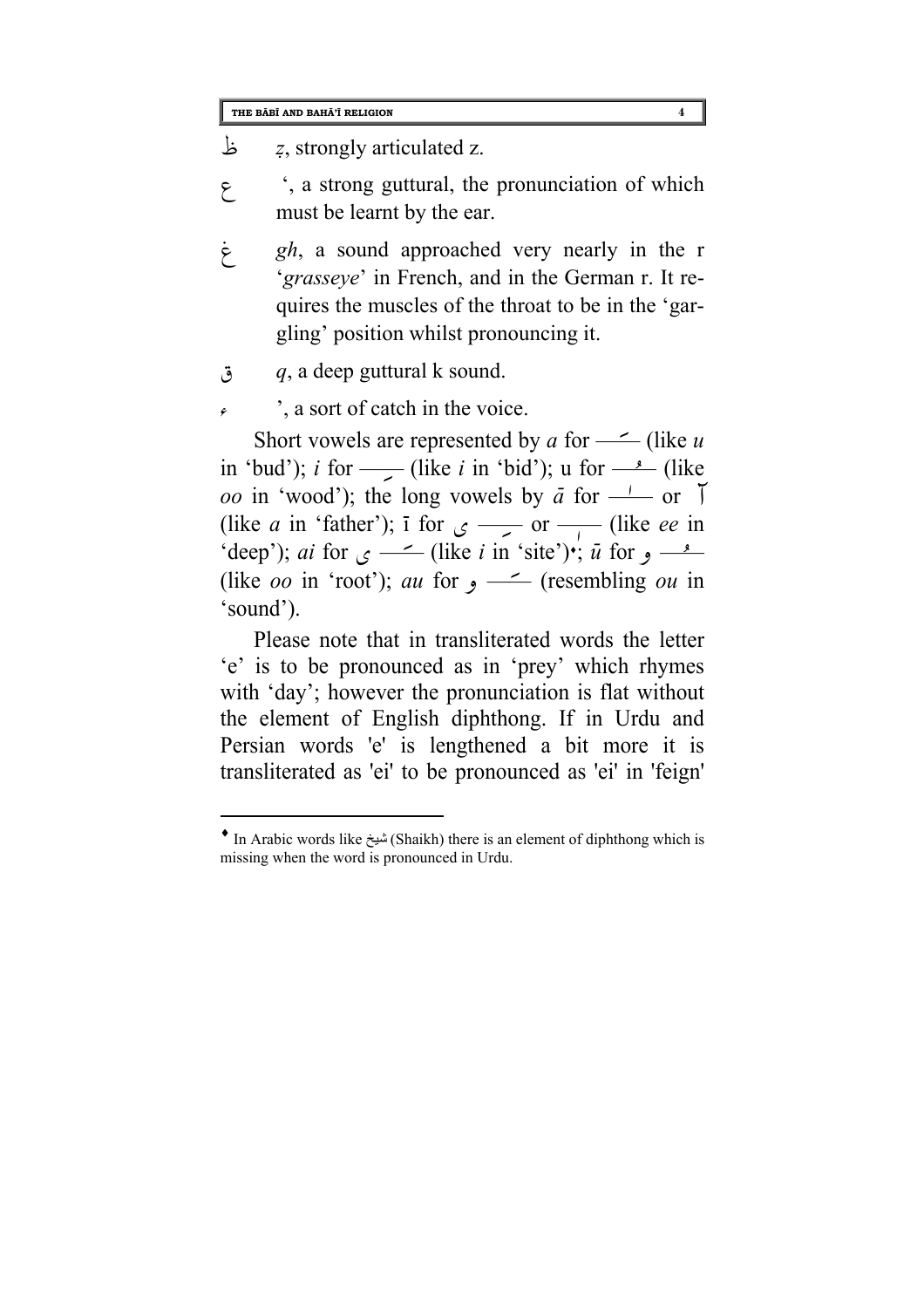$\overline{a}$ 

without the element of diphthong thus  $'\angle'$  is transliterated as 'Kei'. For the nasal sound of 'n' we have used the symbol 'ń'. Thus Urdu word 'مس' is transliterated as 'mein'.**[\\*](#page-10-0)**

The consonants not included in the above list have the same phonetic value as in the principal languages of Europe.

We have not transliterated Arabic, Persian or Urdu words which have become part of English language, e.g., Islam, Mahdi, Qur'an, Hijra, Ramadan, Hadith, ulema, umma, sunna, kafir, pukka etc.**[●](#page-10-1)**

For quotes straight commas (straight quotes) are used to differentiate them from the curved commas used in the system of transliteration, ' for  $\epsilon$ , ' for  $\epsilon$ . Commas as punctuation marks are used according to the normal usage.

The Publishers

<span id="page-10-0"></span>**<sup>\*</sup>** These transliterations are not included in the system of transliteration by Royal Asiatic Society.

<span id="page-10-1"></span>**<sup>●</sup>** *Concise Oxford Dictionary* records Qur'an in three forms—Quran, Qur'an and Koran.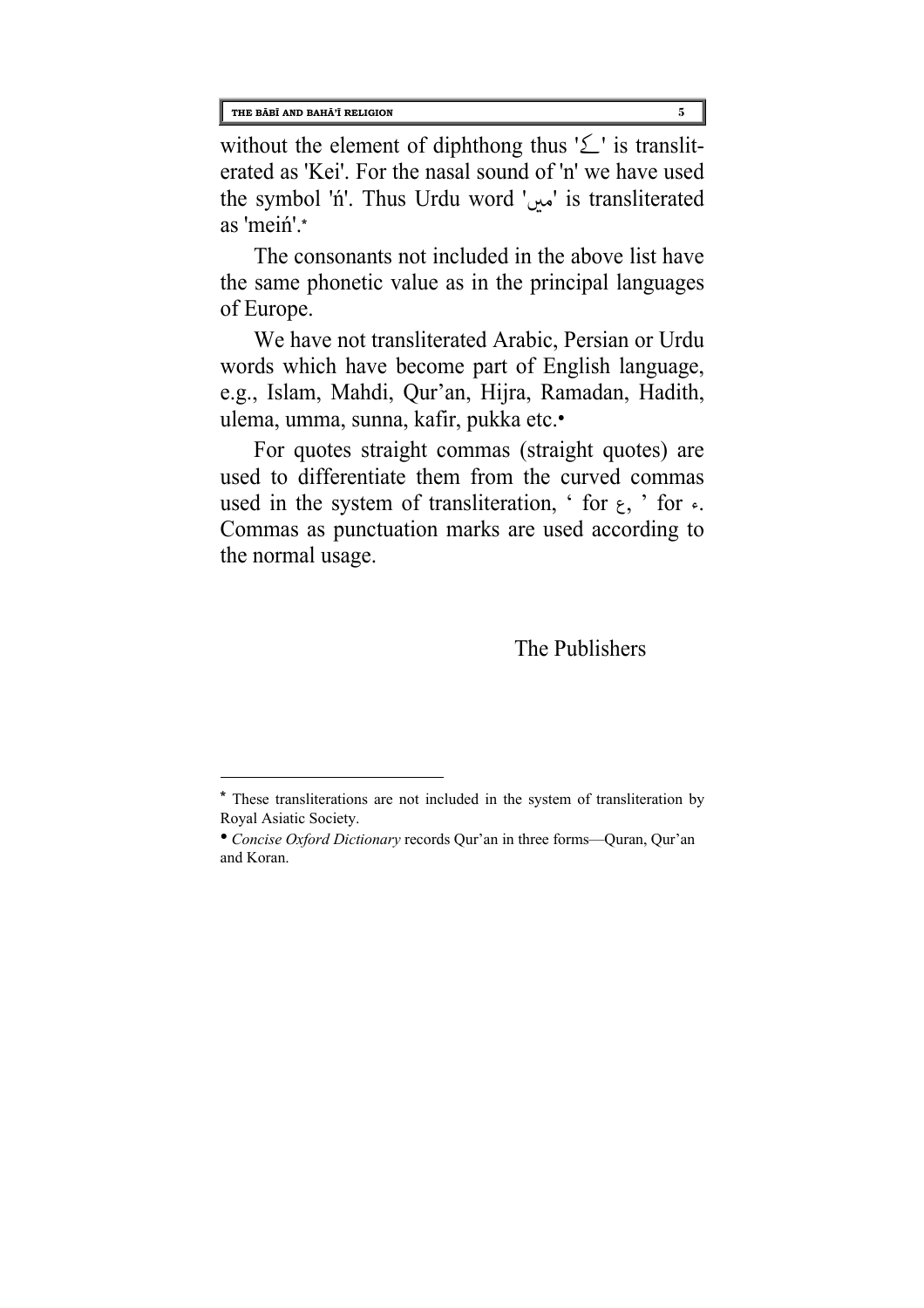# **THE BĀBĪ AND BAHĀ'Ī RELIGION**

# **Origin and Development**

Among variants of the Shia point of view there is a sect called the Ithna 'Asharia. The Shias regard Hadrat 'Ali as invested with special sanctity, to an extent where it involves denial of the authority of the three Khalifas who preceded Hadrat 'Ali in this office, namely, Abu Bakr, 'Umar and Uthman. According to the belief of the Ithna 'Asharia, there have been twelve rightful Imams after Hadrat 'Ali, eleven of them having died after the normal span of their lives, but the twelfth having disappeared and gone into hiding in some cave, to reappear towards the end of the world as the expected Imam Mahdi to bring the mission of his Imamat to completion.

Shias of the Ithna 'Asharia sect also hold that ever since the time the twelfth Imam went into hiding, he keeps one of his followers, the best and most devoted, in the position of a Bab, i.e., a door through which the rest of his followers could maintain spiritual contact and communion with him. According to Alqami, a noted Shia writer and divine, "To this day there have always been among his followers people of special devotion who have held the position of a Bab (door)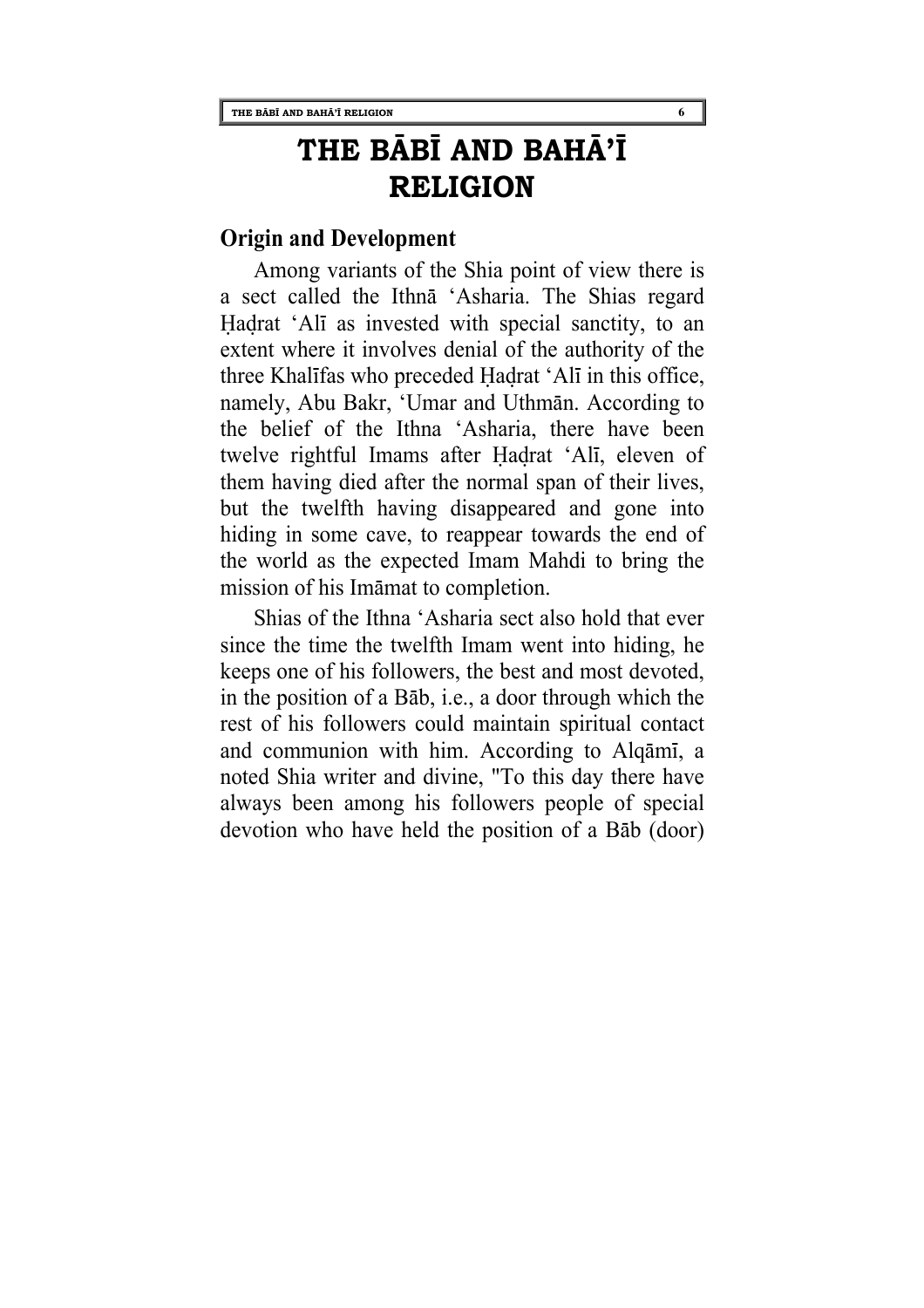in relation to him, with functions to serve as a link between the Imam and his followers for the communication of what should and what should not be done."**[1](#page-12-0)**

In Shia history there have been four people who have claimed the position of a Bab, the last among them having been Abul Hasan 'Ali bin Muhammadal-Samri, who died in the year 260 of the Hijra, according to one source, in 328 according to another.

Subsequent to the death of the fourth Bab, abovementioned Abul Hasan, the idea about the existence and the necessity for the presence of a Bab began to weaken. Towards the end of the 12th century of the Hijra it had practically faded out since popular expectations in regard to the reappearance of the Hidden Imam had not been fulfilled.

The Ithna 'Asharia sect had gained a considerable amount of footing in Iran where some people tried to keep the belief in the necessity for a Bab alive among the people; and the idea such people tried to exploit was that the time for the reappearance of the Imam was drawing very near. Foremost among those who worked for this revival were men like Shaikh Ahmad al-Ahsa'i and Sayyid Kazim Rashti. These two are the most important for the purpose in hand since the Babi and the Baha'i religions grew out of their teaching and

<span id="page-12-0"></span> $\frac{1}{2}$  *Ikmalud din*, page 56.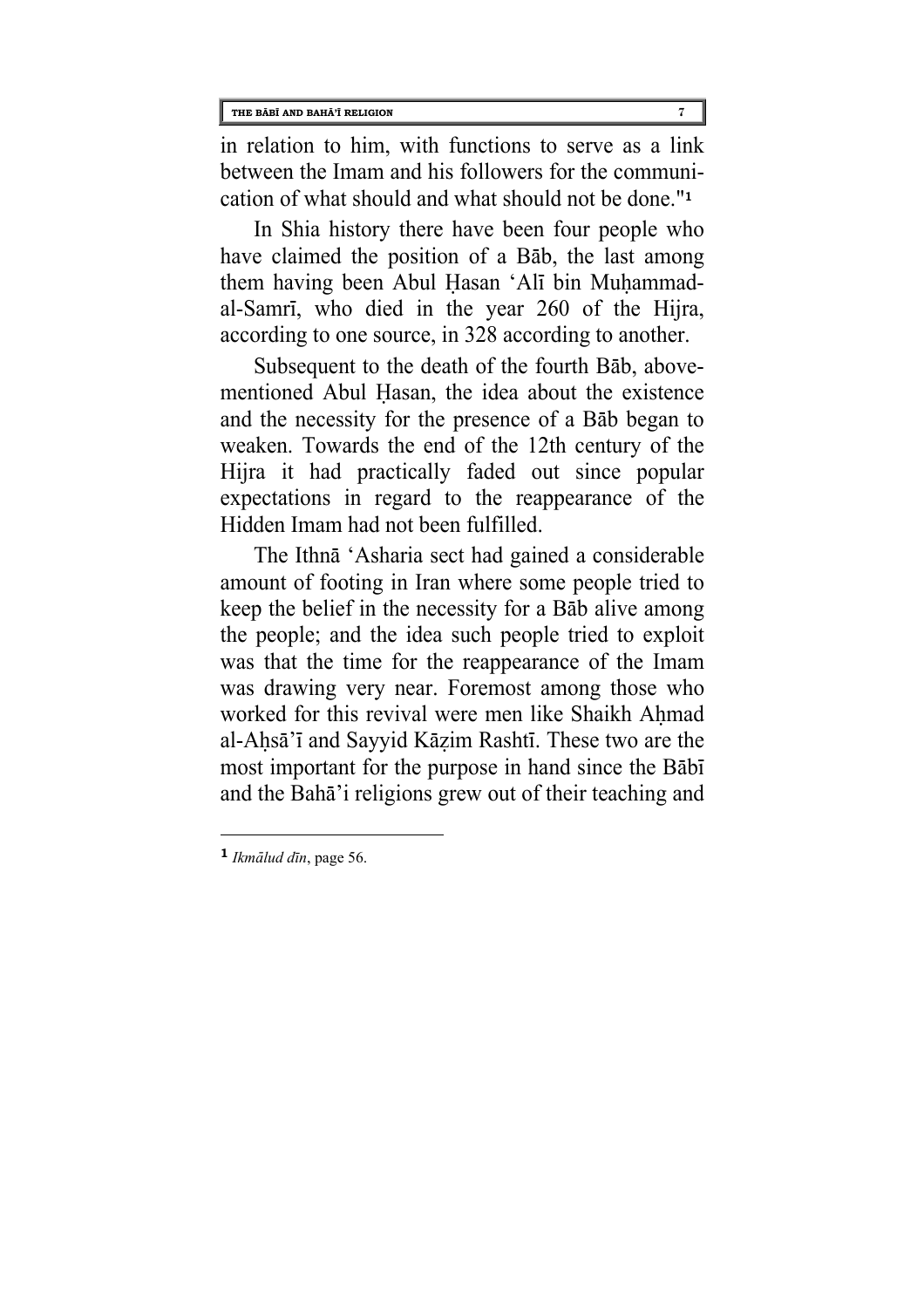the positions they took up in regard to a number of questions.

Shaikh Ahmad al-Ahsa'i was born in 1167 Hijra in a tribe of Bahrain, known by name of Bani Sakhr. His father's name was Zainuddin al-Ahsa'i. Ahmad al-Ahsa'i was the founder of the sub-sect of the Ithna 'Asharia which is known as the Shaikhiyyah. He died in 1242 Hijra (A.D. 1826). The ideas he preached were essentially of the nature of Shia beliefs, but he brought forth rather a different interpretation of the Qur'an and the Hadith, this being the reason why those who accepted his way of thought came to be known as a new sect called the Shaikhiyyah.**[2](#page-13-0)**

That Shaikh Ahmad al-Ahsa'i was a true Shia is quite clearly borne out by Alkawakib, page 42. With regard to the Imam Mahdi, Ahmad Ahsa'i's idea was that the twelfth Imam, 'Askari, who was held to have gone into hiding, was still alive, and would reappear at the proper time, which now was going to be very soon. His main point was the good news he professed to bear that the time of the reappearance of the Hidden Imam was very near**[3](#page-13-1)**. On this rallying point Al-Ahsa'i gathered together a considerable number of followers.

l

<span id="page-13-0"></span>**<sup>2</sup>** Collection of Journals printed in Egypt, page 77.

<span id="page-13-1"></span>**<sup>3</sup>** *Al-Kawakib*, page 45.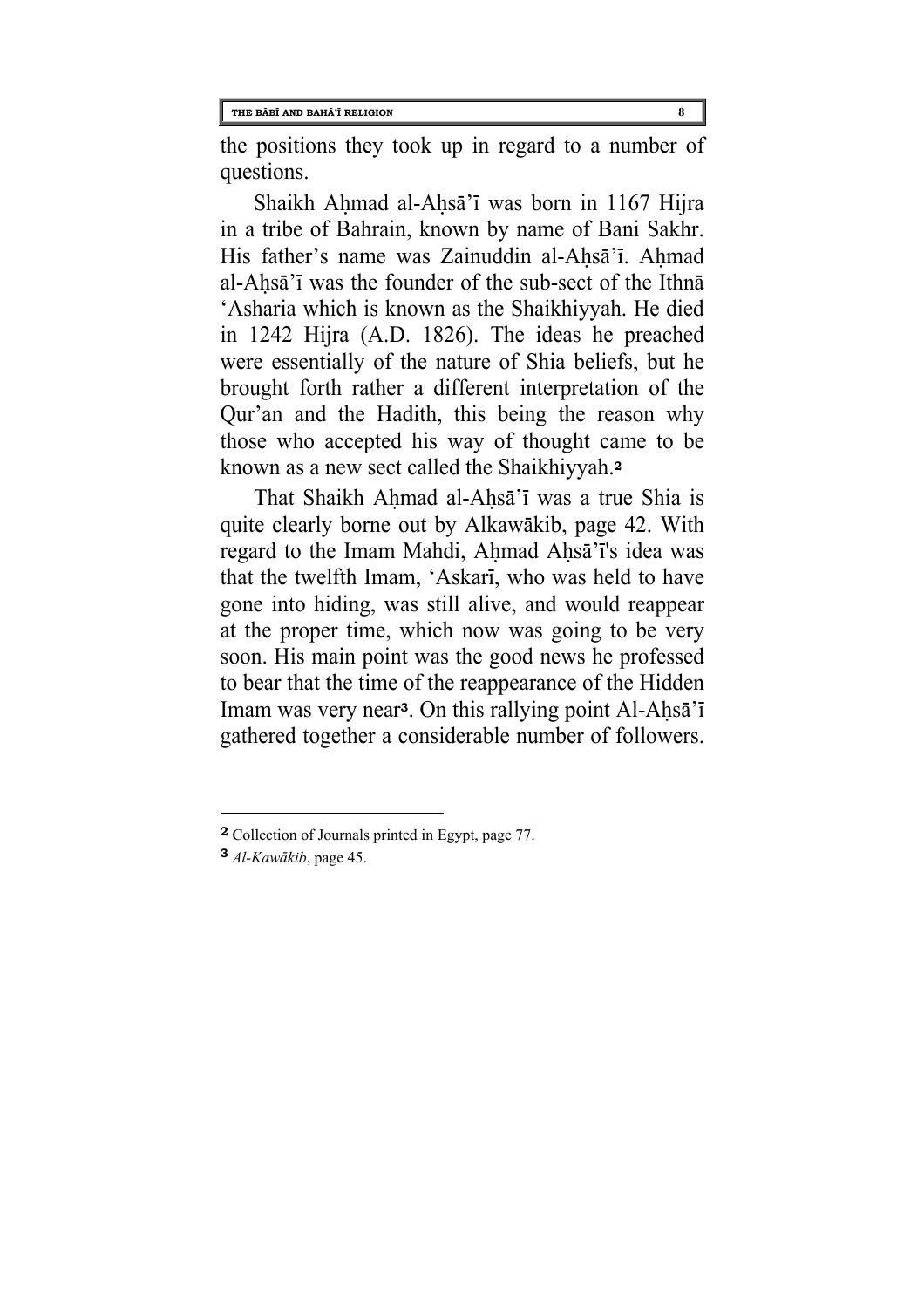In fact some of these have held him to be the Mujaddid of the 13th century**[4](#page-14-0)**.

In his own lifetime Ahmad Al-Ahsa'i had appointed Sayyid Kazim Rashti as his successor. Rashti was born in Rasht in 1205 Hijra. When Ahmad Al-Ahsa'i died in 1242 Hijra, Kazim Rashti became the head of the Shaikhiyyah sect. While in the main he strove to spread the teaching of Ahmad Al-Ahsa'i, he also differed in some points, this being the reason why his followers came to be known by a different name, i.e., the Kashfiyyah. Kazim Rashti died at Karbala in 1259 Hijra.

Kazim Rashti divided his followers into three groups. The most important among them were the people who remained with him day and night. Before these he opened the innermost chambers of his heart. Sayyid 'Ali Muhammad Bab, who became the founder of the Babi religion, was the foremost among these, and when he put forth his claim to being himself the Bab, most other membeis of this inner group of the followers of Rashti accepted his claim. One among these was a woman named Umm-e-Salma to whom Kazim Rashti had given the title of Qurratul  $^{\circ}$ Ain.

<span id="page-14-0"></span>**<sup>4</sup>** *Arrisalatul Tis'a 'Asharia*, page 11.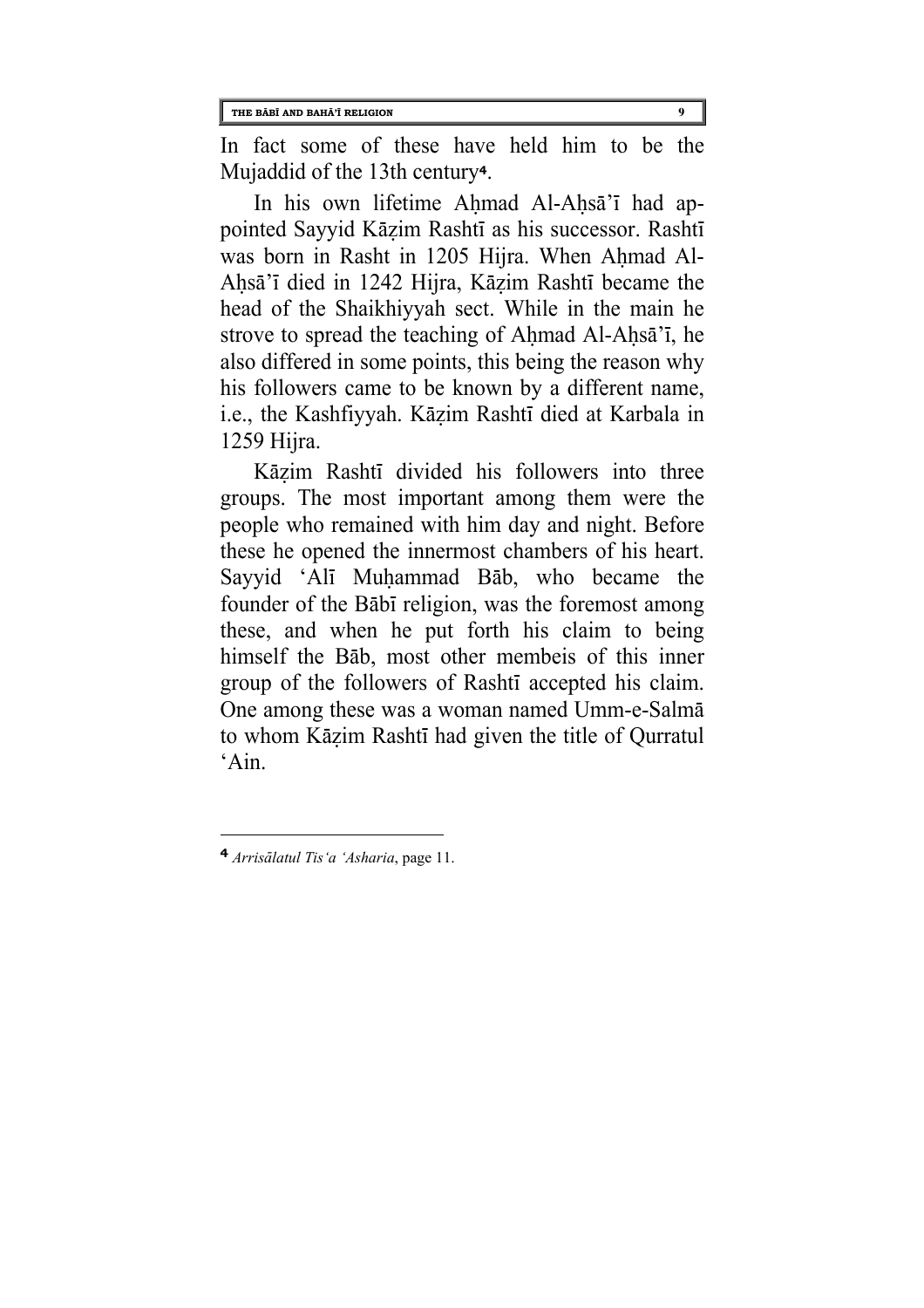It is to be carefully noted that neither Ahmad al-Ahsa'i nor Kazim Rashti laid any claim to be recipients of Divine Revelation. Both had been emphasising the near approach of the time when the Hidden Imam was to reappear, and it was no matter for surprise that a large number of their followers were on tip-toe, so to say, to hear his call. In fact many zealots among them wandered about in the jungles and wastes in the hope of coming across him by good luck.

# **Claim of Bab**

As to the time when 'Ali Muhammad put forth his claim to being the Bab, and the precise nature of this claim, we come across the following in Baha'i sources:

- (i) One day in a mosque in Bushaihar he claimed that he was the Bab for reaching the concealed personage who was expected to appear soon.
- $(ii)$  In the presence of mullah Husain Bashrū'<sub>i</sub>, who was a prominent follower of the Shaikiyyah sect, 'Ali Mohammad first declared his mission as Bab.

In Bab's book entitled Bayan the exact time of this declaration is given as 1260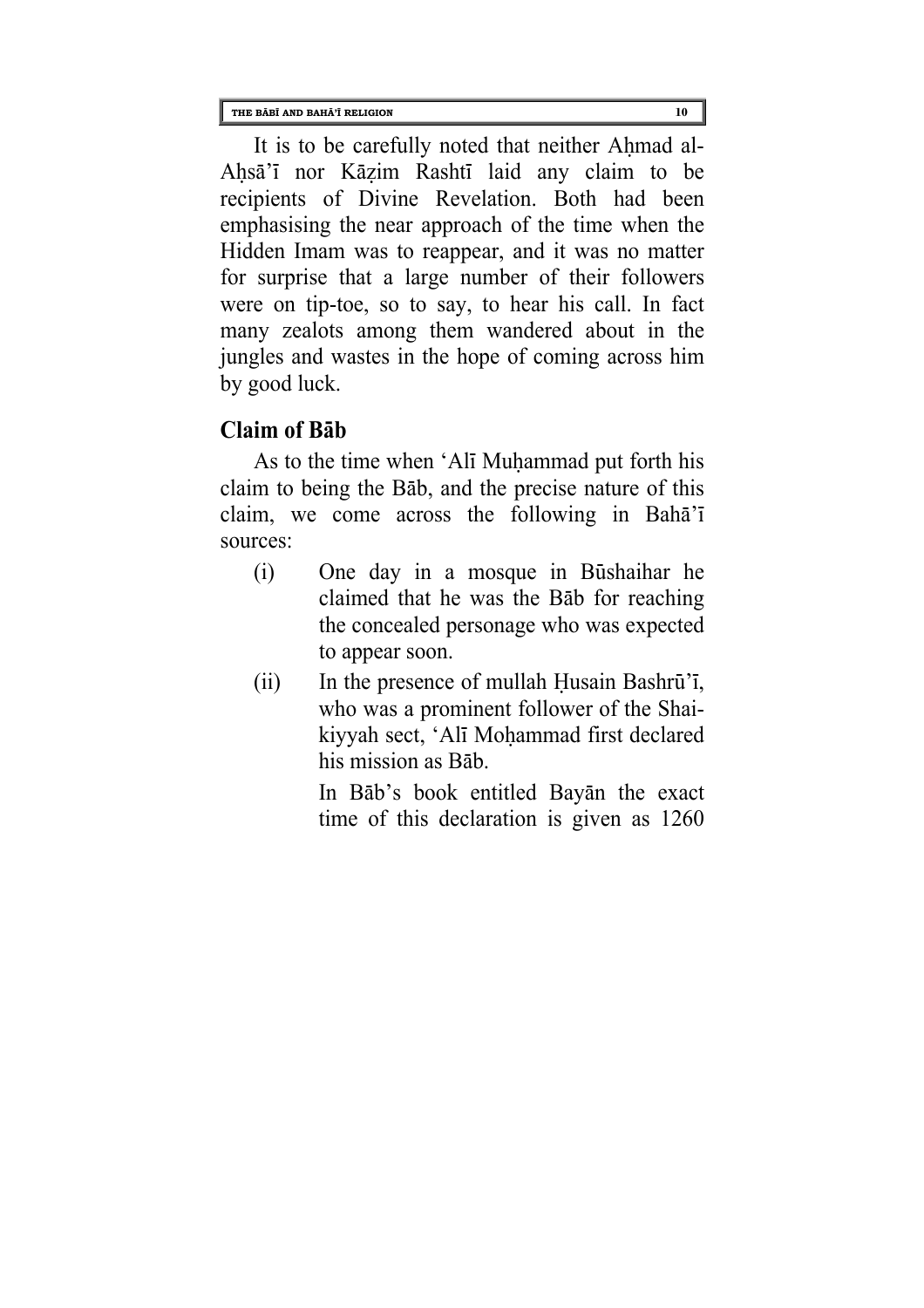Hijra, the fifth of Jamadiul Awwal, two hours and fifteen minutes after sunset**[5](#page-16-0)**.

Beginning at first with a claim that he was the Bab, 'Ali Muhammad also claimed later that he was the expected Mahdi as well. But he never claimed to be a prophet, nor did his followers accept him as such. However, he claimed to be the "*Nuqtah*" (point), but left the meaning of this expression conveniently vague.

His activities and those of his followers soon came to be looked upon with grave suspicion, especially as there was a considerable measure of secrecy observed by him and his followers in the matter of the inner teaching, so much so that the central scripture of the Baha'i faith, entitled the Bayan, one hardly ever sees anywhere even to this day. This secrecy gave rise to a deep suspicion in the mind of the authorities that the inner teaching bore the taint of violent political aims, for, otherwise, it was argued, there was no ground for the strict secrecy observed.

The authorities first acted by placing certain restrictions upon 'Ali Muhammad. This was in 1262 Hijra. He was to remain confined to his house; was not to mix with people; and was to refrain from

<span id="page-16-0"></span>**<sup>5</sup>** May 23, 1844, of the Christian era.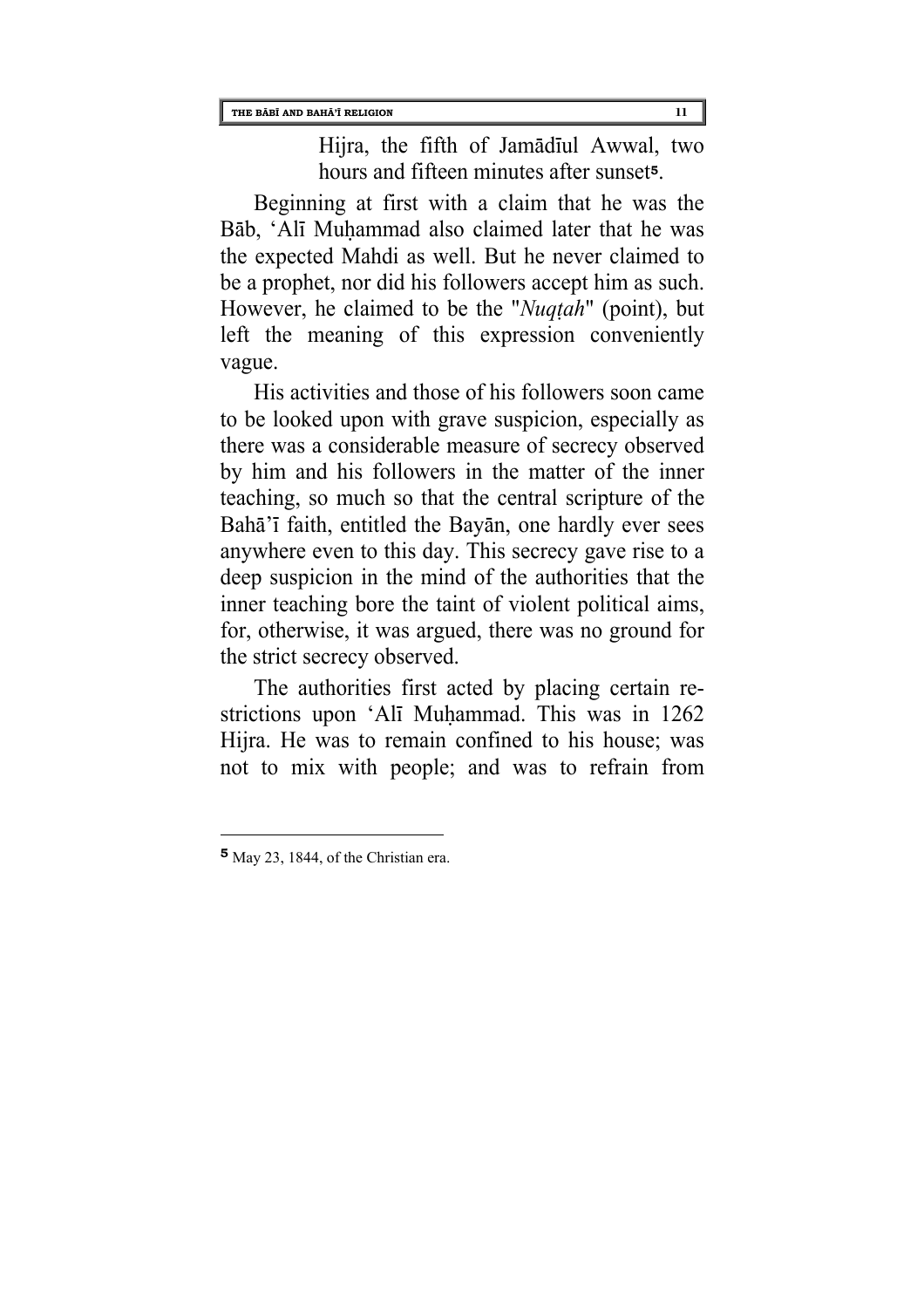propagating his views. His uncle, Haji 'Ali, had to stand surety that these instructions would be obeyed.

As to the question why the government took this seemingly oppressive stand in regard to a religious movement, only one quotation need be given here. According to *Makatib* 'Abdul Baha'*, Vol II, page 266*, "During the days of the advent of Hadrat-e-'Ala, (Founder of the Babi religion) the, teaching was that heads should be cut off, books and leaves burnt, places demolished and laid waste, and a general slaughter made, except in the case of those who rendered belief and homage."

Evidently this was not the kind of teaching which the established government of the country could very well leave to spread in the land unchecked.

Another interesting fact also deserves to be borne in mind. On Ramadan 21, 1262 Hijra, the ulema of Shiraz, acting through the administrative agencies, called upon 'Ali Muhammad to appear before the people in a mosque, where he was asked to recant from his claims and views. There upon 'Ali Muhammad mounted the pulpit and made a remarkable speech. It was remarkable in the sense that those present failed to get any idea as to what he was driving at. According to *Al-Kawakib*, page 88, "The audience was left in no position to understand whether he had spoken in renunciation of his views or in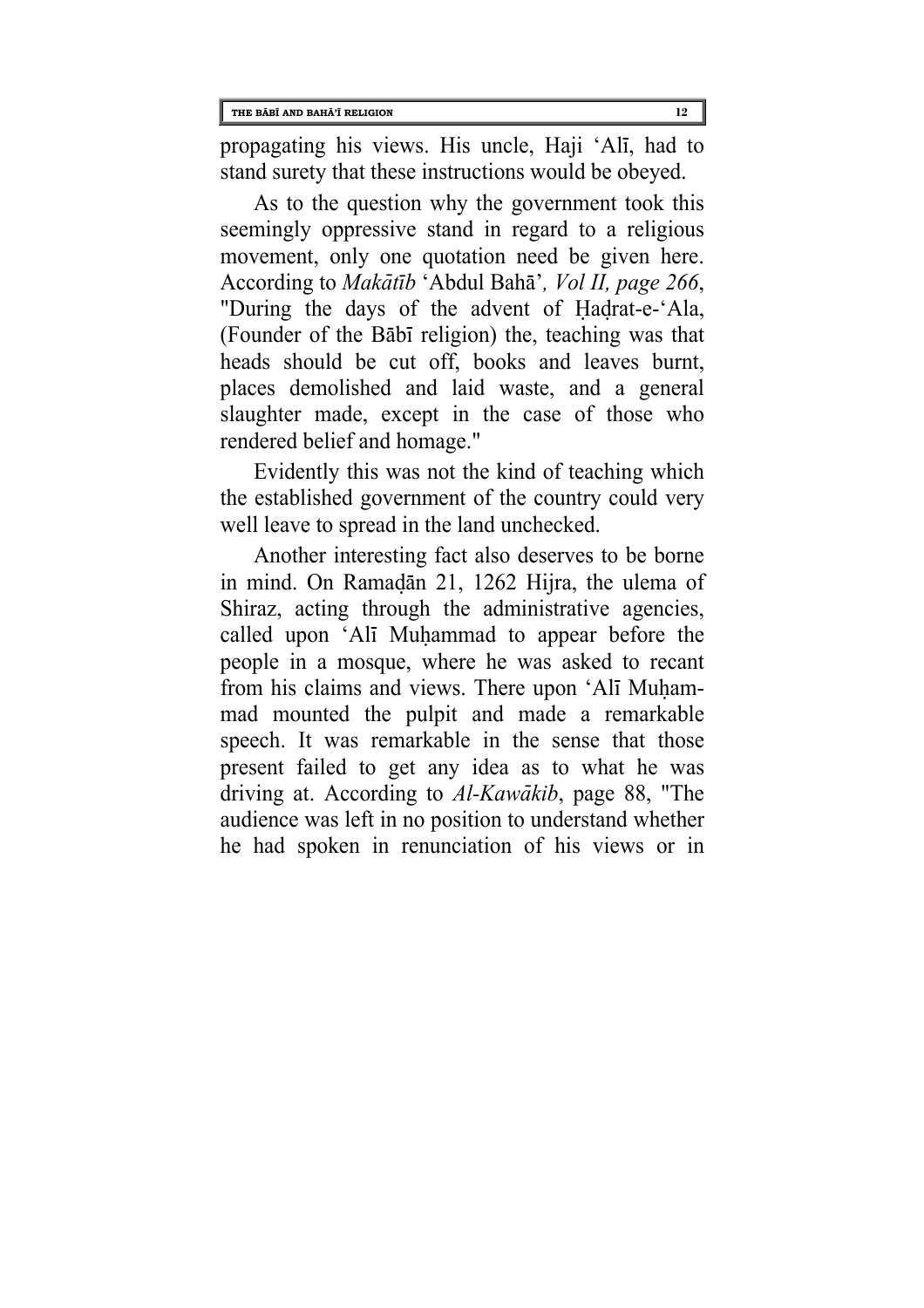support thereof." But this source admits that the ulema were reassured that he had given up his claim. 'Ali Muhammad then resumed the life of isolation he had begun to lead some time before. Some other historical sources state that in response to the call by the ulema, Ali Muhammad "mounted the pulpit and in a clear, loud voice renounced and repented of his views as demanded by the ulema. Then he came down and kissed their hands."**[6](#page-18-0)**

In this connection mention also needs to be made of the written recantation and renunciation of his views which 'Ali Muhammad submitted to Nasiruddin Shah, the Heir-Apparent at that time.**[7](#page-18-1)**

Following this recantation, or explanation, or whatever it was intended or taken to be, 'Ali Muhammad Bab took outwardly to a life of comparative seclusion. But inwardly the activities of the movement continued more or less as before, though of course greater care was taken to keep them secret. Clashes with the public and the authorities, however began to occur frequently, so that the government at last arrested 'Ali Muhammad Bab and put him into prison. When disturbances continued even after that, the authorities decided that he should be shot, along with

l

<span id="page-18-0"></span>**<sup>6</sup>** *Al-Harab*, by Muhammad Fadil, printed in Egypt, page 173.

<span id="page-18-1"></span>**<sup>7</sup>** *Kashful Hiyal*, Vol. II, pages 88, 89.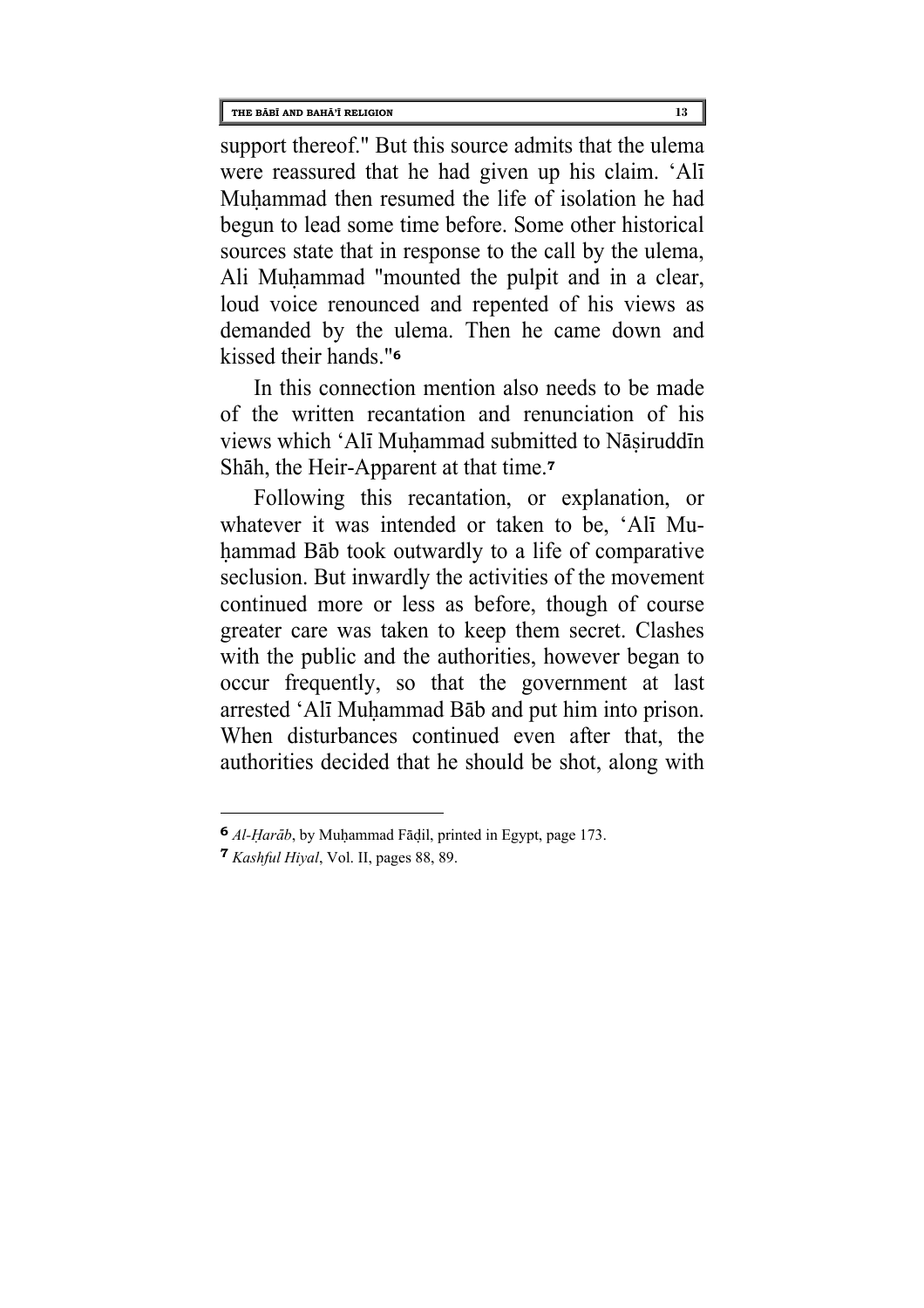two followers. One of these recanted at this juncture and was spared, while 'Ali Muhammad and the other follower were shot in 1850 of the Christian era.

At the time of his death 'Ali Muhammad was barely thirty years of age, and his mission not more than six years old. He was succeeded by, Mirza Yahya, who took the title of "Subh-e-Azal" (Morning of Eternity).

In 1852 several Babis made an attempt on the life of the King, but failed and were arrested. A plot was suspected and many more Babis were put to death among them the beautiful but fiery Qurratul 'Ain.

Mirza Yahya, or Subhi Azal, thereafter removed himself to Baghdad from where he peacefully propagated his views. Himself he lived in seclusion, leaving the direction of affairs in the hands, of his brother, Mirza Husain 'Ali. This position lasted for ten years, during which time Mirza Husain 'Ali was content with the second position assigned to him. But then he took his stand on the basis of certain prophecies of 'Ali Muhammad Bab which spoke of "one whom God was to manifest."

It is to be noted that these prophecies had been left as vague and undefined as the meaning of "Nuqtah" one of the titles taken up by 'Ali Muhammad Bab. These prophecies gave no indication as to the time or signs when this manifestation from God was to take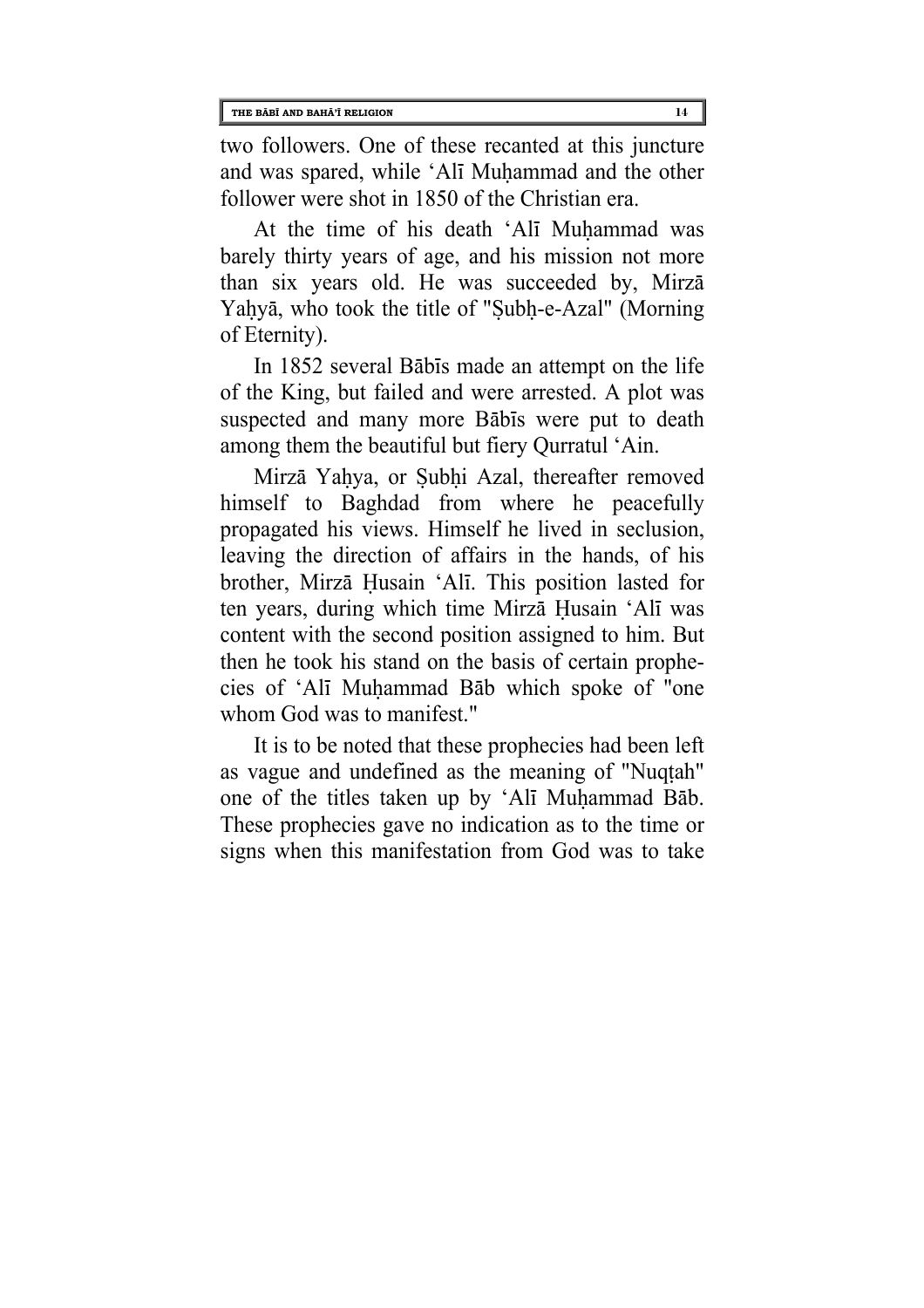place. He had simply said that when the expected one came he would be recognised by all. In 1863 Mirza Husain 'Ali declared that he was the one whose advent had been foretold by 'Ali Muhammad Bab, and he took the title of Baha'ullah, meaning the Splendour of God.

But Mirza Yahya, with some of his followers, refused to accept this claim, the split giving rise to two sections, the Azalis and the Baha'is—those who remained with Subhe Azal in his denial of the claims of Mirza Husain 'Ali, and those who accepted the latter's claim that he was the Baha'ullah.

Following the unsuccesful attempt on the life of the king when several Babis were arrested, Mirza Husain 'Ali was among them. He remained in prison for about four months, was released, and soon afterwards moved to Baghdad, where he thought that he would perhaps be better in a position to pursue his ambitions and schemes. Subh-e-Azal also thereafter went to live in Baghdad.

The rivalry between the two sects, the Azalis and the Baha'is, began to give rise to quarrels between the followers of both, so that the Turkish Government decided that Subh-e-Azal and Baha'ullah should be kept at different places. In 1868 Baha'ullah and his followers were exiled to 'Akka in Syria, while Subhe-Azal was sent to Famagusta in Cyprus.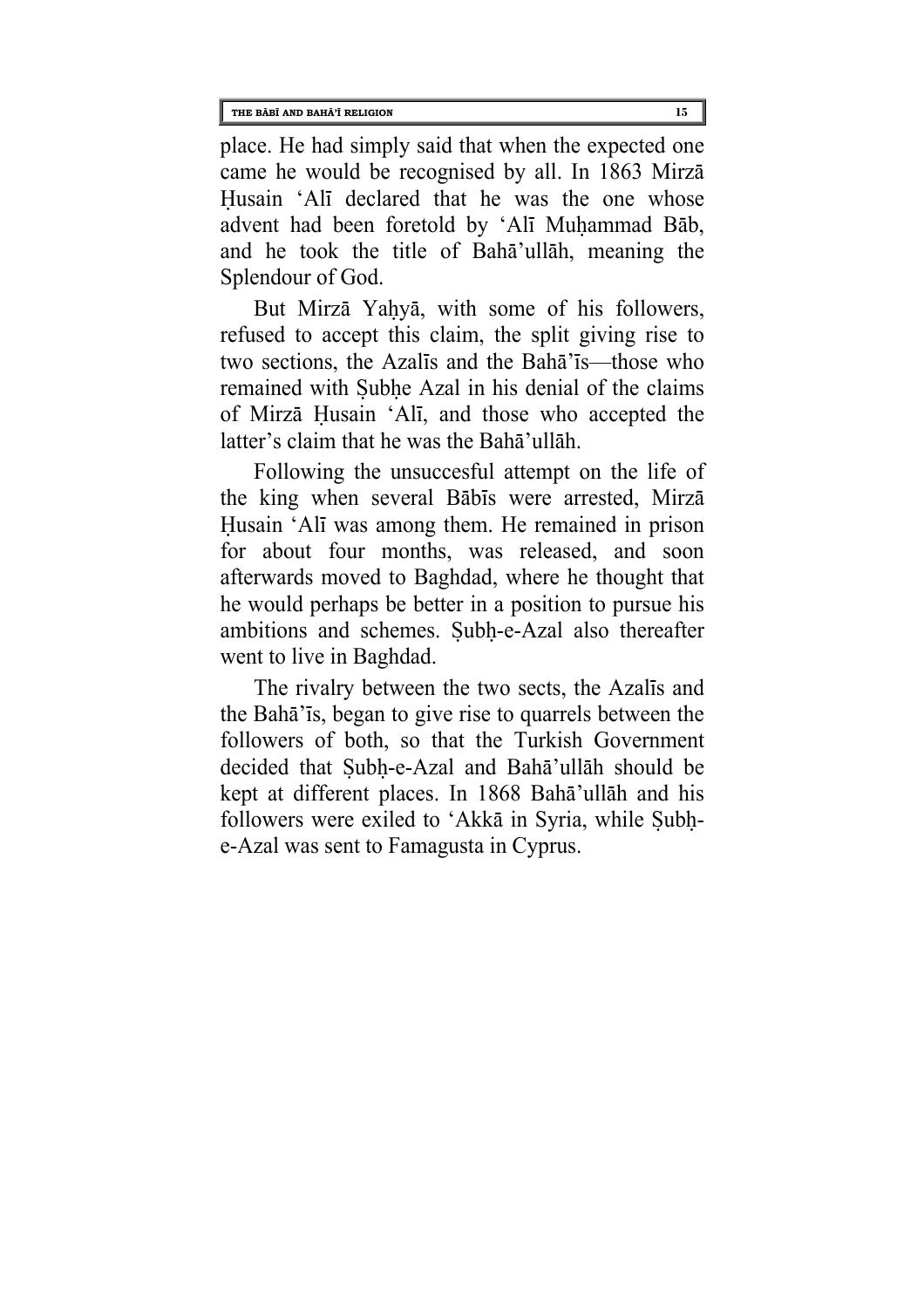Baha'ullah died on 16th May, 1892, and was succeeded by his son, 'Abbas Afandi. But another son named Muhammad 'Ali advanced claims of his own for succession. He gained but few followers, but in 'Akka itself was successful in obtaining custody of Baha'ullah's tomb.

The Azali sect has since been losing ground while the Baha'is have made some progress in gaining converts in some places, in Europe and USA among others, though much ground is left for speculation in regard to their precise number and the exact nature of their prevailing teaching, since there is reason to believe that they conveniently shift their ground from one climate to another.

# **Main Points**

Thus, from a close study of the background from which the Babi movement rose the following interesting and rather significant points emerge beyond any kind of doubt whatsoever:

*(a)* The Babi movement began as an offshoot of the Shia point of view, the central doctrine having been the position of the Hidden Imam and the importance of the Bab as an intermediary between him and his followers. The Ithna 'Ashariyya and the Shaikhiyyah, which represent the parent body of Babi and Baha'i thought, laid so much empha-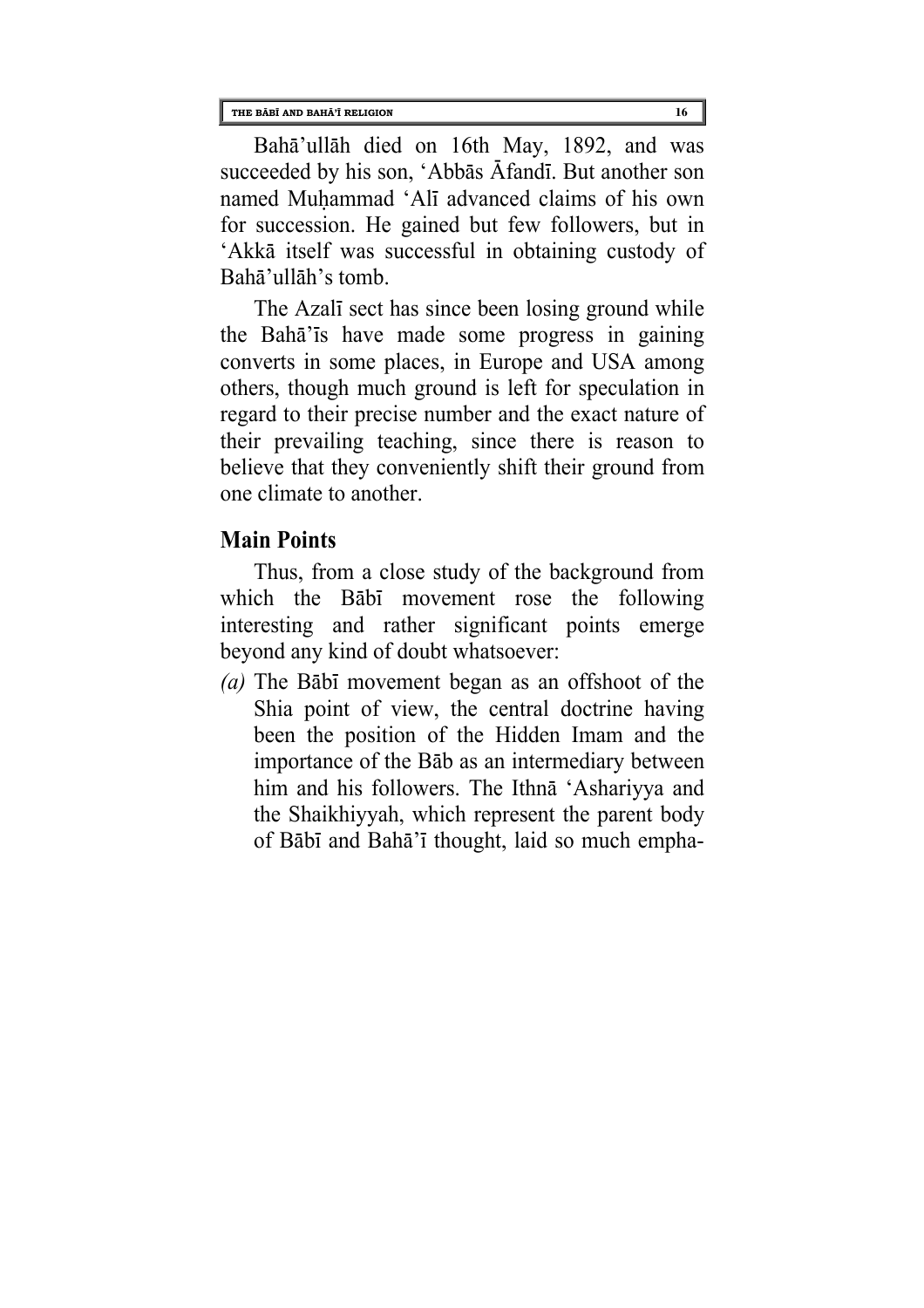sis on the near approach of the time when the Hidden Imam was to reappear as the Imam Mahdi that the hopes of devout followers rose to white heat. 'Ali Muhammad first claimed to be the Bab, then went a step further by claiming that he was the Imam Mahdi so eagerly expected. After 'Ali Muhammad Bab, Mirza Husain 'Ali, who called himself Baha'ullah, initially exploited in his own favour certain passages in the writings of 'Ali Muhammad Bab which vaguely appeared to speak of the appearance of another teacher after him: but later he seems to have overshot those marks, for he ended by abrogating the Islamic Sharia, a point which we shall discuss in some detail at another stage.

- *(b)* As is universally admitted to be usual with the Shias, the Babis observed a considerable measure of secrecy in regard to their doctrine and inner aims.
- *(c)* Some of these aims were undeniably political, with a possibility, even a probability of recourse, if practicable, to violent means for the attainment of those aims.
- *(d)* Due to (b) and (c) a head-on clash with the government and portions of the public was only natural.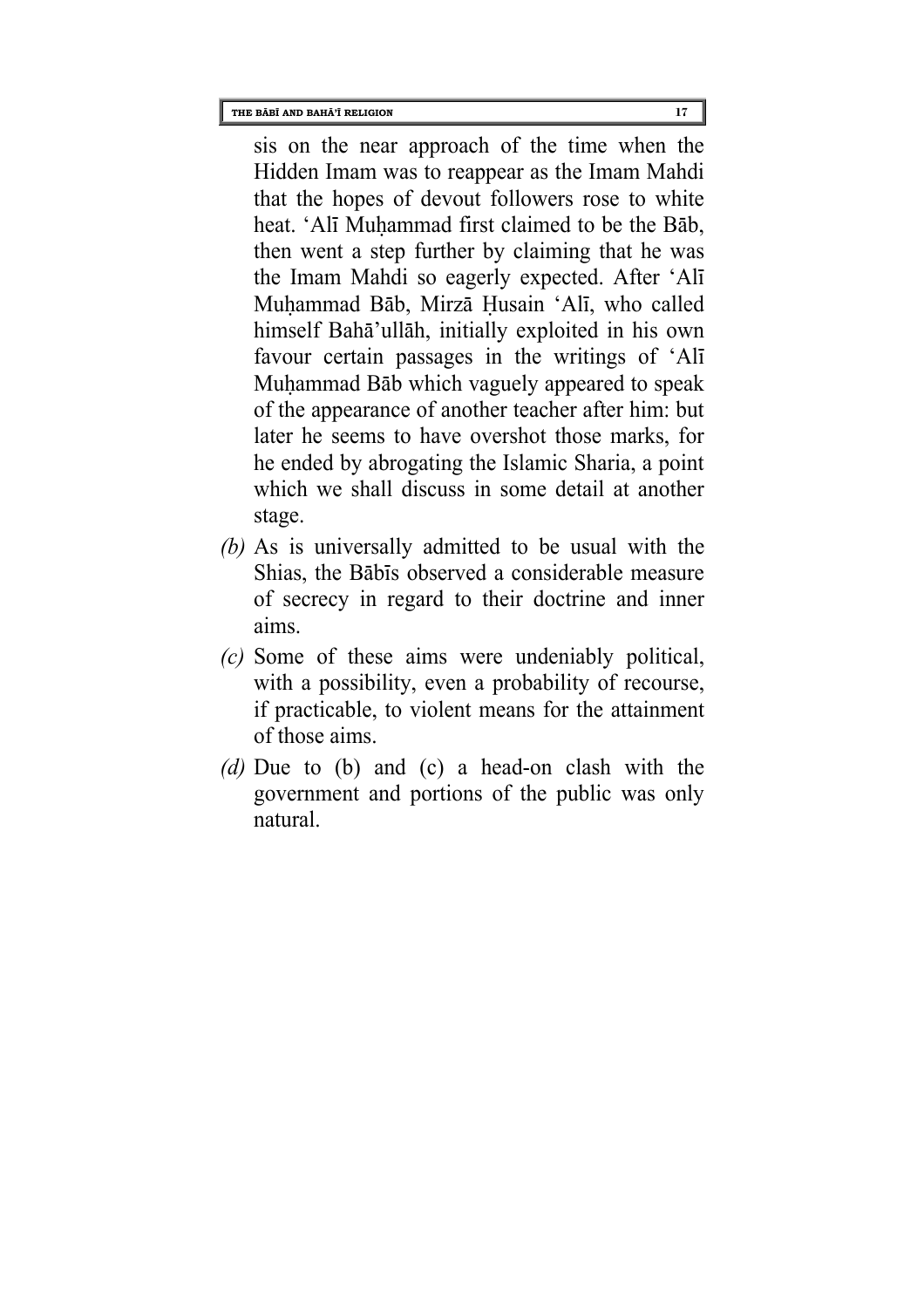#### **The General State of Affairs in Persia at the Time**

In the history of Persia this was a period of extreme decadence, political as well as religious. Aggressive sectarianism was at its height. Says, 'Abbas Afandi: "In Iran different sects and separate groupings exist in large numbers, such as Mutashari'a, Shaikhiyyah, Sufia, and Nasiriyyah, etc., all of which regard the others as *Kafirs* and *Fasiqs*."**[8](#page-23-0)**

About the middle of the 13th century the Shias in general, and the Shaikhiyyah in particular, were waiting for the appearance of the Imam Mahdi with an eagerness which almost bordered on impatience**[9](#page-23-1)**. Another Baha'i writes: "All the followers of Shaikh Ahmad and Sayyid Kāzim in those days were waiting for the appearance of the Promised One with a great deal of eagerness and impatience."**[10](#page-23-2)**

Moreover, like many other Asiatic countries, Iran at that time was preparing to rise against the old system of absolute monarchy, while European statesmen in the leading countries had their fingers on the pulse of the country, waiting for a chance to turn events to their own advantage. In a serious study of the genesis of the Babi and Baha'i movement, factors

<span id="page-23-0"></span>**<sup>8</sup>** *Maqalah Sayyah*, page 113.

<span id="page-23-1"></span>**<sup>9</sup>** *'Asr-e-Jadid*, Arabic Edition, page 22.

<span id="page-23-2"></span>**<sup>10</sup>** *Risalatul Tis'a 'Asharia*, page 20.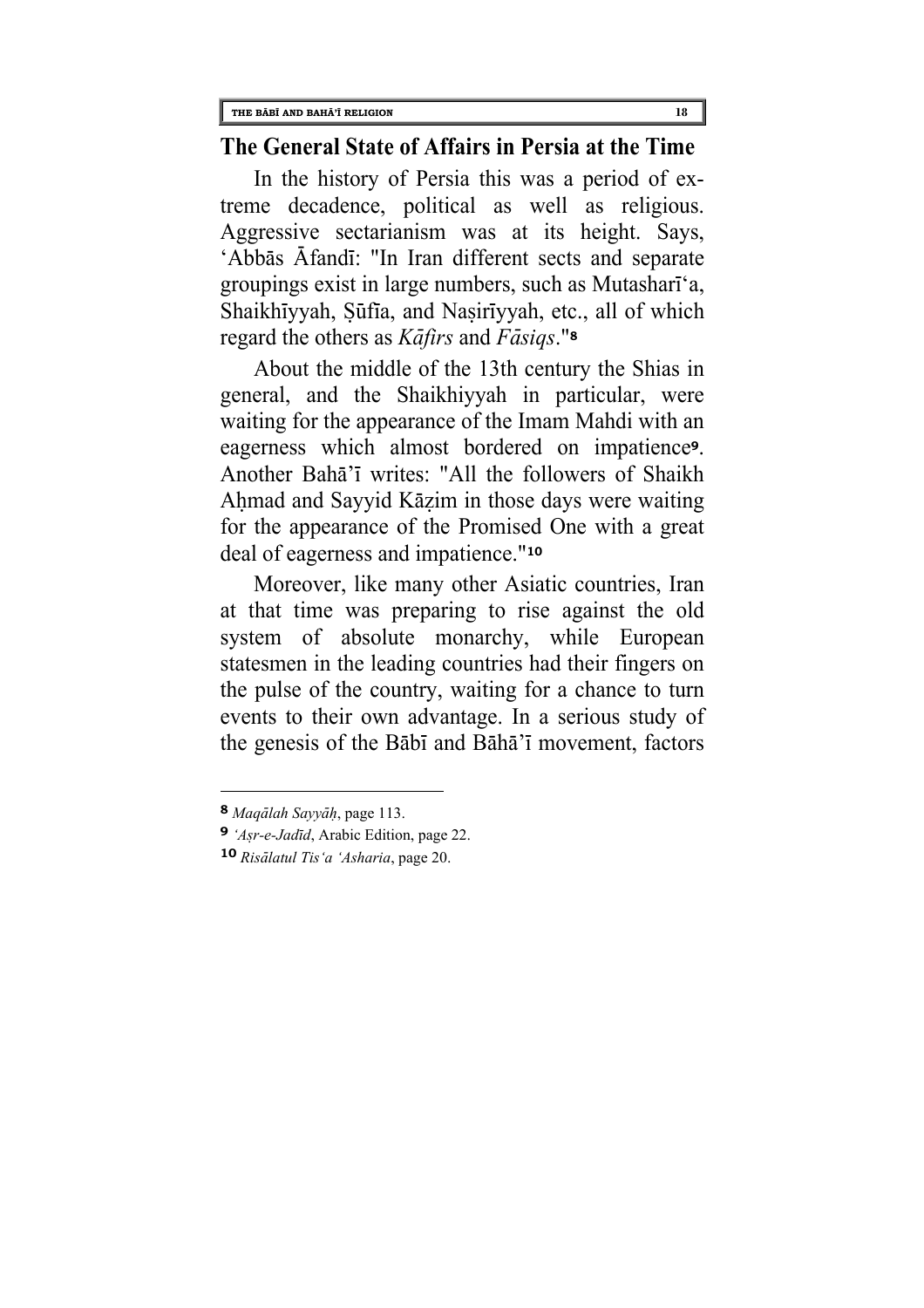such as these cannot be overlooked. It is incontestable that the Government of Iran, to begin with, did not take up any attitude of hostility towards the movement**[11](#page-24-0)** and this continued to be the policy of the Government until the Babis and Baha'is took to the path of rebellion, following which the Government, of course, had to adopt a severe line of action. There is also reason to believe that the movement had contact with some foreign powers. We read in Baha<sup>'</sup>i history that when some Babis fired at the Emperor in an attempt to assassinate him many of them were arrested, and "Mirza Husain 'Ali, Baha'ullah, also was imprisoned, and in one district alone 400 villages belonging to him were confiscated. And if the British and Russian Embassies had not taken an interest in the case, world history might well have been deprived of the events of an illustrious life"**[12](#page-24-1)**. It is also known that when the Bab was executed, the Russian Council managed to take a photograph and sent it to his Government**[13](#page-24-2)**. Baha'ullah himself writes: "When we started from Iran, we were accompanied by horsemen of Iranian and Russian Governments until we reached Iraq to be received with due respect."**[14](#page-24-3)**

l

<span id="page-24-0"></span>**<sup>11</sup>** *Maqala Sayyah*, page 16.

<span id="page-24-1"></span>**<sup>12</sup>** *Baha'ullah ki Ta'limat*, printed at Agra, page 18.

<span id="page-24-2"></span>**<sup>13</sup>** *Al-Kawakib*, page 446.

<span id="page-24-3"></span>**<sup>14</sup>** *Nabdhatu min Ta'limul Baha*, page 71.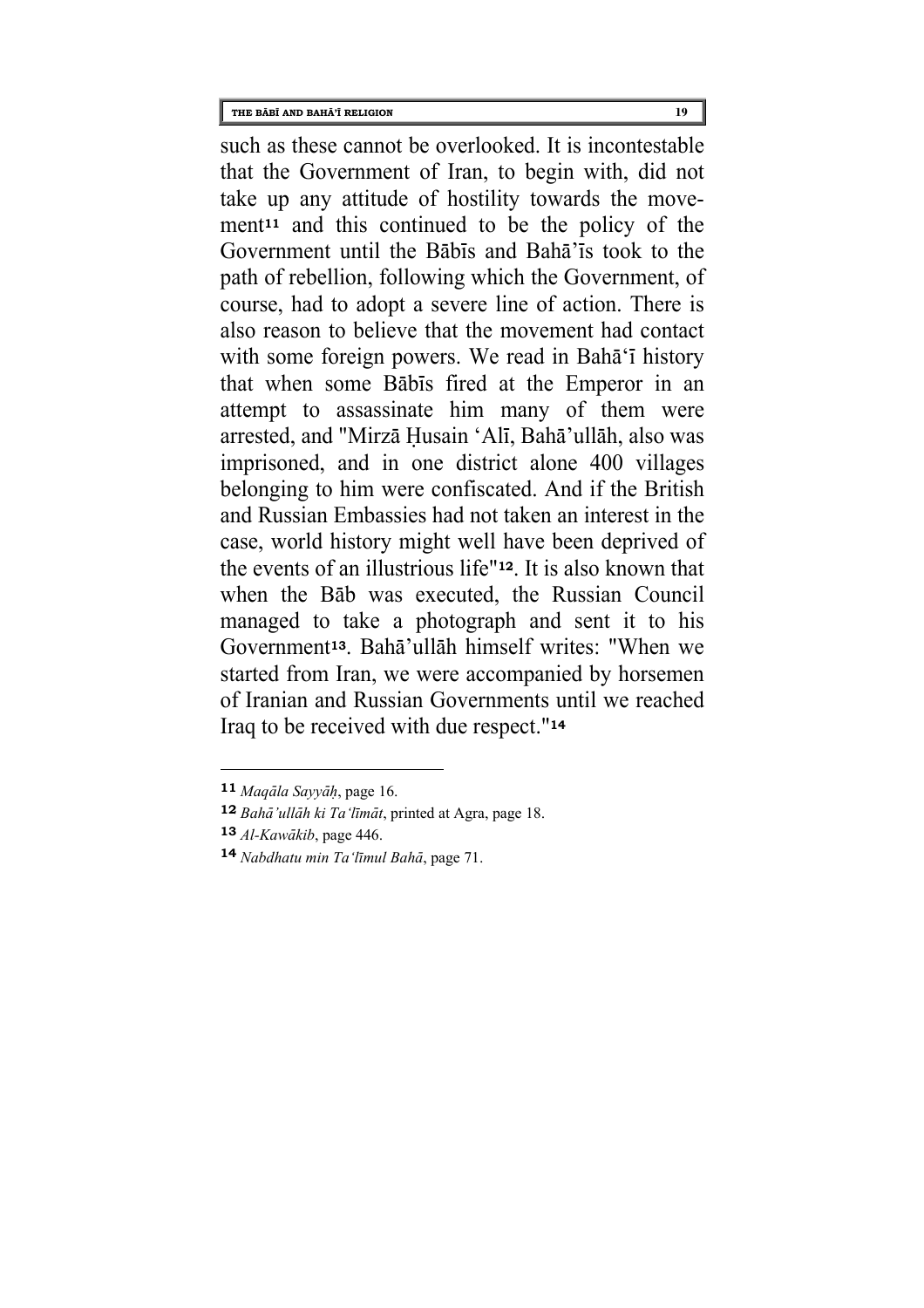$\overline{a}$ 

#### **Life of 'Ali Muhammad Bab prior to his Claim**

'Ali Muhammad Bab was born in a family of businessmen and traders. When he was about fifteen years of age he went into business with his uncle. As regards his education, "since he was born in a trader family, his education had been mainly confined to arithmetic necessary for book-keeping, as was the case in India for some time, and as continues to be the case in Iran even now. It is likely that this education also included the learning of the Holy Qur'an by heart, as was usually the case in most old-fashioned families."**[15](#page-25-0)**

Right from the start 'Ali Muhammad was a follower of the Shaikhiyyah sect, having been brought up by his uncle who was a zealous member. Thus the atmosphere in which he spent his childhood was one that was permeated by a great hope and expectation in regard to the appearance of the Hidden Imam. The effect of this atmosphere on the mind of 'Ali Muhammad was so deep that as soon as his uncle set him up in business in partnership with a son of his own, he began to show signs of an inner agitation and mental absorption. "He did not appear to be happy with the claim the business made upon his time and mind. He began to show a preference for spending his

<span id="page-25-0"></span>**<sup>15</sup>** *Baha'ullah ki Ta'1imat*, page 4 and *Risalatul Tis'a 'Ashari'a*, page 28.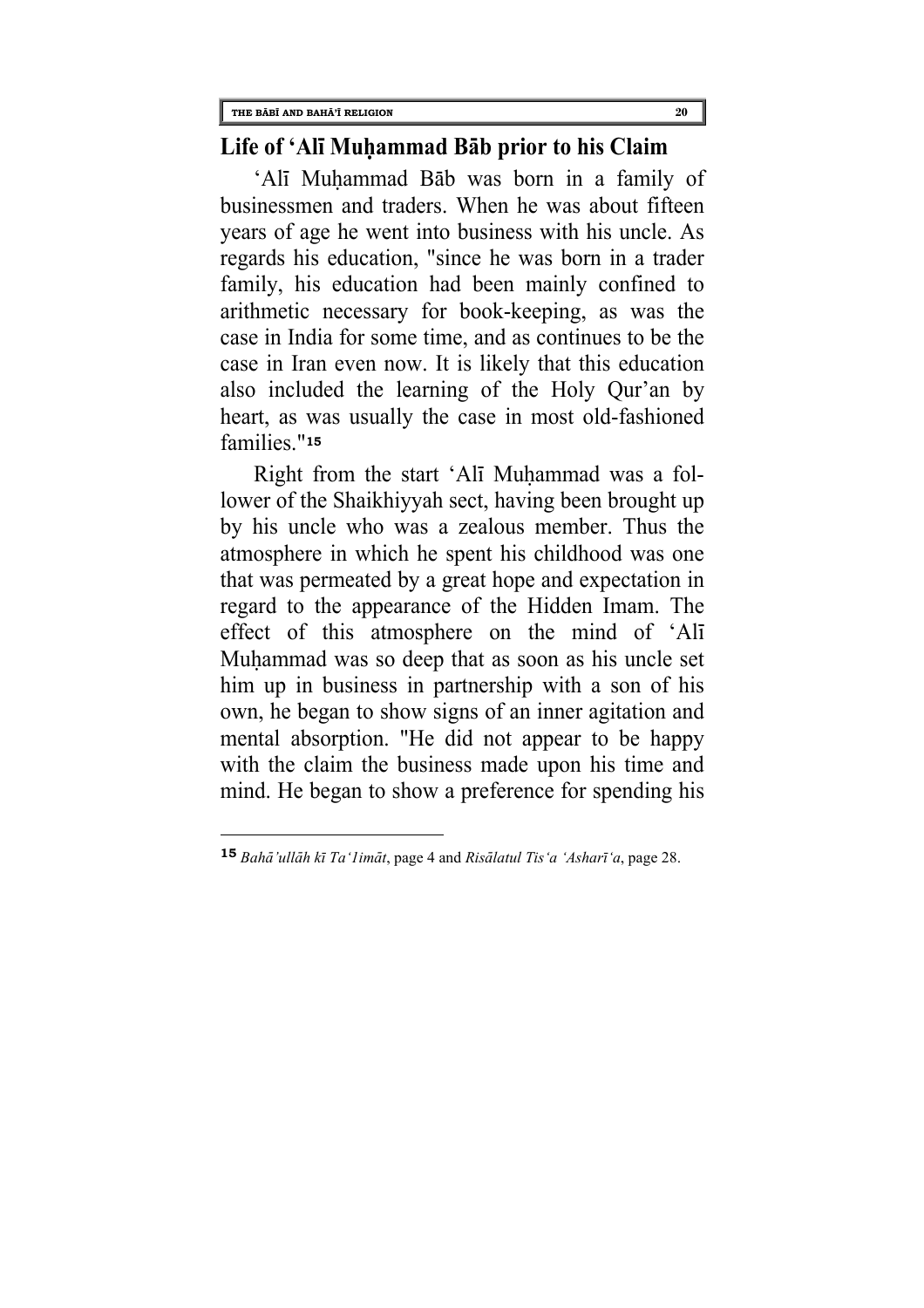time, in seclusion. He would extricate himself from the business of the shop, climb to the roof, and there devote himself to prayer and meditation."**[16](#page-26-0)**

At this stage he began to write in support of the Shia doctrine, with some monographs on the Hidden Imam, which attracted a considerable amount of attention in Shaikhiyyah circles. "The Bab wrote in detail in regard to the Imam Mahdi and his characteristic attributes, and he always withheld his pen from writing anything against the Shia view. In fact he supported and extolled this view, holding it to be correct, including the belief in regard to the Hidden Imam."**[17](#page-26-1)**

'Ali Muhammad married when he was 22, and his friends and relations thought that now perhaps he would settle down. After one year a child was born, but died in infancy. Now more disturbed in mind than ever before, he left home and went to Karbala.

This was 1258 Hijra, when Kazim Rashti was yet alive. In addition to visiting the tombs of celebrated saints, 'Ali Muhammad also attended the *dars***[18](#page-26-2)** of Kazim Rashti**[19](#page-26-3)**. He returned from Karbala to Bushahr

<span id="page-26-0"></span>**<sup>16</sup>** A*l-Kawakib*, page 64.

<span id="page-26-1"></span>**<sup>17</sup>** *Al-Kawakib*, page 66.

<span id="page-26-2"></span>**<sup>18</sup>** A lecture or discourse by a learned religious scholar in an informal class which anyone interested can attend. [Publisher]

<span id="page-26-3"></span>**<sup>19</sup>** *Al-Risatul Tis'a 'Asharia*, page 29.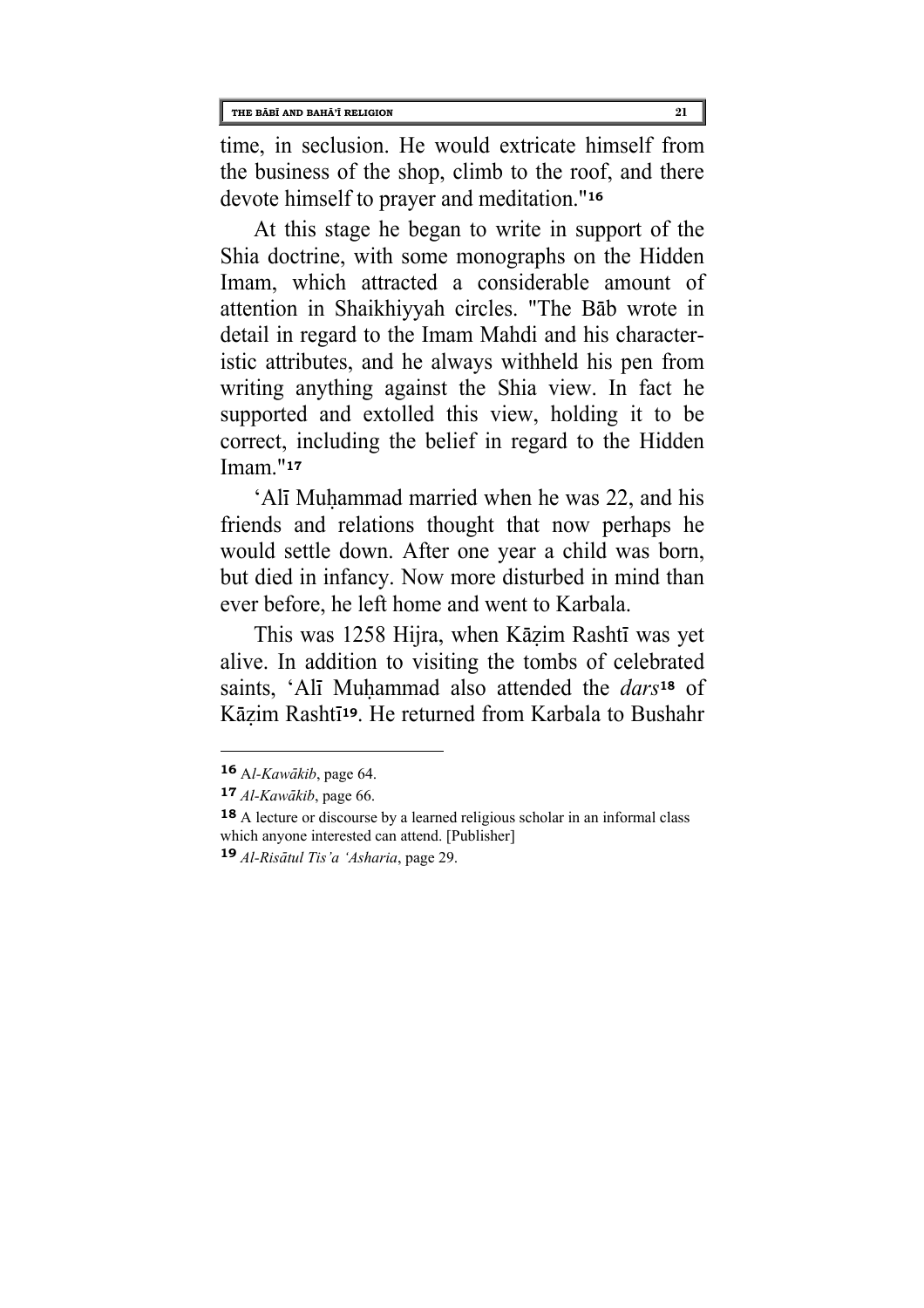after some time, but his restlessness of mind did not leave him. Then only a few months afterwards Kazim Rashti died in 1259 Hijra, and this event had a profound effect on 'Ali Muhammad. He closed his shop and returned to his native town, Shiraz.

# **His Initial Claim**

It has been stated already that, to begin with, Sayyid 'Ali Muhammad only claimed that he was the Bab, which claim was no more than that of Ahmad al-Ahsa'i and Kazim Rashti before him, or that of the earlier Babs. The Badasht Conference was held in 1264 Hijra, and we have it on the authority of *Tadhkiratul Wafa***[20](#page-27-0)** that till that time 'Ali Muhammad had not put forth his claim that he was the expected Imam Mahdi. It appears that he made this claim for the first time on his return from the castle of Chihriq. This was 1264 Hijra, shortly after the Badasht Conference.

In *Tadhkiratul Wafa***20** we have the following passage: "Mirza Husain 'Ali. mullah Muhammad 'Ali Barfarushi, and Ummi Salma Qurratul 'Ain used to meet at night. The declaration had not yet been made in regard to the Qaimiyyat of Sayyid 'Ali Muhammad, Baha'ullah and mullah Barfarushi passed a resolution

<span id="page-27-0"></span>**<sup>20</sup>** ibid page 307.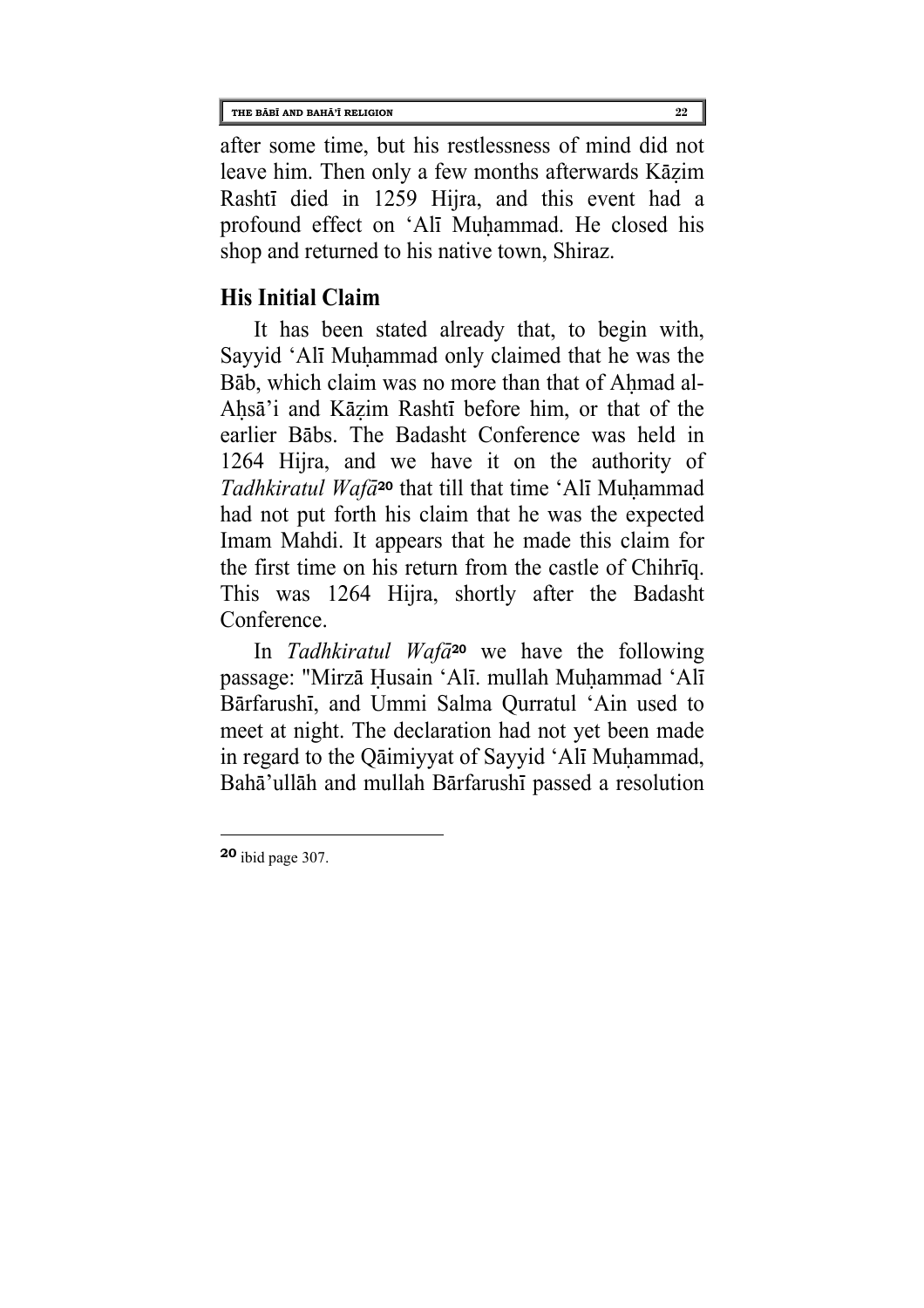in regard to open preaching and the abrogation of (earlier) sharias."

We learn from Al-Kāwākib that when he put forth the claim that he was the Mahdi long being awaited by the Muslims, a violent disturbance took place.**[21](#page-28-0)**

# **Condition in general of the followers of Bab**

With the exception of a few people, the early followers of Bab were rather narrow minded, ignorant, and prone to violent fanatical fervour. In *Baha'ullah ki Ta'limat*, pages 12 and 13 we read: "Those who accepted the claim of Sayyid 'Ali Muhammad came to be known as Babis. The history of these Babis makes extremely painful and pathetic reading, for most of them were illiterate, simple, credulous, and good at heart. In mosques and Imam Baras these people had from childhood listened to dissertations on the expected advent of the Innocent Imam Qā'im, Al-e-Muhammad, Hadrat Mahdi<sup>as</sup> in words which stirred the heart to its depths. Now, if the Bab had not been imprisoned these people would have gone to him seeking to know and understand his teaching. But since this was not possible, on the whole they remained ignorant of his teaching of which fact there is ample proof in their actions."

<span id="page-28-0"></span>**<sup>21</sup>** ibid page 397.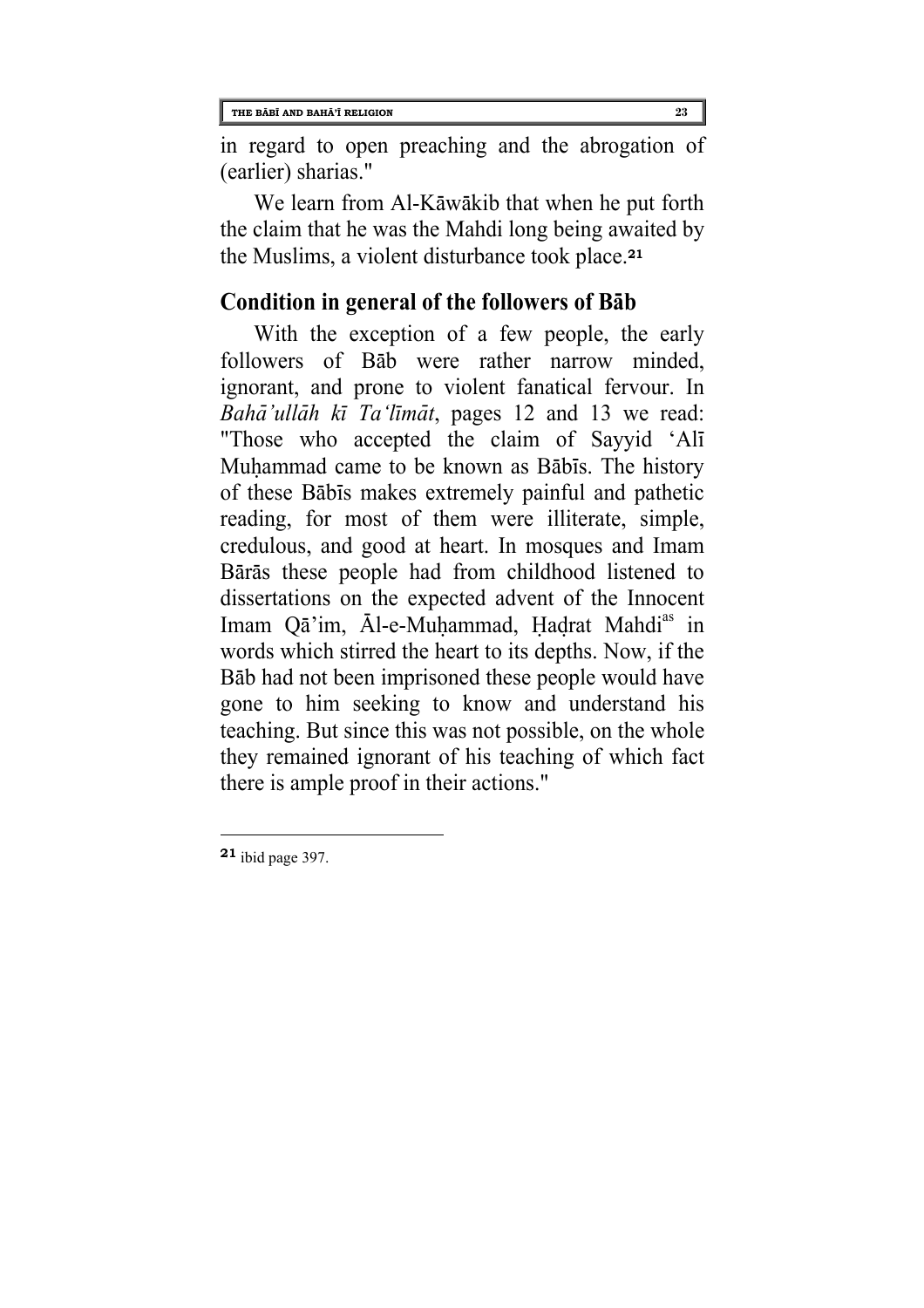In *Tarikh Amri-Baha'i***[22](#page-29-0)** we read: "With the exception of a very limited number no one seemed to have really recognised the Bab, only a few having grasped his teaching. On the basis of that inner fire which the common people are capable of evincing under a strong religious impetus, the devotees, in a manner of speaking were mad after the Bab. It was their belief that it was binding upon them that they should all gather under his banner and be ready to shed their blood so that a revival and regeneration should take place, and all difficulties and troubles should melt away and disappear. But they did not really understand his teaching. Some of them even believed that what was forbidden before the appearance of the Bab had become lawful now."

This was the condition of the Babis in the beginning. In regard to their end, the following passage from the writings of 'Abdul Baha' Afandi would not be without interest. "They are steeped in the darkness of superstition.'**[23](#page-29-1)**

# **The prominent four among Bab's followers**

The most prominent among Bab's followers from the earliest times were the following four 'mullah Husain of Bushrawaih, to whom the title of Babul Bab

l

<span id="page-29-0"></span>**<sup>22</sup>** ibid page 28.

<span id="page-29-1"></span>**<sup>23</sup>** *Khutabat Abdul Baha'*, volume 1, page 258.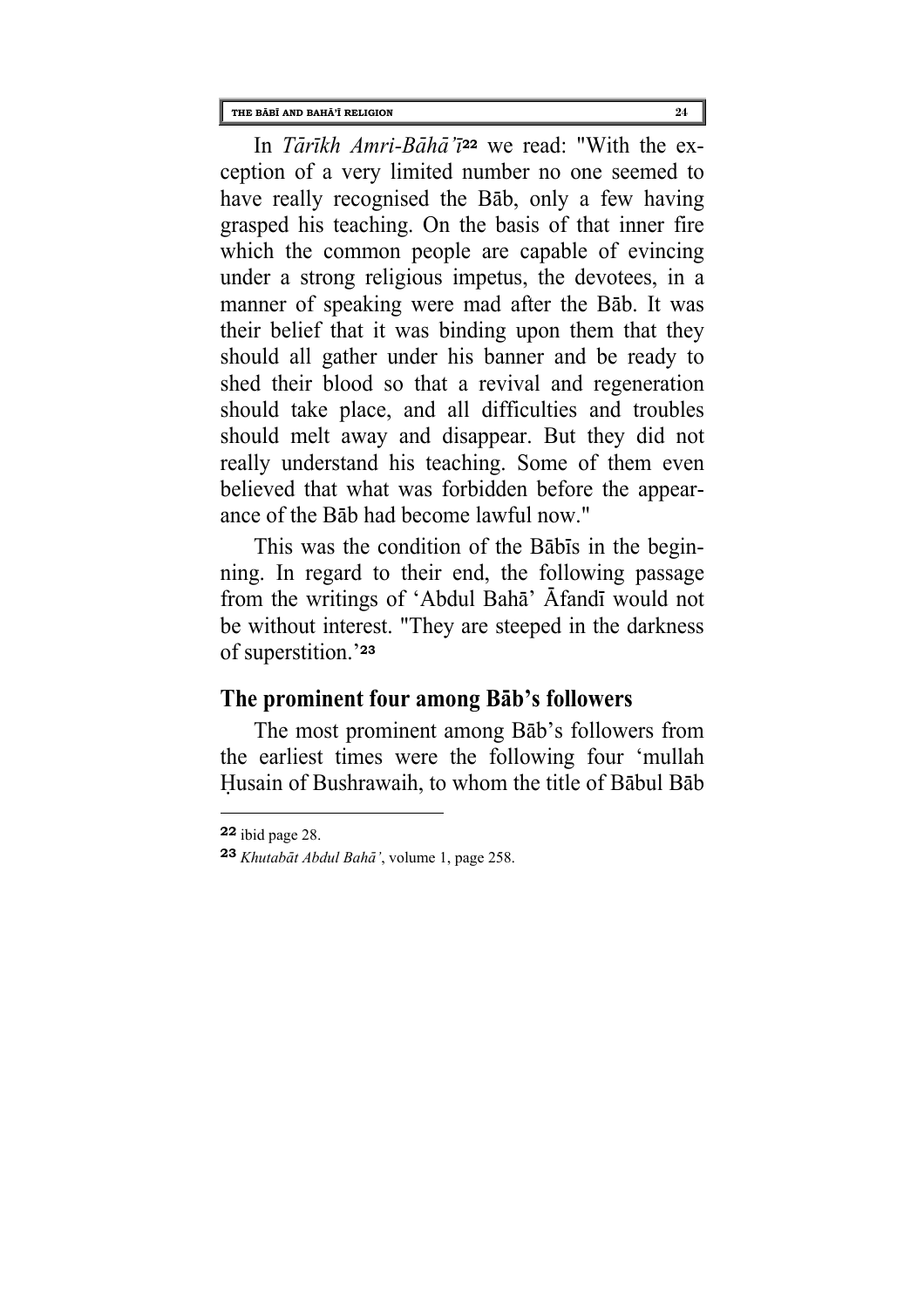(Gate of the Bab) was given; Mirza Husain 'Ali who later came to he known as Baha'ullah, of whom it is said that when news in regard to the Bab spread, the first to support his claim in Teheran was Baha'ullah**[24](#page-30-0)**; mullah Muhammad 'Ali Barfarushi; and the daughter of mullah Salih Al-Qazwaini, Ummi Salma by name. On account of her golden hair, in some historical records she is spoken of as "Zarrin Taj", meaning Golden Crown. Among the Babis she later on came to be known as Qurratual 'Ain. Born about 1231 Hijra, she was married to her cousin mullah Muhammad. Under the influence of her uncle, mullah 'Ali, she had early joined the Shaikhiyya sect. Surprisingly beautiful and intelligent, she is said to have won the title of Qurratul 'Ain from Sayyid Kazim. After the demise of Sayyid Kazim she used to teach and instruct his disciples. At this stage she was about 30 years of age. When 'Ali Muhammad claimed to be the Bab, she joined his followers.

Qurratul 'Ain had children from this marriage, but since her husband and her father-in-law were not well disposed towards the Babi movement, the relationship became strained, and she gave up living with her husband. When some friends tried to bring about reconciliation, she is reported to have said on one

<span id="page-30-0"></span>**<sup>24</sup>** *Baha'ullah ki Ta'limat*, page 17.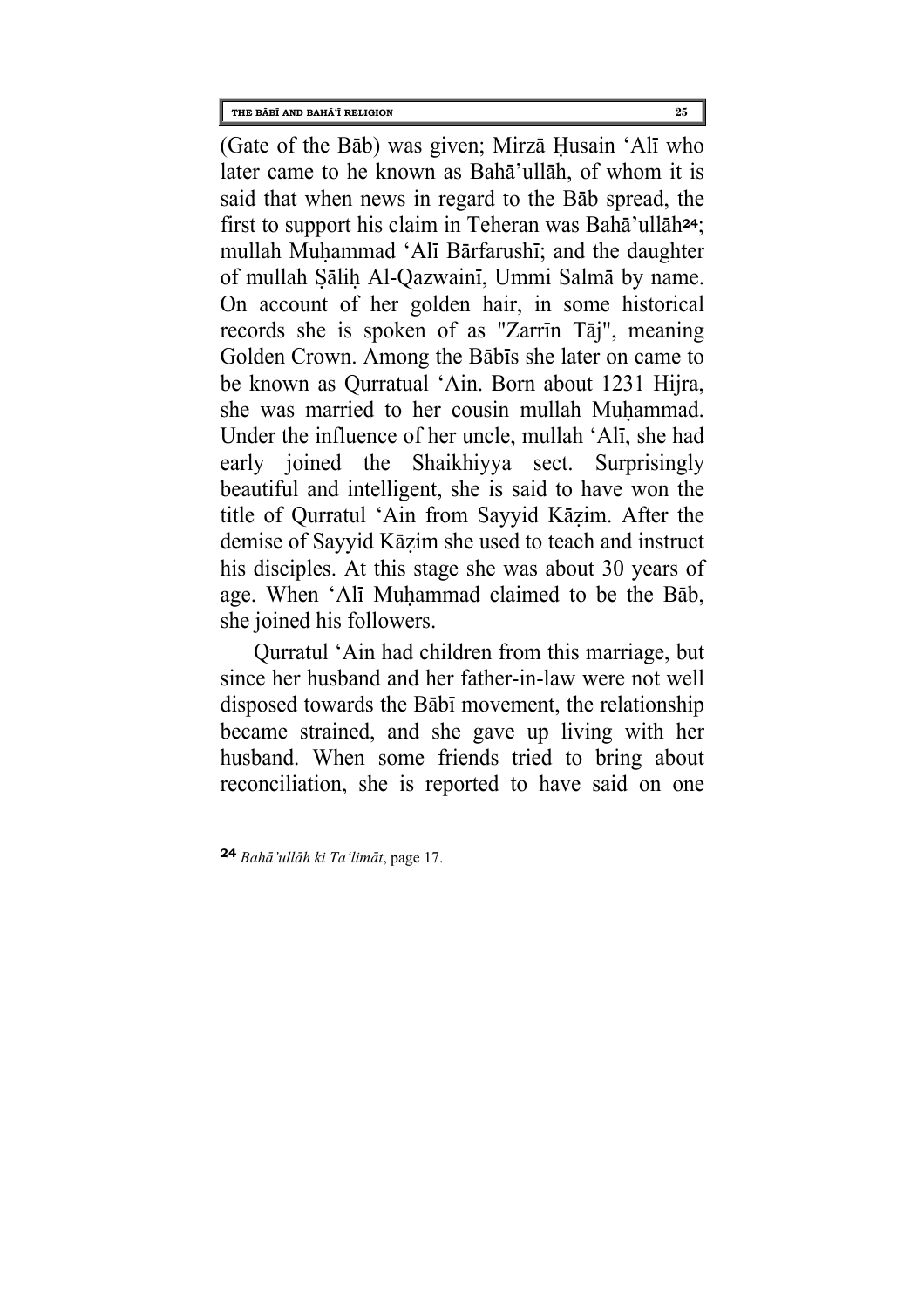occasion in regard to her husband: "That *Khabith* (unworthy and undesirable man) cannot be a proper mate for a woman like me"<sup>[25](#page-31-0)</sup>

Later on when mullah Taqi, her father-in-law was killed in Qazwain. some people thought Qurratul 'Ain had a hand in the affair, and some of her friends were arrested. Thanks to strenuous efforts made on her behalf by Husain 'Ali (Baha'ullah), she succeeded in slipping to Teheran. In those days she did not observe *pardah*. In Nasikhul Tawarikh it is stated that she looked upon *purdah* between males and females as something reprehensible. In the circle of her friends she appeared without a veil, but when speaking to the common people she usually had one on. This roused a great deal of unfavourable comment in Babi circles, and a question on the point was addressed to the Bab. This was during the time when the Bab was a prisoner. The Bab's verdict supported Qurratul 'Ain, and Sayyid 'Ali Bashar, the man who had raised this question, was rebuked as one who was weak and shaky in belief. This answer from the Bab was not welcomed by some among his followers, who left the movement. When the Badasht Conference was held, Qurratul 'Ain took up a very bold attitude. On this occasion she is reported to have said quite openly that

<span id="page-31-0"></span>**<sup>25</sup>** *Al-Kawakib*, page 203.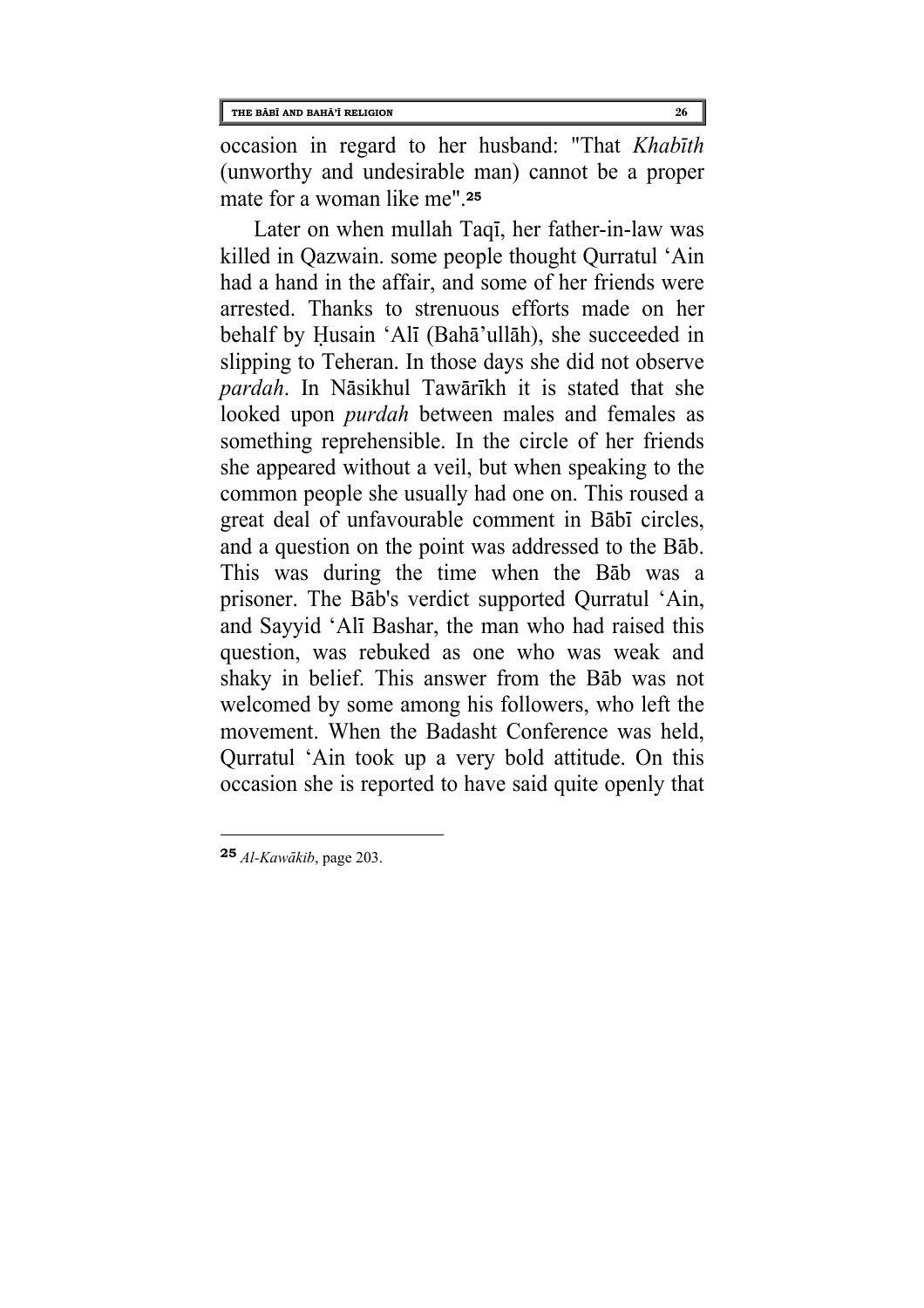their time being the time of *fatrat***[26](#page-32-0)** the former religious laws had become null and void. (*Nasi Khul Tawarikh*, vol. III). She was executed in 1852 for complicity in an attempt to raise a rebellion following the failure of a Babi attempt on the life of Shah Nasirud-Din.

# **Subh-e-Azal**

When B<sub>ab</sub>'s apprehensions increased in regard to his own life, in 1265 Hijra he appointed Mirza Yahya, at that time only 19, as his successor. This Mirza Yahya among the Babis is known by the title of Subhe-Azal. Following the execution of the Bab, Subh-e-Azal was accepted as the Executor of the last will and testament of the Bab, and the head of the Babi movement. Evidence on this point is so full and so convincing that no Baha'i can afford to reject it.

# **Political nature and aims of the Babi movement.**

It was noted earlier that from the very outset there was an air of great secrecy about the movement, which increased following the claim of the Bab that he was the long awaited Mahdi. Suspicion in Government circles in regard to the aims of the movement was a natural result of secrecy, and this suspicion increased with the development from day to

<span id="page-32-0"></span>**<sup>26</sup>** Transitional period. [Publisher]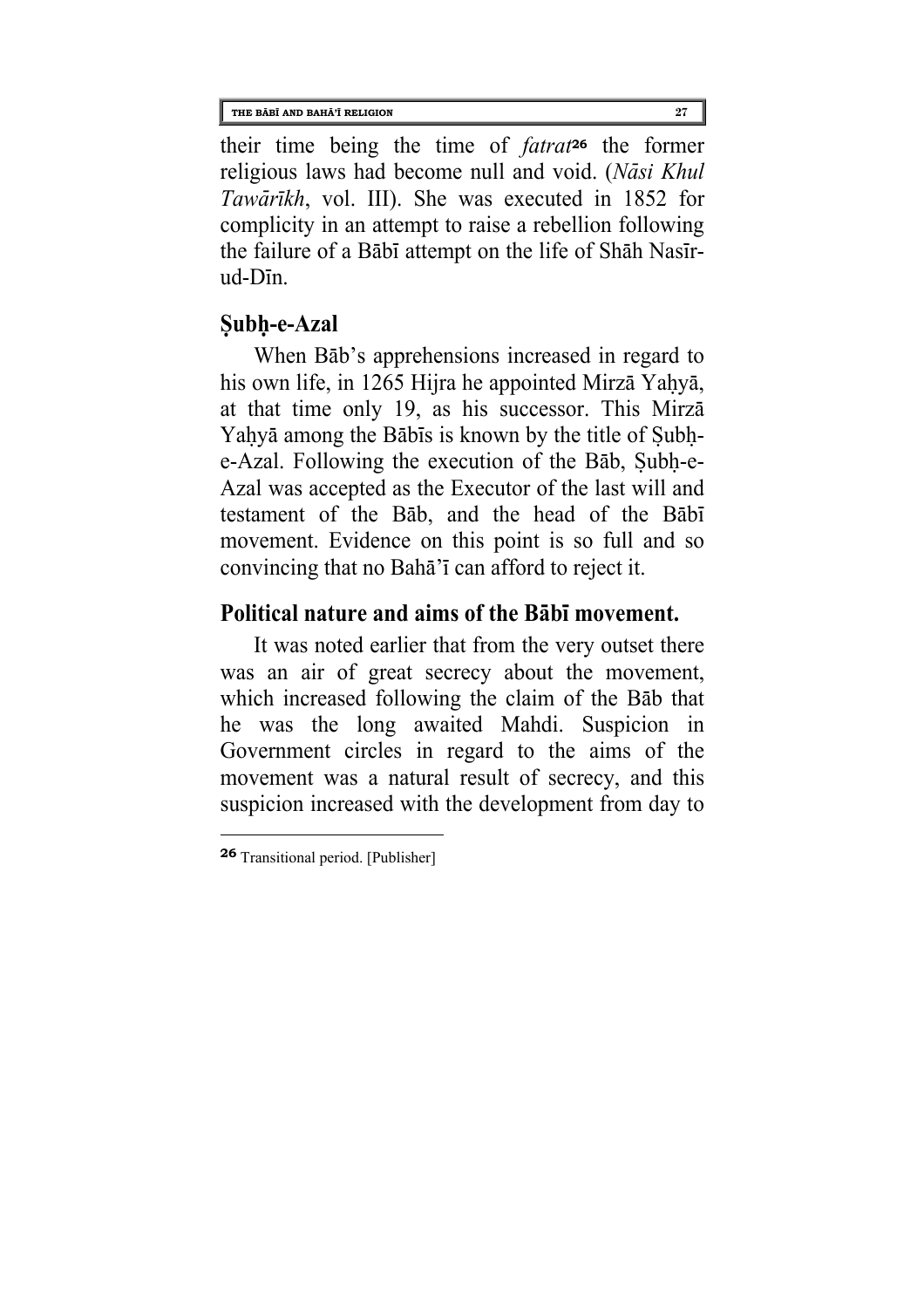day in the political aims of the movement. Following the claim of the Bab that he was the Mahdi, disturbance took place in many places, with varying degrees of bloodshed, culminating in the arrest of the Bab and his imprisonment in the fortress of Maku.

In the Badasht Conference held in 1264 Hijra resolution was passed to the effect that all Babis should converge on Mākū in an organised manner, so that all possible efforts should be made to encompass liberation of the Bab from imprisonment.**[27](#page-33-0)**

The Babis who responded to this call have been thus described by Baha'i historians: "Most of them carried arms and moved in bands of about twenty or more"**[28](#page-33-1)**.

In 1264 Hijra the Babis took possession of the fort of Tabrasi, put it in good repair and installed themselves in it. Muhammad Shah of Iran died at about this time, which greatly encouraged the Babis.

Even prior to the execution of the Bab, disturbances had occurred in a number of places, with clashes between the Babis and Government forces. In places like *Zanjan Mazandaran* and *Niriz* the army had suffered considerable losses. According to a Baha'i historian in one clash alone about four hundred

l

<span id="page-33-0"></span>**<sup>27</sup>** *Al-Kawakib*, 227.

<span id="page-33-1"></span>**<sup>28</sup>** *Al-Kawakib*, page 225.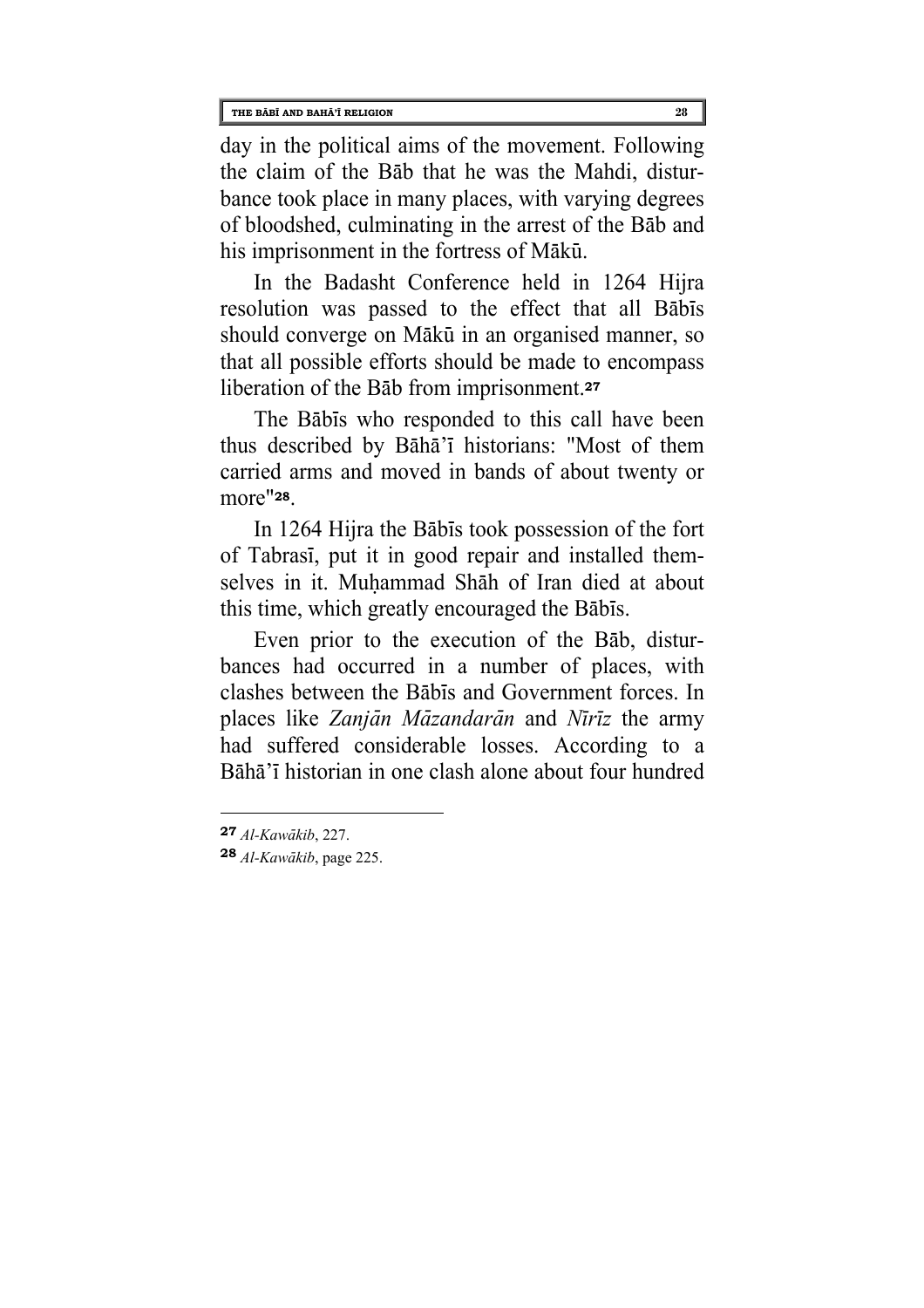army men were killed, of which number 35 were officers**[29](#page-34-0)**. The Babi battle-cry in these clashes was "Ya Sahibul Zaman," which shows that Jihad had been proclaimed among them.

Following the execution of the Bab, resentment against the Government reached white heat among his followers, of which the attempt on the life of the king was a result. According to '*Asr-e-Jadid*, Urdu, page 31: "August 1852 an event occurred for the Babis which raised such a storm that the lives of all were put into danger. A young man, Sadiq by name, who was a Babi, was so enraged by the martyrdom of his master that, fired by a desire for revenge, he made an attempt on the life of the king."

# **When and how was the ambition born to abrogate the Islamic Sharia**

For some time the followers of the Babi movement continued to observe the Islamic Sharia. 'Abdul Baha' Afandi writes in connection with the Badasht Conference "See how careful were the Babis in sticking to Islamic habits and ritual. They were under the impression that in this way they were striving to establish the truth. Indeed to that day all had depended on the Islamic Sharia, not a single injunction having

<span id="page-34-0"></span>**<sup>29</sup>** *Al-Kawakib,* page 276.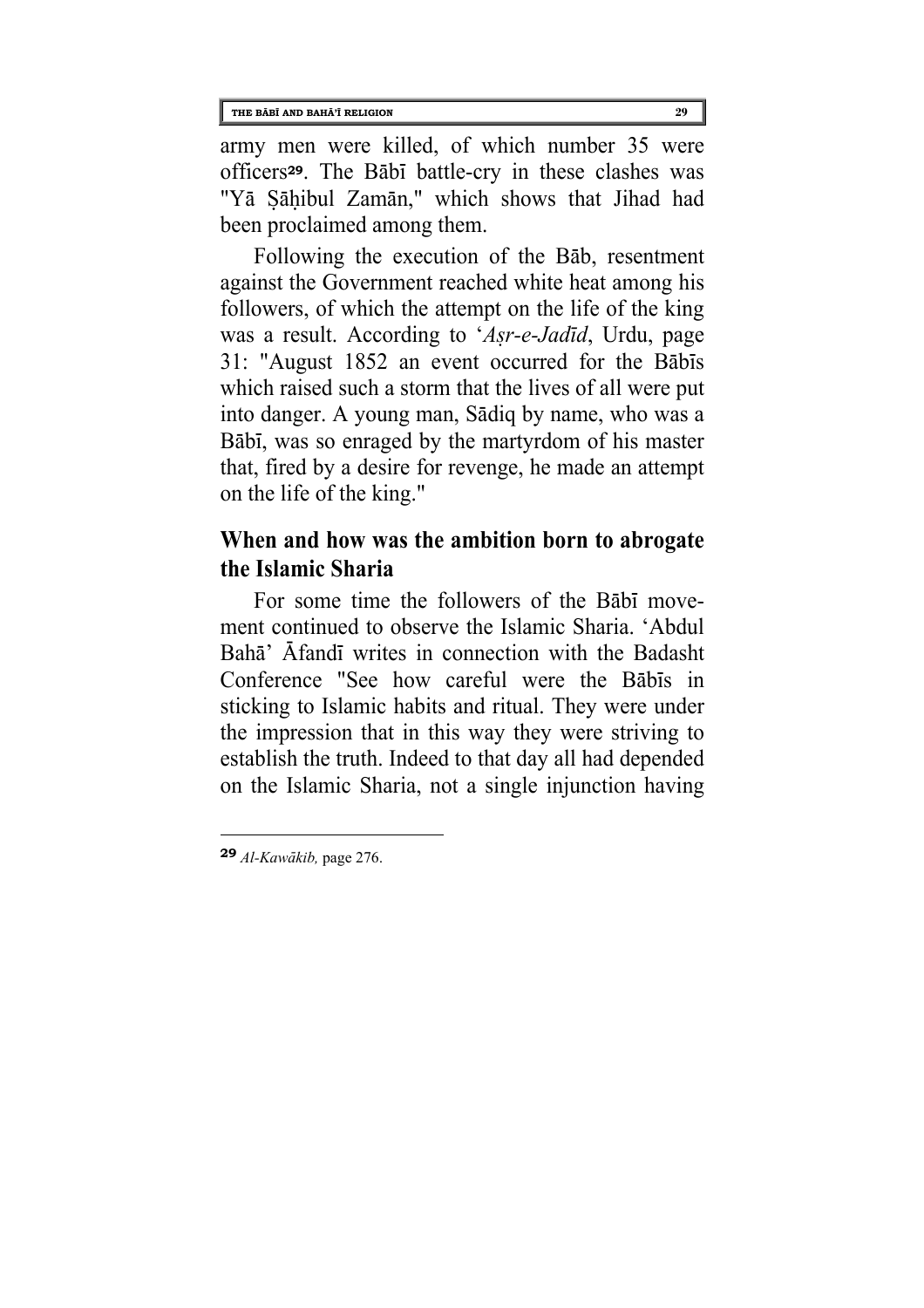been changed till that time" (*Tarikh Baha'ullah mein Muhadathat-e-'Abdul Baha',* page 20)

The background of the Badasht. Conference was that the Bab was, in prison, while followers of the movement, generally speaking, were in great distress. Religious decrees had been issued by the ulema against the Babis, and the Babi rally was designed to think out ways and means for meeting the situation. Outcome of the conference was a resolution that an organised and armed attempt should be made to rescue the leader of the movement. On the other hand, in order to avenge themselves on the ulema, the tendency was born and accelerated that they should cut themselves away from Islam altogether. This step, therefore, was; for the greater part, a retaliatory measure against the ulema: Baha'ullah himself writes in *Iqtidar[30](#page-35-0)*: "If 'the Muslims had not failed to yield belief to the claims of the movement, the Islamic Sharia would not have been abrogated."

As mentioned earlier, the four who took the most leading part in this Conference were: Mirza Husain 'Ali, mullah Muhammad 'Ali, mullah Husain Bushrawaih, and Ummi Salma, Qurratul 'Ain. This inner group of the leadership of the movement frequently consulted each other, the main point under

<span id="page-35-0"></span>**<sup>30</sup>** Pages 47 and 48.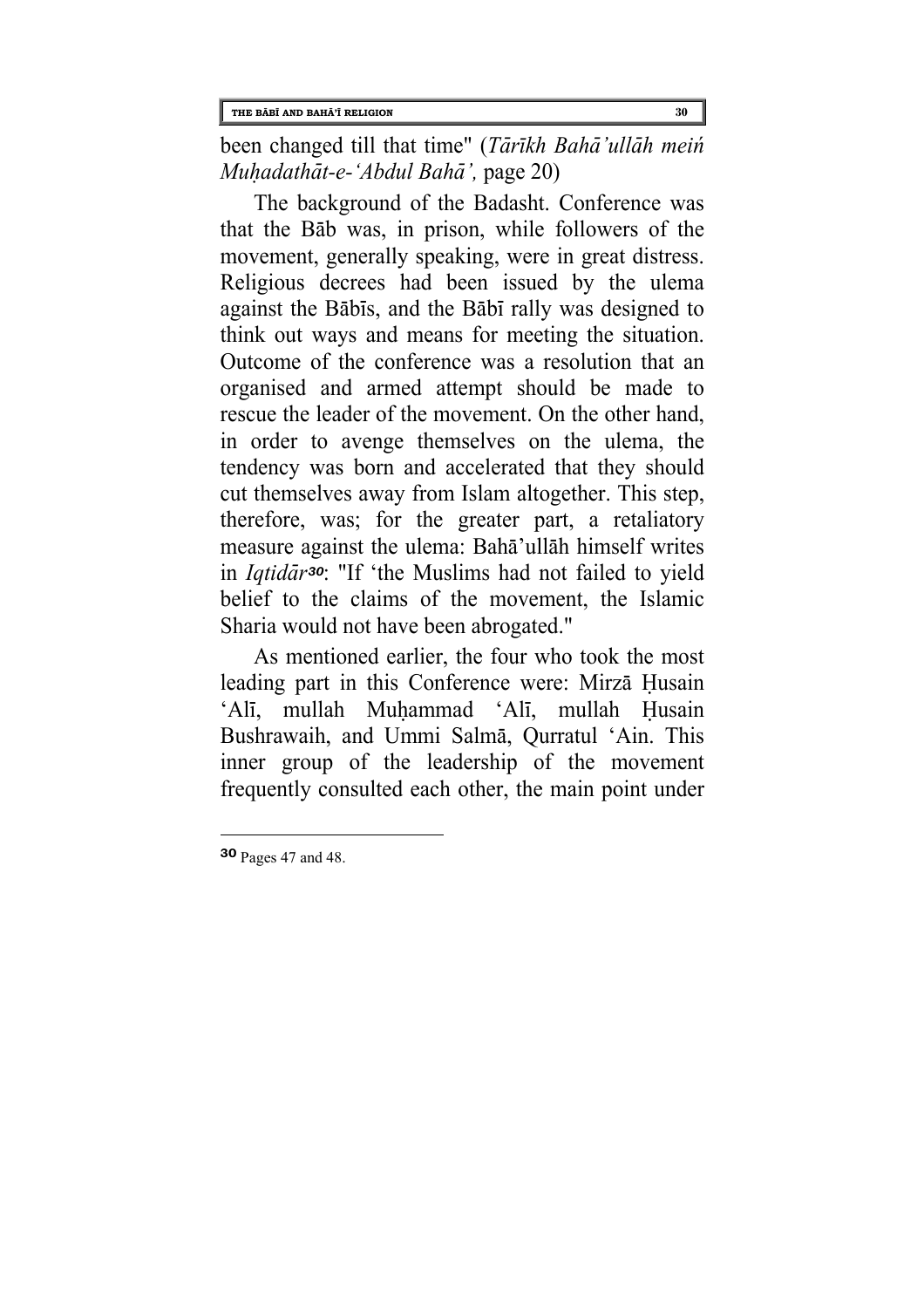discussion having been that the Islamic Sharia should be abrogated**[31](#page-36-0)**. The result was that a large number of the Babis began to incline to this view. But a small portion thought that there was no valid reason for abrogating the Islamic Sharia, and that no change in it could be held, permissible**[32](#page-36-1)**. Qurratul 'Ain was in the first group, being in fact one of its most vehement exponents. She insisted that the Bab should have a sharia of his own, and that the time had come when the Islamic law had to be changed. But the other Babi leaders were extremely apprehensive that any step of

this kind would radically displease the rank and file of the movement, and was likely to be repudiated by them. Discussion continued till at last Qurratul 'Ain came out with a proposal that since the Islamic law did not ordain death far a woman apostate, she would take upon herself the responsibility to move the idea publicly that the time had come when the Islamic Sharia had to be abrogated and abandoned. If the proposal was well received, so far so good; but if any very great deal of resentment was expressed, she would take back what she said, and the incident would be closed for the time being. On a suitable occasion, when the other prominent leaders had deliberately

<span id="page-36-0"></span>**<sup>31</sup>** *Al-Kawakib*, page 219.

<span id="page-36-1"></span>**<sup>32</sup>** *Al-Kawakib*, page 220.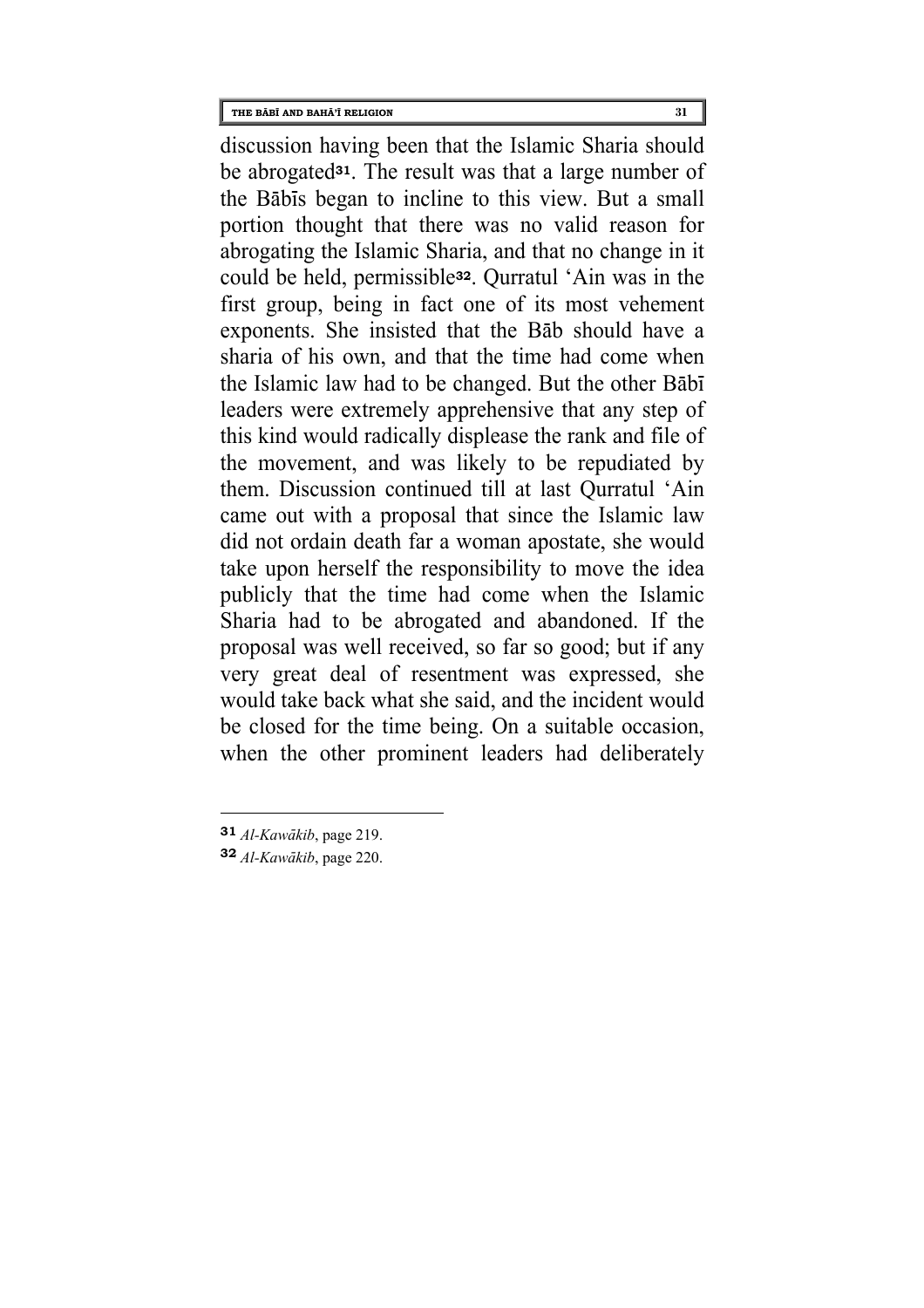failed to put in an appearance, Qurratul 'Ain raised the question**[33](#page-37-0)**.

But the people in general were staggered when they heard her. They took a complaint against her to mullah Muhammad 'Ali, who was in fact collaborating with Qurratul 'Ain in the matter. He managed to silence the critics, expressing his readiness to look into the matter carefully with Qurratul 'Ain. Conversations later took place on the point, but those who were really deeply religious at heart began to perceive that the whole activity was a sort of diplomatic move to allay suspicion; and seeing this many of them went back to their homes.

According to the well thought out scheme Baha'ullah intervened in the controversy, but he sided with Qurratul 'Ain. This created great resentment among the followers. 'Abdul Baha' writes that at first almost all of them turned their backs, but later some people returned**[34](#page-37-1)**. Then it was decided that for final decision the question should be referred to the Bab in prison. Baha'i history has it that the Bab agreed with Qurratul 'Ain and the decision to abandon the Islamic Sharia was finally taken**[35](#page-37-2)**.

<span id="page-37-0"></span>**<sup>33</sup>** *Al-Kawakib*, page 221.

<span id="page-37-1"></span>**<sup>34</sup>** *Tadhkirtul Wafa*, page 308.

<span id="page-37-2"></span>**<sup>35</sup>** *Al-Kawakib*, Page 223.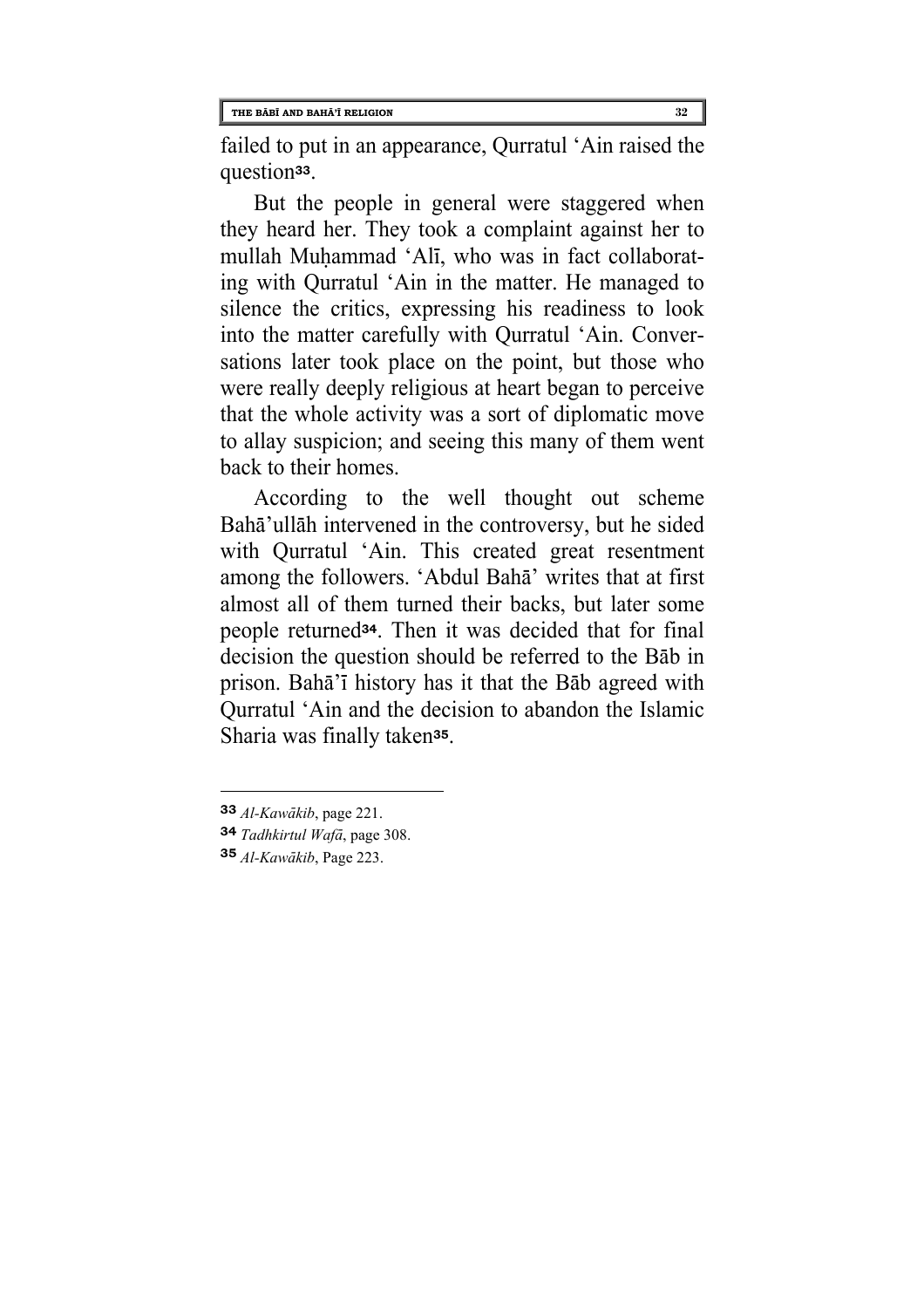#### **The Babi sharia**

When we study the Babi movement in its historical perspective, we find that it can be said to have coined three separate sharias after deciding to abandon the Islamic Sharia: namely, those embodied in *Al-Bayan*, *Al-Mustaiqaz*, and *Al-Aqdas*. The author of *Al-Bayan* is 'Ali Muhammad known as the Bab; that of *Mustaiqaz* is Mirza Yahya, known by the title of Subh-e-Azal, appointed by Ali Muhammad Bab to succeed him: while the author of *Al-Aqdas* is Mirza Husain 'Ali, the man who played a prominent part in the movement in the life of Ali Muhammad Bab and who, later, on his own claim, become Baha'ullah, the founder of the Baha'i movement, which is a development of the Babi movement. According to the Baha'is the sharia of *Al-Bayan* too has been abrogated in turn. Nor do the Baha'is have faith in the sharia embodied in *Al-Mustaiqaz* by Subh-e-Azal, leader of the Babi movement appointed to that post by 'Ali Muhammad the founder, but whose position was challenged after some years by Mirza Husain 'Ali, Baha'uhllah, who became the founder of the Baha'i movement. The followers of Baha'ullah denounce Mirza Yahya, Subh-e-Azal, and ignore the sharia embodied by him in Al-Mustaiqaz. Those who call themselves Babis today hold faith in Al-Bayan, taking Al-Mustaiqaz to be only a supplement of the former. Those who call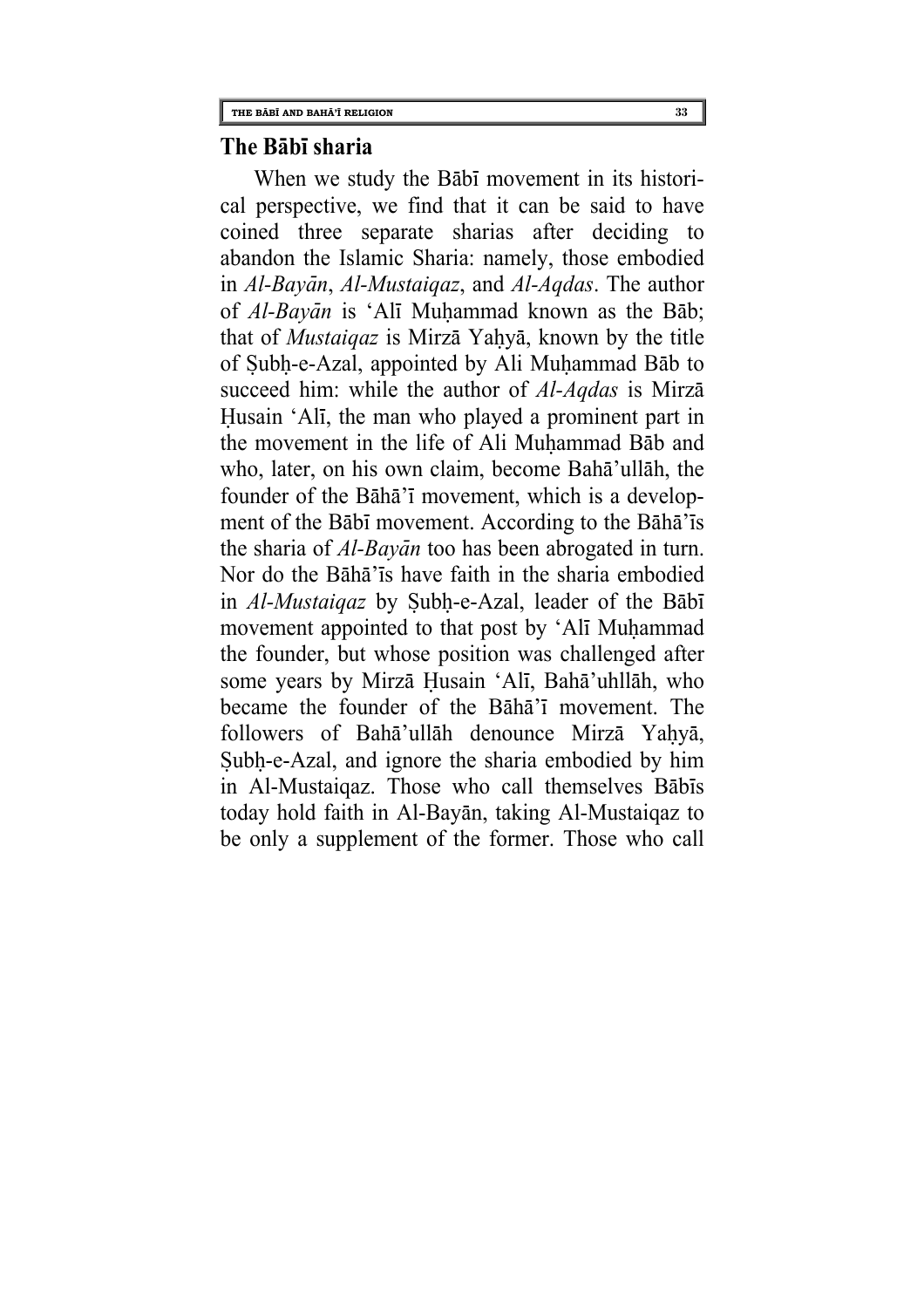themselves Baha'is attach no importance either to Al-Bayan or Al-Mustaiqaz: their sharia is embodied in Al-Aqdas, of which the author is Baha'ullah.

# **Al-Bayan**

After the decision to abrogate the Islamic Sharia taken at the Badasht Conference, 'Ali Muhammad, Bab, started writing *Al-Bayan* while he was in prison in Fort Maku. Some people think that the duration of his imprisonment in this fortress is nine months, while others extend it to about a year and a half. But in any case all agree that *Al-Bayan* was written during this time, whether we take it to have extended to nine months or to a year and a half. 'Abdul Baha' says that the Bab wrote *Al-Bayan* in the fort of Maku where he was in prison**[36](#page-39-0)**.

The Baha'i historian 'Abdul Husain confirms this view**[37](#page-39-1)**. No one is permitted to give any commentary on Al-Bayan**[38](#page-39-2)** Bab's idea in regard to *Al-Bayan* was that he would divide it into 19 parts, with 19 chapters in each part But he could not carry out this plan as he had originally conceived it**[39](#page-39-3)**. In actual fact he wrote

<span id="page-39-0"></span>**<sup>36</sup>** *Tarikh Baha'ullah*, page 2.

<span id="page-39-1"></span>**<sup>37</sup>** *Al-Kawakib*, pages 382, 405.

<span id="page-39-2"></span>**<sup>38</sup>** *Baha'ullah ki Ta'limat*, page 8.

<span id="page-39-3"></span>**<sup>39</sup>** *Al-Kawakib* page 406.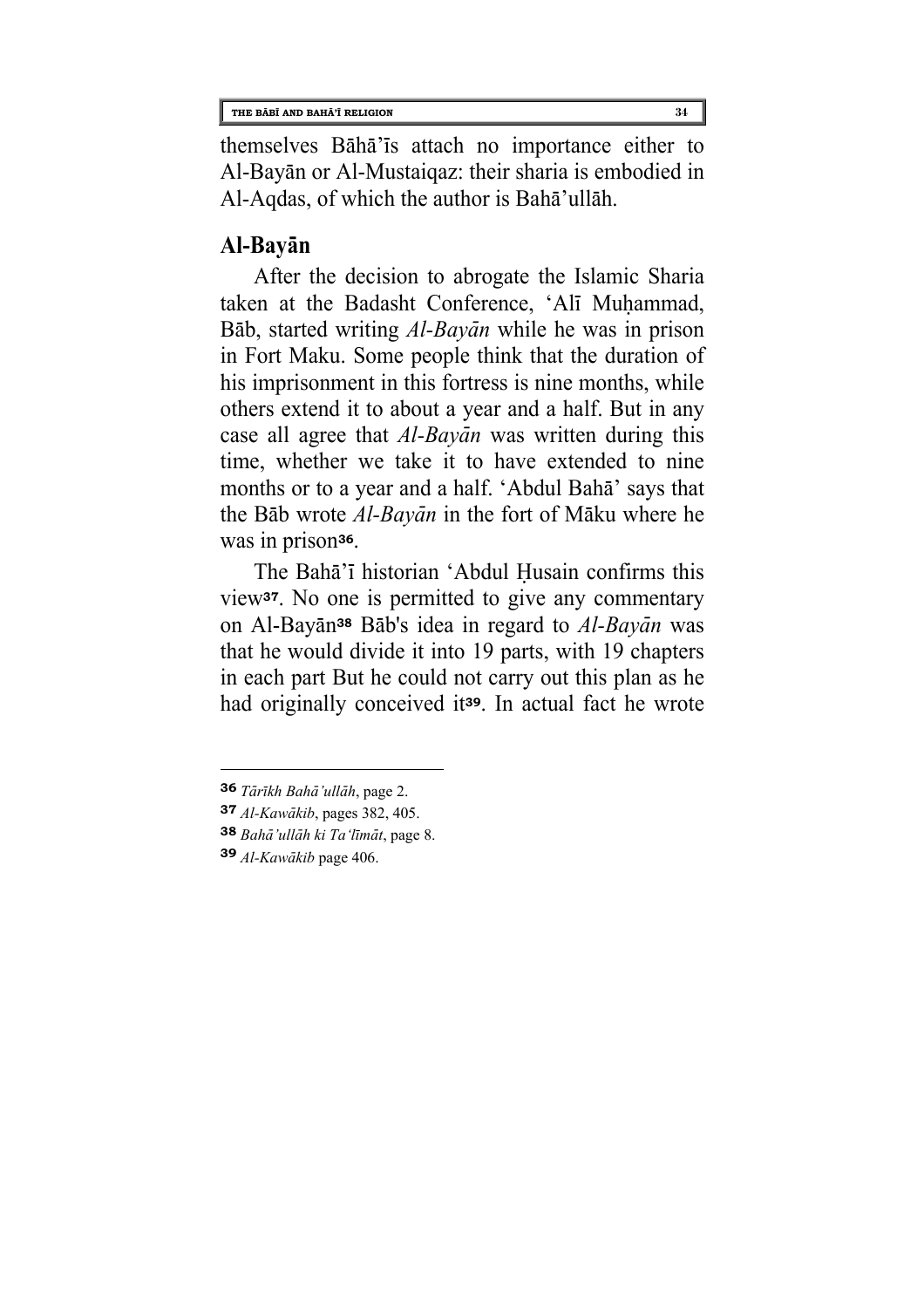only eight parts complete, while of the, ninth parts he wrote only nine chapters**[40](#page-40-0)**.

It is to be noted here with care that this is a curious kind of sharia of which the author did not have time or an opportunity enough to complete it.

# **Subh-e-Azal and his book**

Mirza Yahya, titled Subh-e-Azal, was half brother from the father's side of Mirza Husain 'Ali, who called himself Baha'ullah and became the founder of the Baha'i movement. The Bab, 'Ali Muhammad, had appointed Mirza Subh-e-Azal as Wasi after himself, i.e., the Executor of his will, and leader of the movement founded by him. At first this position of Mirza Yahya was accepted by all followers of the Bab, including Mirza Husain All. But, later Mirza Husain 'Ali challenged his half brother in this position, managed to gather the greater portion of the followers round him and became Baha'ullah.

Mirza Yahya claimed that after the Bab he was the' Masdar-e-Amr, source of all authority.

Baha'ullah and his followers hold that he was the "man whom Allah had manifested" as foretold in Al-Bayan. But Subh-e-Azal claims this position for

<span id="page-40-0"></span>**40** *A1-Kawakib* 410.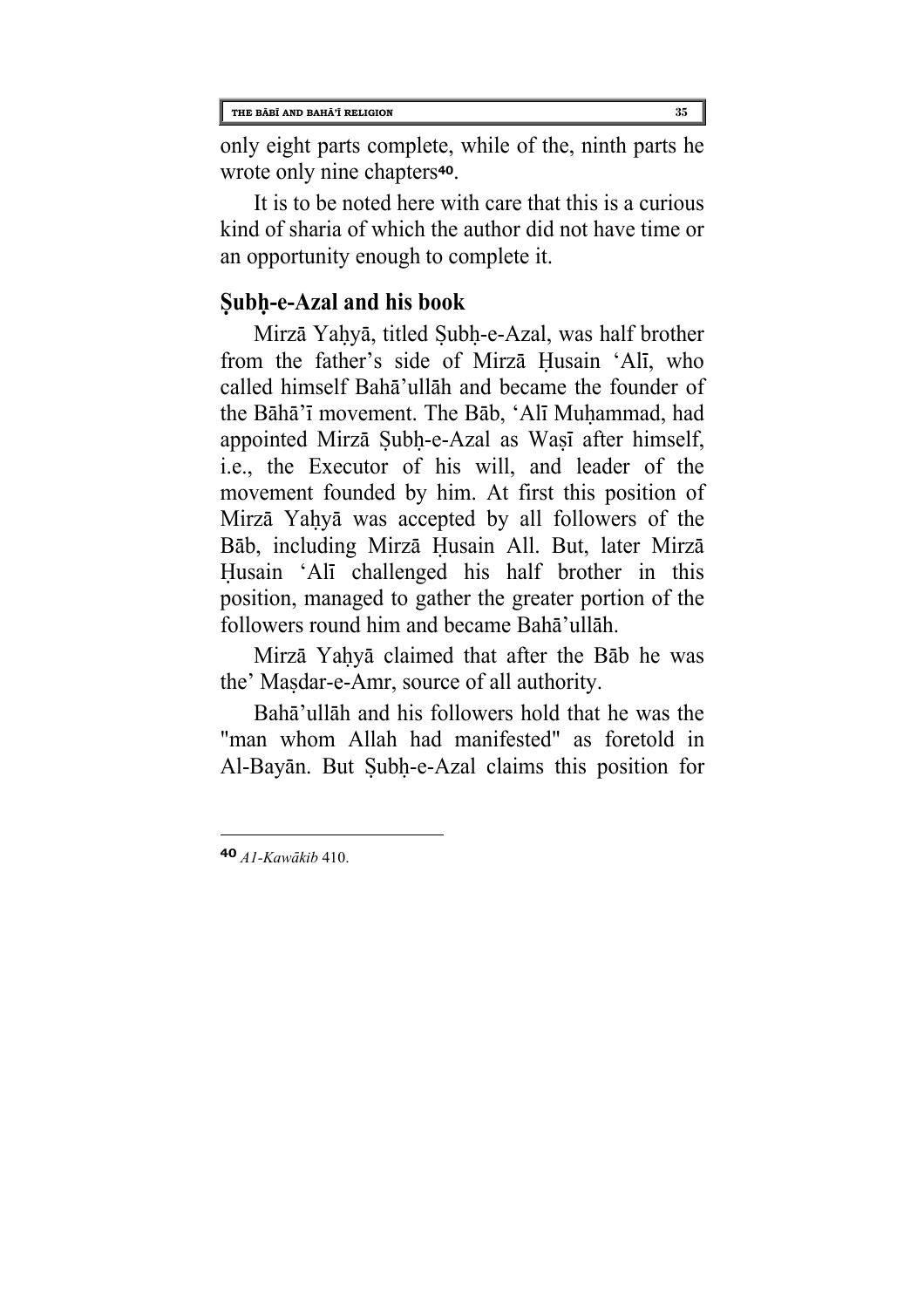himself. Among the old Babis, the followers of Subhie-Azal came to be called Azalis.

*Al-Mustaiqaz*, the book written by Subh-e-Azal as the new sharia following the abrogation of *Al-Bayan*, was ignored by Baha'ullah, who has accused the followers of Subh-e-Azal that they had taken their leader as their God**[41](#page-41-0)**.

# **Some salient points of the sharia of Al-Bayan**

The sharia embodied by Baha'ullah in Al-Aqdas will be discussed at a stage when we come to a detailed study of Baha'ullah and his claims. But a passing reference to some salient points of the sharia of Al-Bayan seems advisable:

- 1. The Bab has directed that no follower of his should read any book other than Al-Bayan**[42](#page-41-1)**.
- 2. The Bab has directed that all books other than those written by him should be destroyed**[43](#page-41-2)**.
- 3. The Babi sharia directs that all who did not accept this sharia should be put to death**[44](#page-41-3)**.
- 4. The principle has been laid down that all Babis were pure people, while all those who failed to

<span id="page-41-0"></span>**<sup>41</sup>** *Majmu'a-e-Aqdas*, page 125.

<span id="page-41-1"></span>**<sup>42</sup>** *Wahid* 4, *Bab* 10.

<span id="page-41-2"></span>**<sup>43</sup>** *Al-Munazirat*, page 167.

<span id="page-41-3"></span>**<sup>44</sup>** *Makatib*, Volume 2, page 266.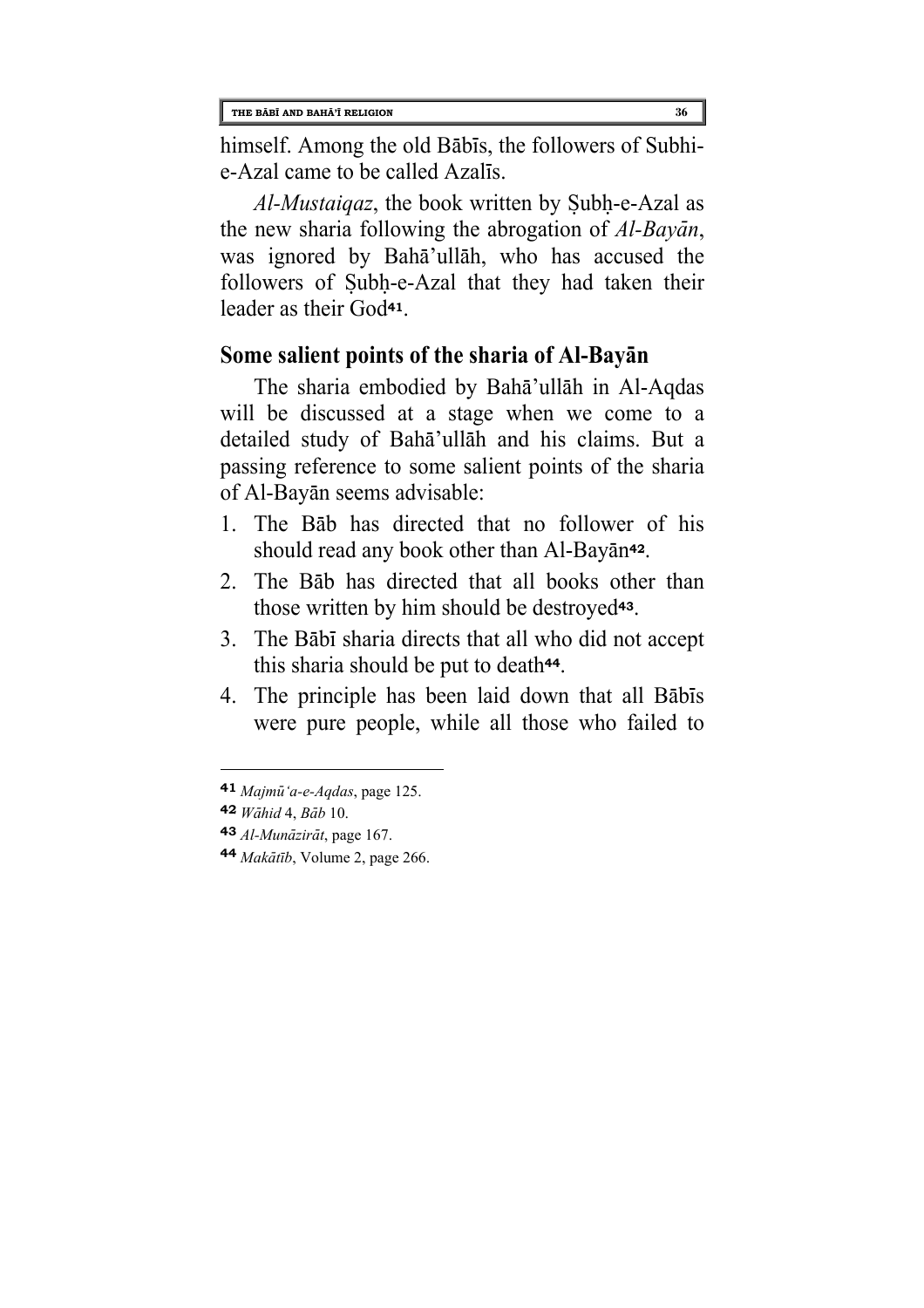accept the Bab were impure and dirty, and the same principle applied to all their belongings and things connected with them. The Bab has further explained this point by saying that even if the non-Babis bathed in the sea a thousand times every day, they could not become clean and pure in body.**[45](#page-42-0)**

- 5. The Bab began the fifth Wahid of the fifth Bab Al-Bayan as follows: "Those who do not accept the Bab and his religion, all their belongings should be snatched away from them, if that is possible: but if they accept him their property can be returned to them.
- 6. The Babi Sharia ordains that where a man was in possession of a hundred *misqals* of gold, he should hand over 19 *misqals* to the Bab and 18 disciples called the Haruful Havi. In case these had died, the gold was to be given to their heirs**[46](#page-42-1)**. It has also been ordained that of everything the best portion was for the Bab; the middle one for disciples specially near and dear to him; and only the lowest quality was for the use of the common people.
- 7. It has been written that it is the duty of every Babi king that he should not allow any non-Babi to live

<span id="page-42-0"></span>**<sup>45</sup>** *Bab* 2, *Wahid* 6.

<span id="page-42-1"></span>**<sup>46</sup>** *Bab* 16, *Wahid* 8.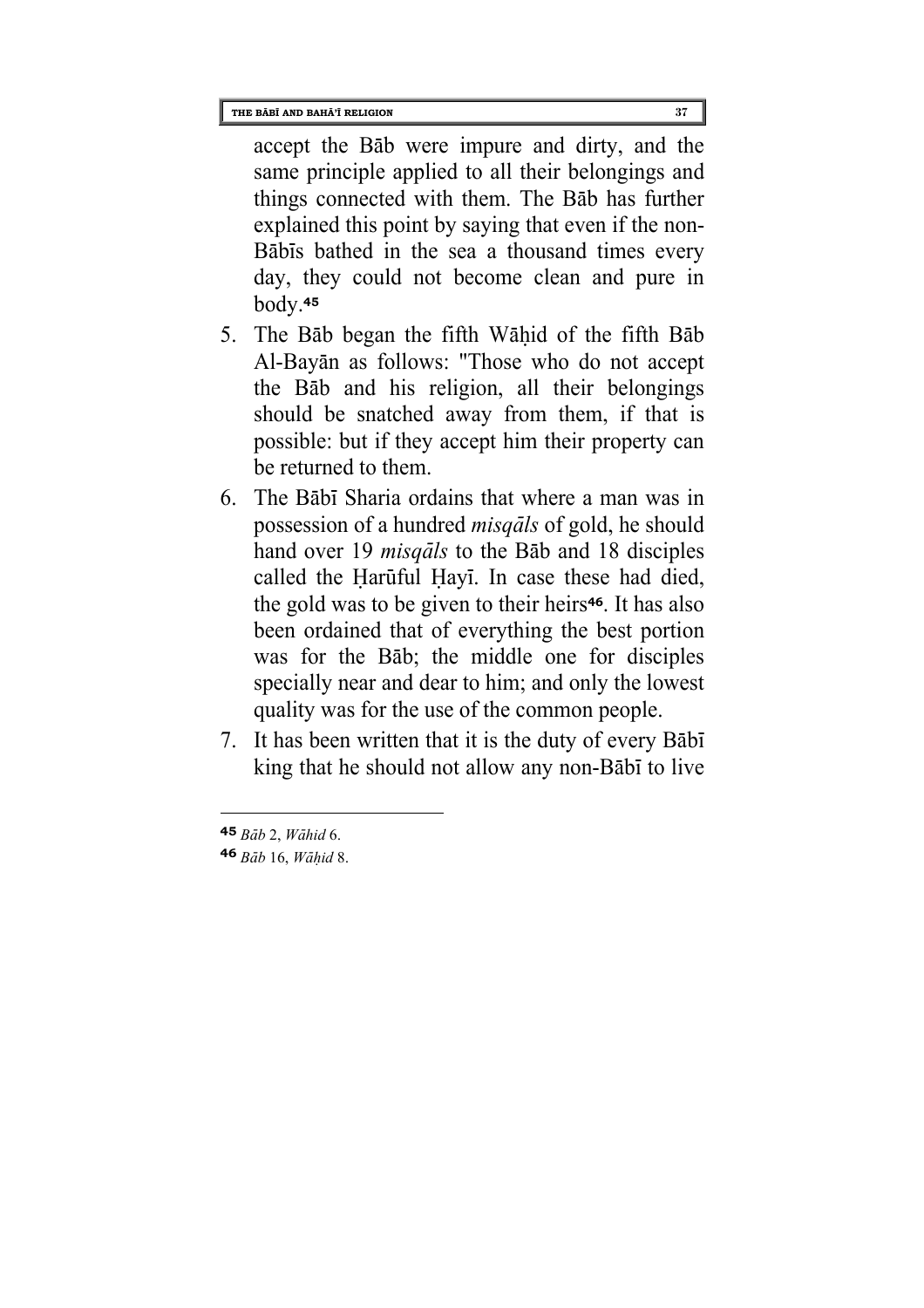in his realm. This is also binding upon the other Babis as well. The only non-Babi who could be allowed to live in the country was one who carried on some trade of benefit for other people**[47](#page-43-0)**.

- 8. It is ordained in the Babi sharia that any one who hurts the feelings of the Bab, or his successors after him, was to be killed; and for bringing about his death every possible means could be adopted**[48](#page-43-1)**.
- 9. Just as the use of intoxicants is forbidden, similarly the use of medicines also is prohibited.

#### **History of the Baha'i Movement**

Mirza Husain 'Ali, Baha'ullah, was born in Teheran on November 12, 1817, father's name being Mirza 'Abbas Nuri. It is said that the Qachari kings used to select their ministers and advisers from this family, which originally came from Nur in the district of Mazandran**[\\*](#page-43-2)**. According to Baha'i sources, Baha'ullah was not educated in any school or college. His father passed away when he was only 22. Five years after this Baha'ullah joined the Babi movement. In 1844 when he put forth his claim he was 27 years of age. In

<span id="page-43-0"></span>**<sup>47</sup>** *Bab* 4, *Wahid* 8.

<span id="page-43-1"></span>**<sup>48</sup>** *Al-Bayan* 15*, Bab Wahid* 6.

<span id="page-43-2"></span>**<sup>\*</sup>** Here z is pronounced as 'su' in the English word pleasure. In Persian it is written as ماژندران.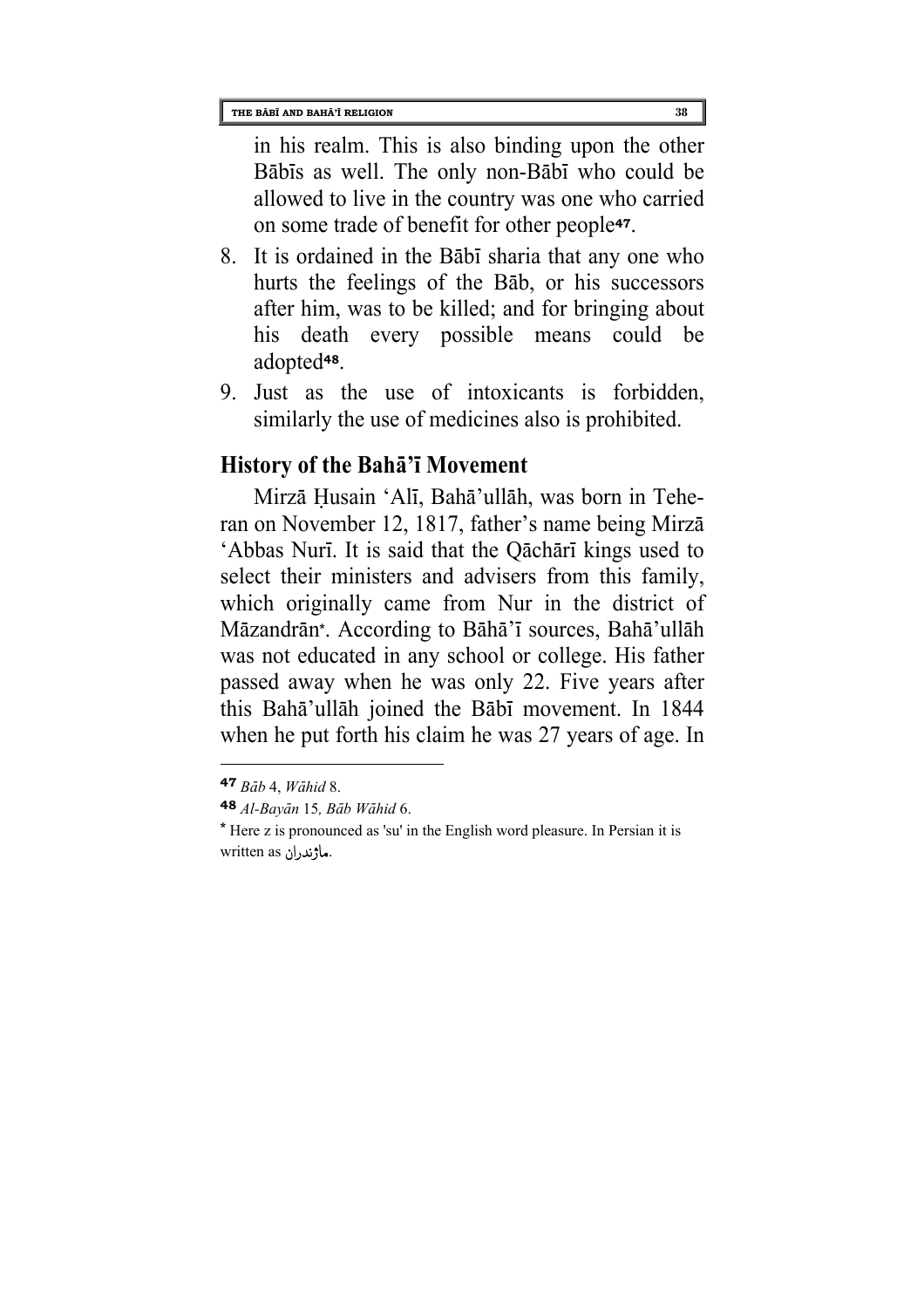collaboration with Qurratul 'Ain, he was the man who devised the plan to abandon the Islamic Sharia, a resolution to this effect having been passed at the Badasht Conference, as mentioned earlier. In, 1850 when the Bab was executed while he had not yet had time to complete the new sharia, Mirza Husain 'Ali was greatly shocked and upset. But he immediately busied himself in schemes to carry out the intention of the Badasht resolution.

#### **Baha'ullah's Schemes after Execution of the Bab**

While Baha'ullah was still deep in devising his plans some Babis made an attempt on the life of the king, but failed. Baha'ullah was among those arrested in this connection. He remained in prison for four months, of which the effect on his mind may be gauged from his own words: "During the period of imprisonment, on account of hardship caused by the chains in which I was kept, and the foul air of the cell, I could get very little sleep. But sometimes when sleep did come, it seemed as if something were falling from my head on my breast—like a big stream falling down from the top of a hill. This resulted in a peculiar feeling, as if a tire were burning in all my limbs During such moments words and passages came on my lips of such stupendous, awful import that I do not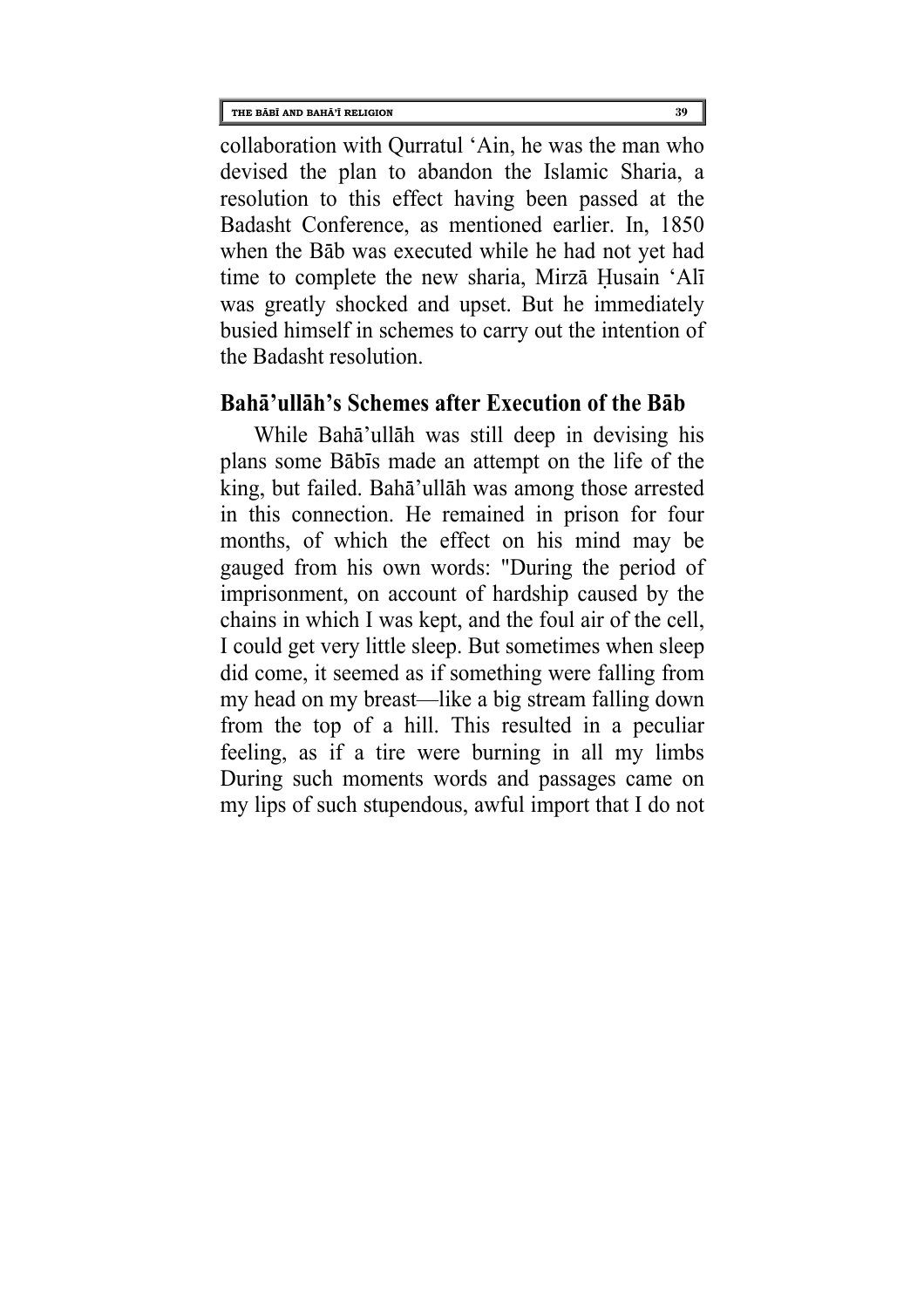think there is any one in this world who could bear to hear."**[49](#page-45-0)**

As to what were his thoughts during these sleepless hours in the prison cell, Baha'ullah himself has told us "Day and night in prison I used to review the actions of the Babis and the conditions under which they were living and felt greatly pained by the fact that in spite of the lofty position in view of their mission, and their high intelligence and thorough grasp, they were guilty of such an act as daringly to make an attempt on the life of the king. One result of this contemplation was that on being released from prison I would make the utmost effort to educate and civilize the followers of the movement. One night I heard the following voice in a vision, and the same voice and words seemed to be coming from all sides: "Indeed we shall help thee with thy pen. Do not be afraid"**[50](#page-45-1)**.

In view of this it would not be very far wrong to conclude that following the execution' of the Bab, the thoughts of Mirza Husain 'Ali were full of the urgent need for some man of calibre to assume leadership of the movement, and that in his own mind he felt convinced that he himself was the man for the task.

<span id="page-45-0"></span>**<sup>49</sup>** *Lauhi ibni Dha'ib* Urdu, page 17.

<span id="page-45-1"></span>**<sup>50</sup>** ibid page 16.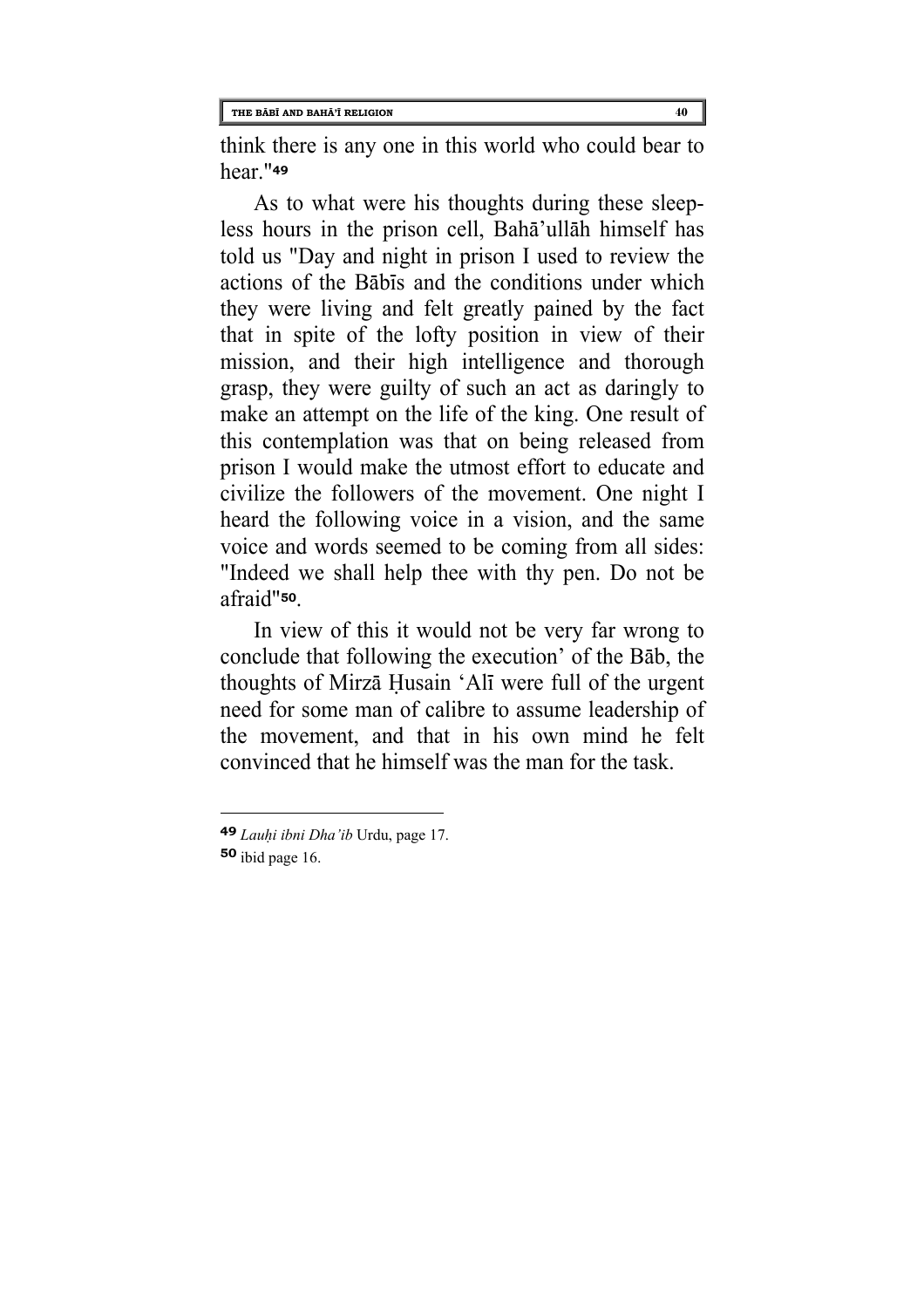#### **Move to Iraq and the reason behind that move.**

The Bāhā'īs say that Bahā'ullāh was exiled to Iraq by the Persian Government, but this does not appear to be correct. The fact seems to be that on coming out of prison, when he saw the intensity of feeling still prevalent in the country against the followers of the movement, he thought it would be risky if he claimed for himself leadership of the movement that had won such odium in the eyes of the common people. He therefore, managed to obtain permission from the king to travel to Iraq, and for holding this view we have the following basis.

- 1. We learn from the author of Maqalah Sayyah that "Hadrat Baha'ullah requested that he be permitted to go on a pilgrimage to the sacred places. After, a few months, having obtained permission from the king and 'the prime minister, he set out, attended by some minions of the 'king"**[51](#page-46-0)**.
- 2. Baha'ullah himself writes "In accordance with the permission granted by the king, I proceeded to Iraq"**[52](#page-46-1)**.

These passages seem to establish that though Baha'ullah was a follower of the Babi movement which had decided to abandon the Islamic Sharia

<span id="page-46-0"></span>**<sup>51</sup>** *Babul Hayyat*, page 47.

<span id="page-46-1"></span>**<sup>52</sup>** *Babul Hayyat*, page 128.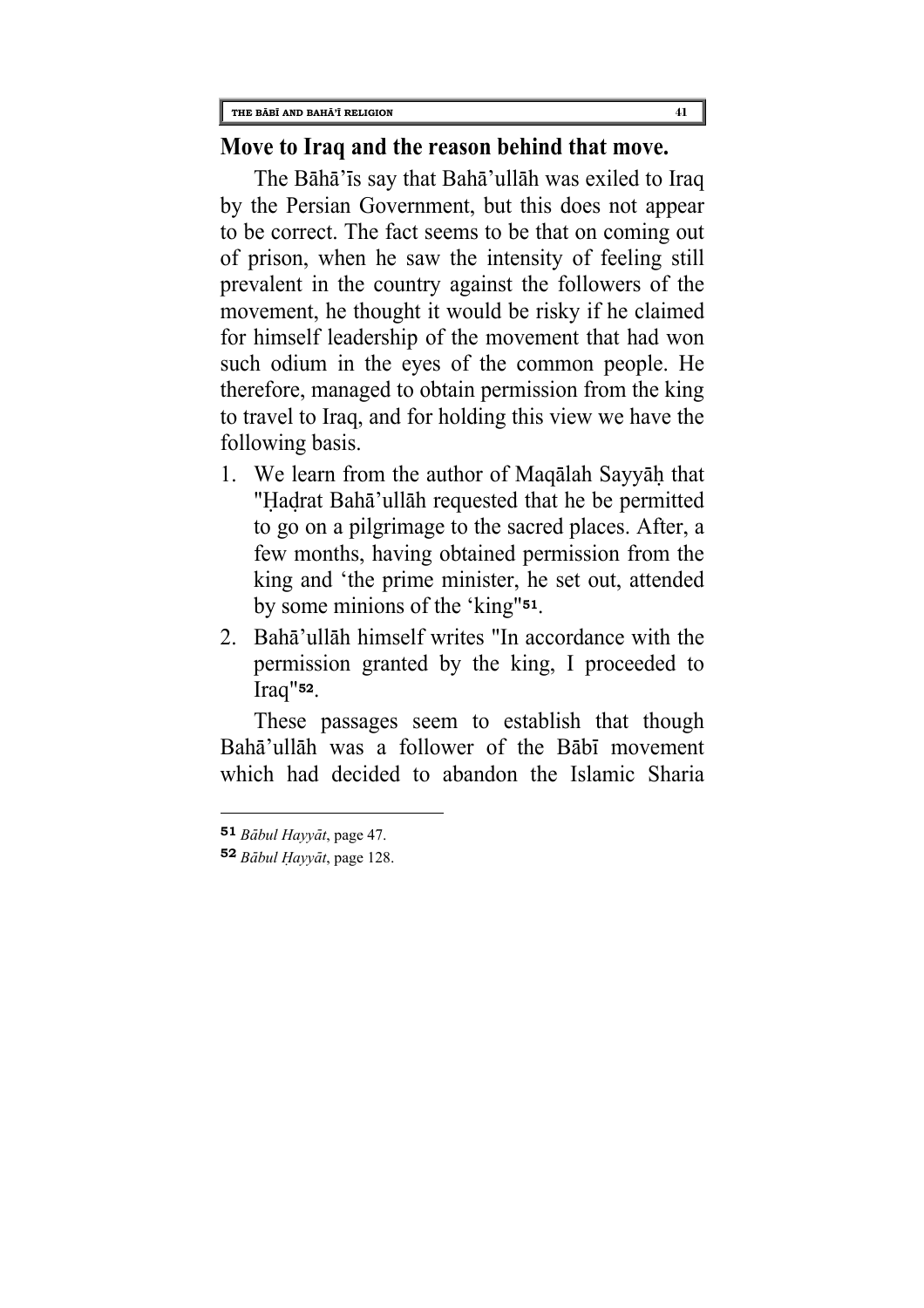altogether and start a new religion,' he dissembled before the Government of the country, pretended to, be a Shia, and obtained a passport to go abroad on the plea that he desired to visit the sacred places of the Shias in Iraq.

In any case he reached Iraq in Muharram, 1269 Hijra.

## **Opposition from Subh-e-Azal.**

Another reason why Baha'ullah decided to leave Iran was most probably the presence in the country of Mirza Yahya, Subh-e-Azal, who had been installed in the position of leader of the movement by the Bab himself some time before he was executed. He may have thought that in Baghdad he would be in a position to work more freely, in view of the difficulties his rival might create for him in case he stayed in Iran and tried to work from a base in that country.

It appears, however, that Mirza Yahya, too, was fully aware of the surcharged atmosphere in Iran. Nor does he seem to have failed to perceive that by installing himself in Iraq his rival had managed to secure greater freedom. He, therefore, himself managed to move into Iraq and settle in Baghdad, as Baha'ullah had done**[53](#page-47-0)**.

<span id="page-47-0"></span>**<sup>53</sup>** *Babul Hayat*, page 56.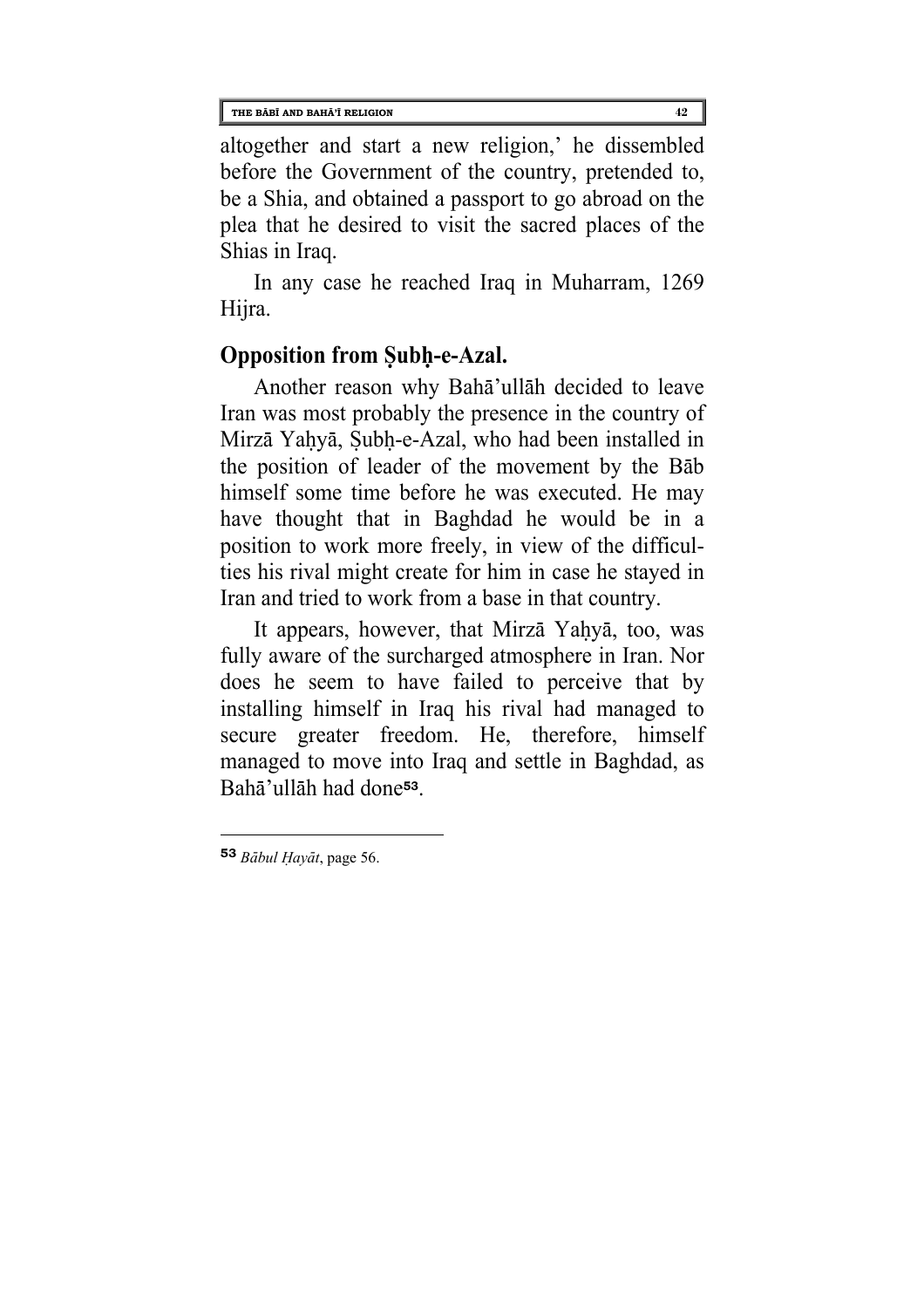#### **Baha'ullah goes to Sulaimaniyyah**

After a period of bickering between the two for one year, Baha'ullah moved to Sulaimaniyyah in Kurdistan. For some light on this struggle between the two rivals reference should be made to Professor Browne in *Muqaddamah Nuqtatul Qaf*.

During this period before he came to Baghdad a second time, Baha'ullah, it appears, was in contact with some Naqshbandi people, of which some trace is discernible in his later writings. One Baha'i historian has opined that during this period of two years Baha'ullah was mentally preparing himself for the position he subsequently claimed for himself**[54](#page-48-0)**.

#### **Return to Baghdad from Sulaimaniyyah**

But on his return to Baghdad he found the same old trouble on his hands from his rival. As one way out, he tried to procure the return of Subh-e-Azal to Iran. Baha'ullah himself writes: "It was decided that Mirza Yahya should go to Iran with these documents and try to propagate them in that country"**[55](#page-48-1)**.

Mirza Yahya, however, did not fall into this trap, and stayed on in Iraq, close on the heels of his rival.

<span id="page-48-0"></span>**<sup>54</sup>** *Tarikh Amr-e-Baha'i*, page 30.

<span id="page-48-1"></span>**<sup>55</sup>** *Lauhi ibni Dha'ib*, Urdu, page 112.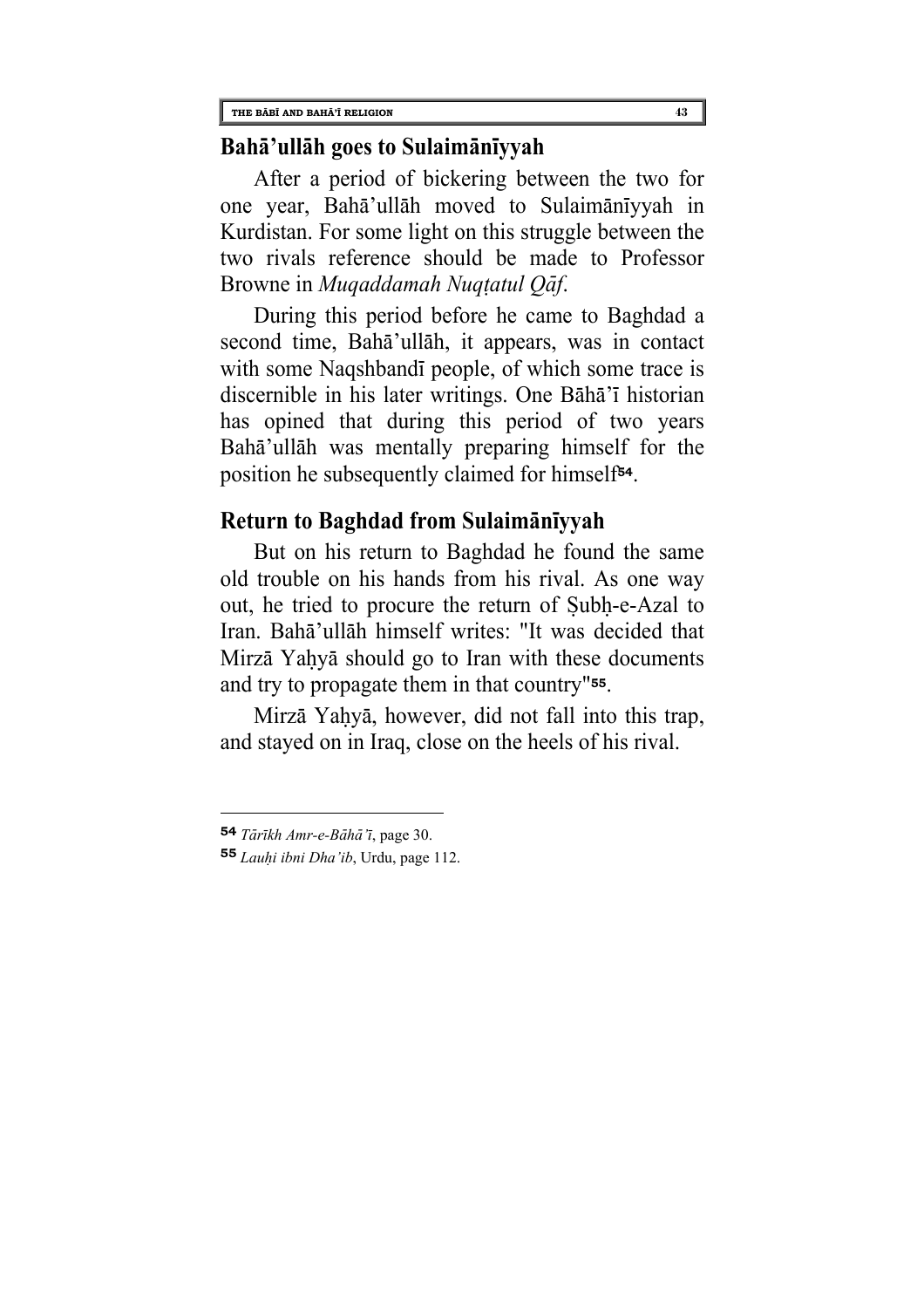In 1278 Hijra, during his stay in Baghdad, Baha'ullah wrote *Iqan*, in which his approach is that of a disciple of the Bab. As mentioned earlier, he was, however, preparing himself mentally for a claim superior to that of the Bab, but based initially on a prophecy which the Bab appears to have made in regard to 'Whom Allah would manifest". This claim had obtained possession of his mind, but he was also hesitant in putting it forth from fear that followers of the movement may not take kindly to it.

Another significant fact connected with his stay in Baghdad is that after some time the Government of Iran began to receive unfavourable reports concerning the activities of Baha'ullah, and Teheran began to urge upon the Turkish Government that he should be moved from Baghdad to some other place where he may not be in a position to do any harm to the interests of the Government of Iran. These representations obtained favourable consideration from the Turkish Government, with the result that it was decided to move Baha'ullah to Constantinople. This development had this immediate effect on Baha'ullah that the claim which he had been deliberately holding back, waiting for some favourable moment to make it, he now went ahead in putting it forth. Another circumstance which also might have helped him in this direction was that some followers of the Bab had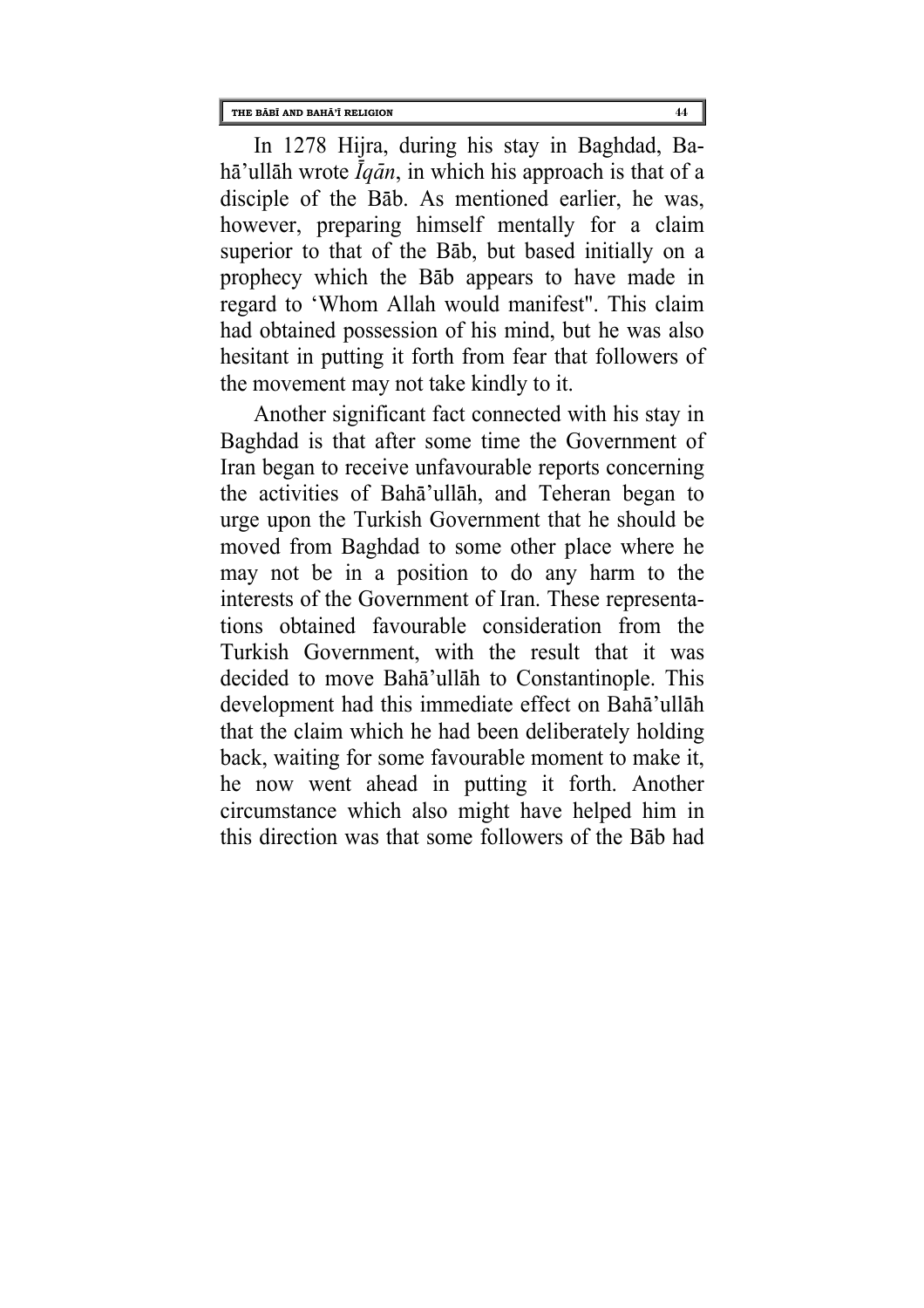started to come forward with a similar claim in their own behalf, and Baha'ullah might have felt that if he waited longer there was danger of his being left behind in his bid for support among the Babis.

In any case he put forth his claim in 1863 while he was still in Baghdad**[56](#page-50-0)**. But to begin with, the claim was rather privately made in the presence of a few chosen friends and companions**[57](#page-50-1)**. It is also to be carefully noted that Baha'ullah has never claimed that the basis of his claim was any light or command to this effect from Allah. Rather it is clear that he took this step urged on by his own judgment and desire.

## **To Constantinople**

During his stay in Baghdad Baha'ullah had obtained Turkish citizenship for his friends. Partly due to this reason, and partly because it was also the desire of the Government of Iran that he be well looked after, the Turkish Government treated him with considerable ceremony and honour. 'Abdul Baha' says that in the course of this journey the Turkish officials showed much respect and consideration, with a degree of formal ceremonial everyday when the caravan started on the day's journey, or halted to camp for the night. In Constantinople itself the

<span id="page-50-0"></span>**<sup>56</sup>** *Shauqi Afandi in the World Religion*, page 5.

<span id="page-50-1"></span>**<sup>57</sup>** *'Asr-e-Jadid*, Urdu, page, 36.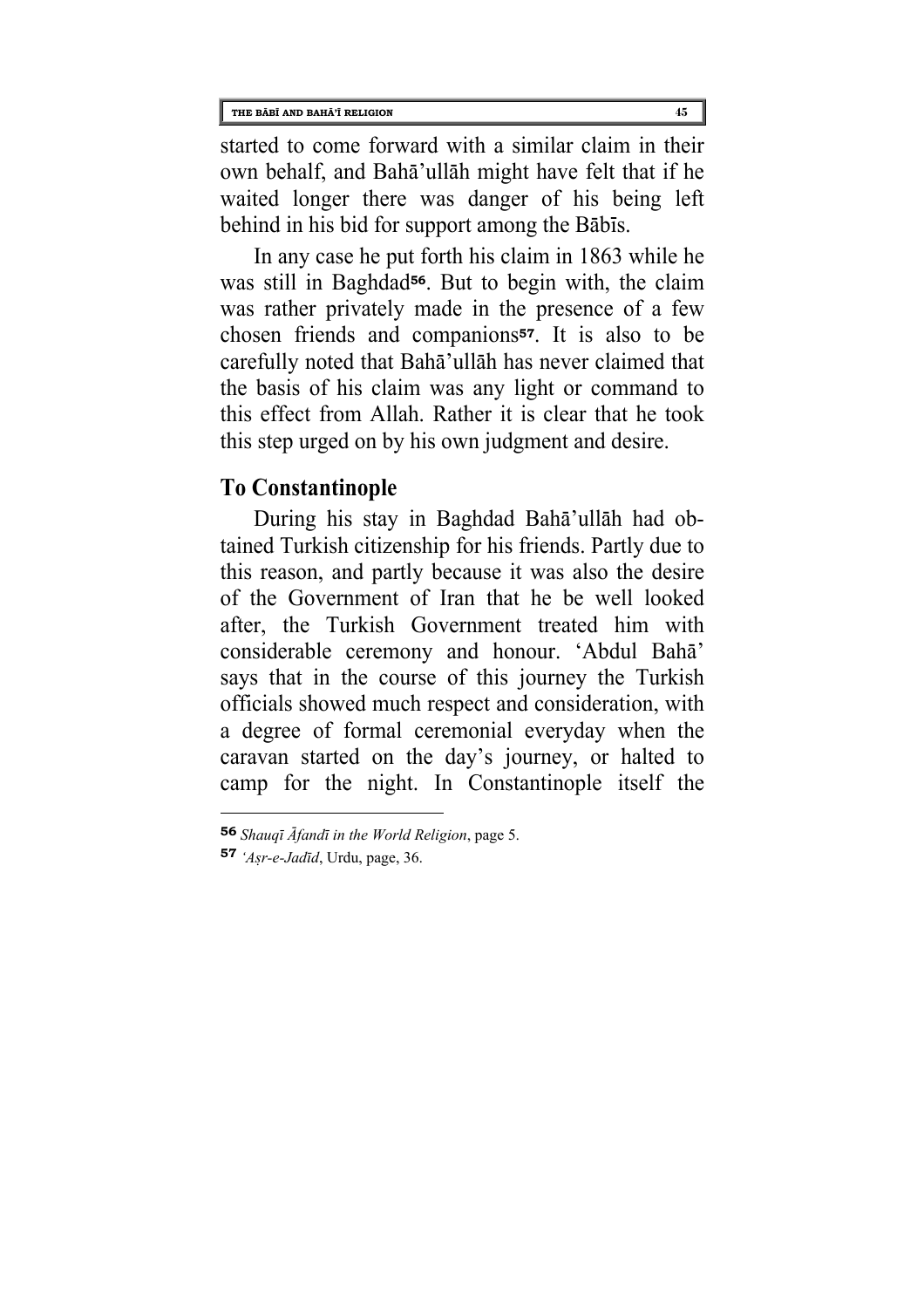caravan was received with much respect and lodged as guests of the Government, then soon moved into bigger accommodation, the first having proved inadequate for the large number of members of the party**[58](#page-51-0)**.

In Constantinople the party remained for about four months during which time the struggle between Mirza Yahya, Subh-e-Azal, and Mirza Husain 'Ali Baha'ullah became more acute than ever, and the Turkish Government moved them all to Adrana (Adrianople). They reached this place in December 1863. Among the Baha'is Adrana is known by the name of *Ardul Sirr*. The unpleasantness and struggle between the two rivals continued here as well.

After five years in Adrana, during which time the struggle between the two rivals had continued unabated, Mirza Husain 'Ali publicly put forth his claim which towards the end of his stay in Baghdad he had announced privately in the presence of some select friends only. His claim was that he was the leader in regard to whom there was a prophecy in Al-Bayan**[59](#page-51-1)**.

Hashmatullah Baha'i writes: "Left without a leader, when the Babis reached a very sad state,

<span id="page-51-0"></span>**<sup>58</sup>** *Babul Hayat*, page 92.

<span id="page-51-1"></span>**<sup>59</sup>** *Prof. Browne in Muqaddamah Nuqtatul Qaf*.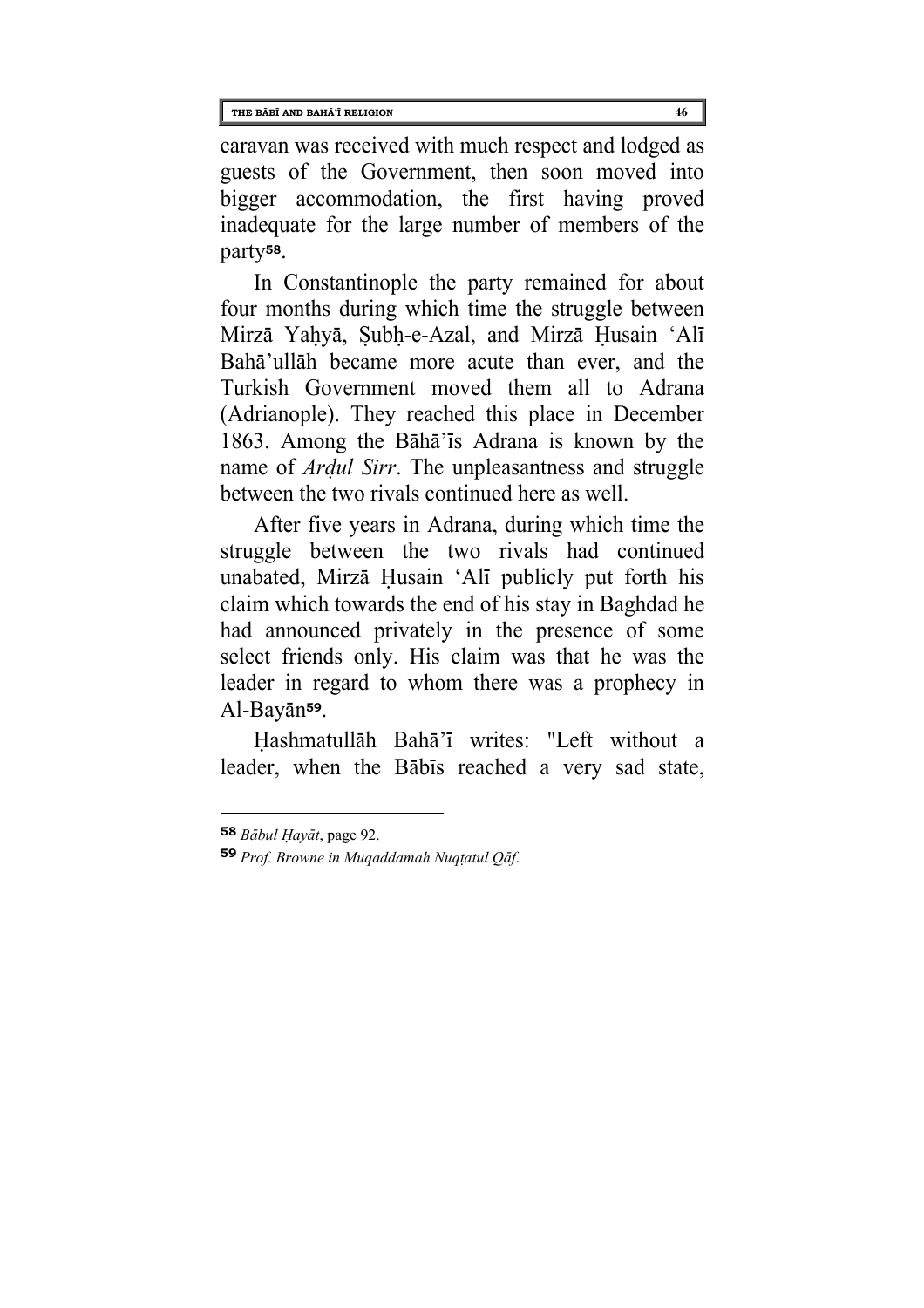Baha'ullah in Adrana declared that the man in regard to whom the Bab had given glad tidings, and for whose sake he had sacrificed his own life, was he (Mirza Husain 'Ali himself): that *Man Yuzhiruhullahu* was his own title, and that of no one else. This declaration at first stunned most people, but gradually his claim was accepted by all Babis: and from that time those who yielded belief to Baha'ullah came to be known as Baha'is**[60](#page-52-0)**.

There is no evidence in Baha'i records that this claim on the part of Mirza Husain 'Ali was in any way based on light or commandment from Allah.

## **Departure for 'Akka**

With the advancement of this claim on the part of Mirza Husain 'Ali, relations between him and Subh-e-Azal deteriorated still further, and it began to appear as if it was impossible that both should live at peace in the same town. In *'Asr-e-Jadid* we read: "In Adrana he generally proclaimed that he was the expected manifestation, to which a large part of the Babis yielded belief; but a small group under Mirza Yahya put up bitter opposition, and went over to join the Shias, the old enemies of the Babi movement. This quarrel continued to grow more and more bitter every

<span id="page-52-0"></span>**<sup>60</sup>** *Baha'ullah ki Ta'limat*, pages 19 and 20.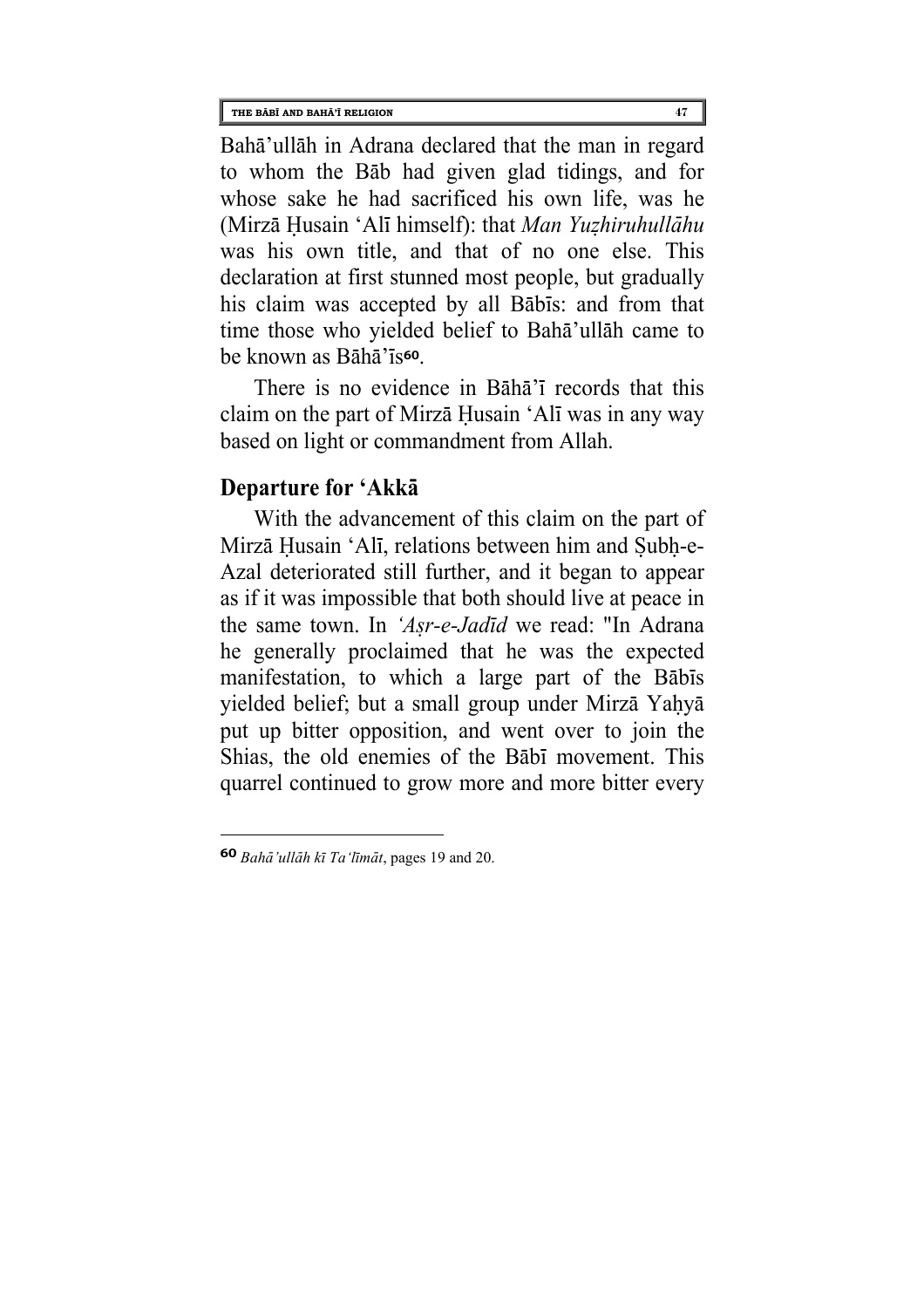day, until the Turkish Government sent Baha'ullah and his friends to 'Akka, while Mirza Yahya was sent to Cyprus, This happened in August 31, 1868"**[61](#page-53-0)**.

When Baha'ullah reached 'Akka, his party comprised 72 members. Since the Turkish Government had some suspicions in regard to the Babis in general, it took this precaution that in the group of Baha'ullah four Azalis (followers of Subh-e-Azal) were included, while four followers of Baha'ullah were put in Subhe-Azal's party. Professor Browne has given the names of these eight men, and added that of these four the Baha'is poisoned one even before they had left for 'Akka, and the remaining three were disposed of in similar manner after reaching 'Akka. Mirza Nasrullah Tafrashi was the name of the man poisoned before leaving for 'Akka "After reaching 'Akka the remaining three were killed by the Baha'is in one night"**[62](#page-53-1)**.

Following these murders, the Turkish Government for a brief period brought a hard hand to bear upon the Baha'is, but they managed to bribe some of the corrupt officials and obtained a considerable measure of facilities locally**[63](#page-53-2)**, so that they were not subjected to any restrictions.

<span id="page-53-0"></span>**<sup>61</sup>** *'Asr-e-Jadid*, Urdu, page 37.

<span id="page-53-1"></span>**<sup>62</sup>** *Muqaddamah Nuqtatul Kaf*.

<span id="page-53-2"></span>**<sup>63</sup>** *Al-Babiyun fit Tarikh*, page 22.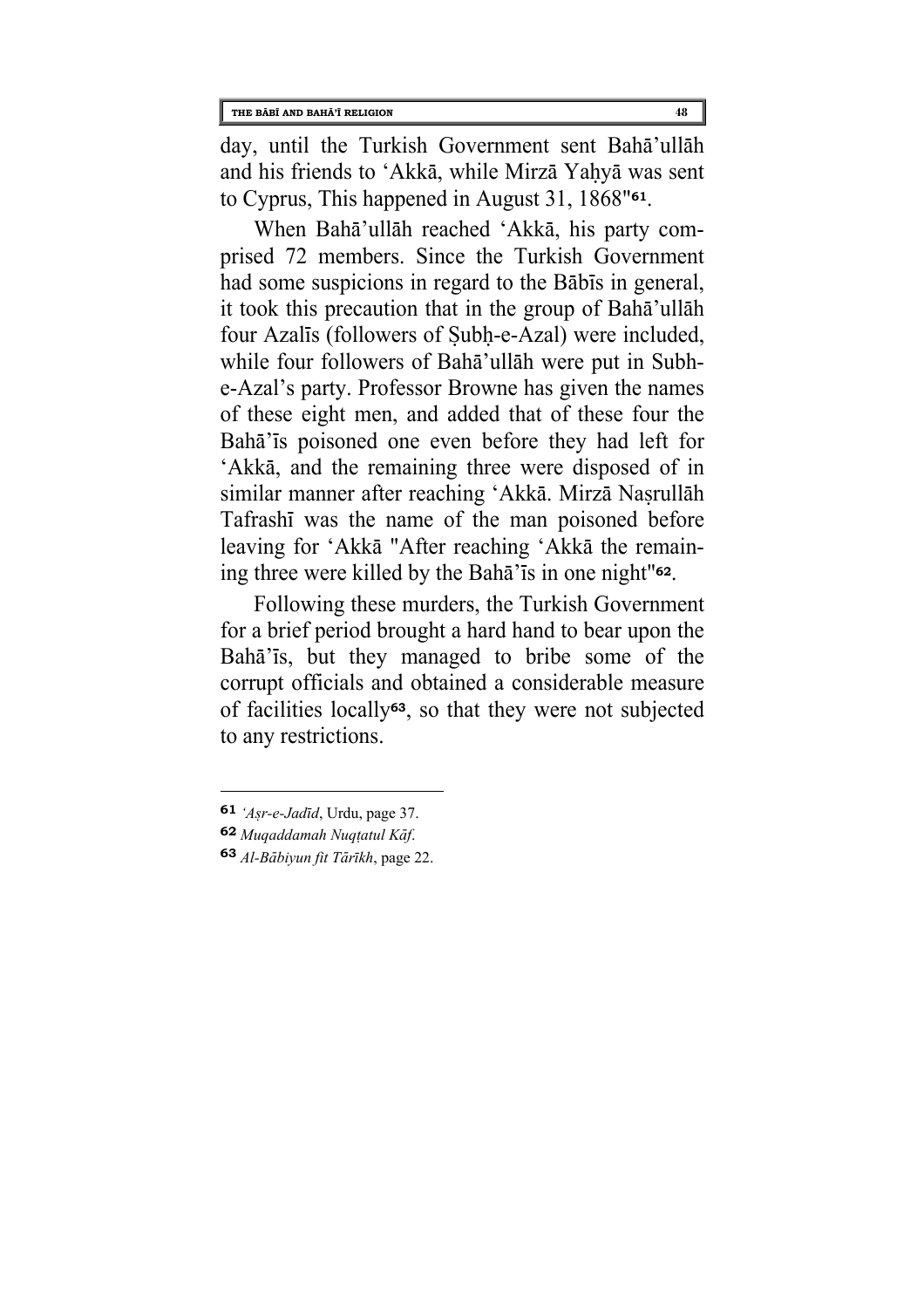#### **Was Baha'ullah a prisoner in 'Akka?**

Some Baha'i historians have sought to create an impression that Baha'ullah was in 'Akka as a prisoner. For instance Hashmatulah says: "From 1868 to 1892 Hadrat Baha'ullah remained in prison in 'Akka, and after forty years in prison, he died at the age of 75, in a garden about a mile outside 'Akka"**[64](#page-54-0)**. "Now even if we assume that all the time he was in 'Akka he was being held as a prisoner, even then from 1868 to 1892 makes 24 years at the most, in no case forty. But it is altogether wrong to say that at 'Akka Baha'ullah was treated as a prisoner. From what we know of the circumstances of his life in 'Akka, we can say that the word 'prisoner' was never applicable to him. 'Abdul Baha' himself admits that though technically Baha'ullah may be said to have been in 'Akka, yet it was a confinement during which he was treated with great honour, never as a common prisoner**[65](#page-54-1)**. In regard to the early years which the Baha'is describe as 'prison', Baha'ullah's son, 'Abdul Baha' himself says: "Hadrat Baha'ullah was a prisoner only in name, for the orders of Sultan 'Abdul 'Aziz were never formally cancelled. But in fact in his life and behaviour be showed such dignity that all

<span id="page-54-0"></span>**<sup>64</sup>** *Ta*'*limat*, page 22.

<span id="page-54-1"></span>**<sup>65</sup>** *Khitabat* 'Abdul Baha', volume 1, page 144.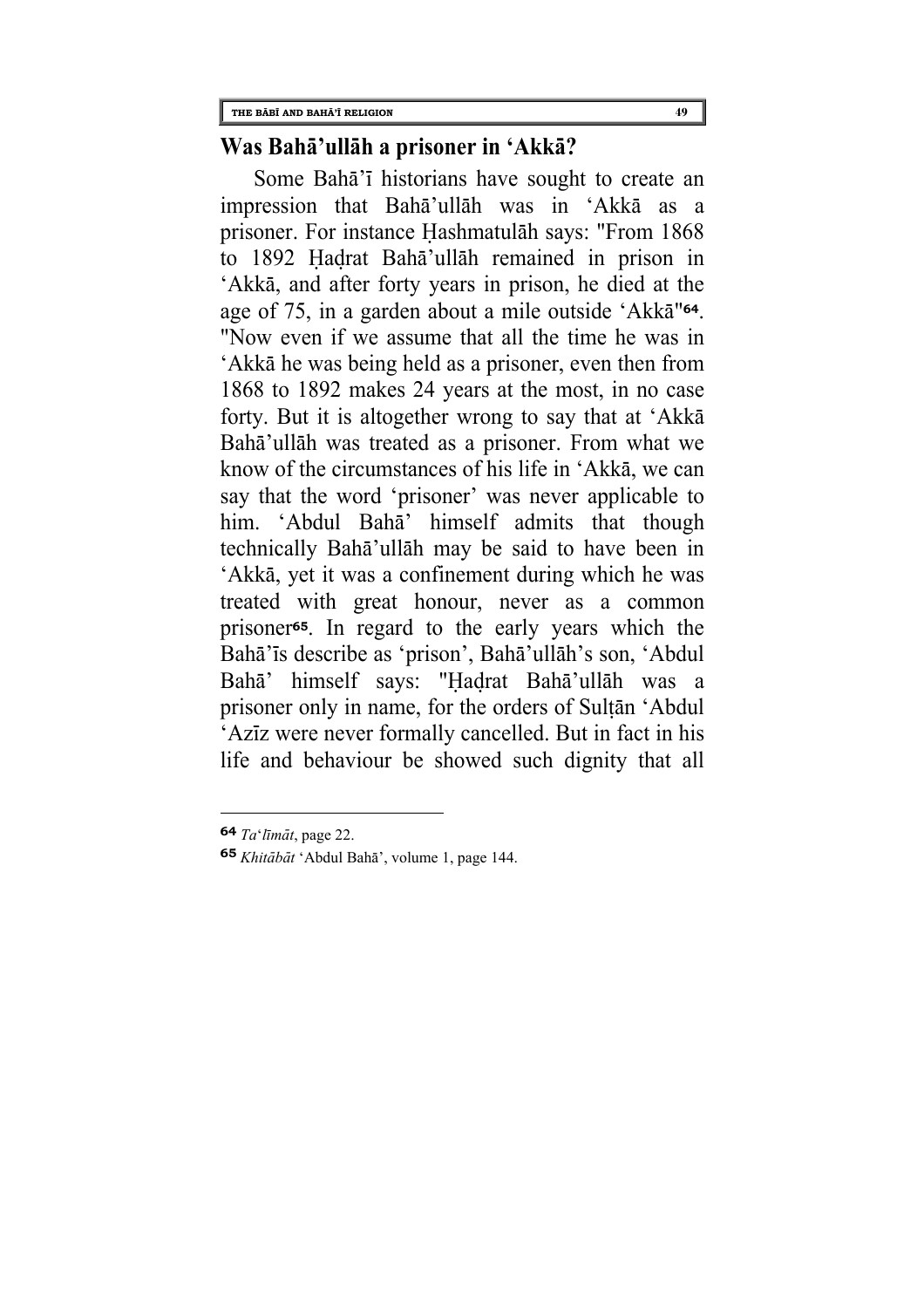rendered him great respect and thought very highly of him. The Governor of Palestine used to envy his position of respect and his influence. The Governor, Mutasarrif, generals, and prominent officers requested interviews with considerable humility, and even these were seldom granted"**[66](#page-55-0)**.

Even before the long period of his life spent in Bhajah, the treatment given to him was such that 'Abdul Baha' says: "In spite of the harsh order of Sultan 'Abdul 'Aziz, which did not permit me to see him, I presented myself at the door in a carriage; and taking him with me I went to the palace (garden of Muhammad Pasha and the bungalow) and no one tried to stop me. I left him there, and returned to the town myself. He remained in this beautiful and lovely place for two years. Then it was decided that he should go to Bhajah"**[67](#page-55-1)**.

On the same page 'Abdul Baha' describes life in Bhajah in the following words: "At that place the. doors of grandeur and majesty were opened on him." The reason for the great courtesy and leniency shown by the local authorities was: "On account of the large number of presents received from his followers he had

<span id="page-55-0"></span>**<sup>66</sup>** *'Asr-e-Jadid*, Urdu page 44.

<span id="page-55-1"></span>**<sup>67</sup>** *'Asr-e-Jadid,* page 44.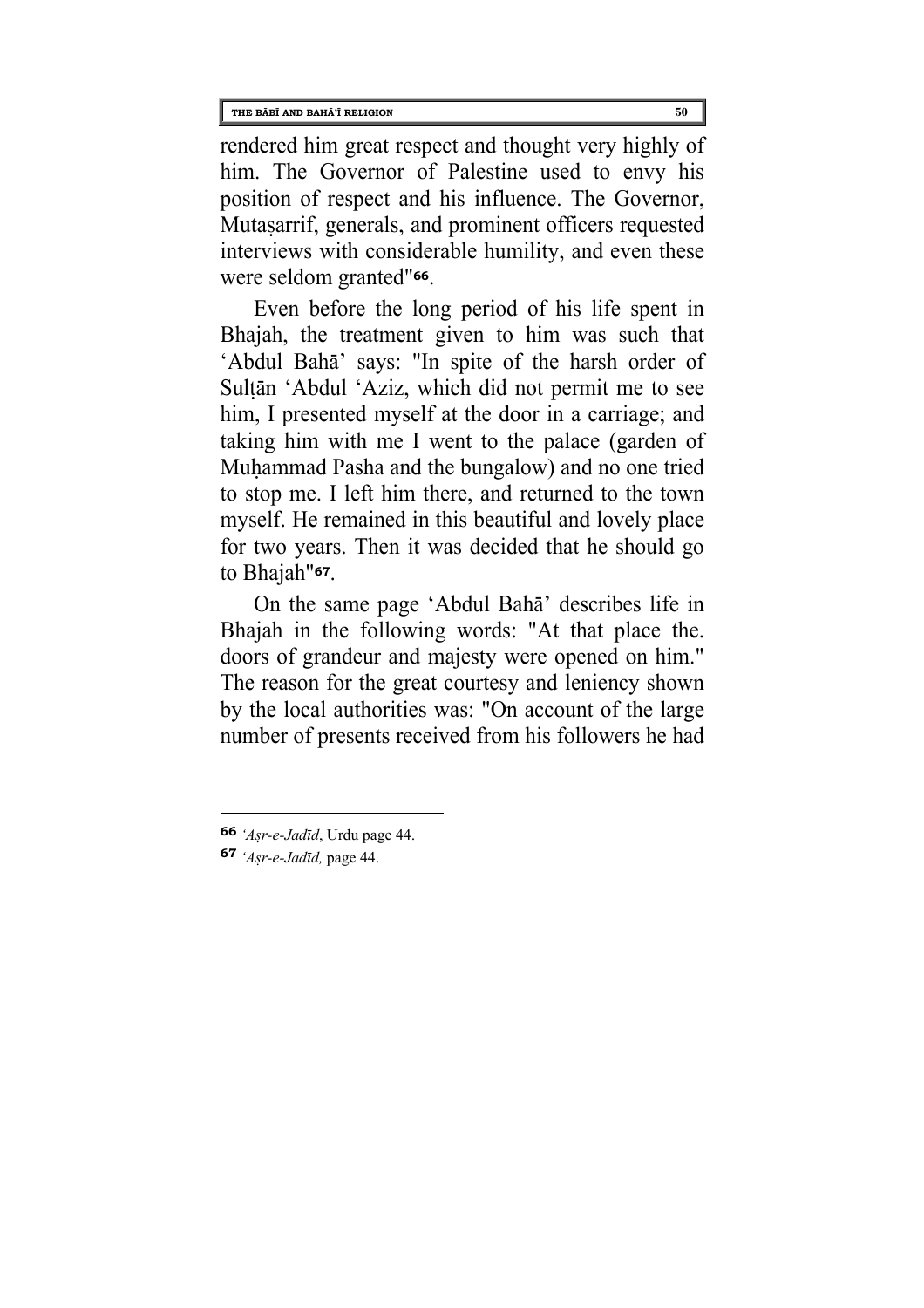big sums of money, at his disposal, which he spent just as he deemed fit"**[68](#page-56-0)**.

Here it is also to be remembered that Baha'ullah also received considerable amounts from the Turkish Government for his maintenance. 'Abdul Baha' admits this as well. "For the maintenance of Baha'ullah and Azal 'the Government made very comfortable arrangements"**[69](#page-56-1)**.

The story that Baha'ullah lived in 'Akka as a prisoner and a persecuted man is pure invention made to suit the needs of their propaganda designed to create sympathy for Baha'ullah and the Baha'i movement.

#### **Life at 'Akka**

In 'Akka, when he found the atmosphere favourable for the purpose, Mirza Husain 'Ali began to implement the scheme he had worked out carefully, but which had suffered a set-back in the execution of the Bab, a scheme of which the central point was to abandon the Islamic Sharia. The Babis believe that if the Bab had not been executed so soon after the Badasht Conference, he would have succeeded in abrogating the Islamic Sharia. Allah gave a long life

<span id="page-56-0"></span>**<sup>68</sup>** *'Asr-e-Jadid*, Arabic, page 45.

<span id="page-56-1"></span>**<sup>69</sup>** *Maqalah Sayyah*, Arabic, page 68.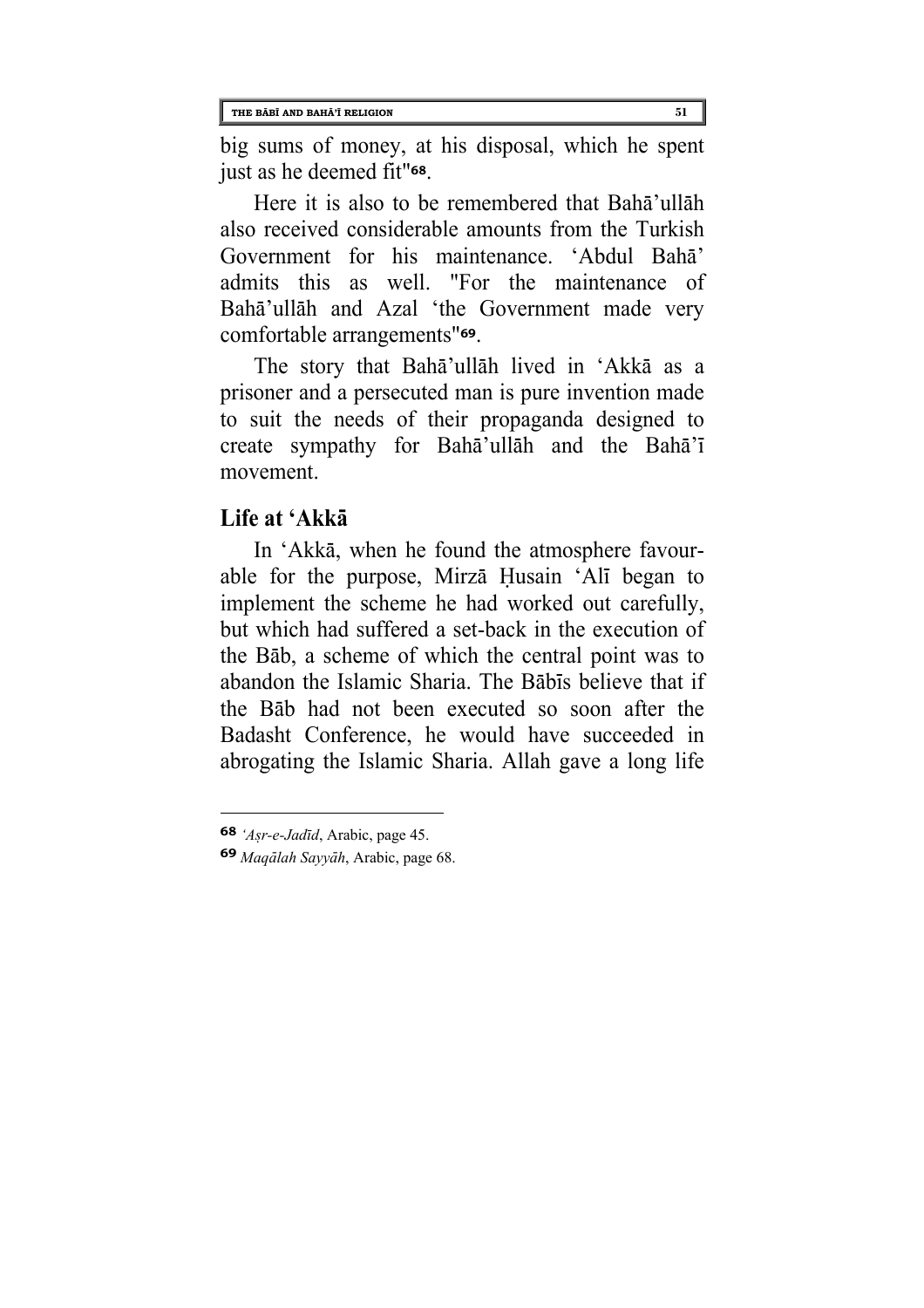to Baha'ullah, and this man also had some ample means for the task he had planned for himself. From the time he arrived in Iraq, to the time of his death (1269 to 1309 Hijra), for full forty years he lived among the Arabs. In spite of this the new sharia which he embodied in *Aqdas* stands as a living proof of failure in the task of producing a better book than the Holy Qur'an. In fact *Aqdas* is so faulty that the Baha' is up to this day have never dared to bring it into the open. It is not available in the market. In fact it has never been published, for it is guarded as something secret which should not be allowed to fall into the hands of anyone except the close inner circle of a few people.

In regard to the daily pursuits of Baha'ullah at 'Akka, *'Asr-e-Jadid* says "The greater part of his time was spent in prayer and devotion, contemplation, in study of the sacred books, in the *nazul* of the *Alwah* and in improving the moral tone and the spiritual education of friends and followers"**[70](#page-57-0)**.

From the words 'sacred books and *Alwah* in this passage are meant those dissertations, answers to queries, or letters which Baha'ullah dictated, since according to the Baha'i view every word and writing of Baha'ullah, is an *Ilham* (inspiration). In other

<span id="page-57-0"></span>**<sup>70</sup>** *'Asr-e-Jadid*, Urdu, page 46.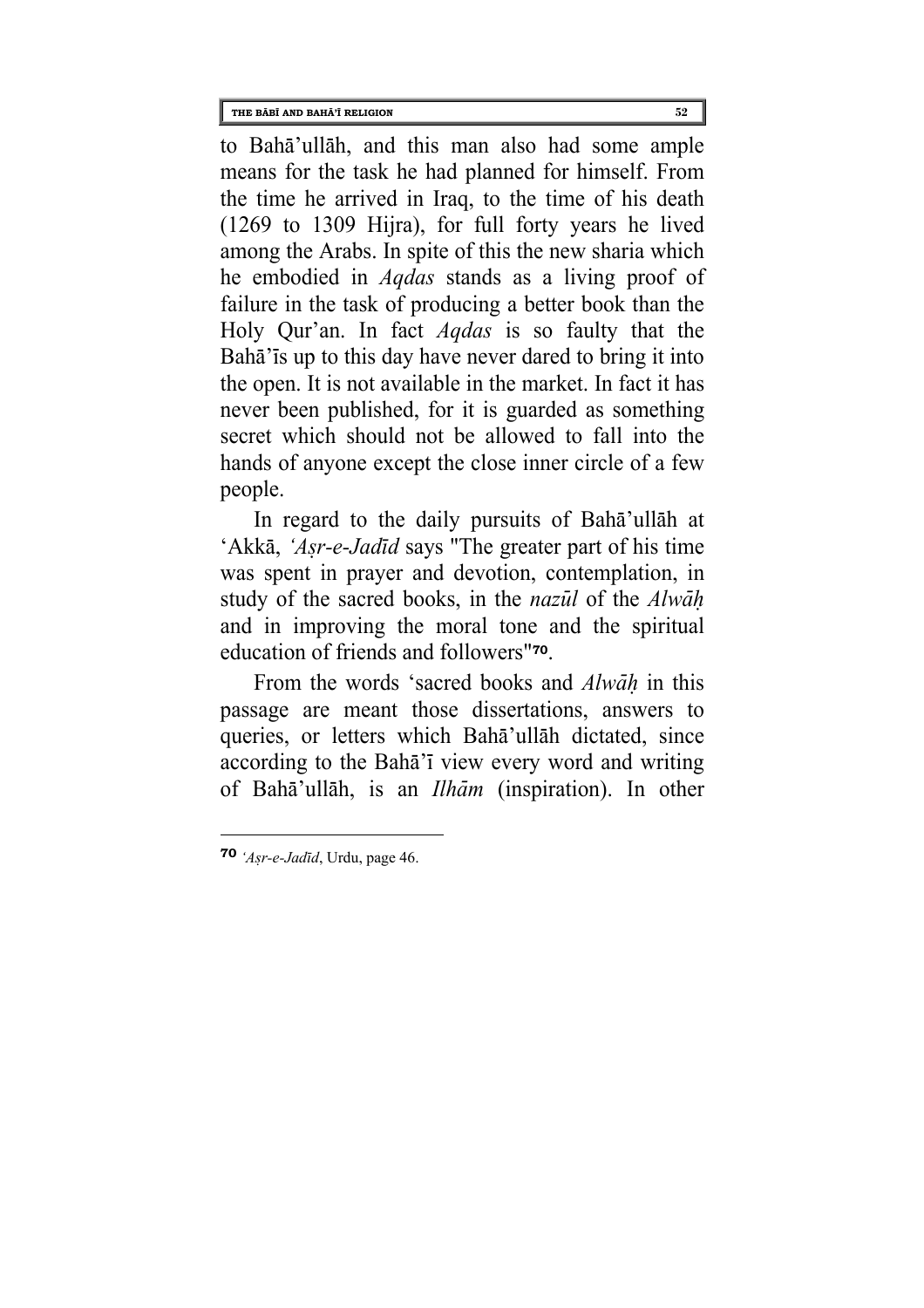words these books did not descend on Baha'ullah, but Baha'ullah sent them down on his disciple. At the end of *Iqan* we read the following words 'descended from Baha'ullah'.**[71](#page-58-0)**

## **Baha'ullah's last will and testament in regard to his successor.**

The Baha'is say that two years before his death Baha'ullah wrote his will, which is called *Kitab 'Ahdi* and entrusted it to 'Abdul Baha'. This document has been reproduced in the book of Baha'i history entitled *Al-Kawakibul Durriyah*. Baha'ullah had written in '*Aqdas* that after his death the authority would lie with his two sons. In his will also he wrote: "Indeed we have chosen the Akbar after the A'zam", i.e., Mirza Muhammad 'Ali, the younger son after the elder son**[72](#page-58-1)**.

It is to be noted here that Mirza Muhammad 'Ali does not hold this will to be correct, nor do his friends. And it is also surprising that 'Abdul Baha' also failed to entrust leadership to his younger brother after his own time, but proceeded to install his own grandson, Shauqi Afandi in that position. In any case it stands proved that the last will and testament

<span id="page-58-0"></span>**<sup>71</sup>** Descended from al-Ba'i wal Ha'i (i.e. *Baha'ullah Iqan*, page 216).

<span id="page-58-1"></span>**<sup>72</sup>** *Al-Kawakibul Durriyah*, Persian, volume II, page 22.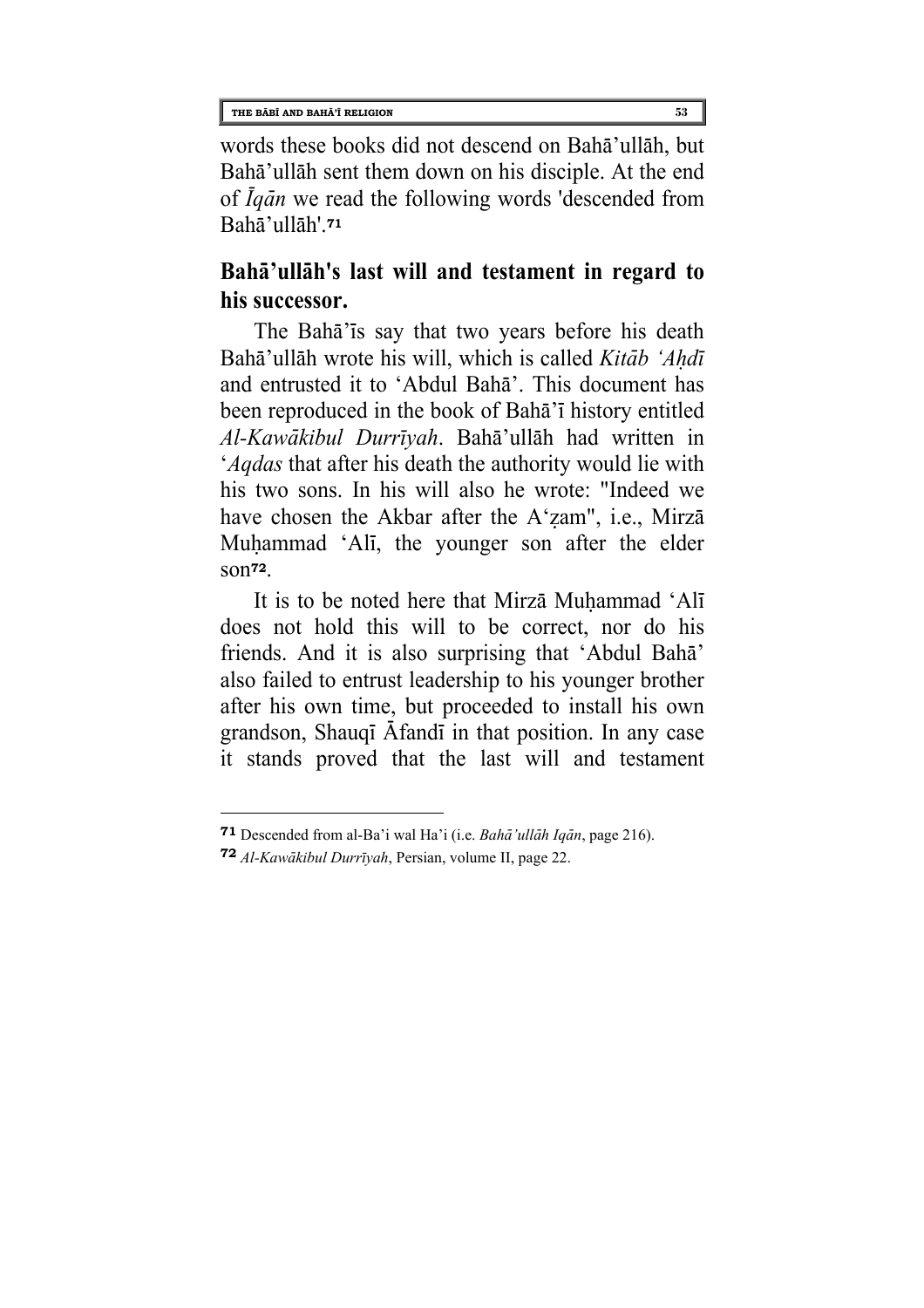dictated by the 'Alim and Khabir (Baha'ullah's God) was cancelled and disobeyed by his own eldest son.

# *Aqdas***, book of the new sharia of the Baha'is.**

The Baha'is claim that the sharia compiled by Baha'ullah and embodied in his book entitled *Aqdas* is the best among sacred and heavenly scriptures; and that the solution for all the world problems of mankind lies, in this book. Abul Fadal, a Baha'i missionary writes: "Baha'ullah has compiled a sharia without which the task of reformation and civilizing the people is impossible and unreasonable to expect. *Aqdas* is the greatest and the best remedy for the ills of mankind, and for attracting the human heart it is the most powerful magnet**[73](#page-59-0)**.

# **Baha'i Attitude in Regard to Publication of this Book.**

In view of this claim it is not possible for any sensible person to believe that the Baha's to this day have never plucked up courage enough to make the book public by publishing it for the benefit of all who might wish to study it, irrespective of the fact whether he was a Baha'i or not. There are any number of Baha'is who have never seen this book, much less read it. Such being the case, the question as to how far

<span id="page-59-0"></span>**<sup>73</sup>** *Al-Fara'id*, page 13.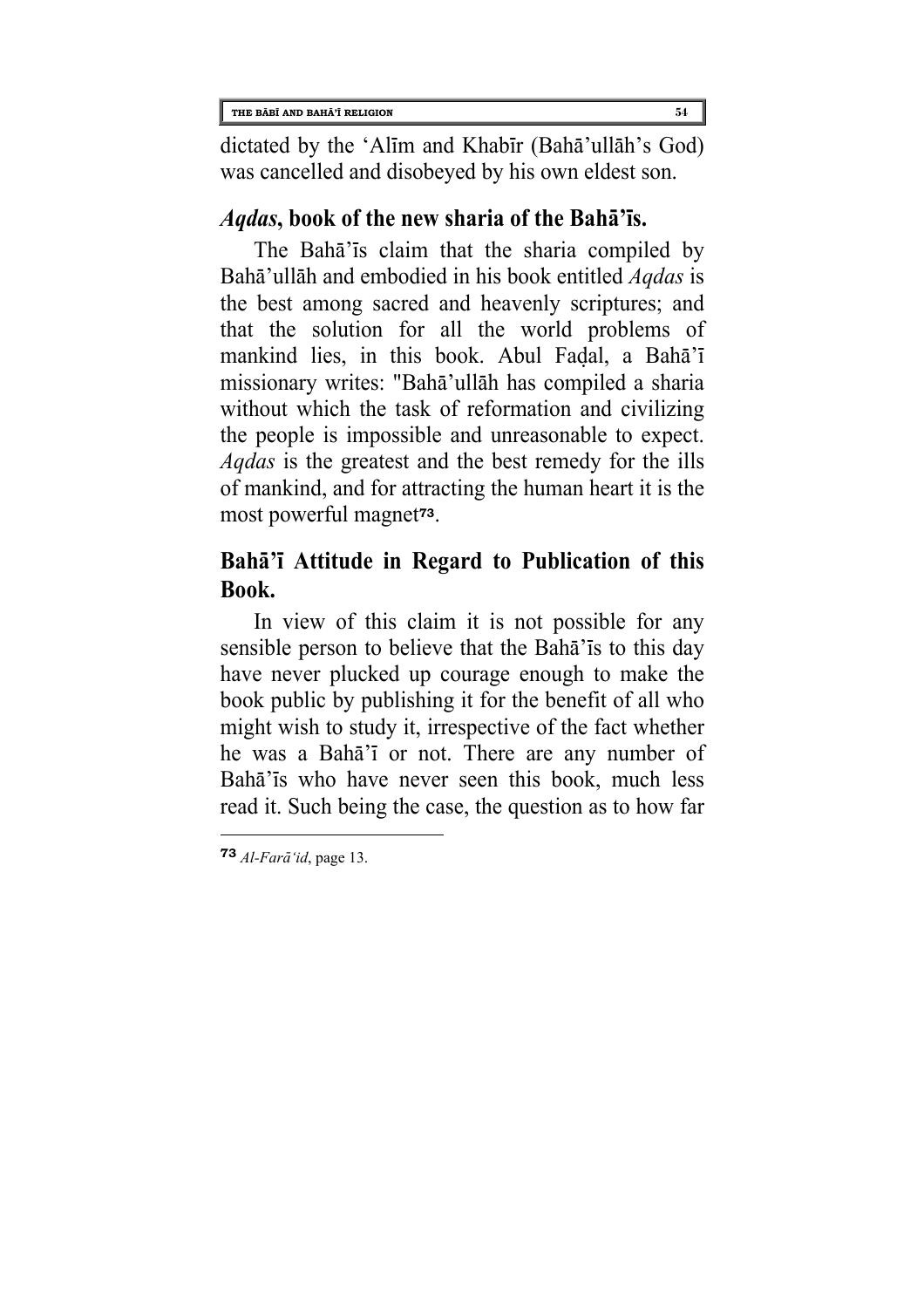the Baha'is observe the sharia embodied in this book does not even appear to arise, for how can anyone observe a sharia who never in his life catches even a passing glimpse of the book in which it is embodied. Most members of the Baha'i movement would appear to have joined it merely on hearsay. And when a reasonable person comes to think of the matter, there appears to be no earthly reason why the Baha'is should behave in such an extraordinary manner in regard to a book which they believe is the crowning glory of their faith, and the salvation of mankind. This question was raised before the Baha'is in Egypt and Palestine by missionaries of the Ahmadiyyah movement on many occasions; but each time it was met with a stony silence, or transparent evasion, pure and simple. Prohibiting the Baha'is from publishing the *Aqdas*, or from making it public in any other way, the foremost leader of the movement after Baha'ullah, his own son Abdul Baha, writes: "If *Aqdas* is published, it would spread and fall into the hands of mean and hostile people. Therefore it is not permissible that it should be printed. Some irreligious and shaky people like Mirza Mahdi Beig succeeded in getting a copy into their hands, and this has been published. But since this book has been published in journals of the *mulhidin* (heretics), the people in general have been able to form some idea of the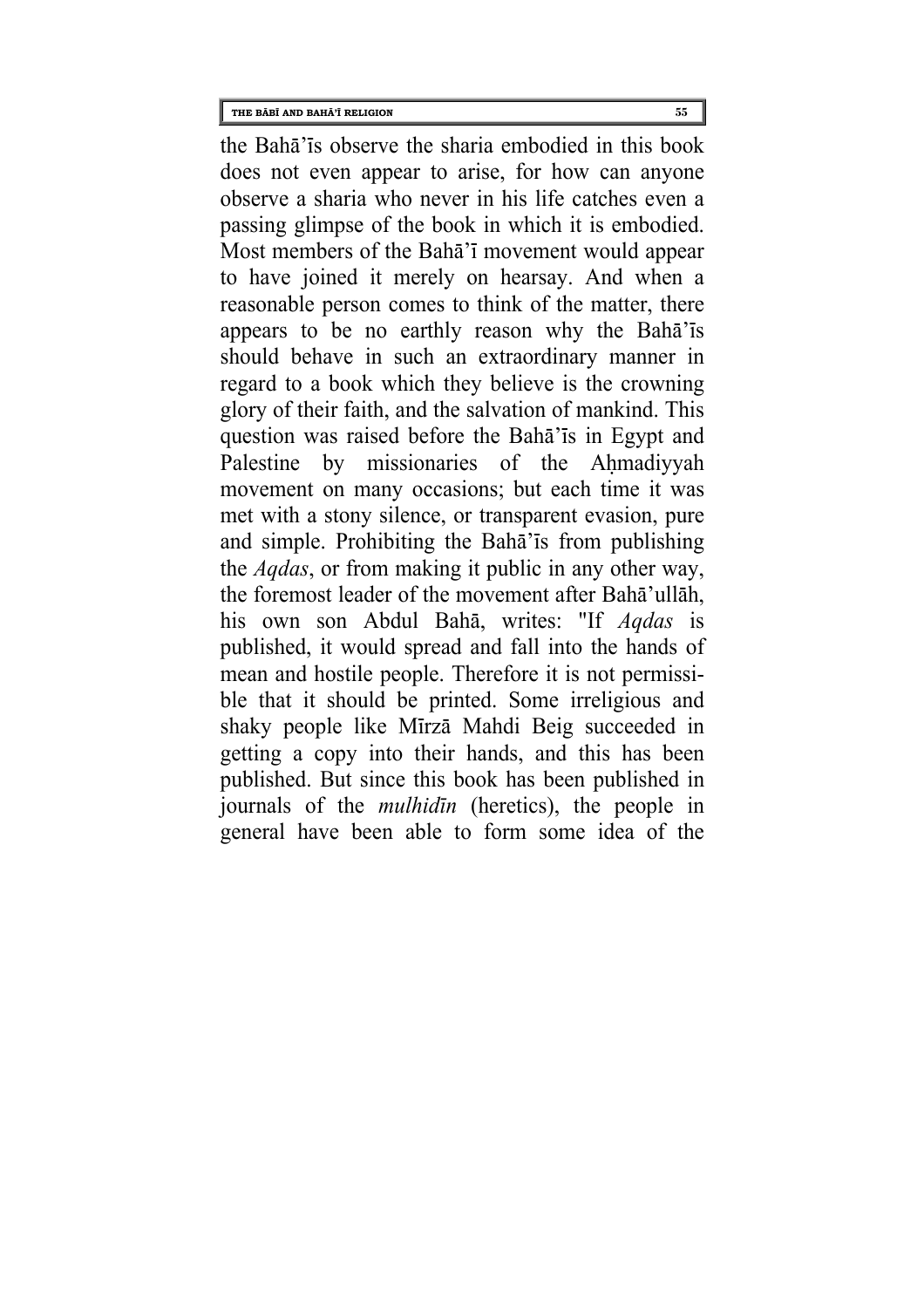enmity they bear in their hearts. What they say therefore, is unreliable and their statements meaningless and confused. But if the Baha'is themselves were to bring out the book, then it would be a different matter"**[74](#page-61-0)**.

In regard to *Aqdas*, Maulana Abul 'Ata', a wellknown divine and missionary of the Ahmadiyyah movement, writes in his *Baha*'*i Tahrik par Tabsirah*: "From 1931 to 1936 I have been in Palestine, Syria, Iraq and Egypt. In Haifa I twice met the present leader of the Baha'is, namely, Shauqi Afandi. In the course of my interview on June 7, 1933, I requested that I be allowed to have a look at *Aqdas*. He told me clearly that he did not happen to have a copy with him, but that I might find it in Iraq. After that, with a great deal of endeavour, I succeeded in obtaining a copy through a friend, and had it printed at the Ahmadiyyah press in Kababir, Jablul Karmal. In 1938, when I was in Bombay, on June 9 and 10, in the Baha'i Hall, in the presence of the local president of the Baha'i movement, I obtained an opportunity to compare the copy with me with the copy which happened to have been made available for me for consultation at that place. On this occasion I also showed my own copy to the

<span id="page-61-0"></span>**<sup>74</sup>** *Jawab Namah Jama'at Baha'i*, page 37, printed in Egypt 1338 Hijra.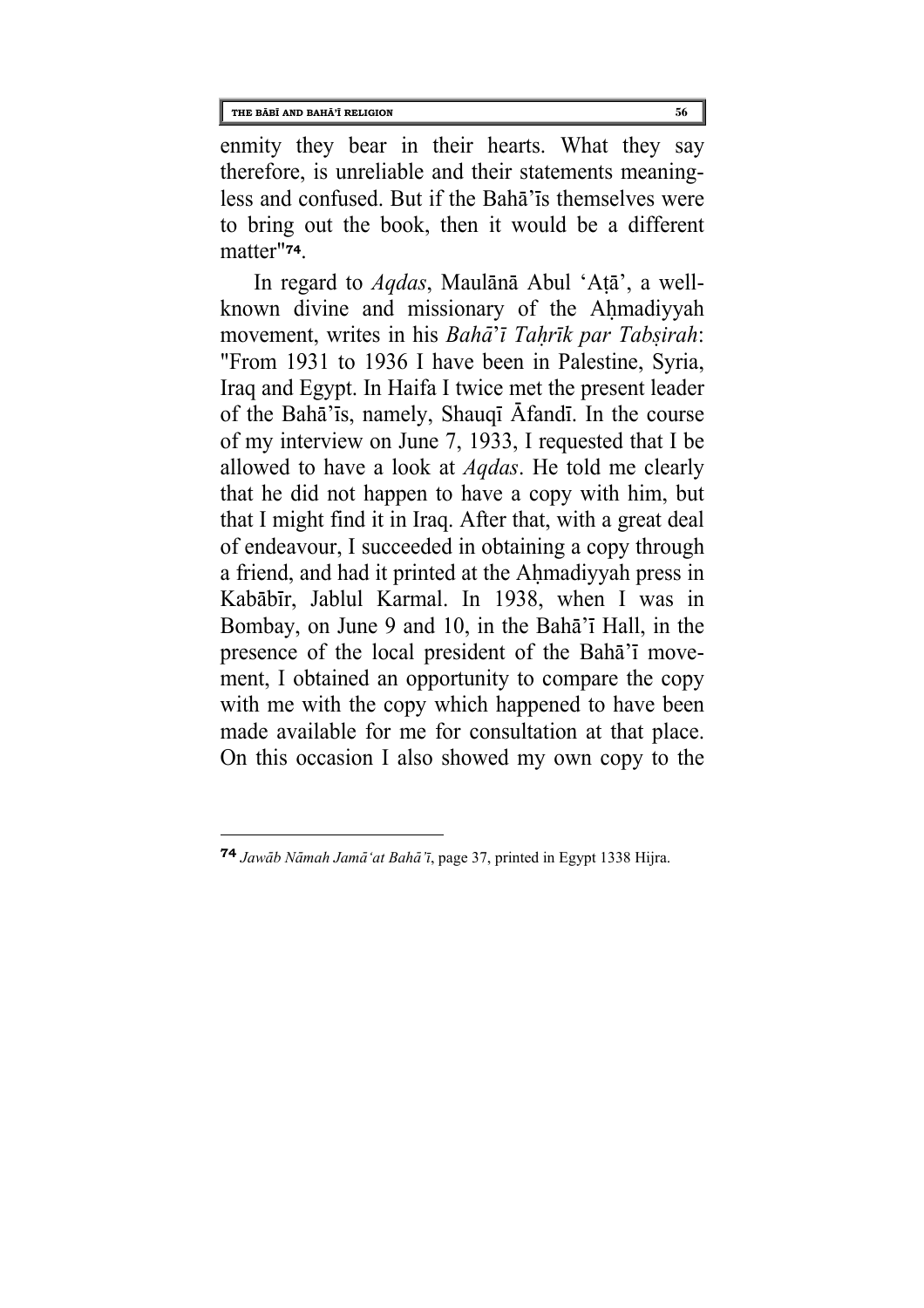Baha'is there, which they confirmed to be genuine after having a look at it."

Maulana Abul 'Ata' has reproduced the entire *Aqdas* in his book of the title above mentioned, with this challenge that if anyone proved his copy to be wrong or faulty, he would be prepared to give a prize to the person who did so. And interestingly enough the prize so far has remained unclaimed.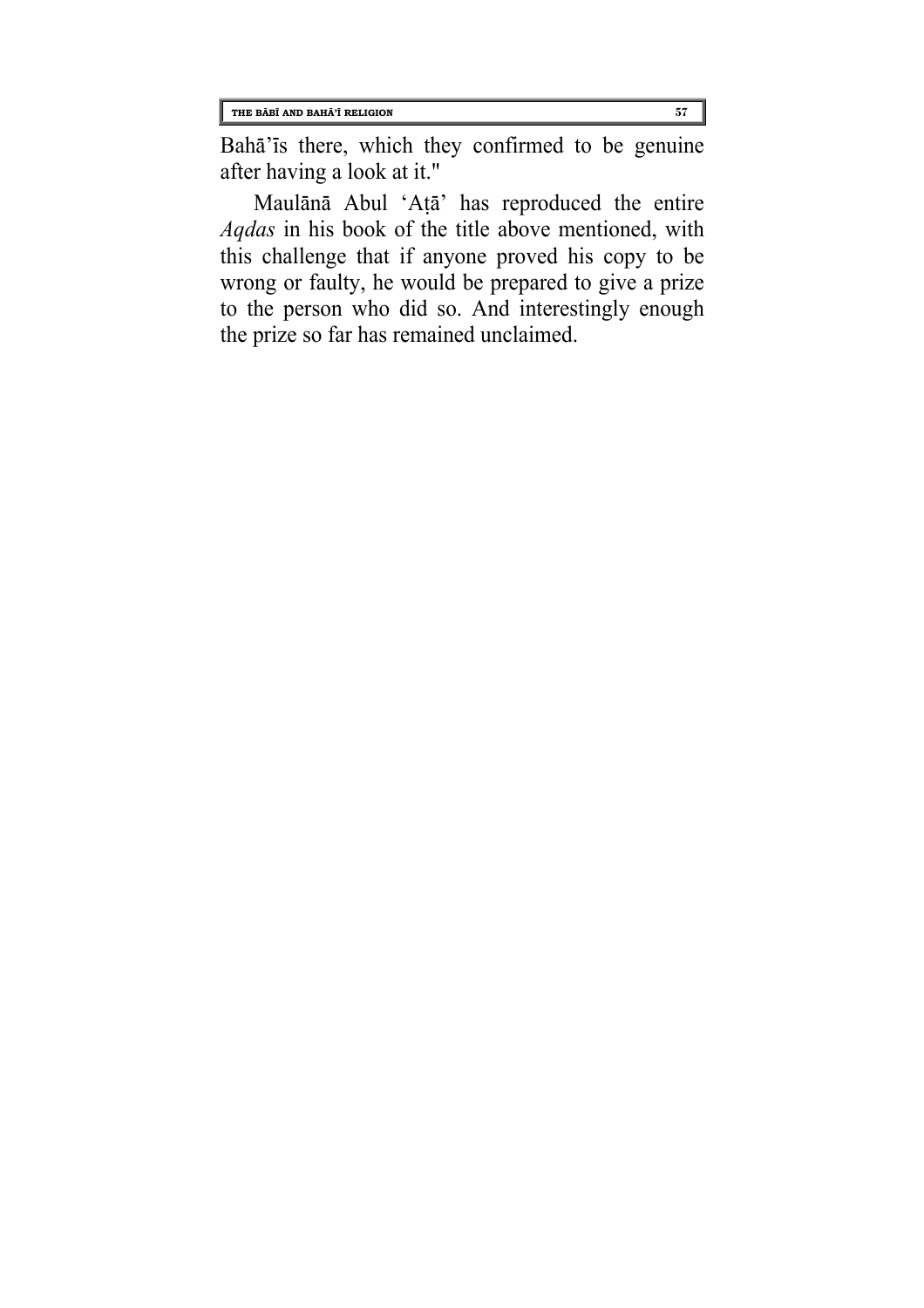# **COMPARISON BETWEEN THE ISLAMIC AND THE BAHĀ'Ī SHARI'ĀHS**

## **There can be no Comparison Between the Holy Qur'an and** *Aqdas*

About thirteen hundred years ago Allah Almighty sent down the Holy Qur'an as a complete and comprehensive Sharia, the most clear and vigorous scripture and the best code for all mankind. At the same time a claim to this effect was advanced in the Holy Book itself "If all mankind, their big and small, were to come together, aiming to produce another book like it, they shall never have the power to do so, even though some of them might become the helpers of others in the task"**[75](#page-63-0)**.

The basis of this claim is explained in the next verse as follows: "We have fully explained for the people in this Qur'an all that pertains to their good and well being."**[76](#page-63-1)**

This challenge of the Holy Qur'an has never been taken up by anyone in the East or the West, and it stands even today. Attempts here and there in history

<span id="page-63-0"></span>**75** 17:89.

<span id="page-63-1"></span>**<sup>76</sup>** 17:90.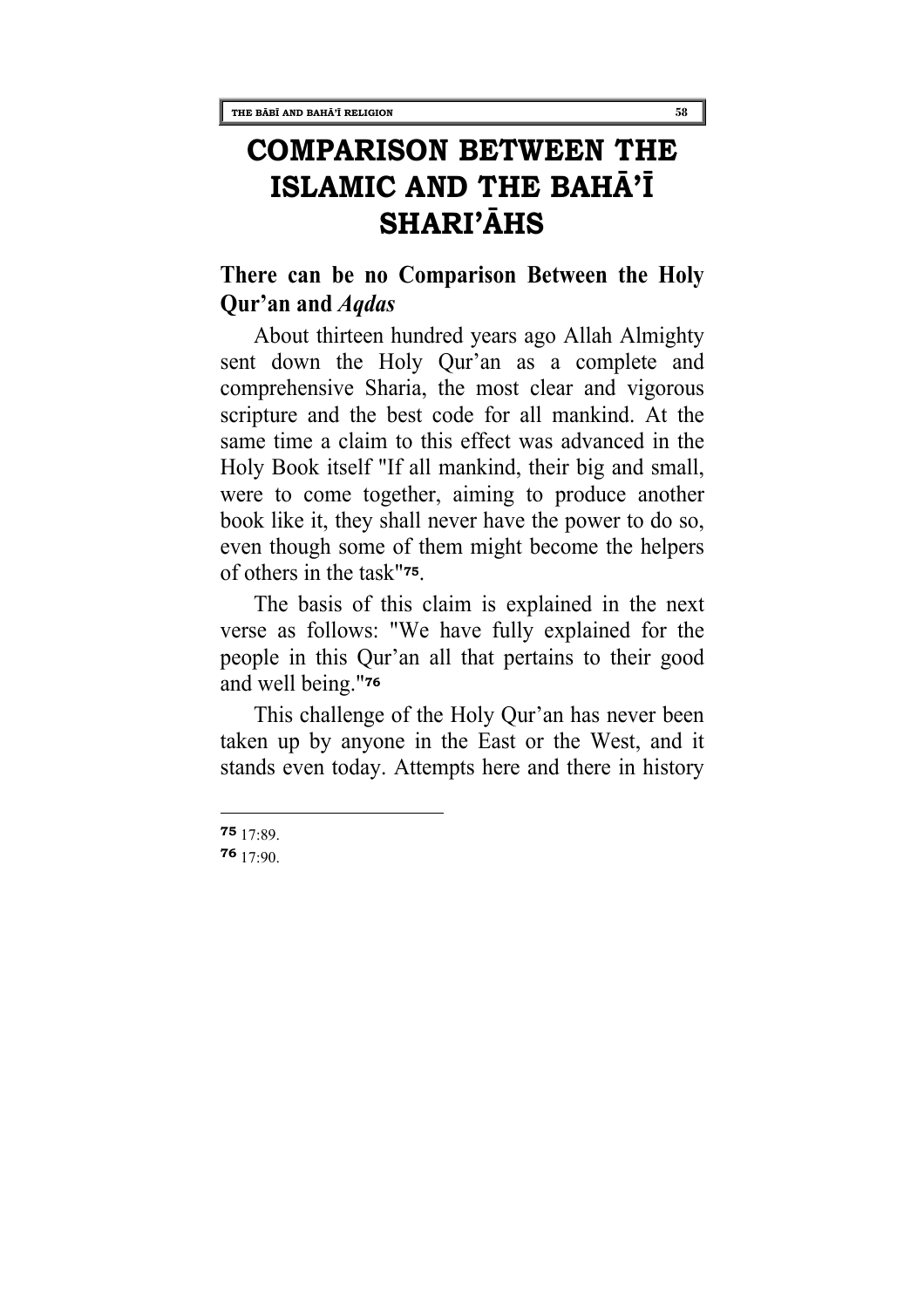have been made by some people to produce books of sharia to match the Holy Qur'an, but all such attempts stand in human history as ghastly failures. From Musailmah Kadhdhab this story extends to people like 'Ali Muhammad Bab and Mirza Husain 'Ali Baha'ullah. People try to put out the Light of Allah with the breath of their mouths, but Allah is determined fully to fulfil its purpose, however much the unbelievers might dislike it.

The book entitled *Aqdas* which Baha'ullah produced to replace and supersede the Holy Qur'an in Arabic; and according to a Christian writer, Khaduri Ilyas, he had desired to produce something superior to the Holy Qur'an. But its language, throughout, is extremely unimpressive, in places entirely wrong. Although Baha'ullah appears to have made an attempt to capture the style of the Holy Book, he has altogether failed even as an imitator.

The clumsy, unimpressive style of expression and wrong grammar and usage apart, in point of substance and subject matter, there is all the less possibility of any valid and justifiable comparison between the two books. We give below the following rather detailed but brief study.

And all other things apart, Baha'ullah's own sons and successors appear to have felt their weakness on this point. In regard to Mirza Muhammad 'Ali, the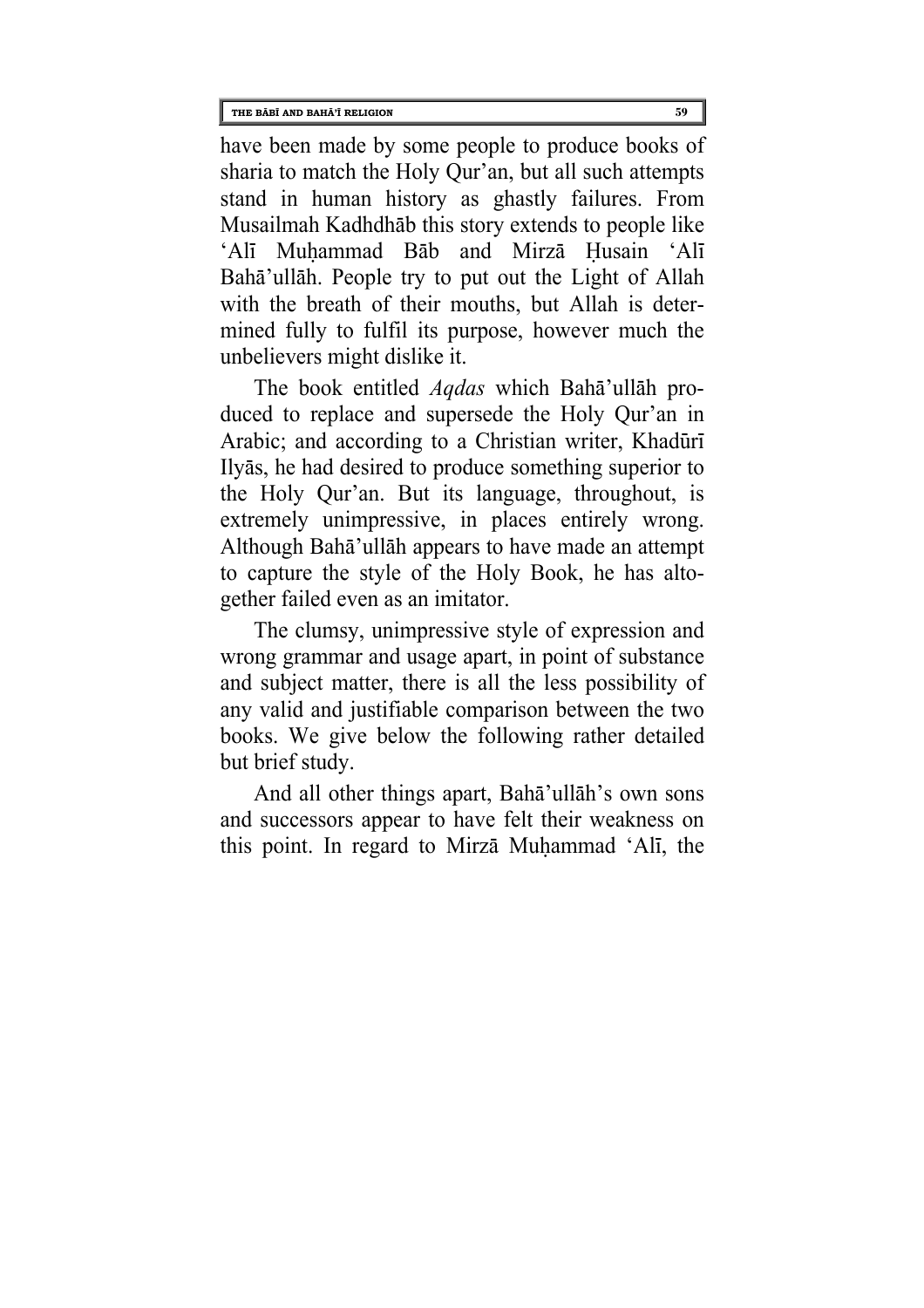younger son, we read in Baha'i history: "The sons of Baha'ullah have spread the idea among the followers of other religions that their father had not claimed to be a prophet in his own position and right, nor did he compile any new sharia. Rather, he was a *Wali* and *Qutab*, and he always followed the Islamic Sharia. But of course our brother 'Abbas Afandi has raised another fraud, and laid the foundation of another sharia"**[77](#page-65-0)**.

This shows that with the exception of 'Abbas Afandi all sons of Baha'ullah gave out that their father was a follower of the Islamic Sharia They also said that he had made no new sharia, which plainly means that *Aqdas* in their estimation also could in no way be compared to the Holy Qur'an,, When Maulana Abul 'Ata' interviewed Muhammad 'Ali in Bhajah, he had said that, as in Islam, he prayed five times a day.

As for 'Abdul Baha' 'Abbas Afandi, in 1338 Hijra he decreed that it was not permitted that *Aqdas* should be printed and published. (*Jawab Namah Jama'at* page 37) This shows that inside his heart he knew quite well that this book had no chance when it came in comparison with the Holy Qur'an. And all members of the Baha'i movement, by failing to publish it, seem to prove by their action that they in

<span id="page-65-0"></span>**<sup>77</sup>** *Al-Kawakib*, Persian, volume 11, page 31.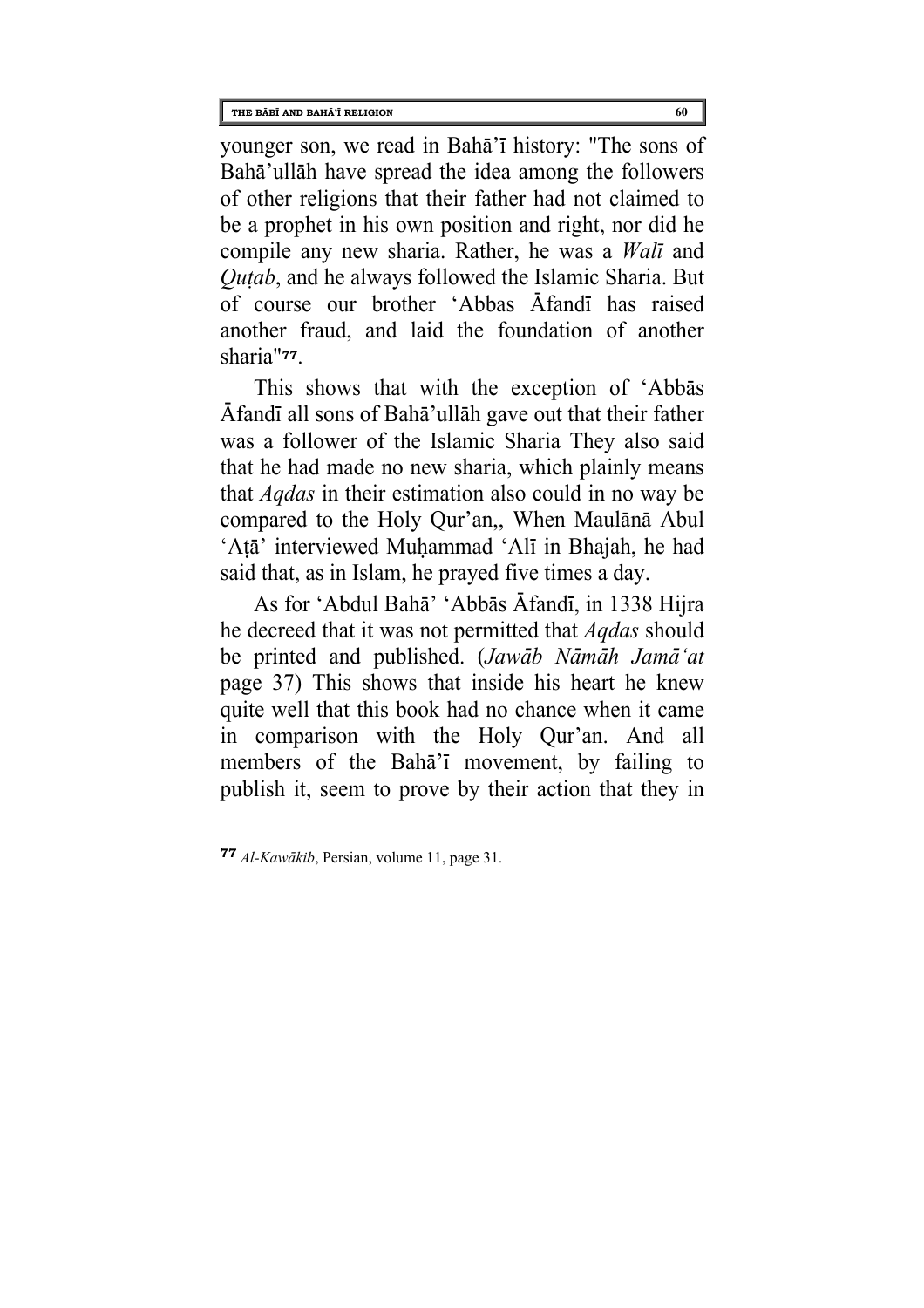fact feel so ashamed over it that they cannot even pluck up courage to make it public.

#### **The Baha'i sharia is in Three Parts**

The Baha'i sharia can be divided into three parts. Matters and questions pertaining to early stages of civilization and culture, which mainly comprise principles which mankind in general already believe in and tries to live by, as for instance that superfluous growth of nails should be removed: to sit on a chair or stool is more convenient than sitting on the ground: one should wear clean clothes, etc., there being no need for us to go into details over such questions. But it is to be noted even here that wherever Baha'i ism has tried to make a departure from Islam, the attempt has produced ridiculous or ugly substitutes for principles laid down by Islam. Things which have been copied down or imitated by Baha'ullah from the Holy Qur'an in these he has tried to make some amendments on the basis of his own intellect, but in all such cases he has only made a mess, without making the least contribution to the progress of mankind. A notable thing in this connection is that Baha'ullah appears to have a gravely faulty idea in regard to the attributes of the Divine Being, for invariably the wrong attributes are invoked or referred to in the wrong places. The substance of a passage and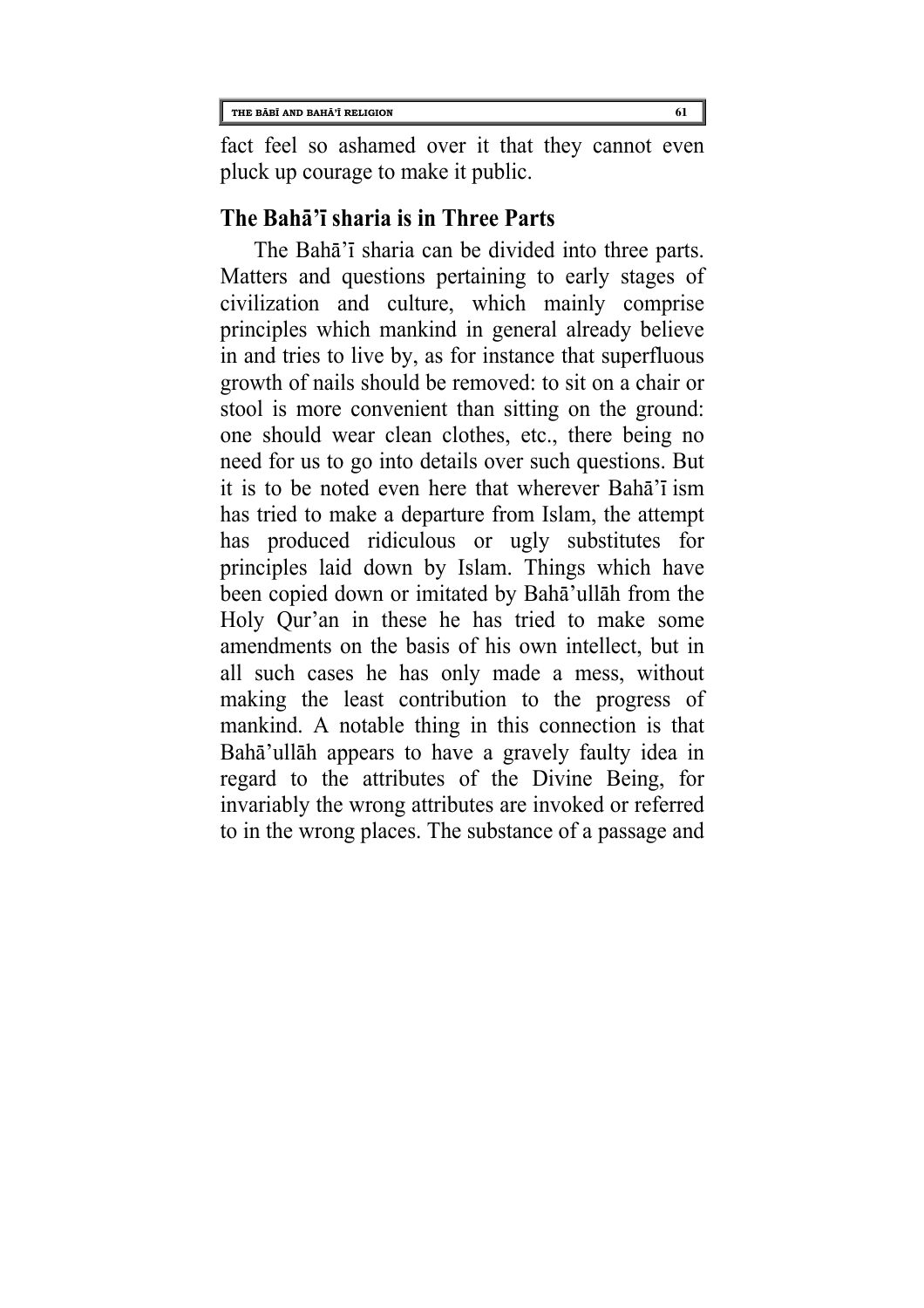the Divine attributes in its connection do not appear to have any affinity at all. This is a quality of *Aqdas* which no discerning reader will fail to notice. The third part, which really is the body of the Baha'i sharia, comprises only a few principles.

Below we set down some of the main characteristic features of the Baha'i sharia

- 1. According to the Baha'i sharia, religion has nothing to do with politics. Therefore the Baha'i sharia gives no guidance with regard to principles on which the politics and administration of a country should be based. Baha'ullah says: "By Allah, we intend no interference in your countries, having come only for changing the hearts". This passage 'Abdul Baha' has tried to explain as follows: "Religion has nothing to do with political matters. Religion concerns itself with the soul and its perception."**[78](#page-67-0)**
- 2. In the Baha'i sharia all things have been held pure (*Aqdas* 161,162). According to this principle the flesh of animals like pigs and swine is regarded as fit for human consumption, this being the reason why in regard to pork and bacon there is no other mention as to whether their use is permitted or not.

<span id="page-67-0"></span>**<sup>78</sup>** *Khitabat*, volume 1, page 176.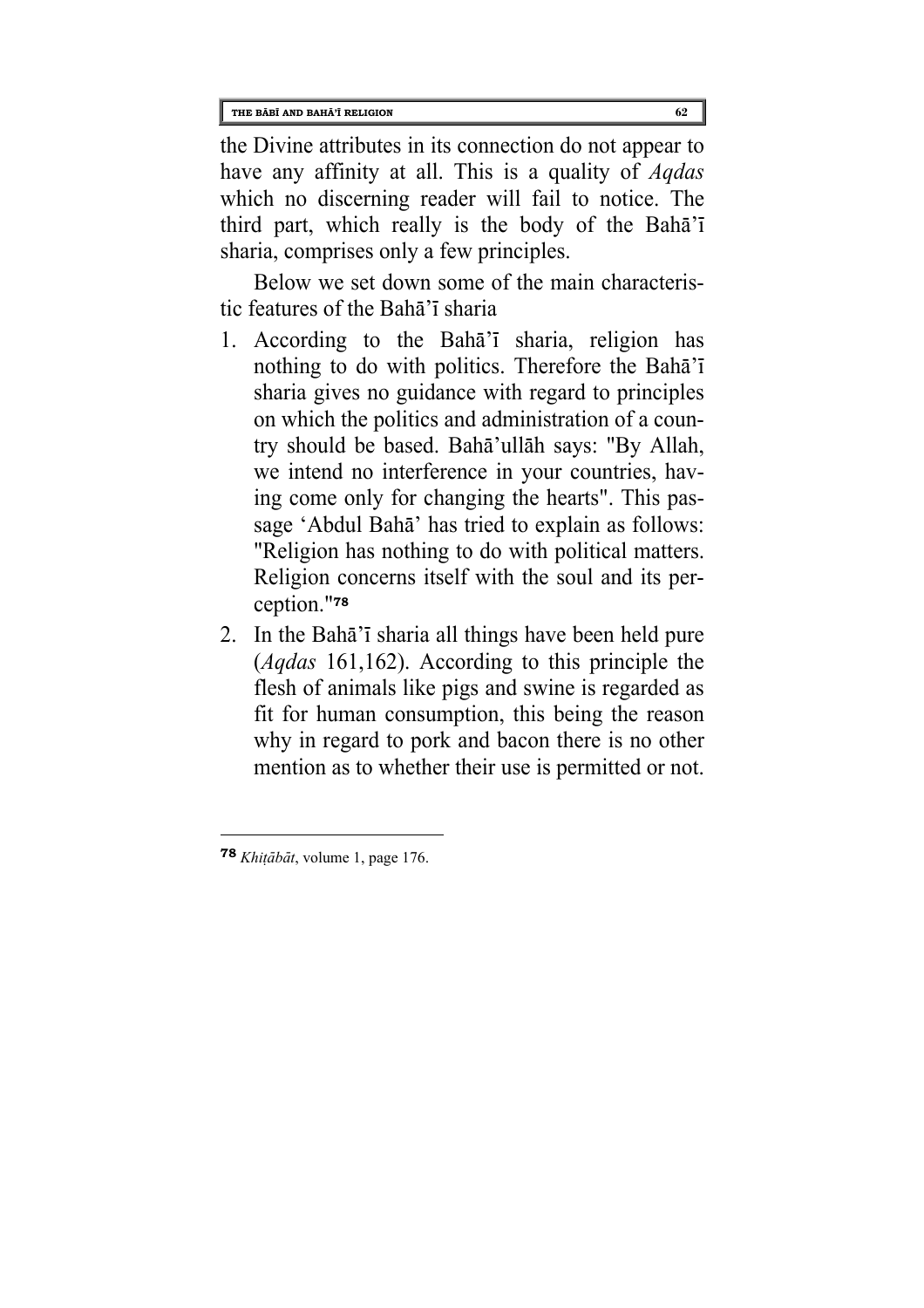'Ali Muhammad Bab prohibited smoking**[79](#page-68-0)**. But Baha'ullah himself indulged in it**[80](#page-68-1)**. On the basis of this principle, the Baha'i sharia makes no distinction between articles of food and drink fit for human consumption and those not fit, as in the case of the Islamic Sharia. 'Abdul Baha' has further clarified this point: "Some Western friends requested a code for use by American Baha'is in the matter of articles of diet. 'Abdul Baha' replied that in the matter of material food he did not wish to interfere: they were free to eat what they liked. We interfere only in the case of spiritual food**[81](#page-68-2)**.

3. In the matter of dress, males are permitted to use silken garments**[82](#page-68-3)**. There are no restrictions in the matter of dress**[83](#page-68-4)**. In regard to growing a beard or shaving it, all restrictions have been removed**83**. But in no case is man to shave off his head, since the hair on the head are a decoration**[84](#page-68-5)**. There is no permission for eating out of gold and silver plates,

<span id="page-68-0"></span>**<sup>79</sup>** *Al-Risalatul Tis'a 'Ashariyya*, page 109.

<span id="page-68-1"></span>**<sup>80</sup>** *Makatib* 'Abdul Baha', Volume 1, page 327.

<span id="page-68-2"></span>**<sup>81</sup>** *Bada'ul Athar, Safar namah Abdul Baha*, Volume 1, page 23.

<span id="page-68-3"></span>**<sup>82</sup>** *Aqdas* 22.

<span id="page-68-4"></span>**<sup>83</sup>** *Aqdas* 344.

<span id="page-68-5"></span>**<sup>84</sup>** *Aqdas* 101.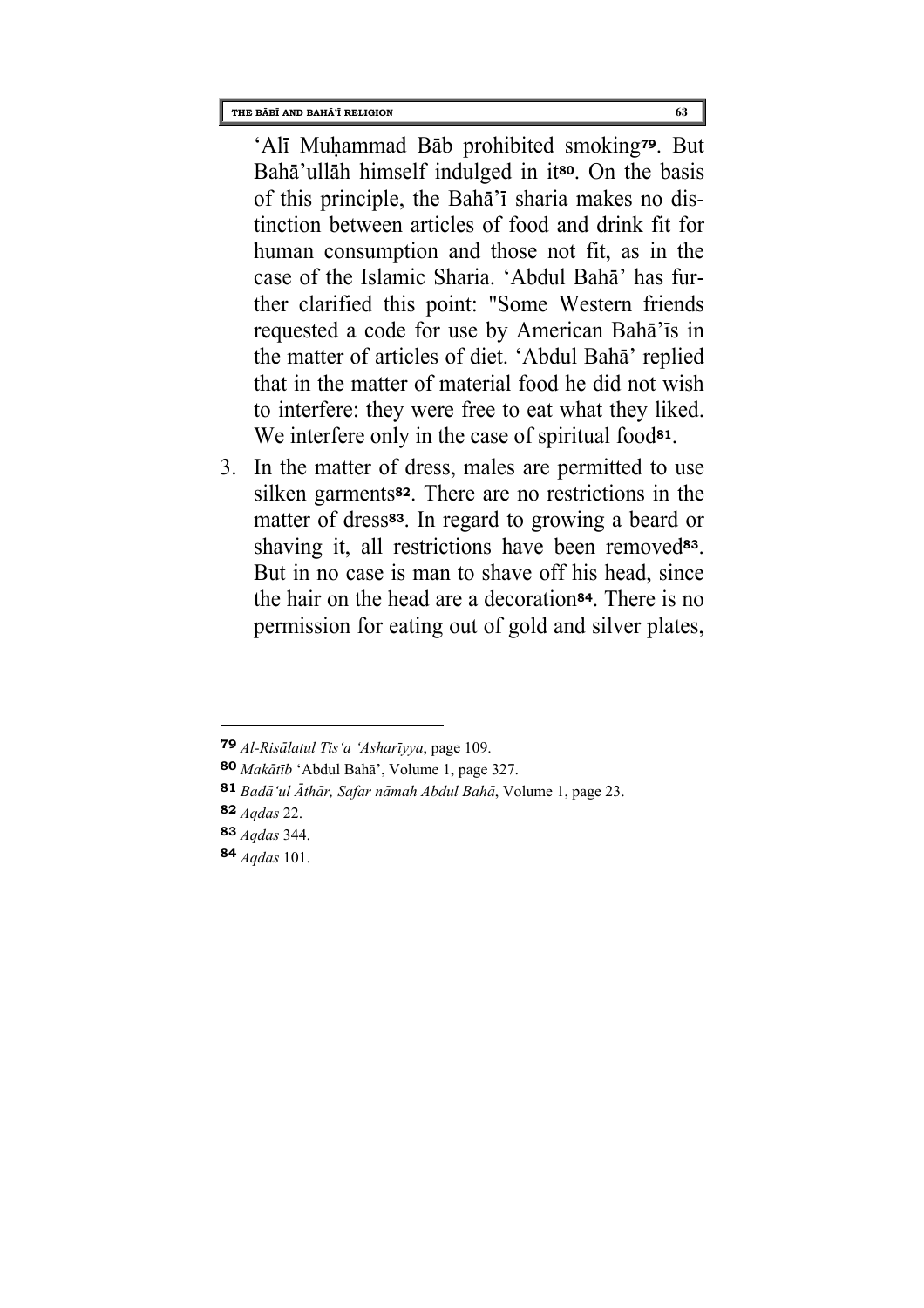but the keeping of photographs for decoration in homes is forbidden**[85](#page-69-0)**.

- 4. For cleanliness it is prescribed on the one hand that pure 'Itr and rosewater is to be used. On the other it is said it is enough if the whole body is bathed only once a week**[86](#page-69-1)**. The feet are to be washed during winter once every three days, and during summer once every day**[87](#page-69-2)**.
- 5. In the Baha'i sharia a man is forbidden to marry the widows of his father. Apart from that there is no restriction. It is written in *Aqdas* "The widows of your fathers are forbidden unto you, and we felt a shame in saying anything in regard to boys"**[88](#page-69-3)**
- 6. Human semen has been held not dirty hygienically**[89](#page-69-4)**. Therefore, it is to be presumed, a bath is not necessary after sexual intercourse, nor would discharge necessitate a fresh ablution for prayer. Nor is there any need for anyone to trouble to remove drops of semen from clothes if any should happen to fall thereon.

- <span id="page-69-1"></span>**86** *Aqdas* 228.
- <span id="page-69-2"></span>**87** *Aqdas* 330.
- <span id="page-69-3"></span>**88** *Aqdas* 235.
- <span id="page-69-4"></span>**89** *Aqdas* 158.

<span id="page-69-0"></span>**<sup>85</sup>** *Aqdas* 64.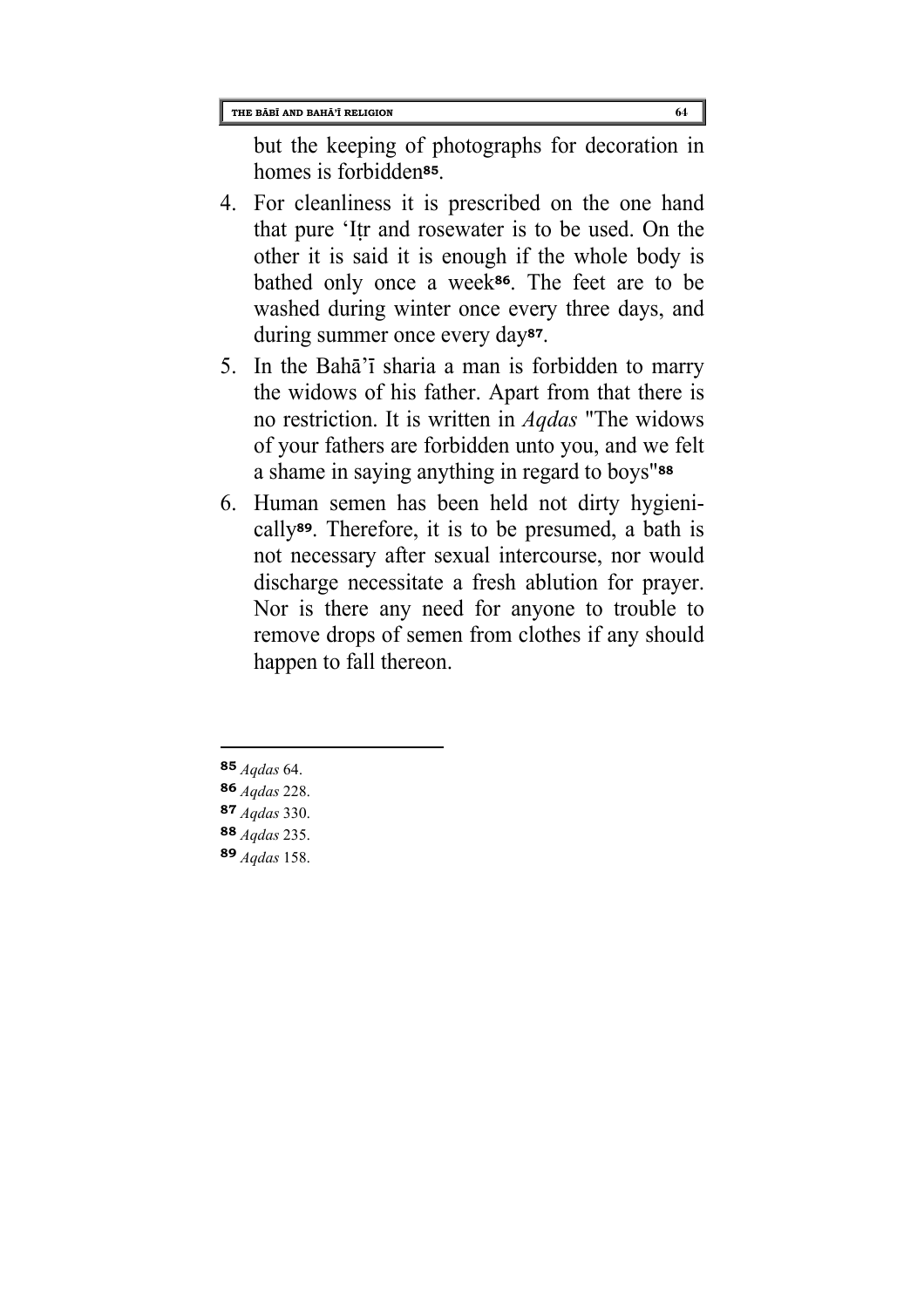7. No one is permitted to marry more than two wives**[90](#page-70-0)**, though Baha'ullah himself had three. But 'Abdul Baha' has given out in the West that the Baha'i sharia allows only monogamy. On this basis it is written in *'Asr-e-Jadid[91](#page-70-1)* that Baha'i ism forbids polygamy.

The Baha'i historian writes: "It is to be remembered that the Baha'i religion does not uphold polygamy, although in *Aqdas* a male is permitted to have two wives, but justice in that case would be binding as a condition. And 'Abdul Baha', who is the rightful commentator of the book, has said that since the dealing out of justice among one's spouses is impossible, one should be content with only one wife"**[92](#page-70-2)**.

Further it is to be noted that in this statement Mirza 'Abdul Husain has made a manifest misstatement, for in *Aqdas* the permission to have two wives is not conditional on the dealing out of equal justice in the case of the two wives.

By pronouncing judgment that the dealing out of equal justice is not possible, 'Abdul Baha' has proved virtually that, in his opinion in any case, and in the

<span id="page-70-0"></span>**<sup>90</sup>** *Aqdas* 130.

<span id="page-70-1"></span>**<sup>91</sup>** *Arabic*, page 174.

<span id="page-70-2"></span>**<sup>92</sup>** *Al-Kawakib*, Persian, Volume II, page 9.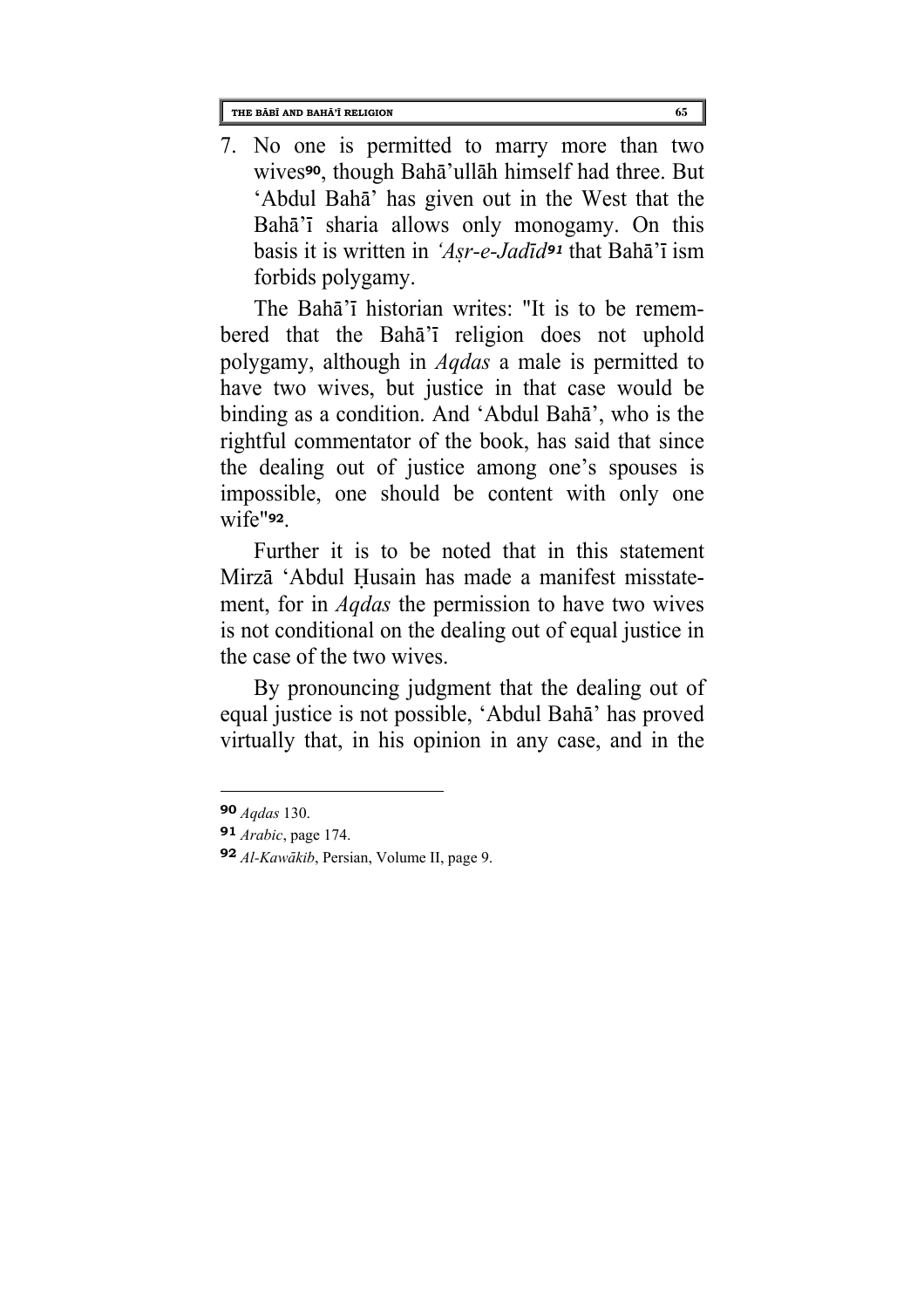opinion of many other modern minded Baha'is, Baha'ullah in this connection had set down a meaningless principle, which his son and disciples had to set right.

8. The Baha'i sharia has no guidance to give as to what ways are helpful in guarding chastity, and what ways are not so helpful—in fact are injurious. On the other hand there are passages which tend to indicate that the author of the Baha'i sharia has sought only to play with this basic human problem. In the Babi and Baha'i religion there are no instructions to guide and control the social intermingling of the opposite sexes—a problem which has shown many dangerous trends in Western countries. The mode of conduct set by Qurratul 'Ain is a distinctive feature of Baha'i women.

It is lawful in the Baha'i religion to take a virgin into one's service (130). Comment here seems superfluous.

It is also to be borne in mind that the Baha'i sharia prescribes no punishment for fornication except that the fornicator should pay nine *misqals* of gold into the Baha'i House of Justice. But the remarkable thing in this connection is that the House of Justice here mentioned has not yet come to be set up.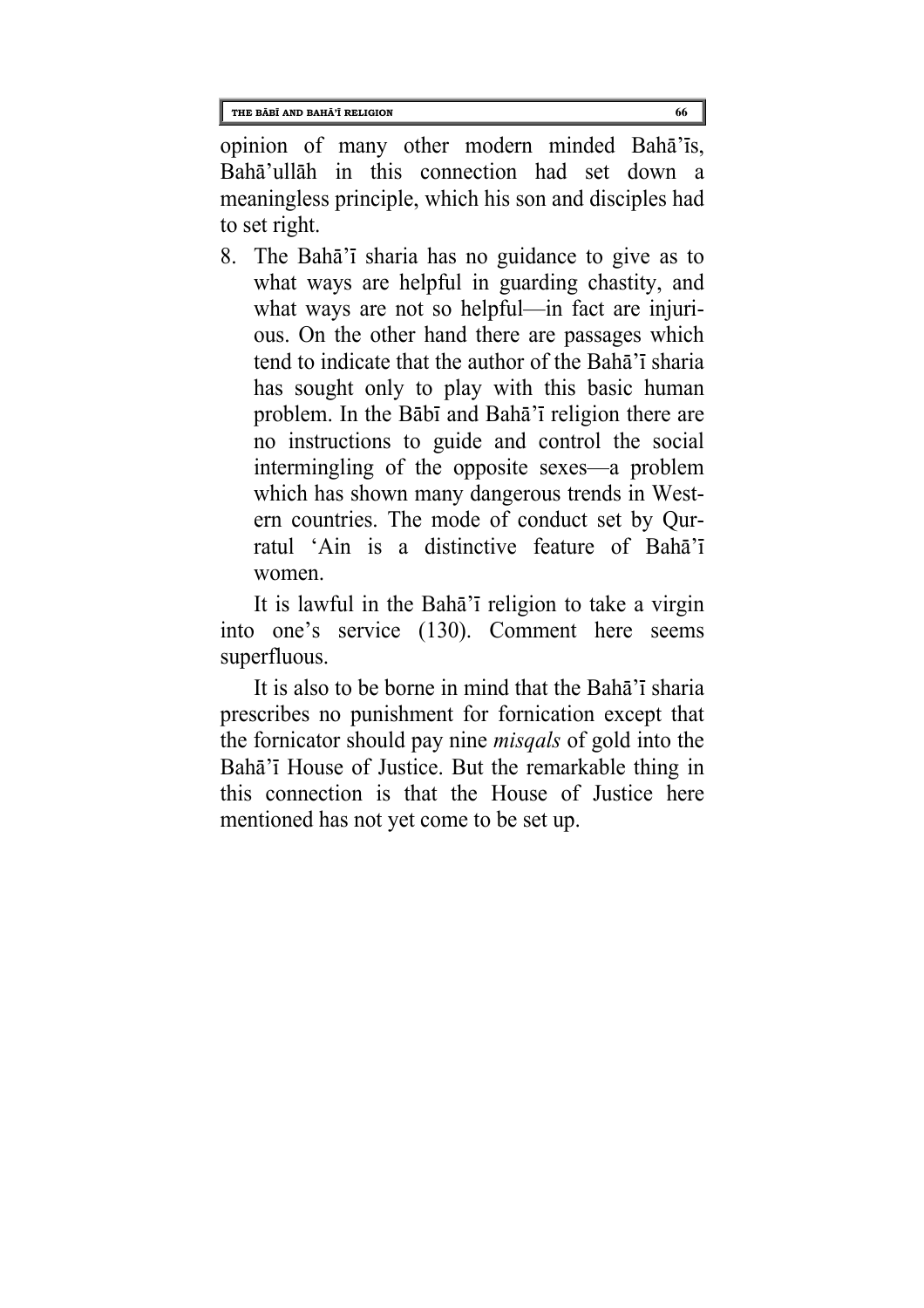It is interesting to compare the punishments prescribed for murder by mistake, which is one hundred *misqals* of gold, while according to Bab for injuring the feeling of another person the penalty is nineteen *misqals* of gold.

In other words, fornication is a much minor offence as compared with murder by mistake or injuring the feelings of another person. Further it is be noted that anyone who burns down the dwelling of another deserves to be burnt alive.

- 9. Following in the footsteps of the Bab, Baha'ullah has prescribed that there should be nineteen months in a year (*Aqdas* 269).
- 10. In the sharia manufactured by him, Baha'ullah has made some attempt to remove the defects which are to be found in the sharia prepared by the Bab, although in one place he has said of himself that he himself was responsible for the descent of *Al-Bayan*, which would seem to mean that he claims the book was written under inspiration from himself**[93](#page-72-0)**. Of the errors which Baha'ullah has sought to remove, four may be mentioned by way of example: (a) the Bab had ordered that all books other than Al-Bayan were to be destroyed. But in the opinion of the Baha'is this order of the

<span id="page-72-0"></span>**<sup>93</sup>** *Majmu'a Aqdas*, page 90.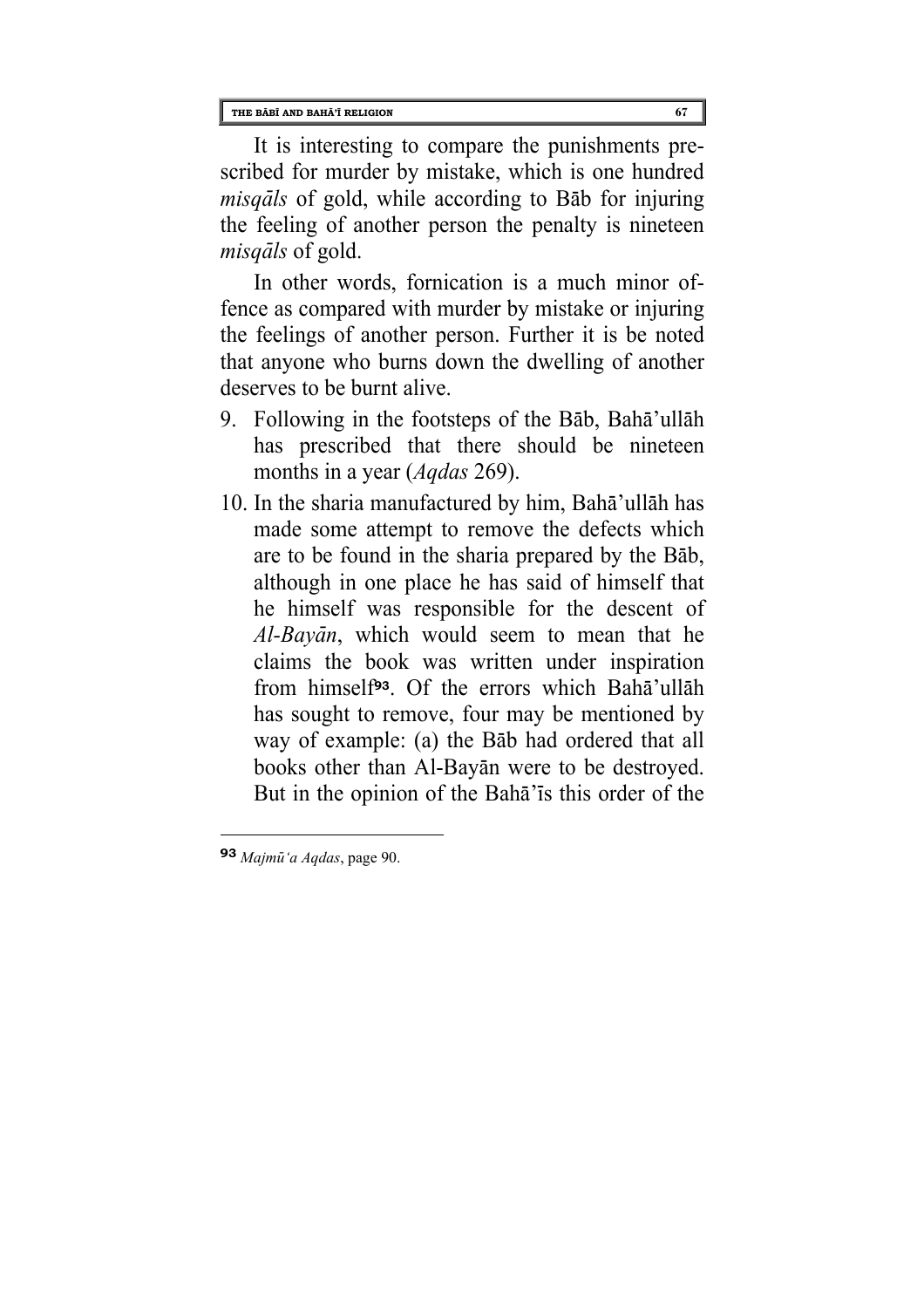Bab can become the root of great conflict in the world, and Baha'ullah has cancelled it; he has written that Allah had forgiven them for what had been written in Al-Bayan in regard to the destruction of all other books**[94](#page-73-0)**. (b) The Bab wrote that the penalty for injuring the feelings of another is nineteen *misqals* of gold. But Baha'ullah has said that in his time Allah had cancelled it. (c) Baha'ullah says it was forbidden in Al-Bayan for any one to ask any question in regard to it, but Allah had cancelled the order**[95](#page-73-1)**. (d) Another interesting case is furnished by the following words of Baha'ullah: "Allah had ordained that every one should present himself in the august presence with his most precious thing as a gift, but as a sign of grace we have cancelled this order**[96](#page-73-2)**.

11. Out of the penalties prescribed by Baha'ullah for various offences, the one for fornication has been mentioned, while for a person who burnt down the dwelling of another there are two penalties: that he should be burnt alive, or sent into prison for life**[97](#page-73-3)**. The penalty in case of theft has been set down in the following words: exile in the case of the first

- <span id="page-73-1"></span>**95** *Aqdas* 267.
- <span id="page-73-2"></span>**96** *Aqdas* 245.
- <span id="page-73-3"></span>**97** *Aqdas* 129.

<span id="page-73-0"></span>**<sup>94</sup>** *Aqdas* 166.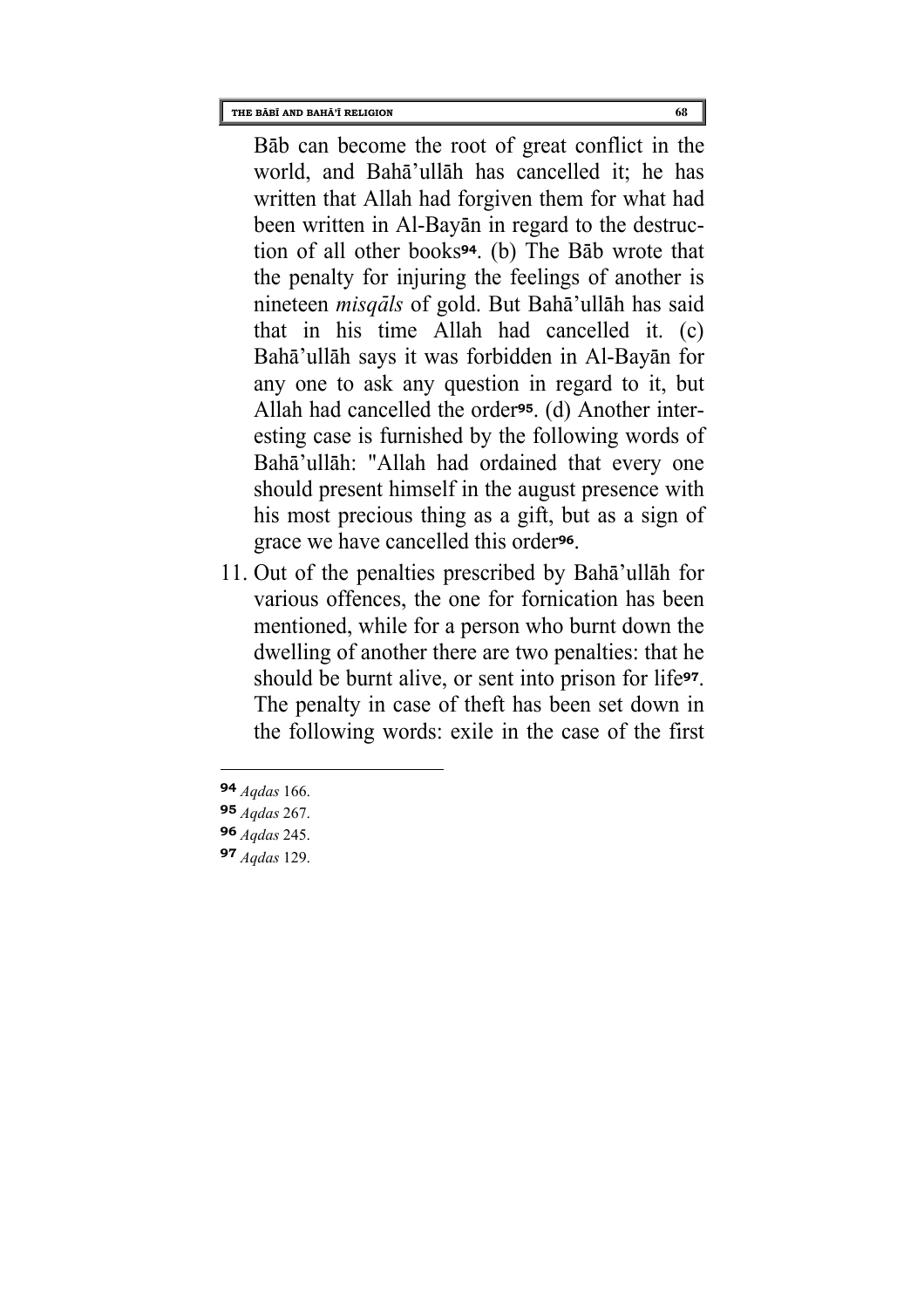offence: imprisonment in case of a second offence: and some mark to be burnt on the forehead for a third offence by which all should be able to know him for what he is**[98](#page-74-0)**.

The penalty for assault and battering is still more interesting. It is written that for battering the penalty would depend on the kind and intensity of the blows dealt, of which details were to be given later**[99](#page-74-1)**. But they have not been given to date, which seems to mean that the sharia after all is still incomplete.

- 12. Baha'ullah has made most orders dependent on the institution of the House of Justice. He has prescribed that the properties of the heirless should come to the House of Justice (54 and 52). But the fact remains that this House of Justice has not come into existence to this day.
- 13. All the revealed world religions have been striving to establish the Unity of God. But Baha'ullah claimed divinity for himself, as would be shown at another place in this treatise. In regard to the Qibla, Baha'ullah has directed that during his lifetime the Baha'is should offer their prayers with their faces turned towards him, or in his direction. Afterwards the Qibla would be the place where he

<span id="page-74-0"></span>**<sup>98</sup>** *Aqdas* 102.

<span id="page-74-1"></span>**<sup>99</sup>** *Aqdas* 122.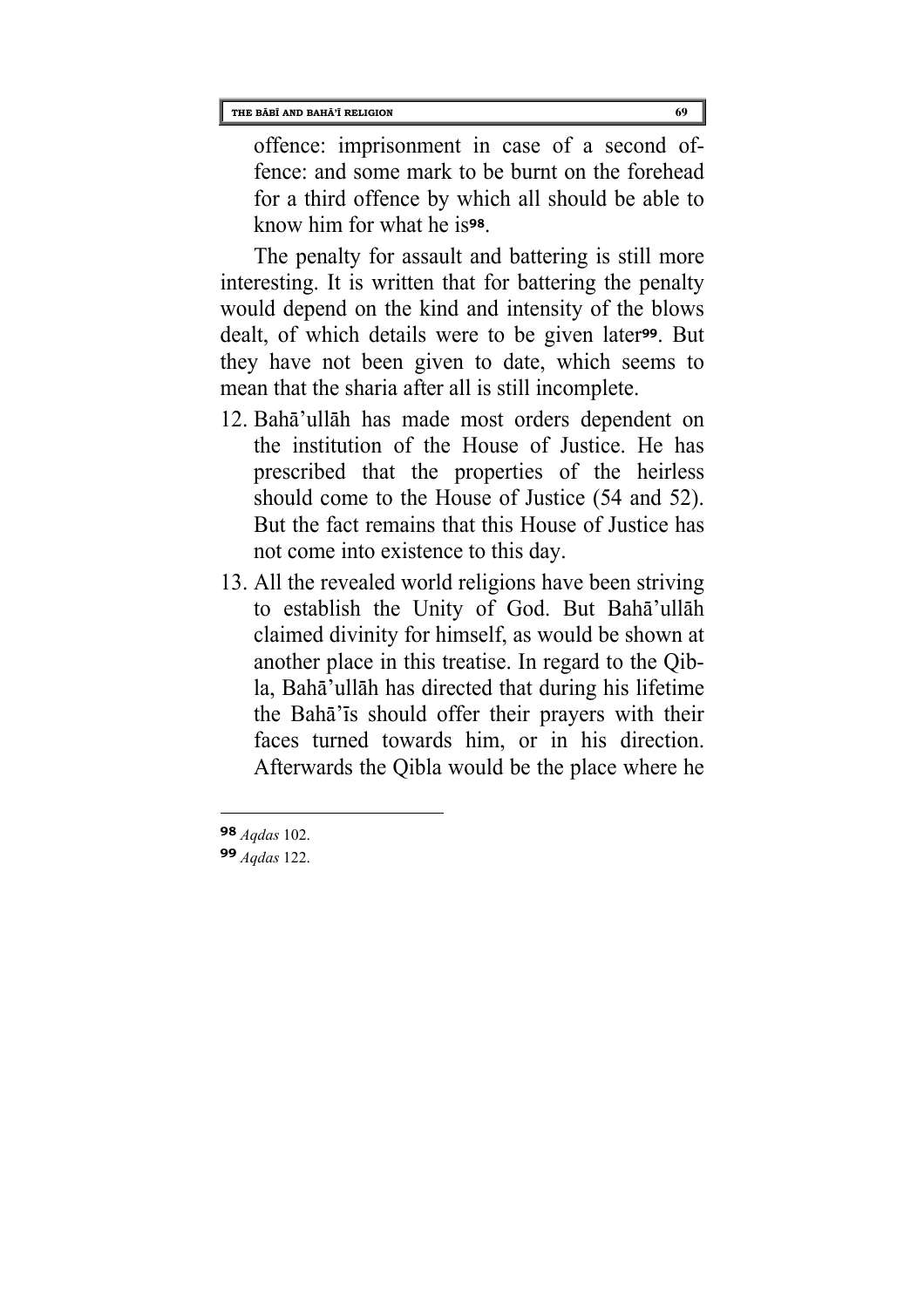might meet his end. Prayers then were to be offered facing his tomb or grave (14, 15, 292).

An interesting question here would be in which direction did he turn his own face when saying his prayers? Or would it be wrong to conclude here that himself he never took the trouble to offer any?

It is also to be remembered that, since his death, the Baha'is actually say their prayers facing in the direction of his grave in 'Akka**[100](#page-75-0)**.

The Baha'is prostrate themselves in *sajdah*, at his grave.

14. The changes made in the Islamic mode of prayer are also a notable feature of the Baha'i sharia. Baha'ullah has prescribed nine *rak'ats* for morning, afternoon and evening (13). Then he has said that details of prayers he had given in another paper (19). But it is to be remembered that this detail is nowhere to be met with. To this day there is a difference of opinion among the Baha'is in regard to their being nine rak'ats or not. Simply for the sake of taking a different stand than that of Islam Baha'ullah has forbidden any prayer in connection with the eclipse of the sun or the moon (27), and he has prescribed six *takbirs* for the funeral prayer. Besides, he has declared that

<span id="page-75-0"></span>**<sup>100</sup>** *Durusul Dayana*, page 24.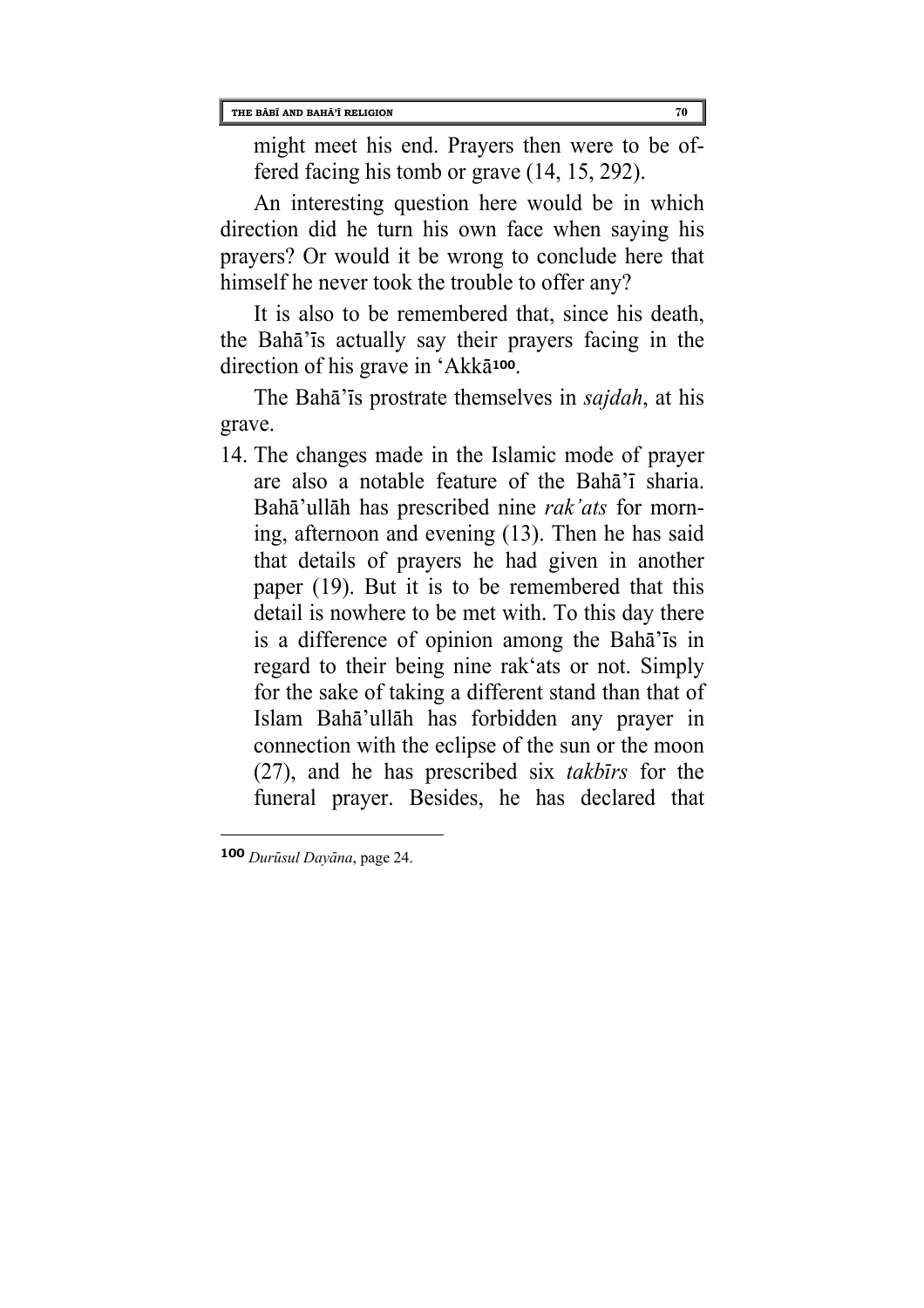prayer in congregation had been deemed unnecessary, except in the case of the funeral prayer. All other prayers were to be offered singly, in contrast with Islam where the five obligatory prayers are held binding to be said preferably in congregation, except in specified cases when they could be offered singly by each individual.

- 15. With regard to fasting Baha'ullah has taken this new stand that whereas the Islamic calendar being lunar, the month of fasting went all round the year, passing through all seasons, the Baha'i month of fasting has only nineteen days, and comes always in the same season. The second departure he has made from it is that in Islam those who happen to be on a journey during the period of fasting, or who happen to be ill, have to make up later. But in the sharia of Baha'ullah they are not called upon to make up the deficiency (42). Moreover in Baha'i fasting all that is needed is that one should not eat or drink anything from sunrise to sunset. The early meal before dawn is not necessary, nor is one required to refrain from sexual intercourse between man and wife during the time they are fasting.
- 16. The Hajj (pilgrimage to the Ka'bah) is held binding in Islam on all Muslims who have the means and health for the journey. In contrast with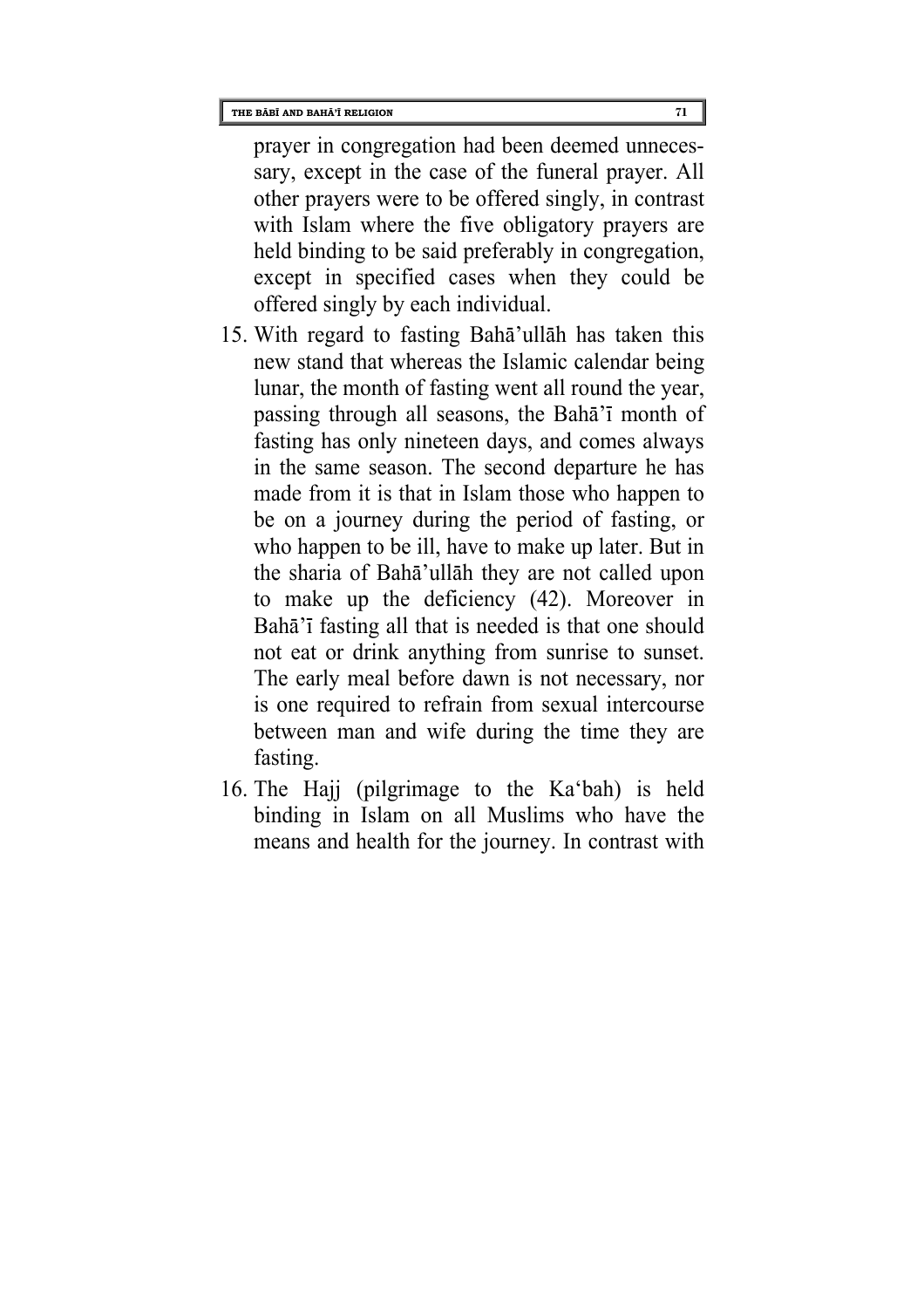this Baha'ullah has laid down two pilgrimages for his followers: one to the house of Bab in Shriaz, the other to Baha'ullah's own house in Baghdad

17. Baha'ullah has made a departure from Islam in the matter of *Zakat*. He had laid down that one who possessed a hundred *misqals* of gold should give nineteen' *misqals* to God (210). In another place he has said "*Zakat* is obligatory for you on all grains and other things". This order has been given by him who has sent down the  $\overline{A}$ *y* $\overline{a}$ *t* in strong parchment. In the near future, if God wills, we shall set down details in this behalf (314). Baha'ullah died long ago, but these details still remain to be set down.

It is also to be carefully noted that the wording of the passage above referred to shows conclusively that Baha'ullah composed this sharia entirely on his own, not on the basis of any Revelation or *wahi* from Allah.

Further it is to be noted that during his life Baha'ullah kept the control of properties of the movement in his own hand, leaving it in the hands of his sons after his death; and it was only after the death of these sons that anyone else was to have a say in their management and control (98). Evidently, in this way he turned financial resources of the movement into a family concern for the benefit of his own person and then of his heirs.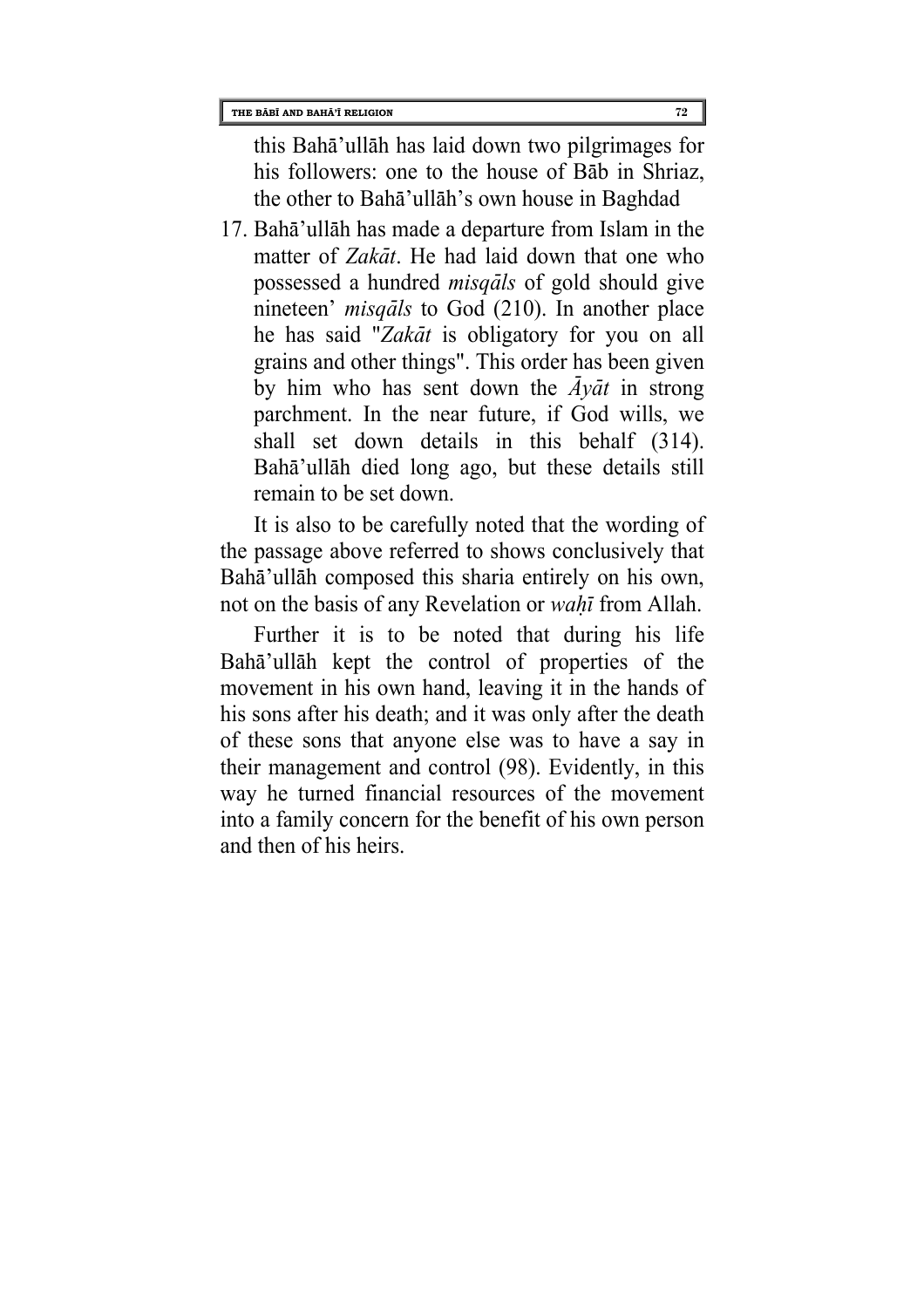The income from *Zakat* is public property in Islam. In addition, individuals spend on the poor in charity according to their means and noble impulse. Islam has discouraged begging, but if someone resorts to it in distress, Islam does not absolutely forbid it. In fact it has ordained on the rich and directed them that the poor too have share in their wealth: But while on the one hand Baha'ullah strengthened his own hold on public properties, he forbade that help be extended to any needy person, "From whomsoever anyone begs, it is not permissible for him to give anything to the beggar" (315).

For the well-to-do Baha'ullah directs that they should be laid to rest in costly boxes of crystal and expensive woods, and silken clothes (270, 279).

- 18. Baha'ullah has remained silent about intoxicating drinks. Also about pork and bacon. But he has twice written opium is forbidden (233, 409). While ignoring questions of such great importance, he sometimes astounds the intelligent reader with fuss over trifles  $(331)$ .
- 19. Baha'ullah has directed that it is the duty of every Baha<sup>'</sup> i that he keeps his home well decorated (64). The second point in this connection is that every nineteen years he is to change all the furnishings (328), and it would be interesting to find out, if one could, how far the Baha'is act upon this ad-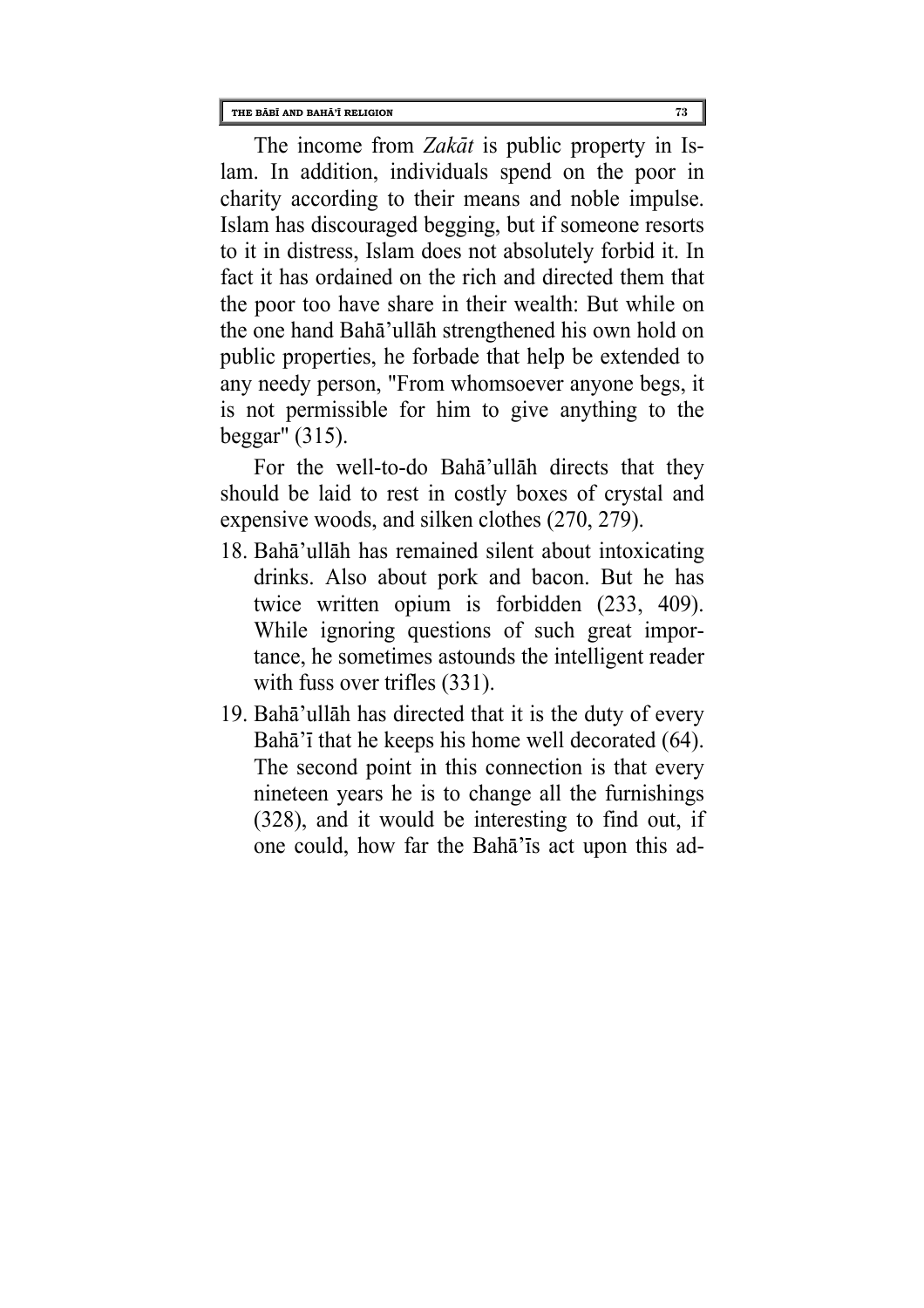vice tendered as a principle in the Sharia. Surprisingly enough, Baha'ullah has not indicated what was to be done with the old furnishings. Also in the same breath he has said that in case the people could not observe this principle, Allah would forgive them (329).

To lay down a principle in one breath and then to cancel it in the next is a peculiarity of the Baha'i sharia.

- 20. On the point of *mahar* (alimony) in marriages, Baha'ullah has ordained that it is to be nineteen *misqals* of gold in all cases, whether of people living in towns or in the countryside. This seems to be extremely unreasonable and impolitic, for all are not of the same standard of means. There are many people in the world for whom this *mahar* is too much. Are such people to remain celibate because they cannot afford the *mahar* prescribed ?
- 21. The rules laid down by Baha'i sharia in regard to division of property of the deceased among his heirs is altogether arbitrary. It does not seem to be based on any principle, except that departures have been made from the Islamic Sharia departures which seem to have brought no additional benefit.
- 22. One point in the Baha'i sharia is that it is forbidden for anyone to sell slaves (150).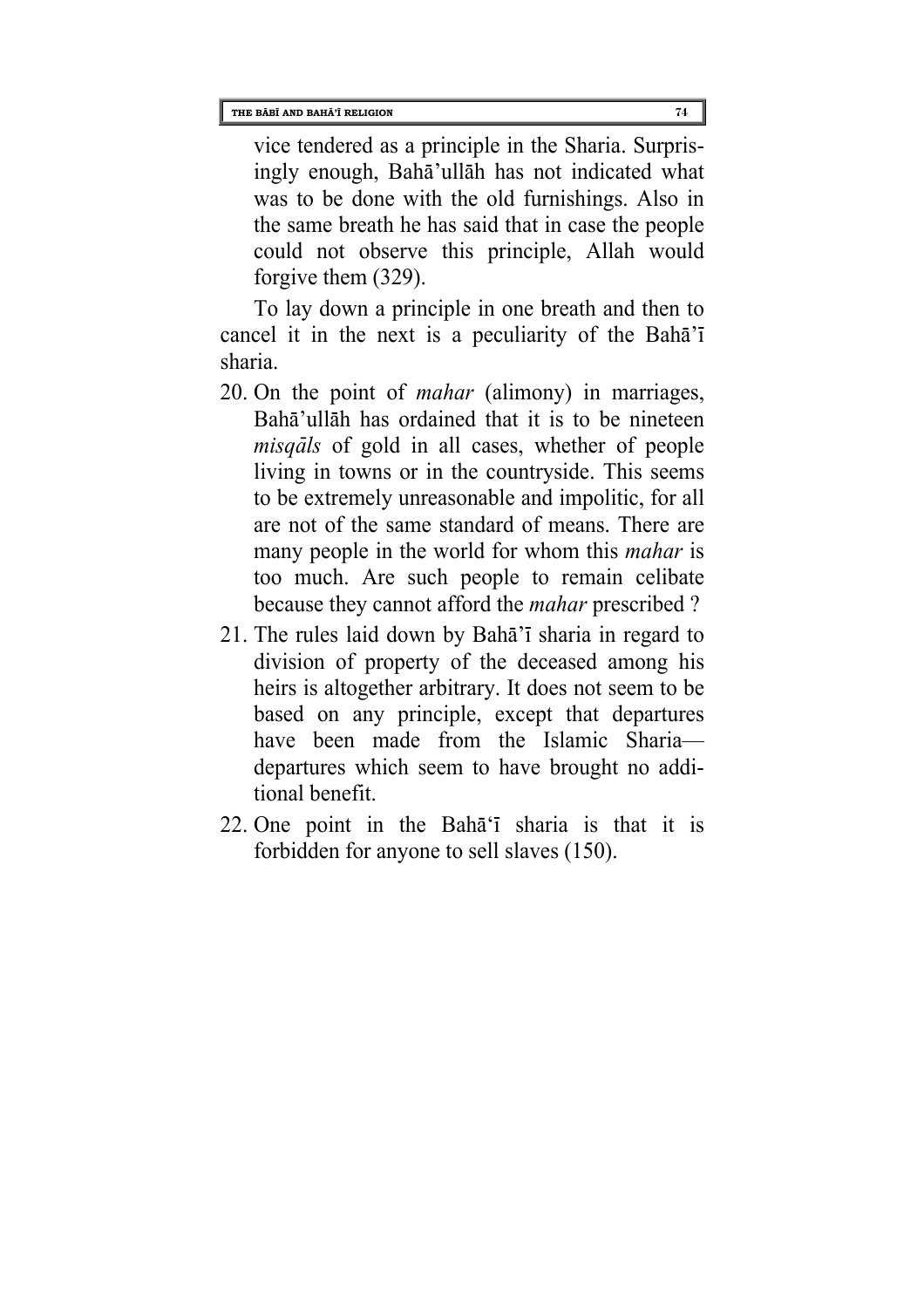In comparison with the principles laid down by Islam with the aim to abolish slavery, this aspect of the Baha'i sharia appears to be altogether pointless. Islam ordains that slaves can be made only in case where they are caught fighting with arms in battle to interfere with the freedom of conscience of other people (The Qur'an 9:67). And then in regard to slaves made in such cases Islam has directed that some of this number are to be set free without any ransom at all, while from others ransom is to be insisted upon, the sum to be demanded depending on a number of factors. Out of these, not to be released without payment of a ransom, it is permissible, even praiseworthy, for any one to buy them and set them free.

By laying down that for the Baha<sup> $\overline{a}$ </sup> is it is not permitted that they sell any salves, Baha'ullah has in fact perpetuated the slavery of those who happen to be slaves, since no one can now buy them and set them free. Further, Baha'ullah has nowhere said anything about the desirability of people setting their slaves free.

- 23. The Baha'i sharia permits interest on loans.
- 24. Baha'ullah has directed that a world language should be evolved, a new language, while Islamic point of view is that Arabic being the mother of all languages, and being the most virile and compre-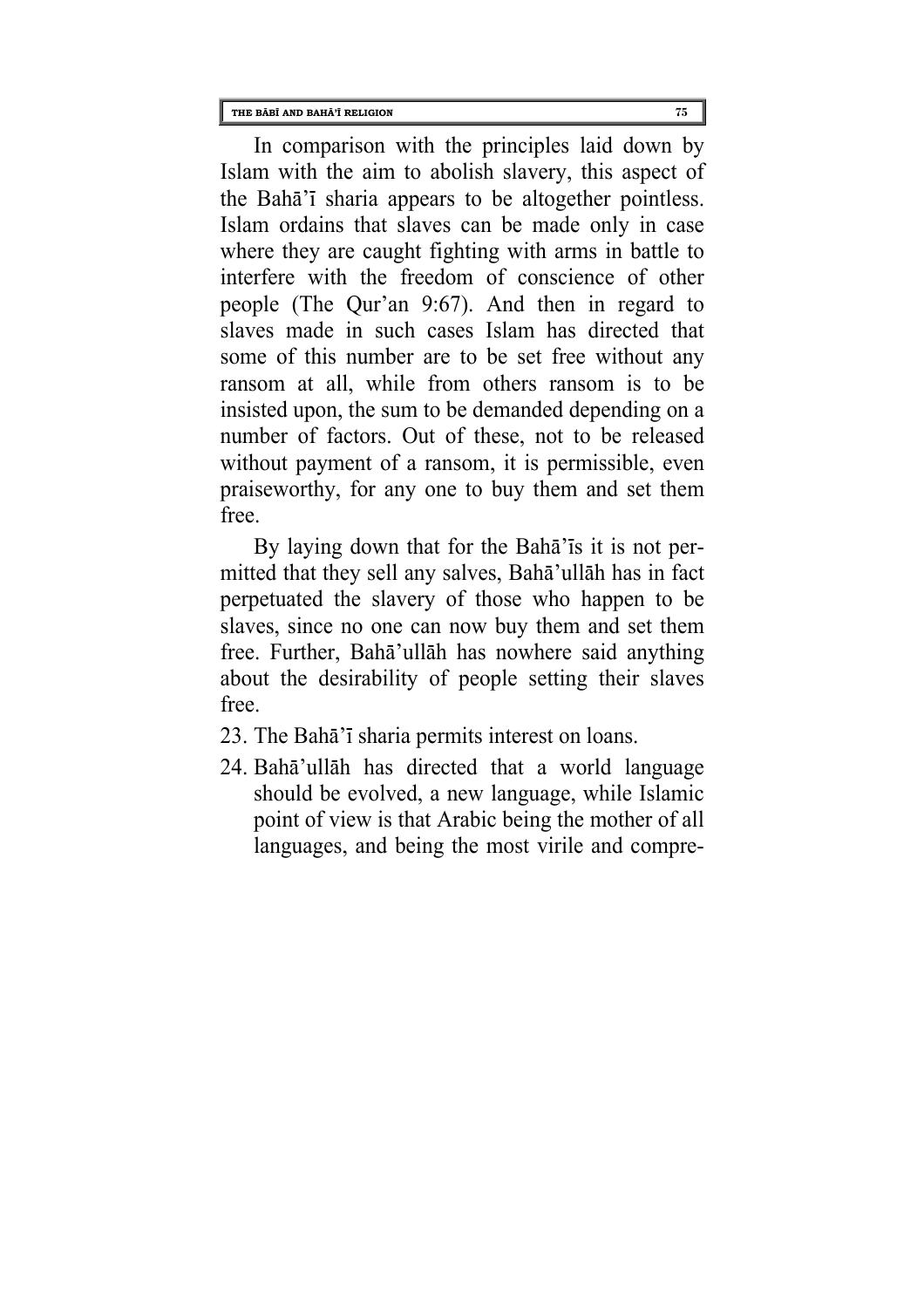hensive as a vehicle of expression, it deserves to be made the universal language.

This brief study of the Baha'i sharia would be enough to indicate that the departures made from Islam are either pointless or absurd. They seem to have been made simply for the sake of making departures, for they bring no additional benefit in any way. In some places they denote a tendency to cater to certain modern trends in society in the Western countries, but since these trends in themselves are highly superficial, or of doubtful value for mankind, the desire to pander to them is questionable, to say the very least.

In this category fall all those departures made on the question of polygamy, slavery, financial dealings on the basis of interest, and points connected with cleanliness and personal hygiene. While these departures denote, on the one hand, failure on the part of Baha'ullah to appreciate the deep wisdom of the Islamic point of view, they indicate on the other his utter inability to frame a code of laws and regulations for the benefit of human society which, at the hands of an intelligent person, could deserve serious attention. Wherever a departure has been made, the framer of the Baha'i sharia has stumbled very badly.

Another point lies in the two books which embody the two sharias, namely, the Holy Qur'an and *Aqdas*.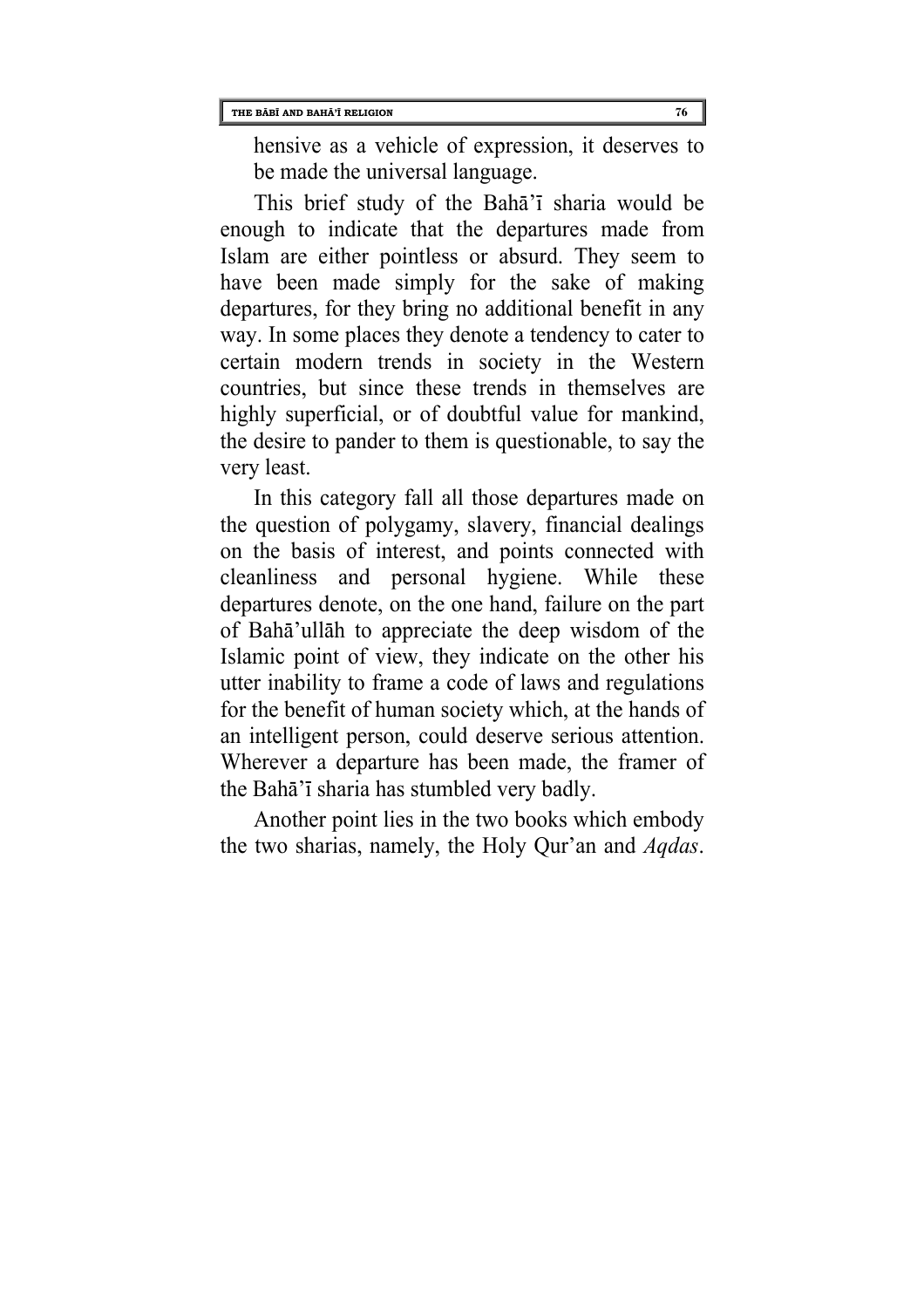While on the one hand, the Holy Qur'an has been in the hands of mankind for the last thirteen hundred years, with a clear and ringing challenge for all to bring a better book, or the like of it, in regard to *Aqdas* the Baha'i themselves feel weakness in their own hearts and cannot pluck up courage enough to bring it into the light of day.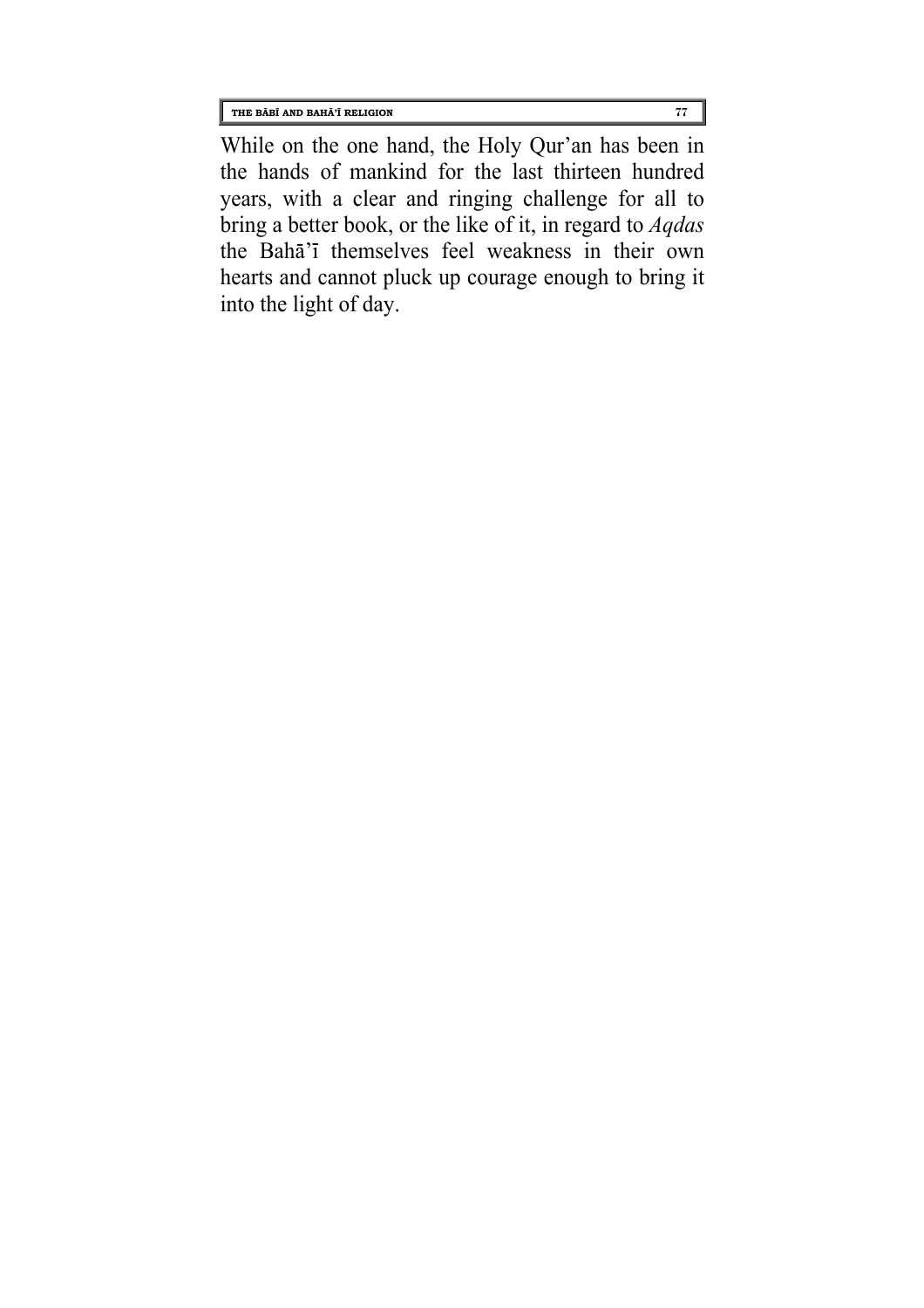# **THE QURĀN IS A LIVING BOOK & THE ISLAMIC SHARIA IS IRREPLACEABLE**

### **Baha'ism founded on the belief that the Islamic Sharia deserves to be abandoned.**

The starting point of the Babi and Baha'i case is the belief that the Holy Qur'an no longer can meet the needs of human society under the changed conditions prevailing in the world today. Very often the Baha'is do not say this openly and frankly: they prefer to work on the mind of people by leaving this crucial question in the dark. To begin with, they start talking about the belief among some ignorant Muslims that certain verses of Holy Qur'an have been abrogated: and once they have made sure that the mind of an intended victim has been well prepared to accept this erroneous doctrine, the rest of the task is easy for them, for where five or ten, or a hundred, or in some cases even 500 verses of the Holy Qur'an can be taken to have been abrogated, the leap becomes possible to a point where one can say that the whole Qur'an needs to be replaced with another book, and the Islamic Sharia needs to be replaced by another law.

On June 7, 1933, Maulana Abul 'Ata, a well known Ahmadiyya missionary, had a talk in Haifa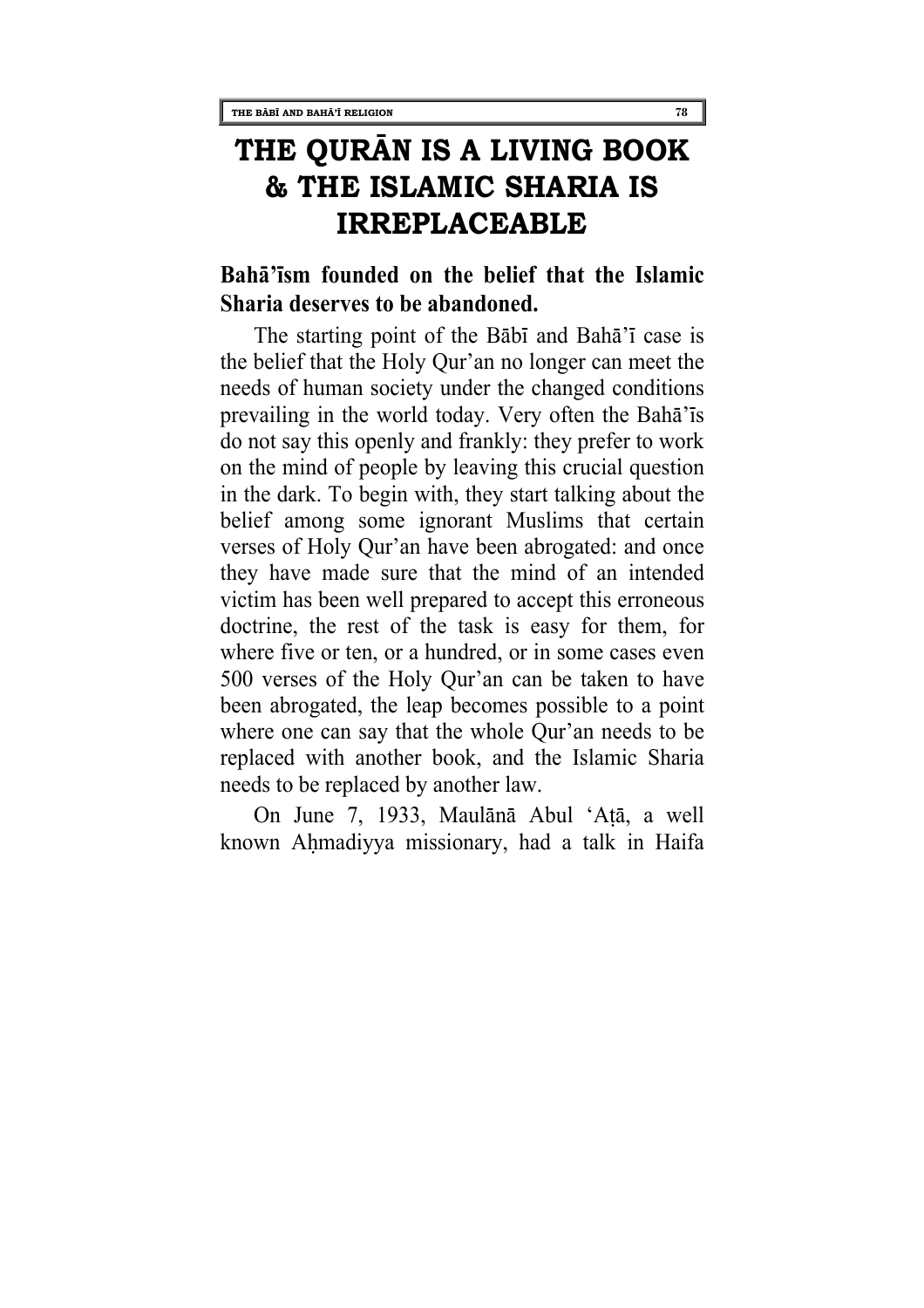with Shauqi Afandi, leader and head of the Baha'is. When all Muslims, with the exception of the followers of the Ahmadiyyah movement, accepted the doctrine of abrogation in the Holy Qur'an, what is the harm, he asked on this occasion, if the Baha'is take the stand that the whole Qur'an and the Islamic Sharia need to be replaced with something more modern and better suited to meet the changed conditions? In this the Baha'is have said nothing new, he added. But this stand on the part of the Baha'is is not correct or justified. If the Muslims happen to have accepted the idea of abrogation of some verses of the Qur'an, it does not necessarily follow that this idea is also correct, so that the Baha'is or anyone else should complacently proceed to raise superstructures on it. The real question which needs to be settled first is whether, in the light of the Holy Qur'an, abrogation of any of its verses can be held acceptable or not.

### **Correct meaning of the verse (107 of Al-Baqarah)**

Those among the general Muslims who believe that some verses of the Holy Qur'an have been abrogated by certain other verses, and all the Baha'is, are misled in this connection by the following verse: "Whatever sign, We abrogate or cause to be forgotten, We bring one better than that or the like thereof. Dost thou not know that Allah has the power to do all that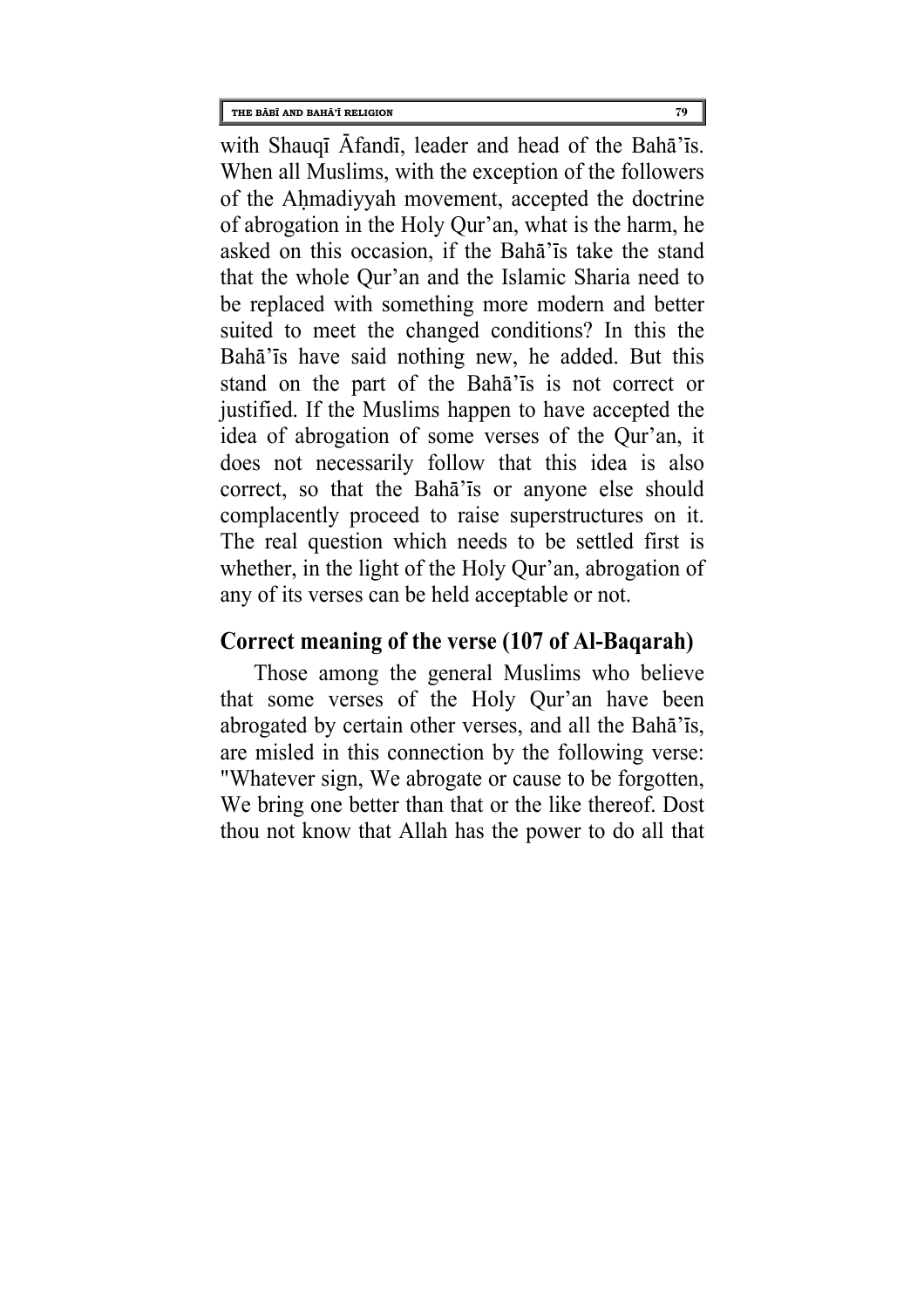He wills"**[101](#page-85-0)**. They interpret this verse to mean that Allah herein says that if He will abrogate the Qur'an, He will bring another, a better one, in its place, or one quite like it. But the basis of this inference on their part is altogether too flimsy, as becomes amply evident the moment one gives proper thought to the context in which this passage occurs. The construction of the sentence, in the first place, denotes that the statement made in it is conditional. What has been said is just this that if Allah were to choose in his wisdom to abrogate an *Ayah*, or cause it to be forgotten, he would bring another like it, or a better one in its place. How can this conditional statement be taken to mean that Allah has indeed chosen to abrogate the *Ayah* spoken of here, or to replace it with one better or like it? And how does it follow that by the word *Ayah* in this verse the Holy Qur'an and the Islamic Sharia is meant? Even if we accept the Baha'i meaning, and also their view that by *Ayah* here is meant the Qur'an, the utmost that would follow is just this, and no more, that whenever Allah decides in his wisdom to abrogate the Holy Qur'an, he would do so by bringing another book like it, or a better one to replace it. It cannot in any way mean that he has in fact chosen to do so at this time, and in this case.

<span id="page-85-0"></span>**<sup>101</sup>** The Qur'an 2:107. [Publisher]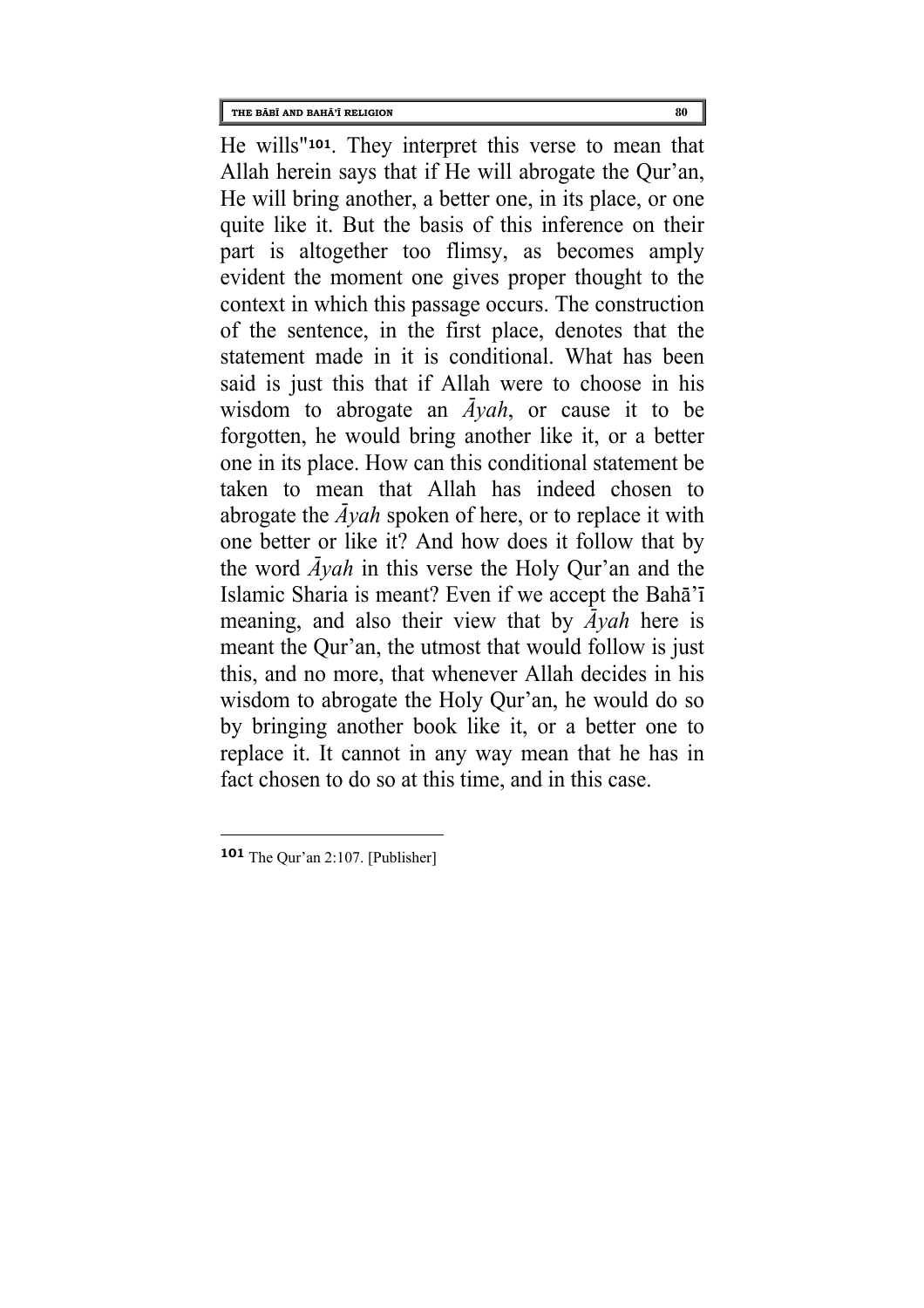The fact is that by the word *Ayah* in this sentence is meant not the Holy Qur'an, but the previous Sharias and Scriptures. Use of the word in this sense is quite established in the Arabic language and usage; it is fairly common in this sense in the Holy Qur'an itself. The verse which goes before very clearly points to the fact that this is the meaning in which it has been used here. Allah says therein: "Those who disbelieve from among the People of the Book, or from among those who associate gods with Allah, desire not that any good should be sent down to you from your Lord; but Allah chooses for His mercy whomsoever He pleases"**[102](#page-86-0)**. This passage which precedes the verse in question shows very clearly that here an objection has been met which was raised by the People of the Book and those who associate gods with Allah, namely, if they accepted the Holy Qar'an they would have to hold that the previous Scriptures had been abandoned and abrogated. Allah has replied to this objection by saying He chooses for His favour whomsoever He pleases, and for reasons best known to Him in His wisdom He had selected another people to become the bearers of another Book and another Law, to say the least, which was better than the one that was entrusted to them. The People of the Book, Jews and Christians, and those who associate gods with Allah, have here

<span id="page-86-0"></span>**<sup>102</sup>** The Qur'an 2:106. [Publisher]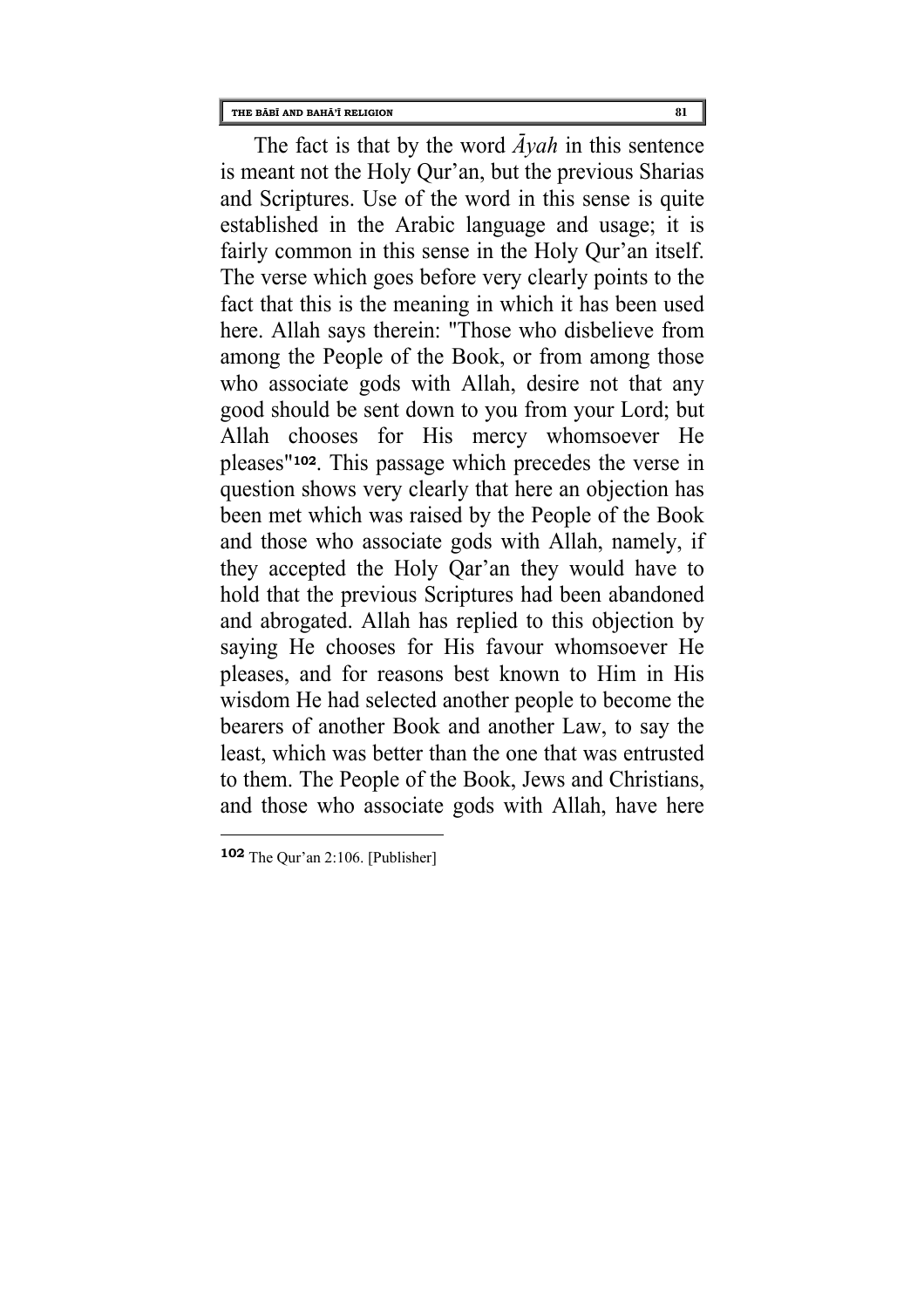been invited to study the Holy Qur'an and see for themselves if it was not better than the Scriptures or stories in their hands. After a study in this light, if they found that the Qur'an was a better Book, it was undoubtedly their duty to yield belief to it. The verse in question, thus, only means that with the coming of the Holy Qur'an all previous sharias had been abrogated by this new Book and new Law.

#### **When does a new Law come?**

This verse, moreover, clearly lays down the principle as to when and under what kind of circumstances a new Scripture and a new Law is sent down by Allah. This, we are told, happens in two cases: (a) when a sharia specifically meant for catering to the needs of a particular group of humanity, outlives the time of its utility and needs to be replaced; (b) or when a previous sharia no longer remains in its pure and original form, having suffered through human interference from one cause or another; (c) or when a previous sharia, owing to some limitation to which it is subject, no longer can suffice for the changed needs of changed situation. In any of these cases a new sharia will come, and it will be better than the one it replaces, or in any case will be as good as the one which had suffered from human interference.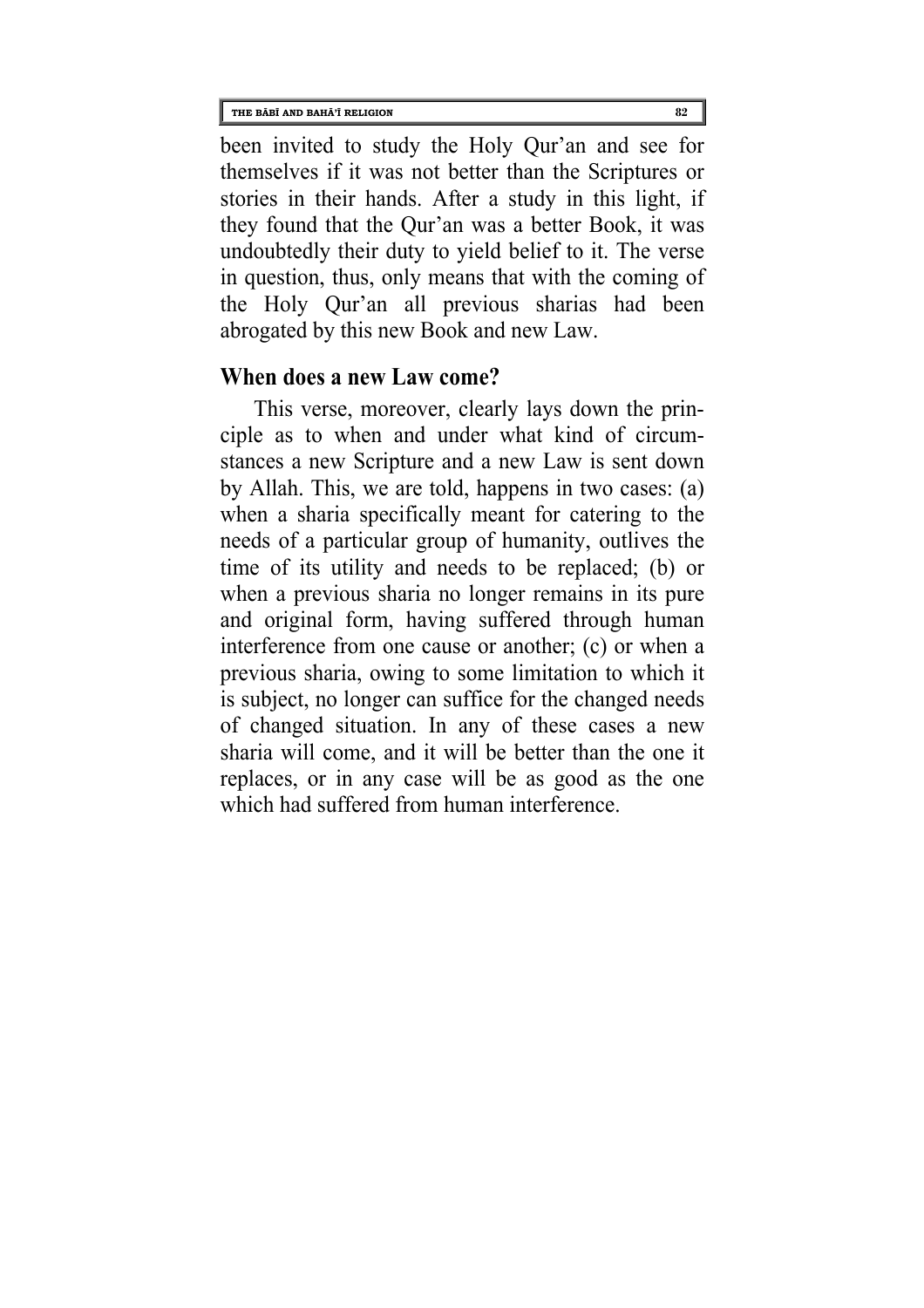**THE BĀBĪ AND BAHĀ'Ī RELIGION 83**

Seen in this light, the Holy Qur'an and the Islamic Sharia need no replacement, and the Babi and Baha'i claim that a new sharia is needed cannot be substantiated.

### **Babi and Baha'i leaders themselves admit that the Holy Qur'an embodies a complete, comprehensive and universal sharia.**

Not only do the contents of the Holy Qur'an show that it is a perfect code of laws and the best book for the spiritual guidance and uplift of mankind, the Babi leaders themselves admit that it is so. 'Ali Muhammad Bab wrote: "Since at the time when the Holy Qur'an was revealed the people of those days prided themselves over their mastery of the language, Allah sent down this book in such a beautiful, vigorous and perfect style of language that nothing better can be imagined. And in this book the truth of the claims of the Holy Prophet Muhammad has been established on the most evident, manifest and irrefutable basis" (Al-Bayan Ms.)

'Abdul Baha' writes: "Among the miracles of the Holy Qur'an one is that it stands on a sure foundation of reason and wisdom in everything it teaches. On the basis of complete certainty it has propounded a sharia which for the people of this age forms the very essence of spiritual life. In addition to formulating a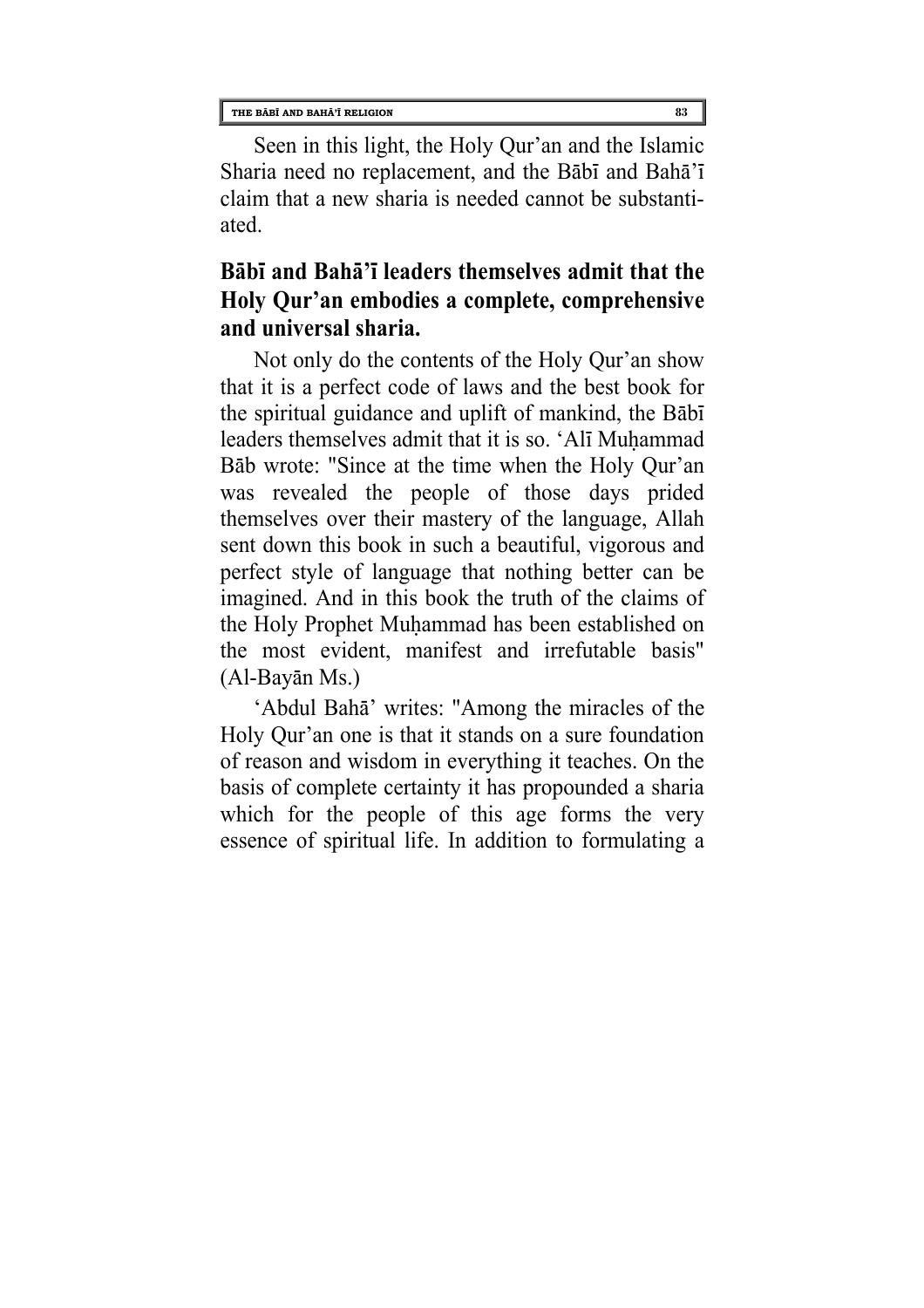sharia the Qur'an also explains some weighty points of History and Mathematics which run counter to the theories accepted in those days, and it has been proved that the Qur'anic view is the correct one"**[103](#page-89-0)**.

Baha'ullah himself says: "The faulty intelligence and grasp of human beings cannot fully comprehend the vast body of truths embodied in the Holy Qur'an, just as a spider cannot hunt down and catch a bird"**[104](#page-89-1)**.

'Abdul Fadal, a well-known Baha'i missionary, says These verses of the Holy Qur'an clearly indicate that the principles of sharia, its details, the arguments which support it, its origin and achievement, in short everything has been fully and conclusively dealt with in it, no aspect of any worthwhile question having been left incomplete or inconclusive"**[105](#page-89-2)**.

Baha'ullah wrote during his life at 'Akka: "The sharia of Muhammad is complete and perfect in every way. The fault lies with the Muslims that they do not live up to it. If the Muslims were to act upon it, there would be peace in the whole world"**[106](#page-89-3)**.

<span id="page-89-0"></span>**<sup>103</sup>** *Khatabat Abdul Baha*, Volume 1, page 58.

<span id="page-89-1"></span>**<sup>104</sup>** *Haft Wadi*, page 43.

<span id="page-89-2"></span>**<sup>105</sup>** *Al-Durarul Bahiyah*, page 134.

<span id="page-89-3"></span>**<sup>106</sup>** *Babul Hayat*, page 68.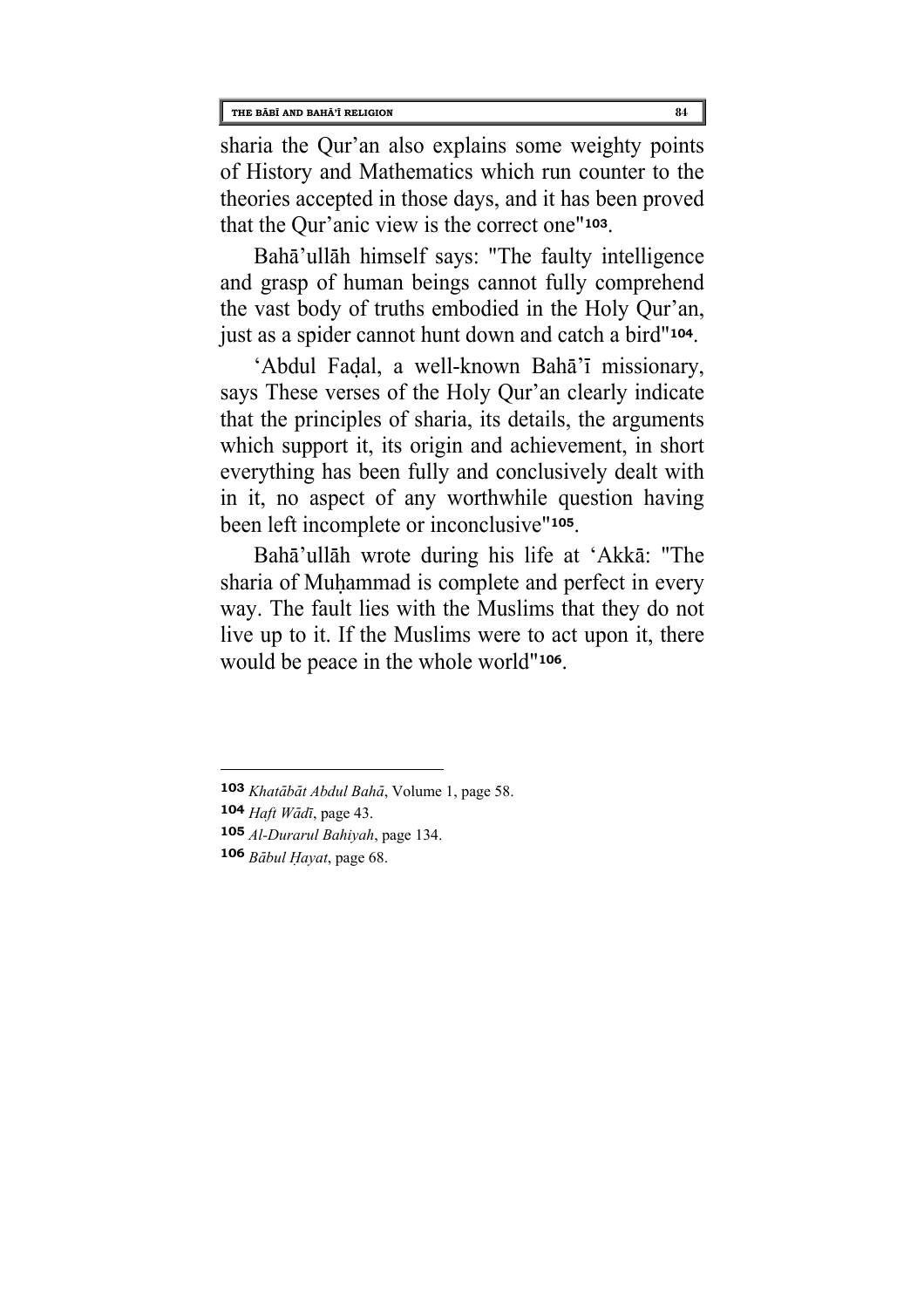### **The Qur'an safe from interference.**

The Holy Qur'an being a complete book, and since it embodies a comprehensive code for the guidance and uplift of mankind for all its needs till the end of time, the only occasion for abrogation could have risen if it had been possible for any human or other agency to interfere with its text. And here the fact is that at the very moment when this book was being revealed Allah said: "it is We Ourselves have sent down this book and We Ourselves shall be responsible for its safety and purity"**[107](#page-90-0)** and the entire history of Islam and the Muslims bears testimony to the fact that, Allah has indeed fulfilled this promise. So much so that even the most hostile critics of Islam admit this. Noldke says "Efforts of European scholars to prove the existence of later interpolations in the Qur'an have failed" **[108](#page-90-1)**.

Sir William Muir wrote: "There is otherwise every security internal and external that we possess that text which Muhammad gave forth and used"**[109](#page-90-2)**.

Thus we find that in accordance with the Divine promise History bears testimony to the fact that the Holy Qur'an has remained perfectly safe against

 $\overline{a}$ 

<span id="page-90-2"></span>**109** *Life of Muhammad*.

<span id="page-90-0"></span>**<sup>107</sup>** The Qur'an 15:10.

<span id="page-90-1"></span>**<sup>108</sup>** *Encyclopaedia Britannica* under Qur'an.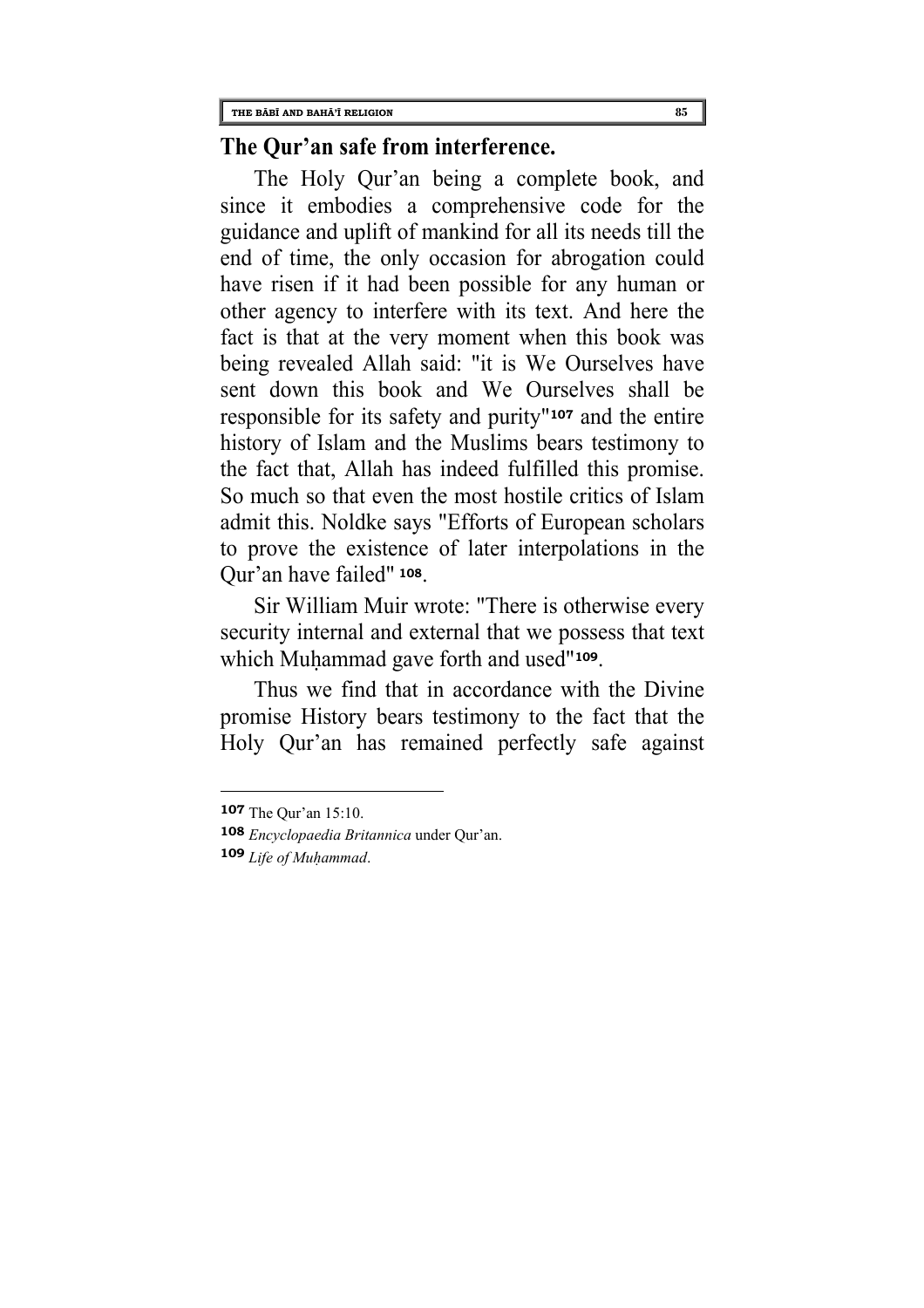human interference of every kind. The question of abrogation in its case, therefore, does not rise.

# **Testimony of the Qur'an itself.**

The Baha'is admit that the Holy Qur'an is the Word of God, but add that in their view it was to be abrogated after a time, and now has been so abrogated. But the Holy Qur'an, as they concede, is the Word of God, repudiates this view in the most emphatic terms, and claims that it will stand and remain applicable till the end of time.

- 1. "This day have I perfected your religion for you and completed My favour upon you and have chosen for you Islam as your religion."**[110](#page-91-0)**
- 2. "Surely the true religion with Allah is Islam."**[111](#page-91-1)**
- 3. "And whoso seeks a religion other than Islam, it shall not be accepted from him, and in the life to come he shall be among the losers."**[112](#page-91-2)**
- 4. "Shall I seek for judge other than Allah, when He it is Who has sent down to you the Book, clearly explained? And those to whom We gave the Book, know that it has been sent down from thy Lord with truth; so be thou not of those who doubt. And

 $\overline{a}$ 

<span id="page-91-2"></span>**112** The Qur'an 3:86.

<span id="page-91-0"></span>**<sup>110</sup>** The Qur'an 5:4.

<span id="page-91-1"></span>**<sup>111</sup>** The Qur'an 3:20.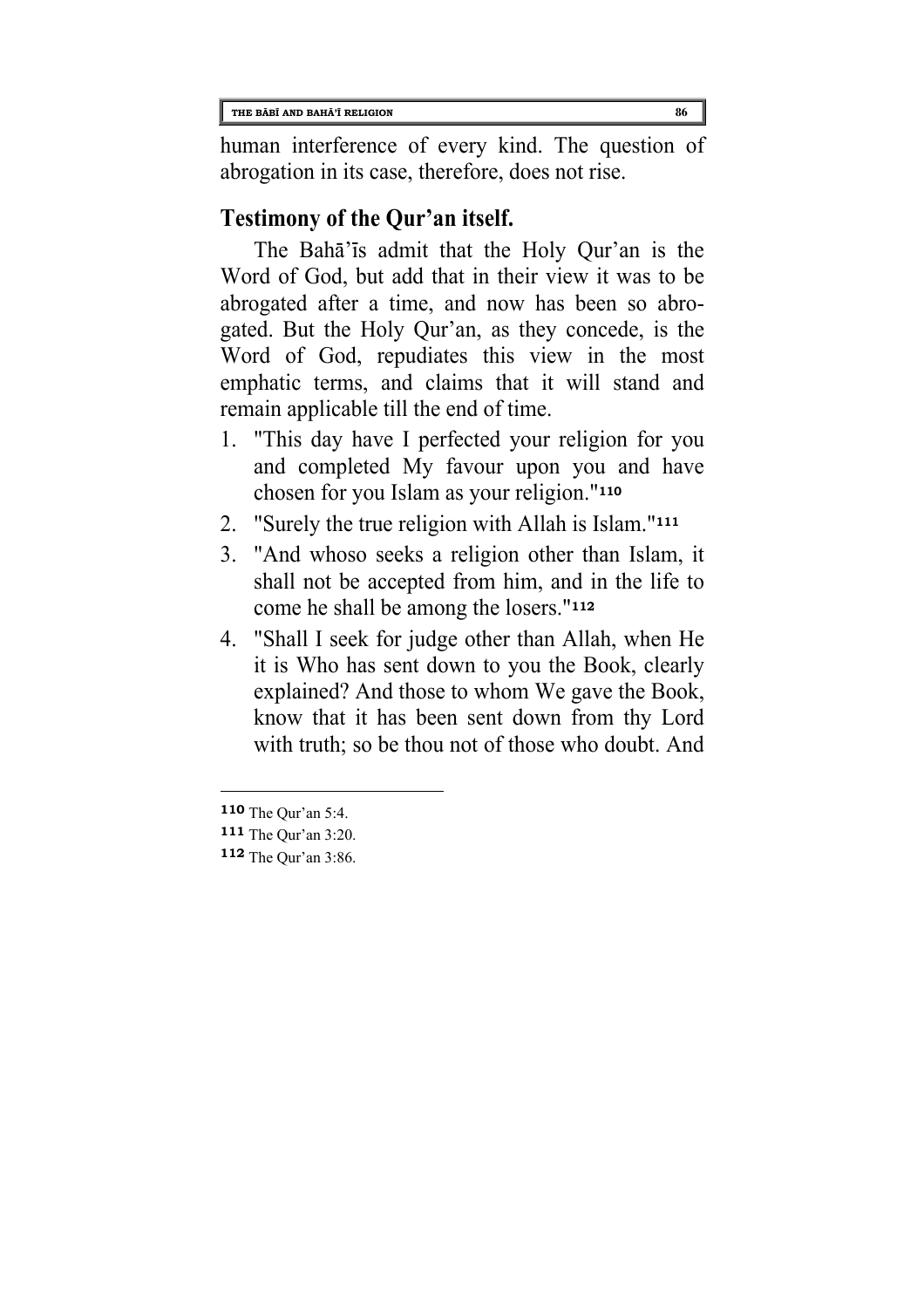the word of thy Lord has been fulfilled in truth and justice. None can alter His words: and he is the All-Hearing, the All-Knowing."**[113](#page-92-0)**

- 5. "And this is a blessed Message which We have sent down: will ye then reject it?"**[114](#page-92-1)**
- 6. "Indeed this is a Message for all the worlds. And indeed you shall realise the grandeur of the prophecy after some time."**[115](#page-92-2)**
- 7. "And We have revealed unto thee the Book com prising the truth and fulfilling that which was revealed before it in the Book, and as a guardian over it"**[116](#page-92-3)**

The Holy Qur'an, thus, claims that it preserves those portions of the earlier dispensations which are of permanent value.

- 8. "We have sent down to thee the Book explaining all things, a guide, a mercy, and glad tidings for Muslims."**[117](#page-92-4)**
- 9. "We have explained in detail in this Qur'an for the benefit of mankind every kind of similitude. But man in most things is contentious."**[118](#page-92-0)**

<span id="page-92-0"></span>**<sup>113</sup>** The Qur'an 6:115, 116.

<span id="page-92-1"></span>**<sup>114</sup>** The Qur'an 21:51.

<span id="page-92-2"></span>**<sup>115</sup>** The Qur'an 38:88, 89.

<span id="page-92-3"></span>**<sup>116</sup>** The Qur'an 5:49.

<span id="page-92-4"></span>**<sup>117</sup>** The Qur'an 16:90.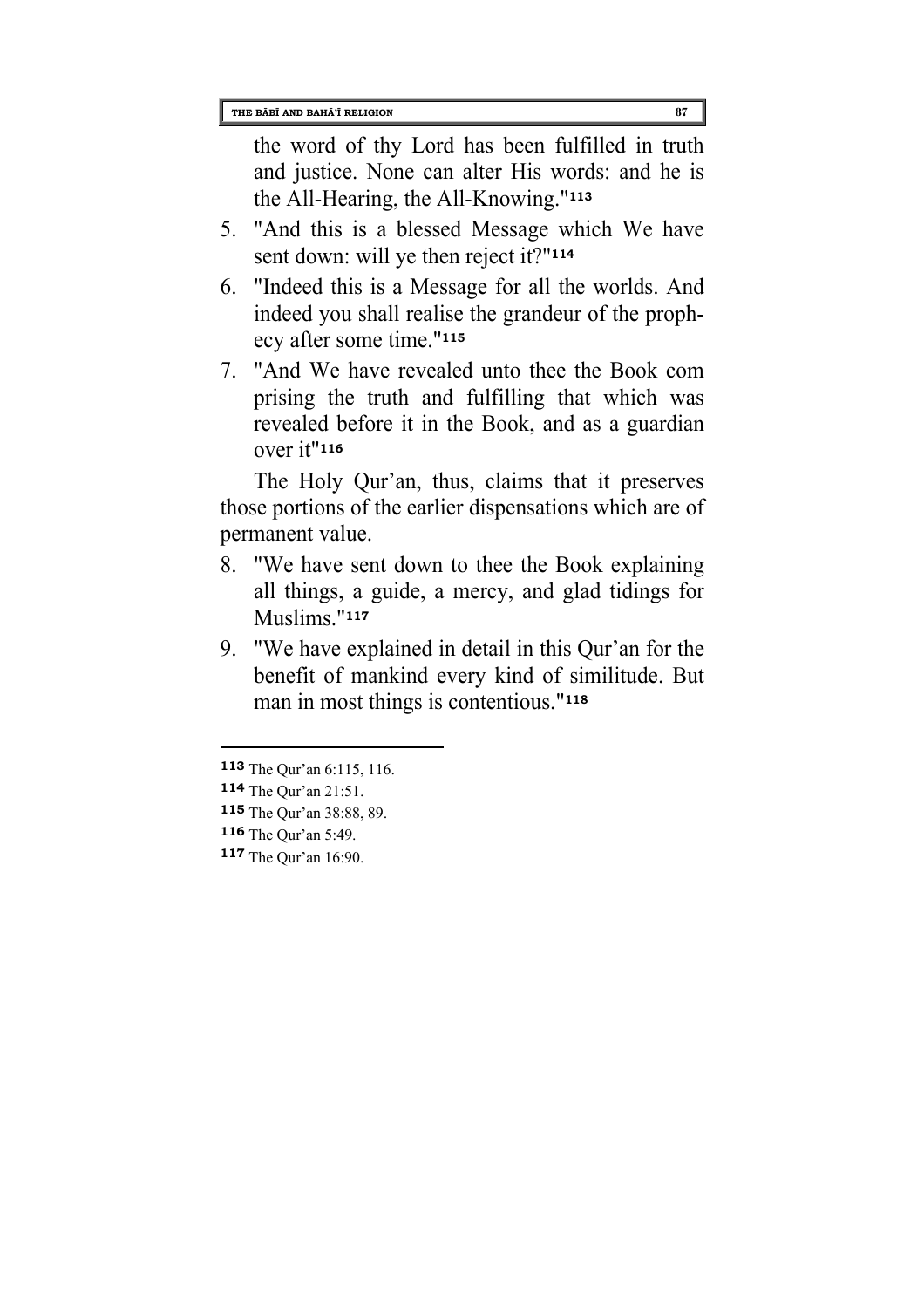- 10. "We have put forth for people in this Qur'an every kind of parable in order that they may receive admonition."**[119](#page-93-0)**
- 11. "Say, if the whole of mankind and the Jinns were to come together to produce the like of this Qur'an, they could not produce the like thereof, even if they backed up each other with help and support. And we have explained to man in this Qur'an every kind of similitude: yet the greater part of men refuse to accept it except with ingratitude."**[120](#page-93-1)**
- 12. Do they say, "He has forged it." Say, "Bring ye then ten Surahs forged, like unto it, and call to your aid whomsoever ye can other than God, if ye speak the truth."**[121](#page-93-2)**
- 13. "Indeed those who repudiated the Message when it came to them, (they are in manifest error), for verily it is a book that dominates: falsehood cannot reach it, neither from the front, nor from behind; it has been sent down by Him who is Hakim and Hamid (the possessor of all wisdom and all praise."**[122](#page-93-3)**

**<sup>118</sup>** The Qur'an 18:55.

<span id="page-93-0"></span>**<sup>119</sup>** The Qur'an 39:28.

<span id="page-93-1"></span>**<sup>120</sup>** The Qur'an 17:89, 90.

<span id="page-93-2"></span>**<sup>121</sup>** The Qur'an 11:13.

<span id="page-93-3"></span>**<sup>122</sup>** The Qur'an 41:42, 43.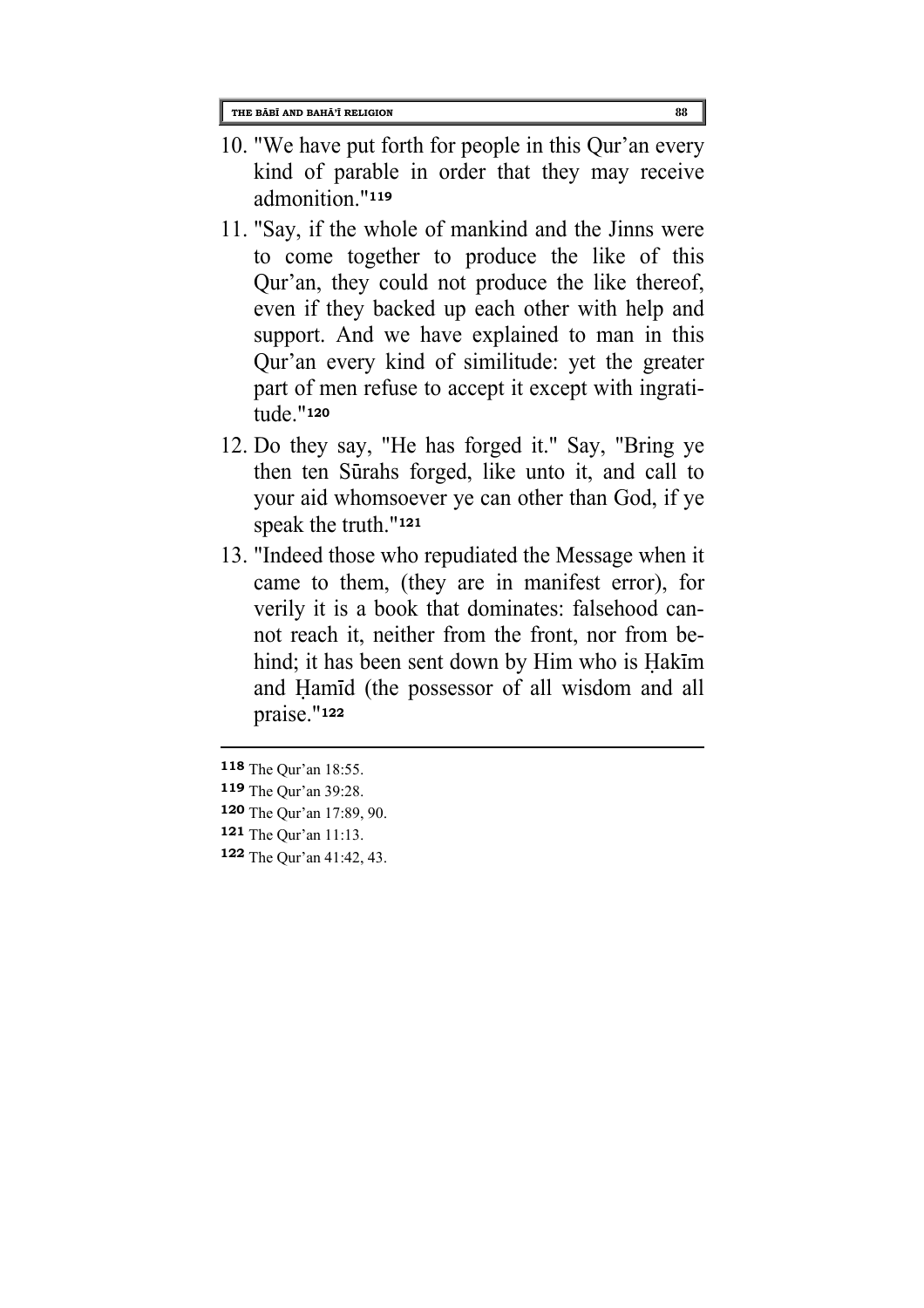- 14. "Then we put thee on the right way of Religion, so follow thou that way, and follow not the desires of those who do not know."**[123](#page-94-0)**
- 15. "Indeed it is a Message to all the words for whosoever will go straight."**[124](#page-94-1)**
- 16. "Behold, this is the word that distinguishes (good from evil). It is not a thing vain, for amusement."**[125](#page-94-2)**
- 17. "It is Allah who has sent down the Message in the form of a book, the most suitable for human nature, which when they read it who have the fear of Allah in their hearts, they tremble (are stirred to their deepest depths) and they turn to His remembrance. This is Allah's guidance; with it He guides those He wishes to make successful; and who can guide him whom Allah should reject as having gone astray."**[126](#page-94-3)**
- 18. "Indeed it is the exalted Qur'an (Message which shall always be read over and over again) in a book well guarded, which none shall touch except the pure."**[127](#page-94-4)**

- <span id="page-94-1"></span>**124** The Qur'an 00:27, 28.
- <span id="page-94-2"></span>**125** The Qur'an 86:14, 15.
- <span id="page-94-3"></span>**126** The Qur'an 39:24.
- <span id="page-94-4"></span>**127** The Qur'an 56:78-80.

<span id="page-94-0"></span>**<sup>123</sup>** The Qur'an 45:19.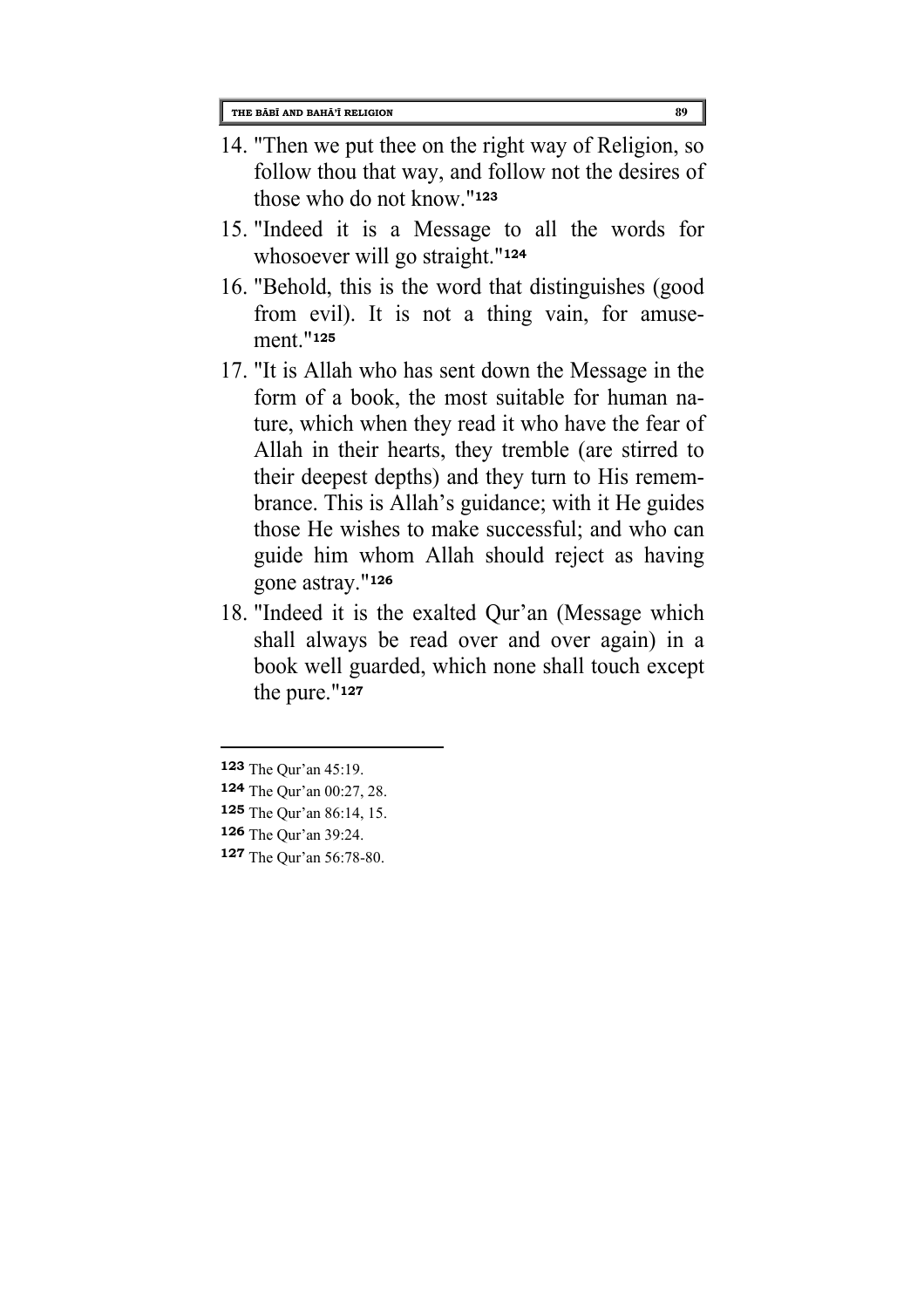- 19. "Indeed this Qur'an guides to that which is most sure, strong, and most enduring, and it gives glad tidings to the Believers who do appropriate deeds that for them is a great reward."**[128](#page-95-0)**
- 20. "And the Messenger said, O my Lord, indeed my people have taken this book as a thing abandoned."**[129](#page-95-1)**

Now this verse, taken in the context in which it stands, indicates that on the Day of Judgement the Holy Prophet would complain before Allah that his people had abandoned the Qur'an. Evidently, the people here spoken of are the Muslim peoples, those who call themselves by this name. What requires very careful thought here is this: If the Holy Qur'an was indeed destined in God's wisdom to be superseded by another book, then how could the Holy Prophet stand up on the Day of Judgement and proceed against his own people on the basis that they had abandoned the Book? Would not the reply in that case be justified that it was abandoned because it had been replaced by another sharia? The Baha'is say that for the question under discussion Baha'ullah's advent was the Day of Judgement spoken of here. But even in that case the Divine Promise of protection for the Holy Qur'an

<span id="page-95-0"></span>**<sup>128</sup>** The Qur'an 17:10.

<span id="page-95-1"></span>**<sup>129</sup>** The Qur'an 25:31.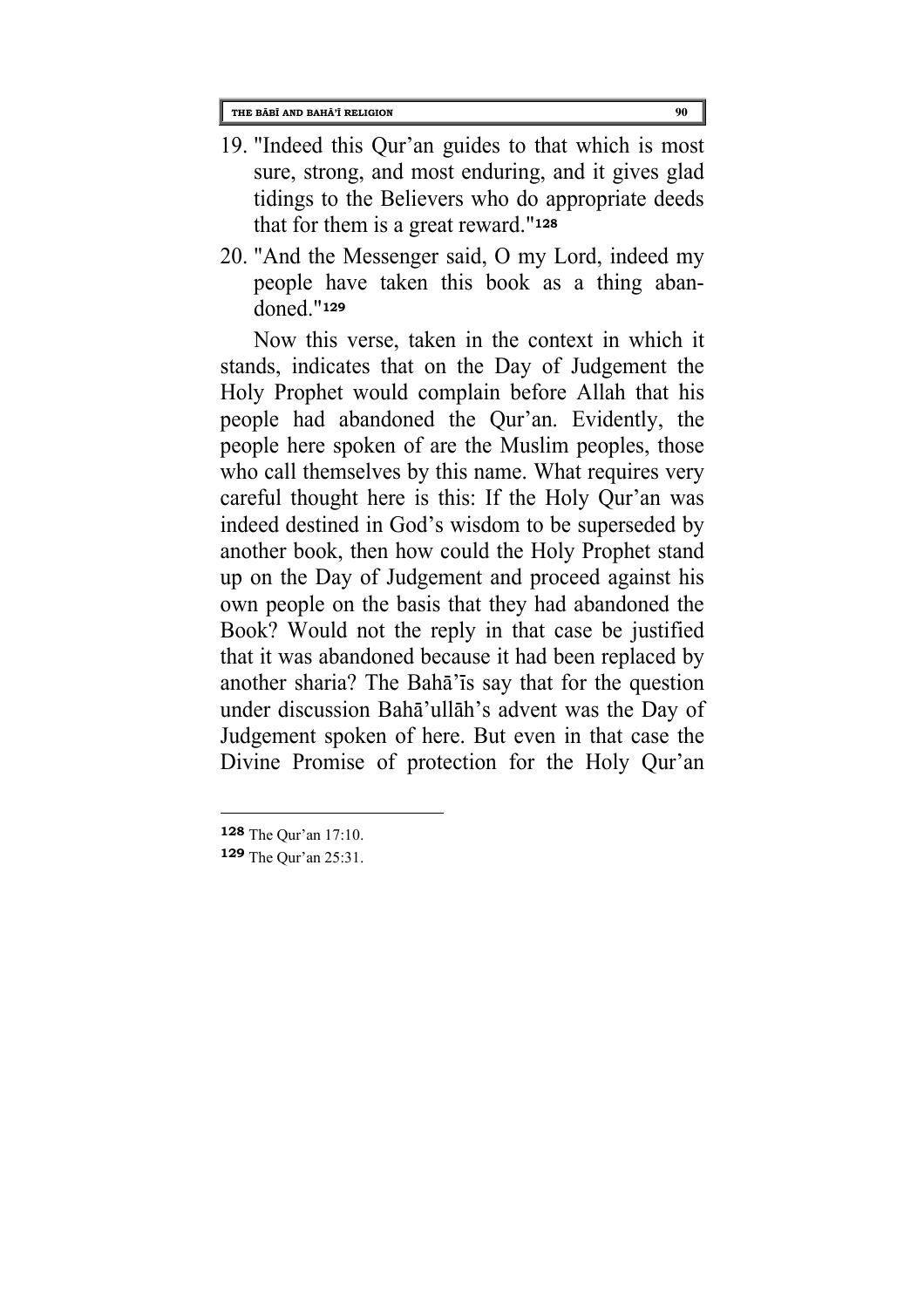**THE BĀBĪ AND BAHĀ'Ī RELIGION 91**

militates against any supposition on the part of Baha'is that this Book was ever intended by the Almighty to be replaced with another. In fulfilment of this promise, when the followers of Muhammad did in fact look as if they had abandoned the Qur'an as the guiding principle of their lives, Allah raised a servant of this dispensation to revive the Islamic Sharia, Ahmad, the Promised Mahdi, who said: Do not make the Holy Qur'an into a thing abandoned, for your life lies in it. Those who yield respect to the Qur'an shall be treated in heaven with respect. Those who give preference to it over every Hadith and every saying, shall themselves be given preference in heaven. For mankind on this earth there is no other book except this one; and for the sons of man there shall now be no Prophet and no Shafi' except Muhammad, the peace and blessings of God be upon him."**[130](#page-96-0)**

21. "Recite thou this book from thy Lord which has been sent down upon thee. There is none to change His words, and thou shalt not find any shelter except with him."**[131](#page-96-1)**

This verse clearly indicates that after stumbling a great deal the world shall return to the Holy Qur'an for this Sharia is destined to endure for ever, and there

<span id="page-96-0"></span>**<sup>130</sup>** *Kashti' Nuh* page 30.

<span id="page-96-1"></span>**<sup>131</sup>** The Qur'an 18:28.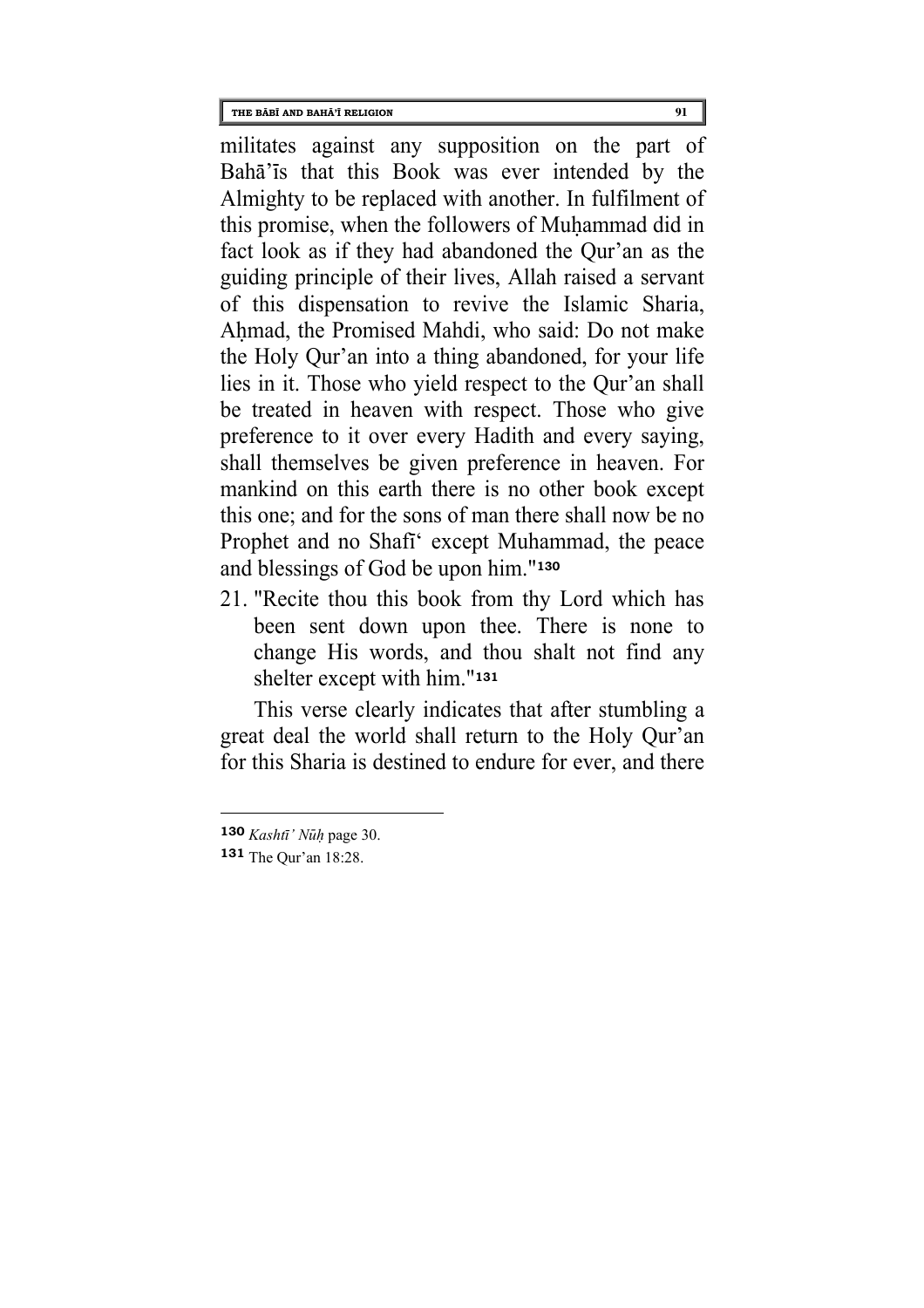is none who can bring about its abrogation or destruction.

22. "Allah had made the Ka'bah into the inviolable House for the people, destined to endure for ever, as a means of support and uplift for mankind, as also the Sacred Month and the offerings and the animals with collars. That is so that you may know that Allah knows all things well."**[132](#page-97-0)**

In this verse Allah as mentioned the Ka'bah as the place of pilgrimage for all time to come, and He has referred to it as an argument to establish His own existence, and as a sign of His all embracing knowledge, wisdom and power. In other words the Hajj of the Ka'bah is not to be abolished as long as the world lasts; and when the Islamic Hajj is never to be abolished, it is only too just and natural to conclude that the Sharia in which this Hajj forms one of the main pillars is never to be abolished or replaced with another.

23. "The reckoning of months with Allah has been twelve months by Allah's ordinance since the day He created the heavens and the earth. Of these four are sacred. That is the right creed."**[133](#page-97-1)**

<span id="page-97-0"></span>**<sup>132</sup>** The Qur'an 5:98.

<span id="page-97-1"></span>**<sup>133</sup>** The Qur'an 9:36.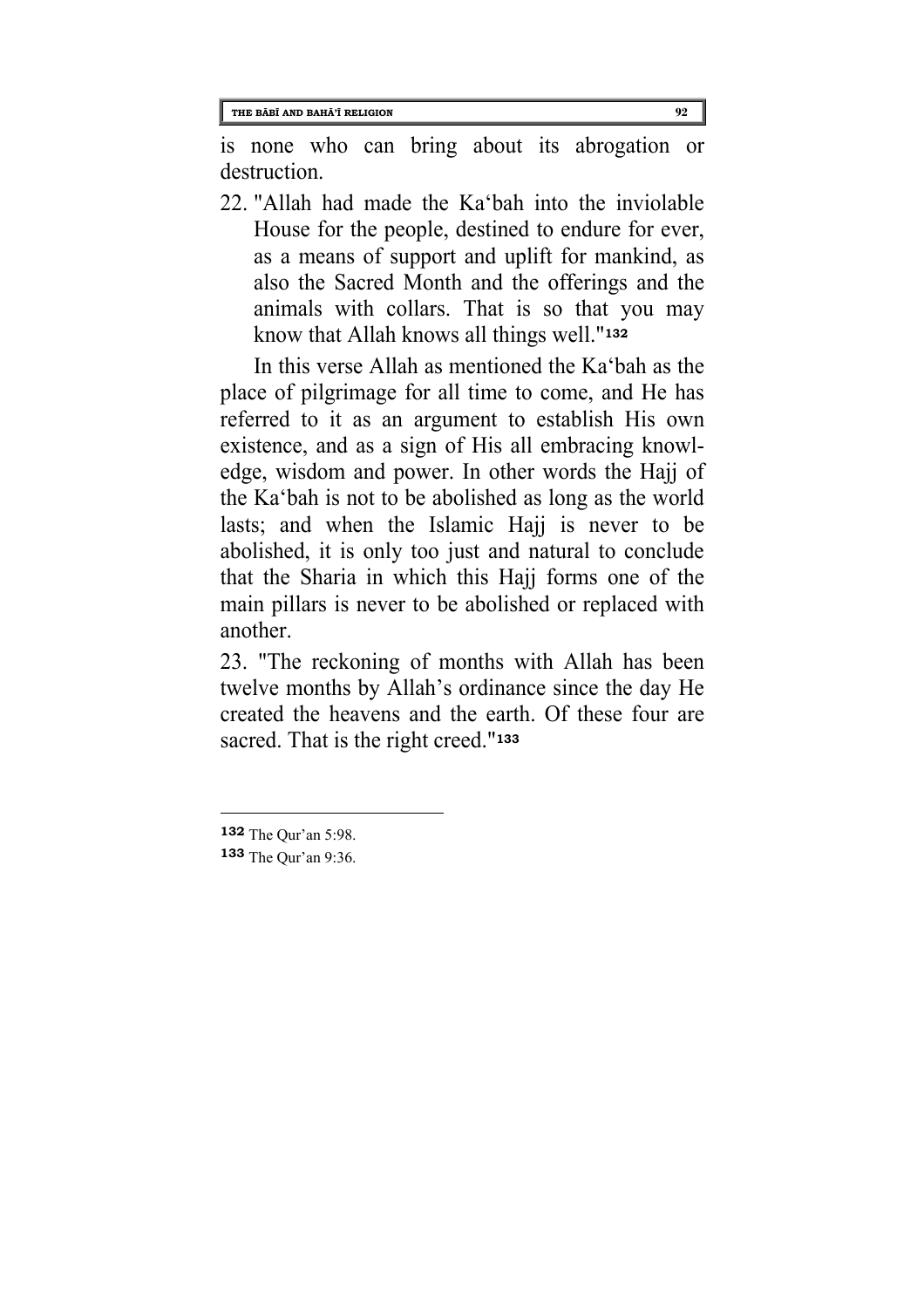In this verse a calendar year of' twelve months has been spoken of as an arrangement in force since the time heaven and earth were created, and one that is destined to continue for all time. But the Baha'i year has 19 months.

24. "An Apostle from Allah, rehearsing scriptures, pure and holy: in them are Books destined to endure."**[134](#page-98-0)**

This verse says quite clearly that in the Holy Qur'an all the teachings of earlier dispensations which deserve to be preserved have been embodied.

25. "All praise belongs to Allah Who has sent down the Book to His servant, and has not put therein any crookedness. He has made it a guardian, that it may give warning of grievous chastisement from Him, and that it may give the believers who do good deeds the glad tidings that they shall have a good reward."**[135](#page-98-1)**

The Qur'an here is spoken of as faultless, not lacking in any respect. The conclusion here is, quite obviously, that it will never need to be replaced at any future time.

26. "Therefore set thy face to the Religion that is destined to endure, before there come from God

<span id="page-98-0"></span>**<sup>134</sup>** The Qur'an 98:3, 4.

<span id="page-98-1"></span>**<sup>135</sup>** The Qur'an 18:2, 3.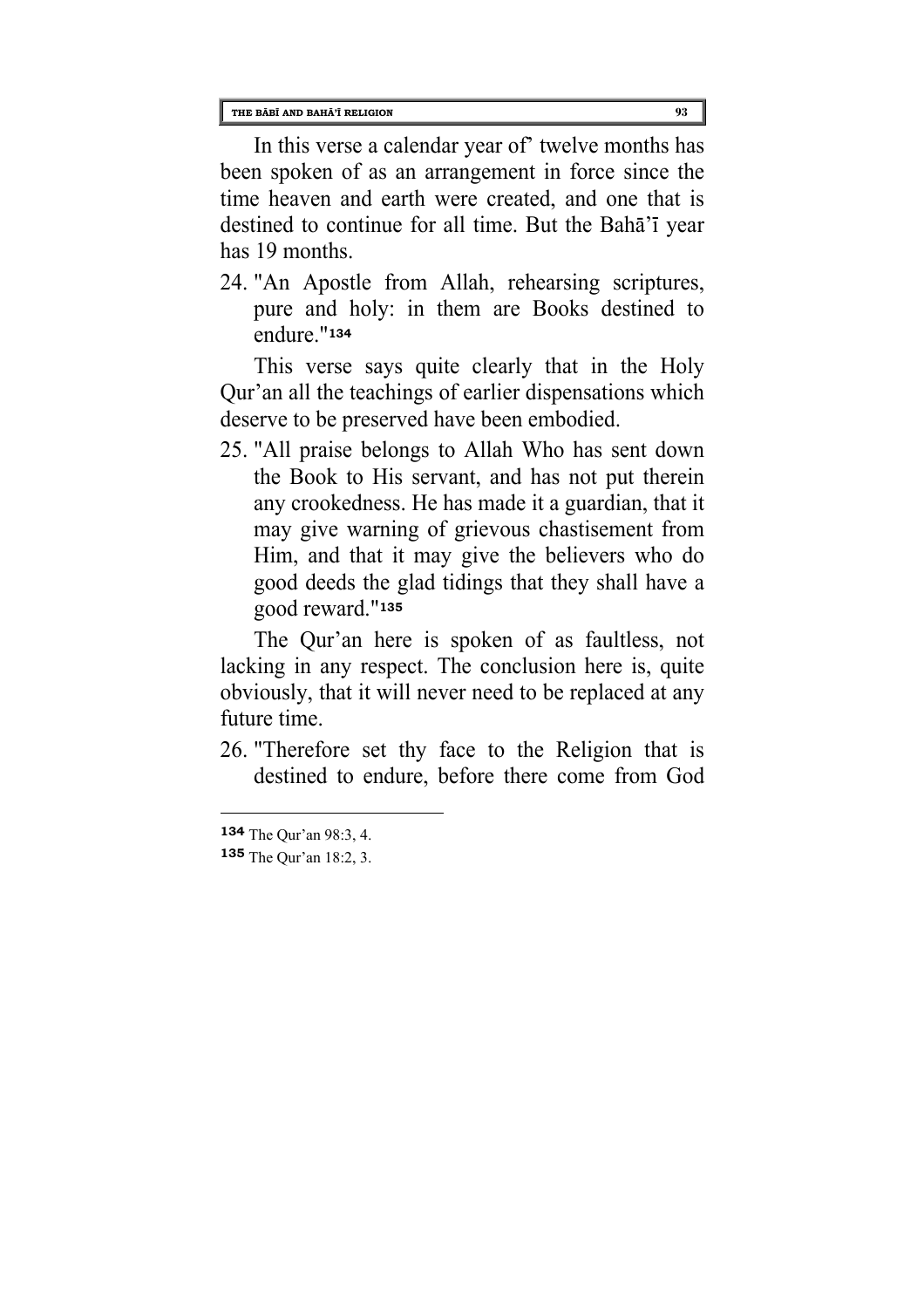the Day in which there is no chance of averting."**[136](#page-99-0)**

### **Meaning of** *Al-Qayyim***.**

The word *Al-Qayyim*, which qualified the word *Din* in the above verse is derived from *qiyam* and *qaum*. The meaning of *Qiyam* is to stand up and to endure. *Qama 'alal amri* means *dama wa sabata* stood for all time**[137](#page-99-1)**, became firm in its place for ever and did not move from there**[138](#page-99-2)**. The word *Qayyim* has much greater force and intensity of meaning than the root it is derived from, since it is what in Arabic is *sigha mubalighah[\\*](#page-99-3)*. This word also carries the meaning that it is never to be abrogated or changed**[139](#page-99-4)**.

## **A Conclusive Argument**

In addition to all these arguments, the Holy Qur'an has set forth another, still more conclusive for all times to come. It says: "Seest thou not how God sets forth a parable? A goodly Word, like a goodly tree, whose root is firmly fixed, and its branches reach into the heavens—it brings forth its fruit at all times,

 $\overline{a}$ 

<span id="page-99-4"></span>**139** *Mufridat*.

<span id="page-99-0"></span>**<sup>136</sup>** The Qur'an 30:44.

<span id="page-99-1"></span>**<sup>137</sup>** *Aqrab.*

<span id="page-99-2"></span>**<sup>138</sup>** *Lisan.*

<span id="page-99-3"></span>**<sup>\*</sup>** Part of speech which intensifies the meaning of the root word from which a word is derived.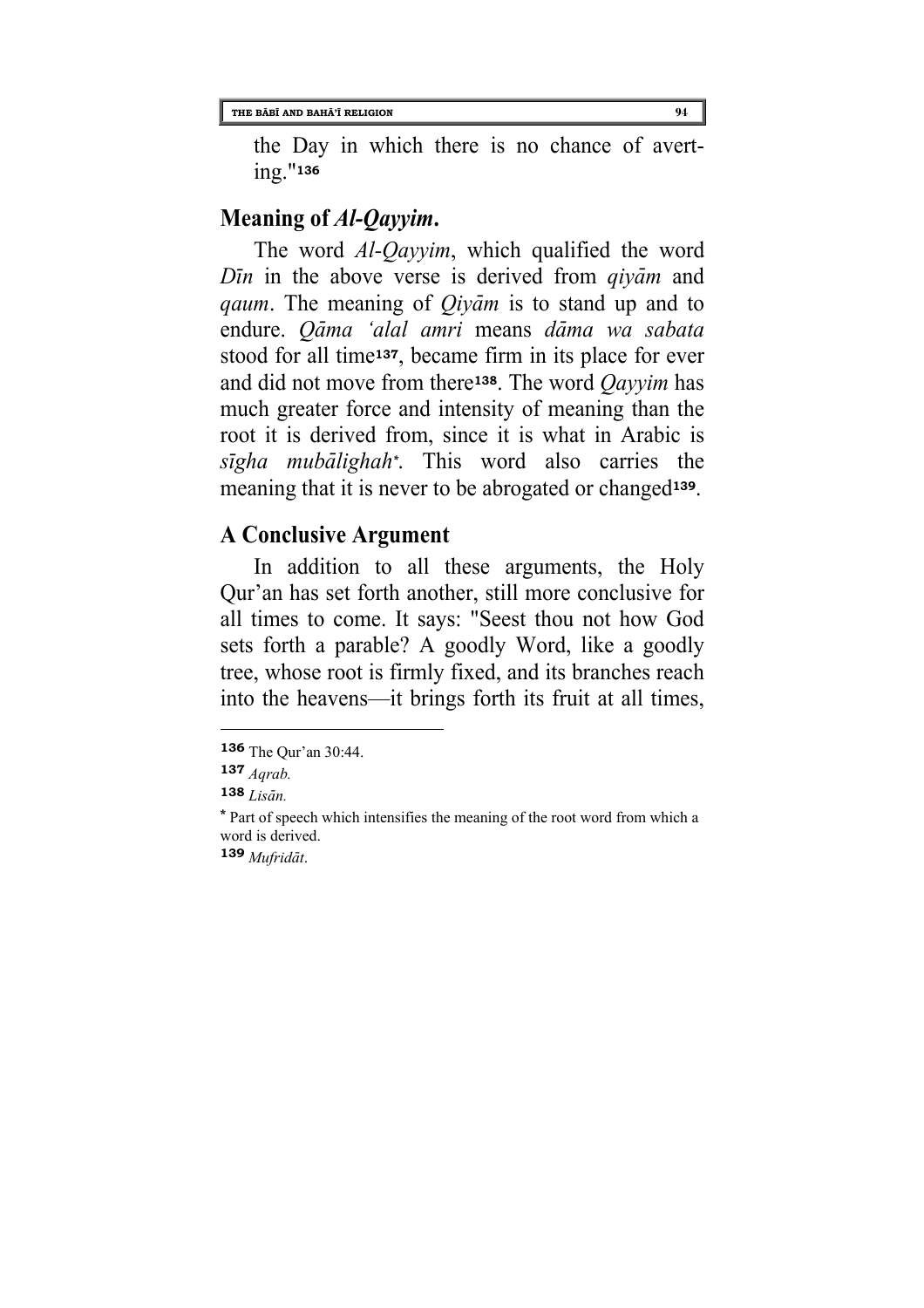by the leave of its Lord. So God sets forth parables for men, in order that they may receive admonition"**[140](#page-100-0)**.

<span id="page-100-0"></span>In other words the truth and principles embodied in the Holy Qur'an are firm and everlasting like a rock, and they yield fruit at all times. They are never dead. The Holy Prophet has said that to revivify Islam at the turn of every century Allah will raise Reformers from amongst the Muslims themselves who will from time to time extricate Islam from all excrescences for one reason or another which should accumulate on it. History bears out that these reformers have been appearing throughout the centuries since the inception of Islam, the latest of which number came just at the time when the followers of the Bab and Baha'ullah were saying that the Islamic Sharia had been abrogated and replaced by another. Had Islam and the Holy Qur'an ceased to yield fruit like a healthy and vigorous tree, the Babi and Baha'i design to abrogate it might have succeeded: but now since the tree itself is full of life, standing firm on its own roots, it is idle to think that it can be uprooted by shallow and superficial designs such as those of the Babis and the Baha'is.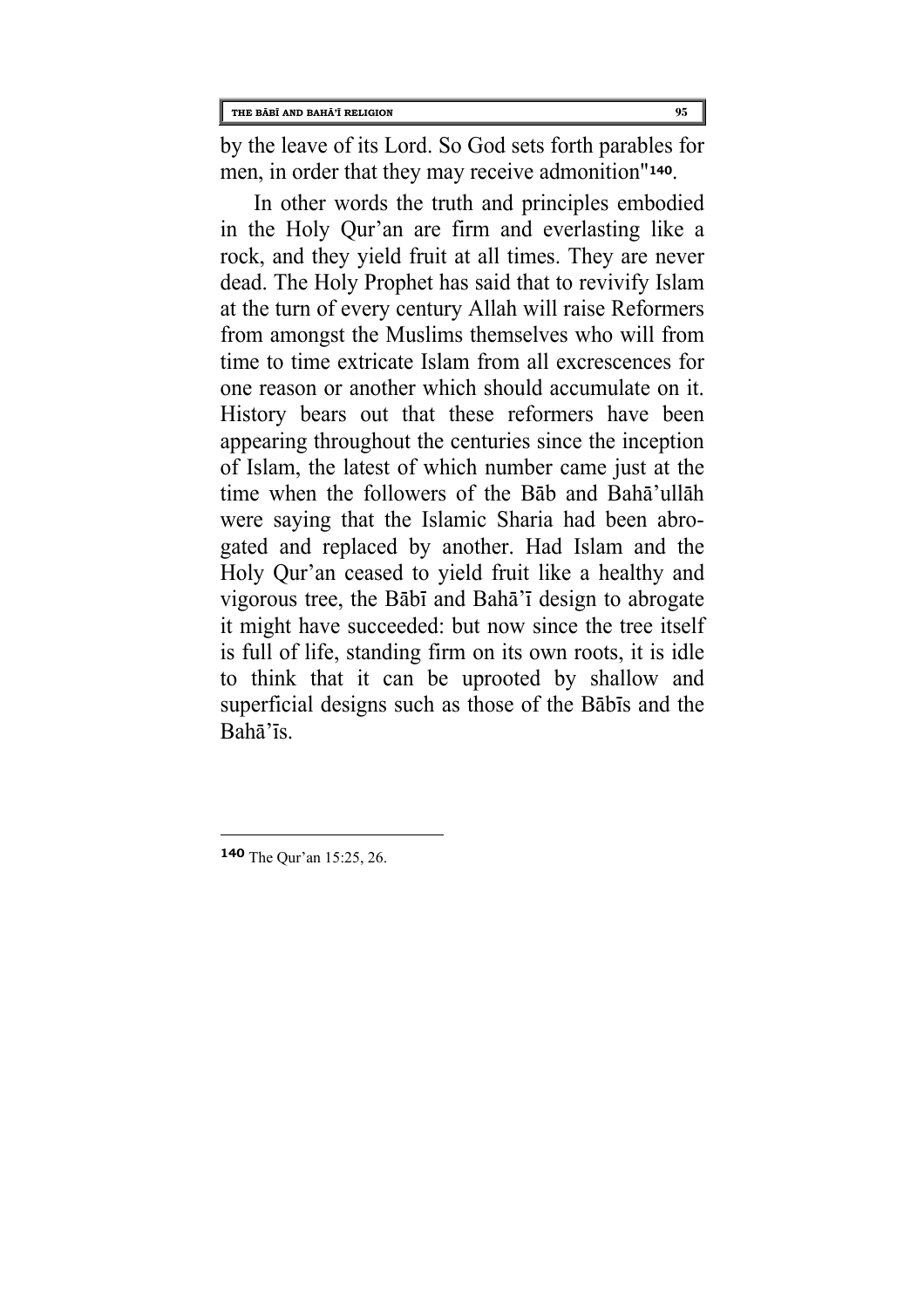#### **Baha'ullah Claimed Divinity for himself.**

History shows that two kinds of people have at different times claimed the allegiance of their fellowmen: (a) Those who claimed to be Prophets and Messengers of God; (b) and those who claimed Godhead and Divinity for themselves setting themselves up as more than human. In the Holy Qur'an we read that at the time when Allah sent Moses for the deliverance of Israel, the ruler of Egypt at the time claimed that he himself was their supreme Lord and Master, their Deity, and that if they dared to worship any other God than himself, he would treat them with dire punishment**[141](#page-101-0)**. In fact he threatened that in that case he would put them into prison.

When Allah sends down any of his Apostles, He himself establishes the truth of their claim by means of powerful signs and miracles, and by the light of their teaching. Therefore, whenever a Messenger of Allah appears, his claim as such has to be carefully studied, to be accepted or rejected on merit. But where a frail human being goes so far astray in regard to his own position as to claim Godhead and Divinity for himself, his claim needs no study at all, being on the very face of it wrong and most preposterous.

<span id="page-101-0"></span>**<sup>141</sup>** The Qur'an 26:30.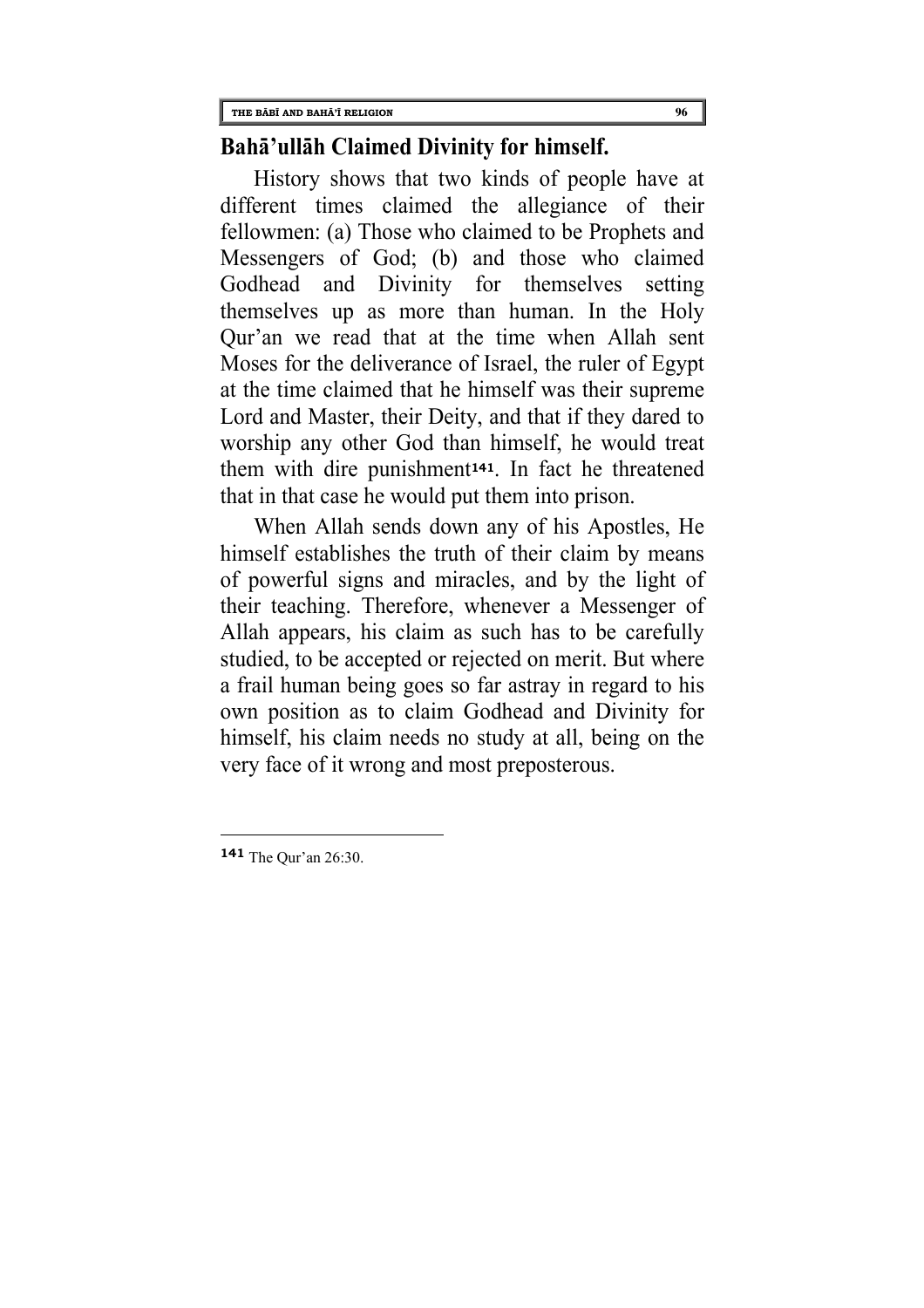The misunderstanding, or difference of opinion in regard to the claim of Baha'ullah has risen for two reasons. In the first place he never based his claim on grounds on which the Apostles and Messengers of Allah base their claims: he never made his claim openly and publicly, keeping back a portion of it even from his followers of the innermost circle. He also directed his followers that they should take care to keep their property, their movements and their beliefs secret from the outside people. Secondly the writings of Baha'ullah, especially the book known as *Aqdas*, has never been published. This enables the Baha'is to change their stand and outlook whenever they consider such a change to be advantageous for them selves. Bahā'īs themselves admit this. "Generally speaking, due to the unavailability and scarcity of the books of the Bab, Baha'ullah and Abdul Baha', certain misunderstandings in regard to some historical sects and their teachings have sprung up"**[142](#page-102-0)**.

Moreover, the attitude taken up by 'Abdul Baha' Afandi has caused misunderstandings to increase. In spite of the fact that the Islamic prayer in congregation has been forbidden in the Baha'i sharia, and the Islamic prayer itself has been abrogated, 'Abdul Baha' to the end of his life continued to offer his prayers in

<span id="page-102-0"></span>**<sup>142</sup>** *Baha'ullah Ki Ta*'*limat*, page 2.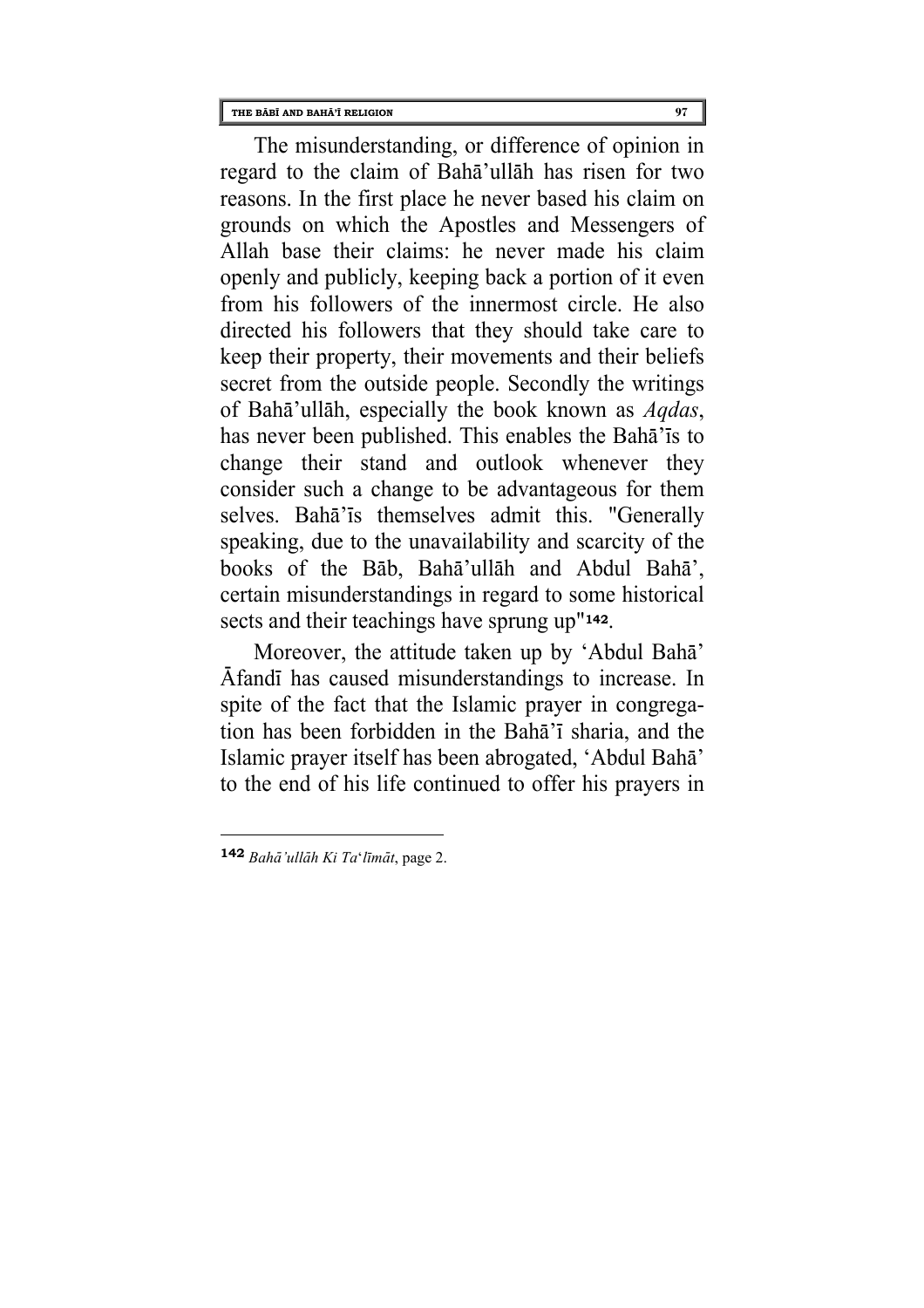congregation in Muslim mosques behind non-Baha'i Imams**[143](#page-103-0)**.

Although in Europe Abdul Baha said that a man could be a Baha'i, even though he may never have heard of Baha'ullah, but Baha'ullah's own writings do not uphold this point of view. With *Aqdas* kept safely hidden, such vague and meaningless things could be said with impunity by his followers and advocates. But now, since we have managed to bring this important document full into the open, it is no longer possible for the Baha'is to take shelter behind such seemingly innocent and harmless platitudes. Whatever the precise nature of his claim, there is not the least possible shadow of doubt that, as he saw things, acceptance of his claim was a basic starting point in a man's spiritual progress. Those who do not believe in him, Baha'ullah dubs them down as Mushrik. He who rejects his claims is lost and gone astray**[144](#page-103-1)**. All other sharias except his own he pronounces as unfit for human guidance**[145](#page-103-2)**. All acts of devotion, all good deeds he has made dependent upon his own pleasure and approval**[146](#page-103-3)**. He has held that rejection of his

<span id="page-103-1"></span>**144** *Aqdas*, 1.

- <span id="page-103-2"></span>**145** *Aqdas* 291.
- <span id="page-103-3"></span>**146** *Aqdas* 75 to 78.

<span id="page-103-0"></span>**<sup>143</sup>** *'Asr-e-Jadid*, Arabic, page 72.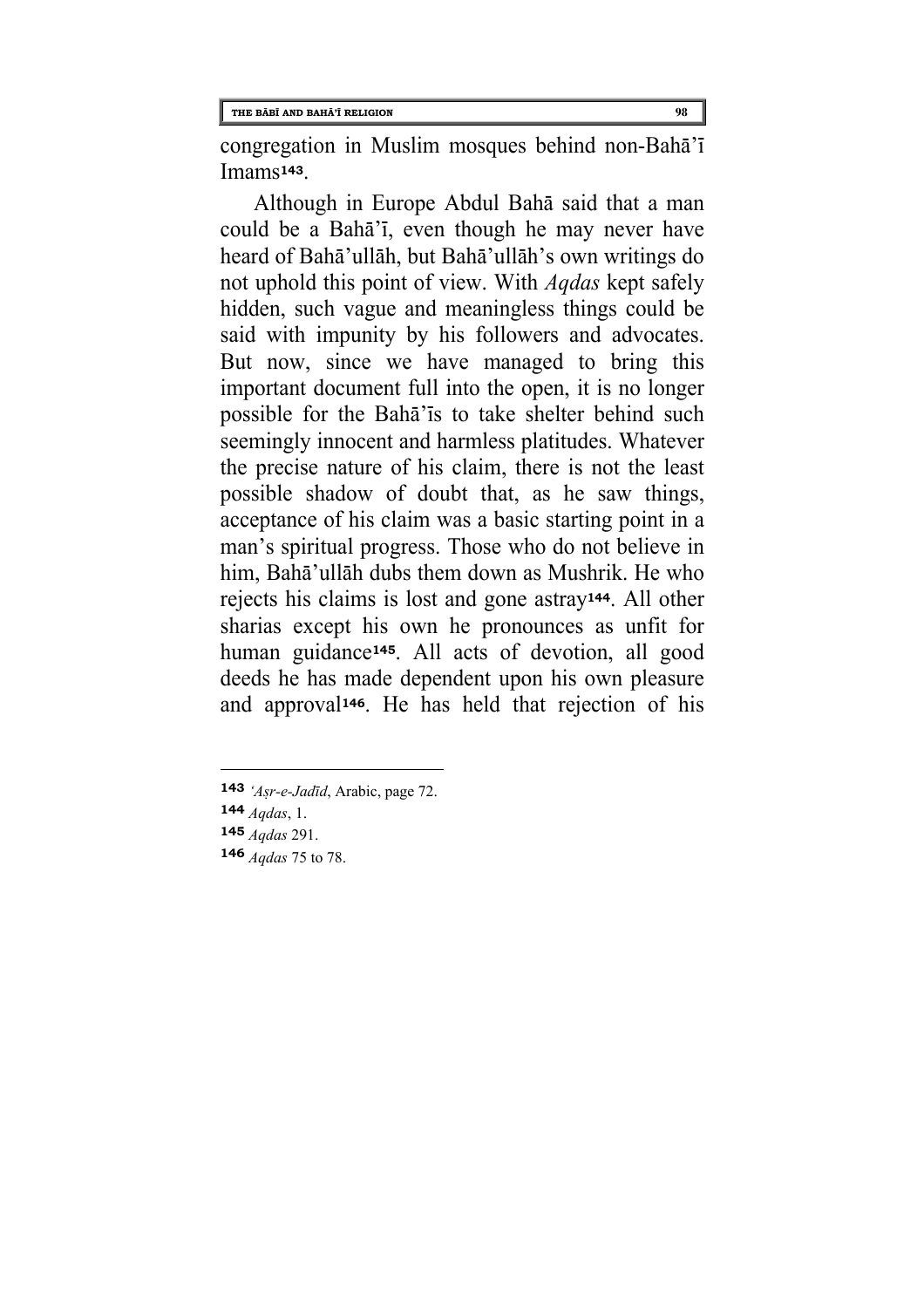claim deserves punishment, and he says that those who turn away from his claim will go to hell.

But it is not correct to attribute to Baha'ullah any claim of prophethood. He never claimed to be a *nabi*. He seems to believe in the Holy Prophet being *Khatamul Nabiyyin* in the same sense as the generality of Muslims interpret this expression**[147](#page-104-0)**.

'Abdul Fadal, a well known Baha'i missionary, writes: "This idea of the Shaikh ('Abdul Salam) that the Bab and Baha'ullah claimed prophethood for themselves is altogether wrong and imaginary. Everyone acquainted with Baha'i literature knows fully well that this claim is neither to be found in the *Alwah*, nor have any of their followers used this word in regard to them"**[148](#page-104-1)**.

In the book entitled *Al-Baha'iya*, published in Egypt, one reads: "Baha'ullah, 'Abdul Baha', or the Bab, none of them ever claimed to be a prophet" (Page 49).

In the Baha'i journals entitled *Kaukab-e-Hind* we read "Neither does the word Nabi (Prophet) occur in the *Ayah* Mubaarakah, nor has the Promised One of the Furqan been called a *nabi* nor do the Baha'is take Hadrat Baha'ullah as a prophet: and this has been

<span id="page-104-0"></span>**<sup>147</sup>** *Alwahi*-*Mubarakah*, page 405.

<span id="page-104-1"></span>**<sup>148</sup>** *Al-Fara'id*, page 275.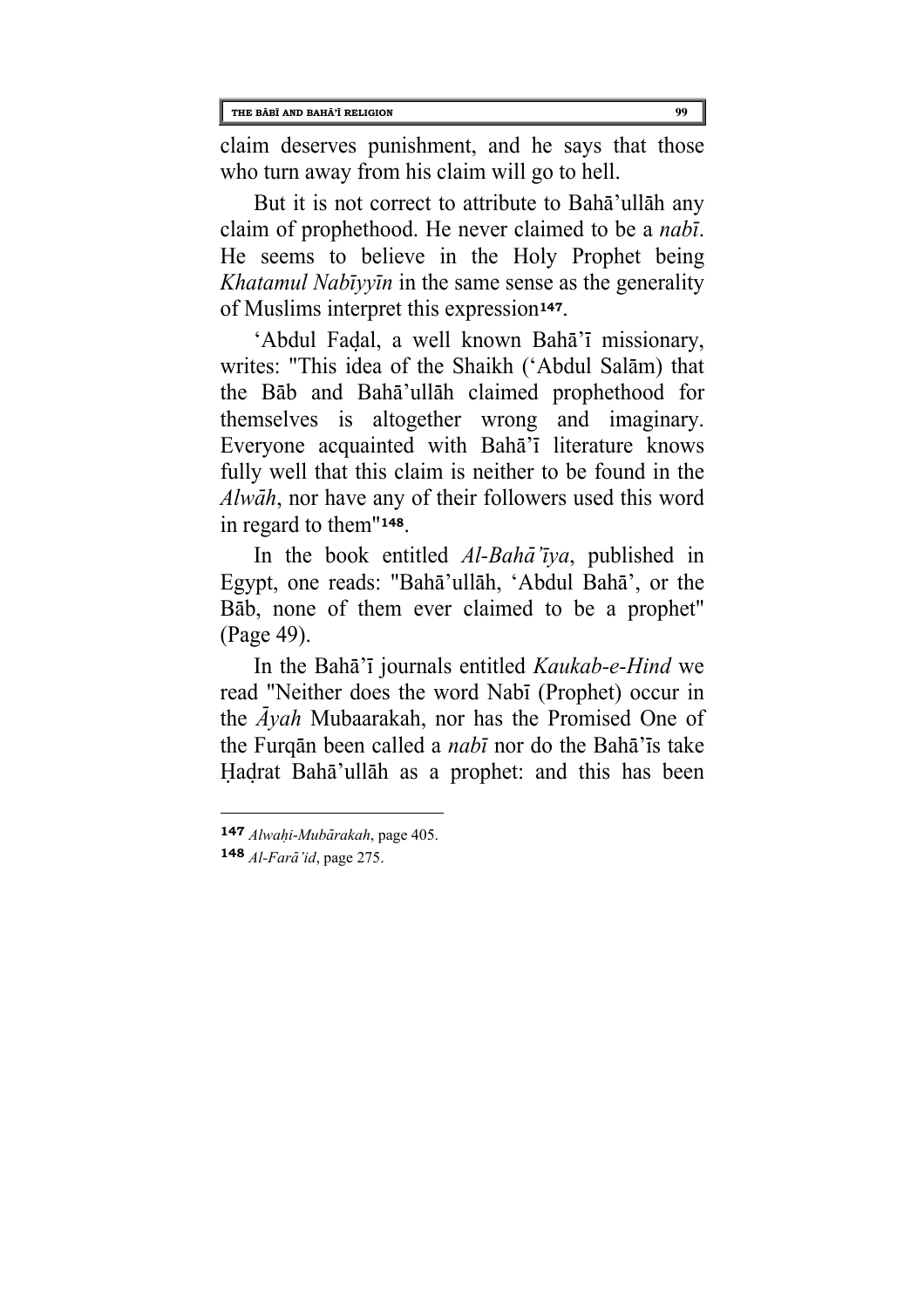openly proclaimed a number of times in *Kaukab-e-Hind*.**[149](#page-105-0)**

### **Baha'ullah Claimed Godhead and Divinity.**

Then what did the claim of Baha'ullah precisely amount to? *Kaukab-e-Hind* answers this question as follows "The Baha'is hold that the epoch of prophethood has come to an end. They hold that prophethood has come to an end even among the followers of Muhammad. But of course they do not hold that the Power of God has come to an end. Therefore they accept a new manifestation of the power, which goes a step beyond prophethood, implying thereby the end of the epoch of prophethood. This is the reason why the Bha'is never say that prophethood has not ended and that the Promised One of all the religions is a *nabi* or *rasul*. What they say is this that advent was a Mustaqil Khuda'i Zahur**[150](#page-105-1)**.

Moreover, it stands only too true to reason that one-step beyond prophethood is nothing else but Godhead and Divinity itself.

### **Part Man and Part God.**

l

In spite of Baha'ullah's claim to Divinity, it was and always shall be quite impossible for the Baha'is to

<span id="page-105-0"></span>**<sup>149</sup>** *Kaukab-e-Hind.* Delhi, Volume VI, Number 4, May 17, 1928.

<span id="page-105-1"></span>**<sup>150</sup>** *Kaukab-e-Hind* Volume VI, Number 6, June 24, 1928.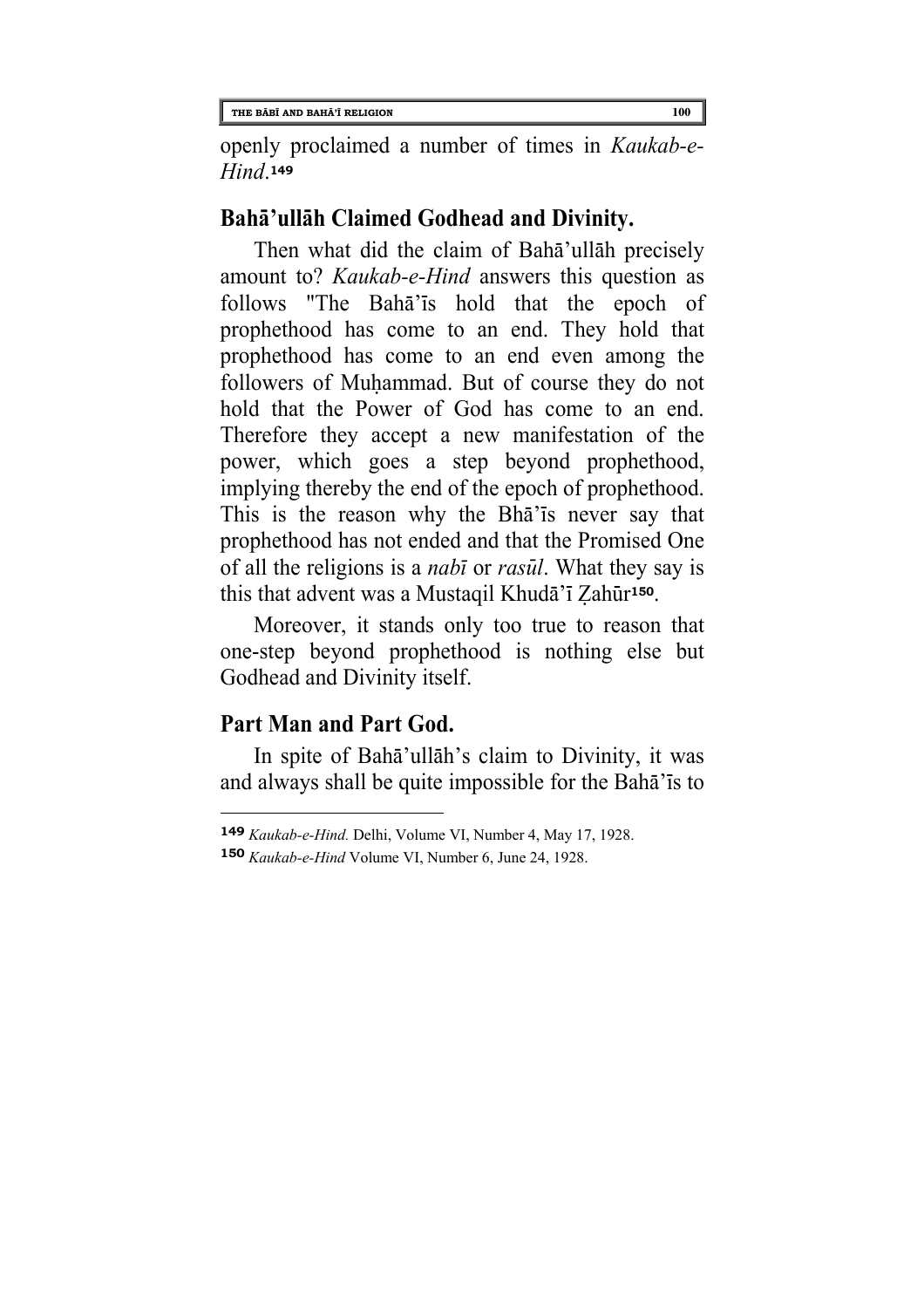run away from the fact that he was just as much a frail human being as any one else. They have therefore taken the stand that in this respect he was like Jesus Christ.**[151](#page-106-0)**

Some people think that the Ahmadis are alone in attributing Godhead and Divinity to Baha'ullah. But this is not so. Here three examples shall suffice.

Shaikh Rashid, Editor *Al-Manar*, Egypt, writes: "The Baha'is are a culmination of the Batini sect who worship Baha'ullah, believing in his Godhead and Divinity. The Baha'is have their own separate sharia"**[152](#page-106-1)**.

A well-known Christian scholar, Ilyas Khaduri, writes: "In numerous places in his book Baha'ullah has by implication, and also openly claimed Godhead and Divinity for himself."**[153](#page-106-2)**

Maulawi Sanaullah of Amritsar, who was a bitter opponent of the Ahmadiyyah Movement, insisted for a long time that Baha'ullah claimed prophethood. But at last he had to admit that Baha'ullah, according to his followers, had claimed Godhead and Divinity. "Till now we have been insisting that Shaikh Baha'ullah had claimed prophethood for himself. But

<span id="page-106-2"></span>**153** *Muqaddamah Aqdas.*

<span id="page-106-0"></span>**<sup>151</sup>** *Asr-e-Jadid*, Urdu, page 52, 53 & 254.

<span id="page-106-1"></span>**<sup>152</sup>** *Almanar* Volume XIII, Number 10, Shawwal 30, 1328 Hijra.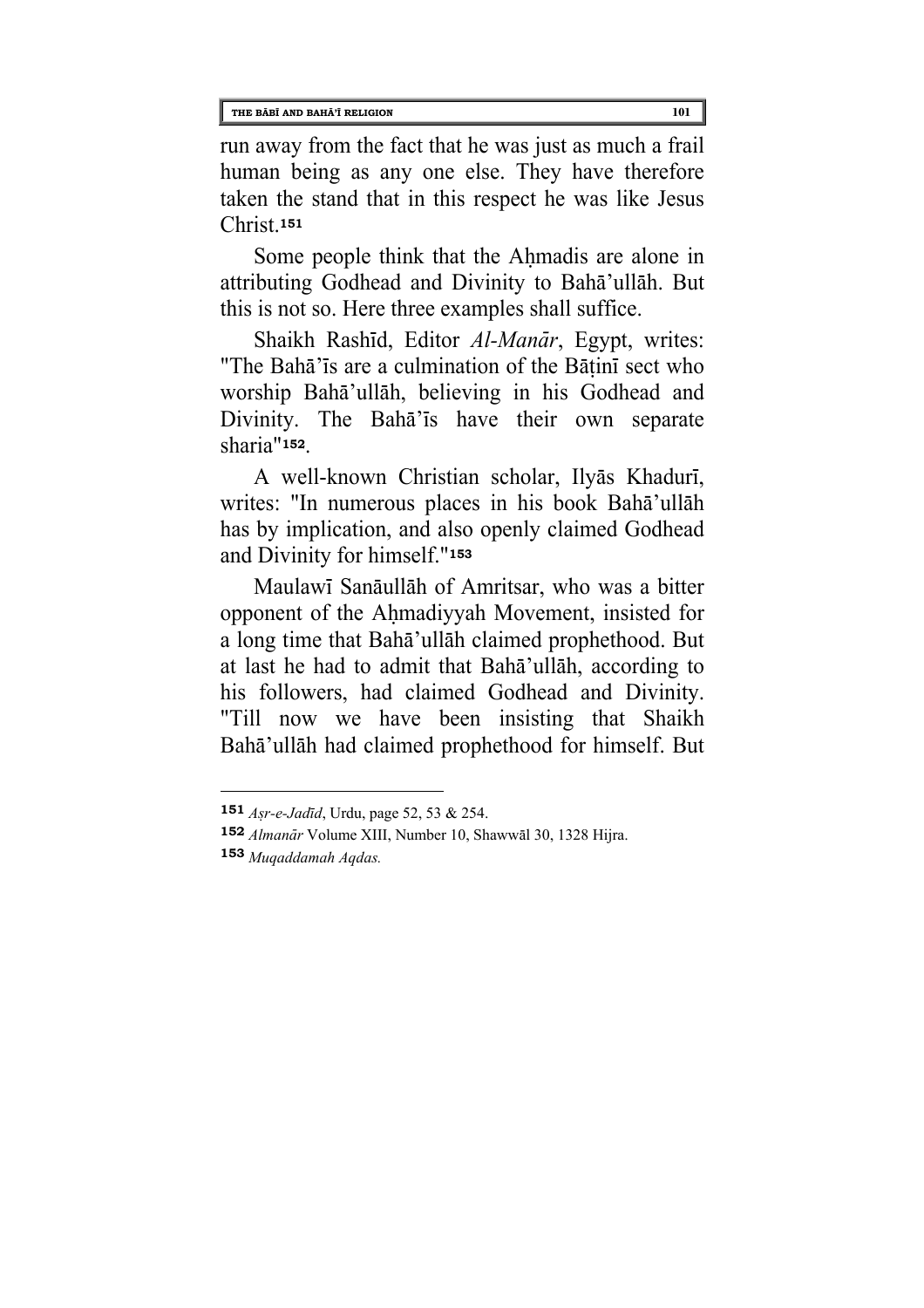today the Baha'i organ, *Kaukab-e-Hind*, has very strongly refuted our stand"**[154](#page-107-0)**

From the writings of Baha'ullah himself in regard to this question, the following two references should suffice:

- 1. Baha'ullah says: "He who is at the moment speaking from prison, is the creator of all things, and the originator of all names. He has borne great hardships in order to give life to the world"**[155](#page-107-1)**.
- 2. "Other than myself, who am in prison, alone at the moment, there is no God"**[156](#page-107-2)**.

<span id="page-107-0"></span>**<sup>154</sup>** *Ahlihadith*, Volume XXV, Number 35, July 6, 1928.

<span id="page-107-1"></span>**<sup>155</sup>** *Majmu'ah Aqdas*, printed Bombay, page 286.

<span id="page-107-2"></span>**<sup>156</sup>** *Mubin* page 286.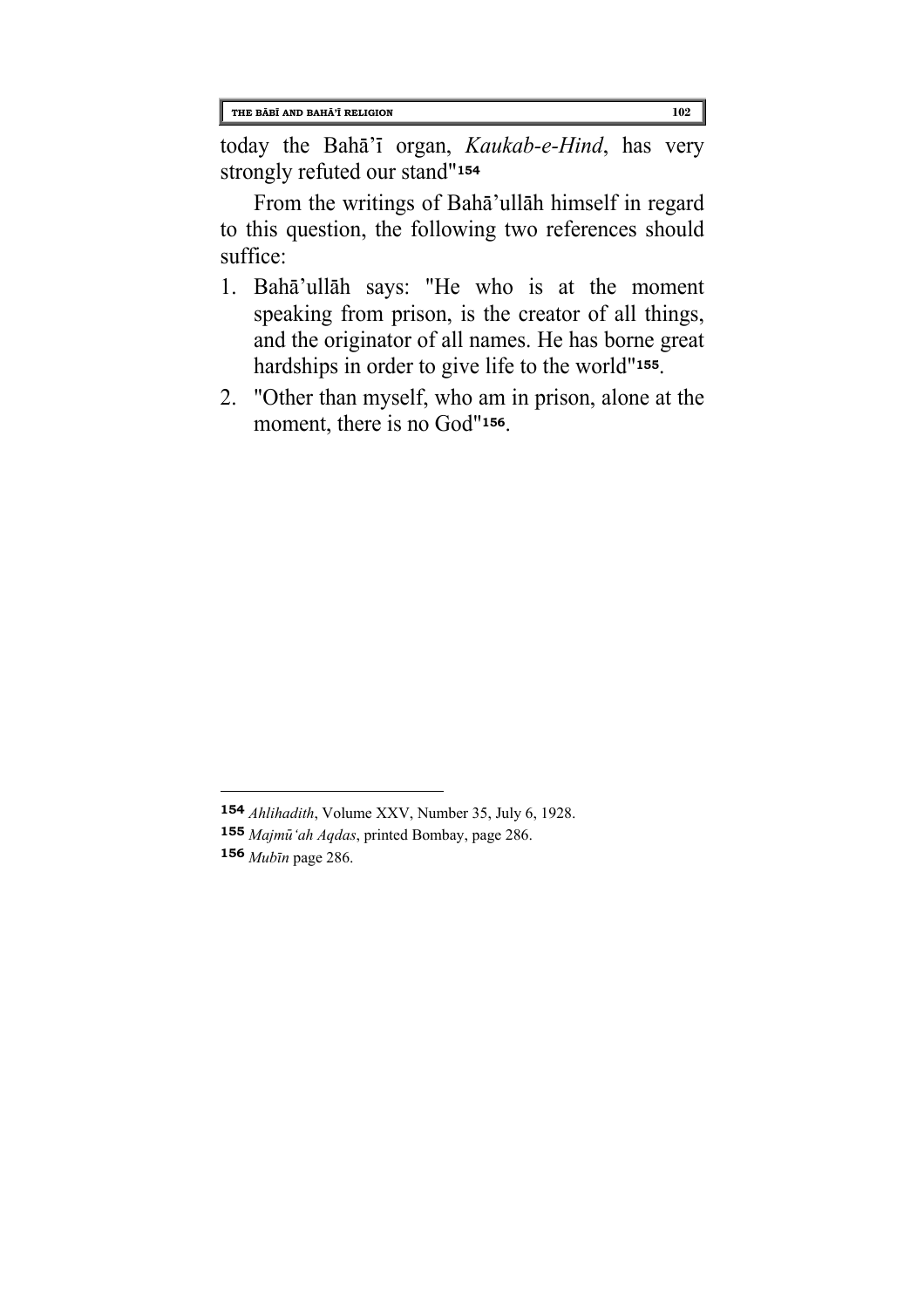## **SUMMARY**

The Babi and the Baha'i movement are develop ments out of the Ithna Ashariah doctrine in regard to the *Imam Ghaib* (Hidden Imam),

Popular ideas and expectations connected with this doctrine have always had a deep political tinge in regard to aims, which those who held them kept carefully hidden from outsiders, from fear of getting into trouble with the administrative authorities.

The movements started by Shaikh Ahmad Al-Ahsa'i and Kazim Rashti shared this political tinge to the fullest

And the same holds true in regard to the movements started by 'Ali Muhammad Bab and Mirza Husain 'Ali Baha'ullah.

In fact the Babi movement soon began to come into open clash with the rulers of Iran. Rebellion and blood shed led to strict measures against the Babis. which in turn drove the real aims and impulse of the movement more and more underground.

Exasperated by the opposition of the Muslim Ulema, Bab and Baha'ullah decided to cut themselves away from the Islamic Sharia.

Each of the two manufactured a Sbariyah for himself.